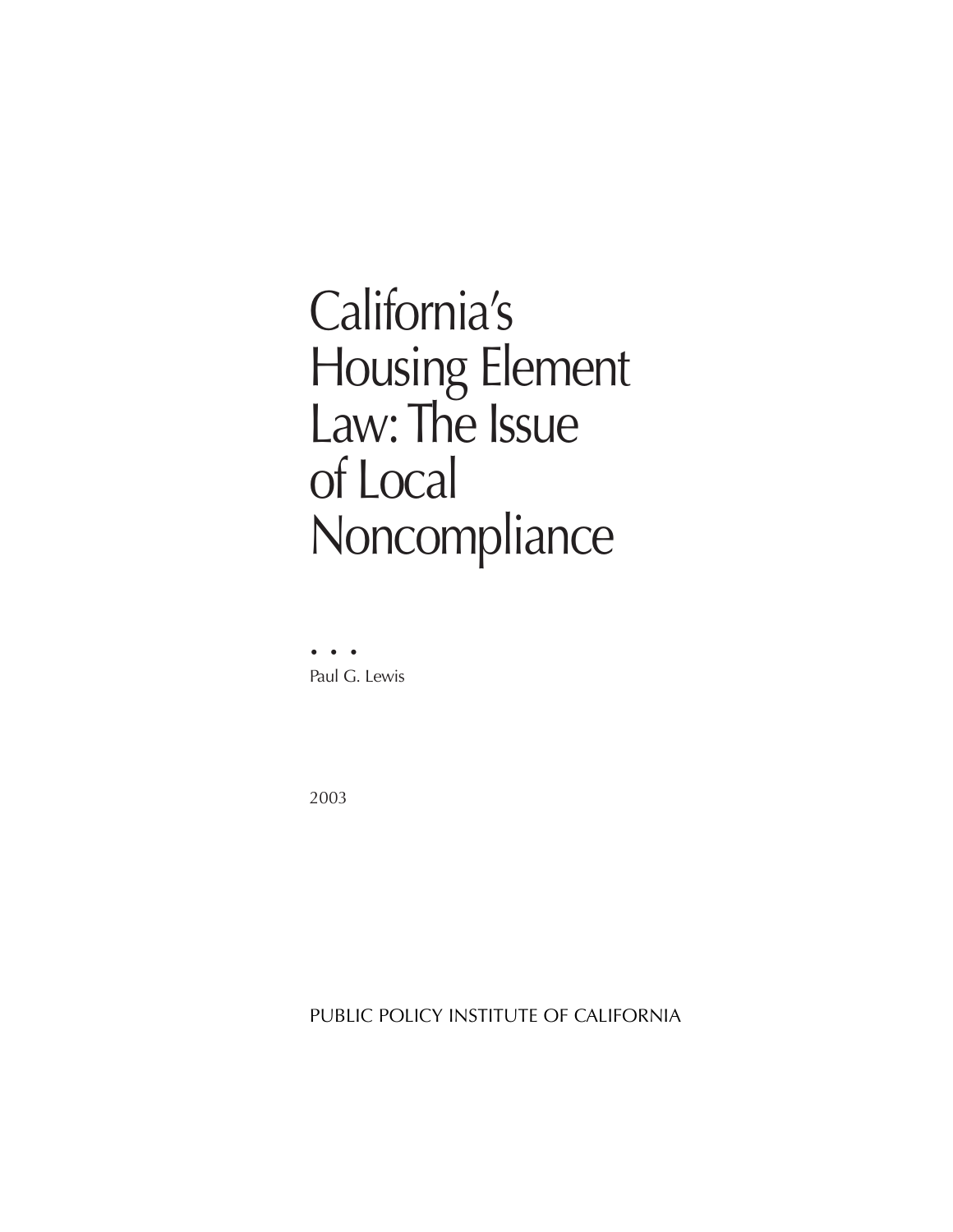Library of Congress Cataloging-in-Publication Data Lewis, Paul George, 1966- California's housing element law : the issue of local noncompliance / Paul G. Lewis. p. cm. Includes bibliographical references and index. ISBN: 1-58213-069-8 1. Discrimination in housing—California. 2. Housing policy— California. I. Public Policy Institute of California. II. Title.

HD7288.76.U52C25 2003 363.5'09794—dc21 2002154992

Copyright © 2003 by Public Policy Institute of California All rights reserved San Francisco, CA

Short sections of text, not to exceed three paragraphs, may be quoted without written permission provided that full attribution is given to the source and the above copyright notice is included.

PPIC does not take or support positions on any ballot measure or state and federal legislation nor does it endorse or support any political parties or candidates for public office.

Research publications reflect the views of the authors and do not necessarily reflect the views of the staff, officers, or Board of Directors of the Public Policy Institute of California.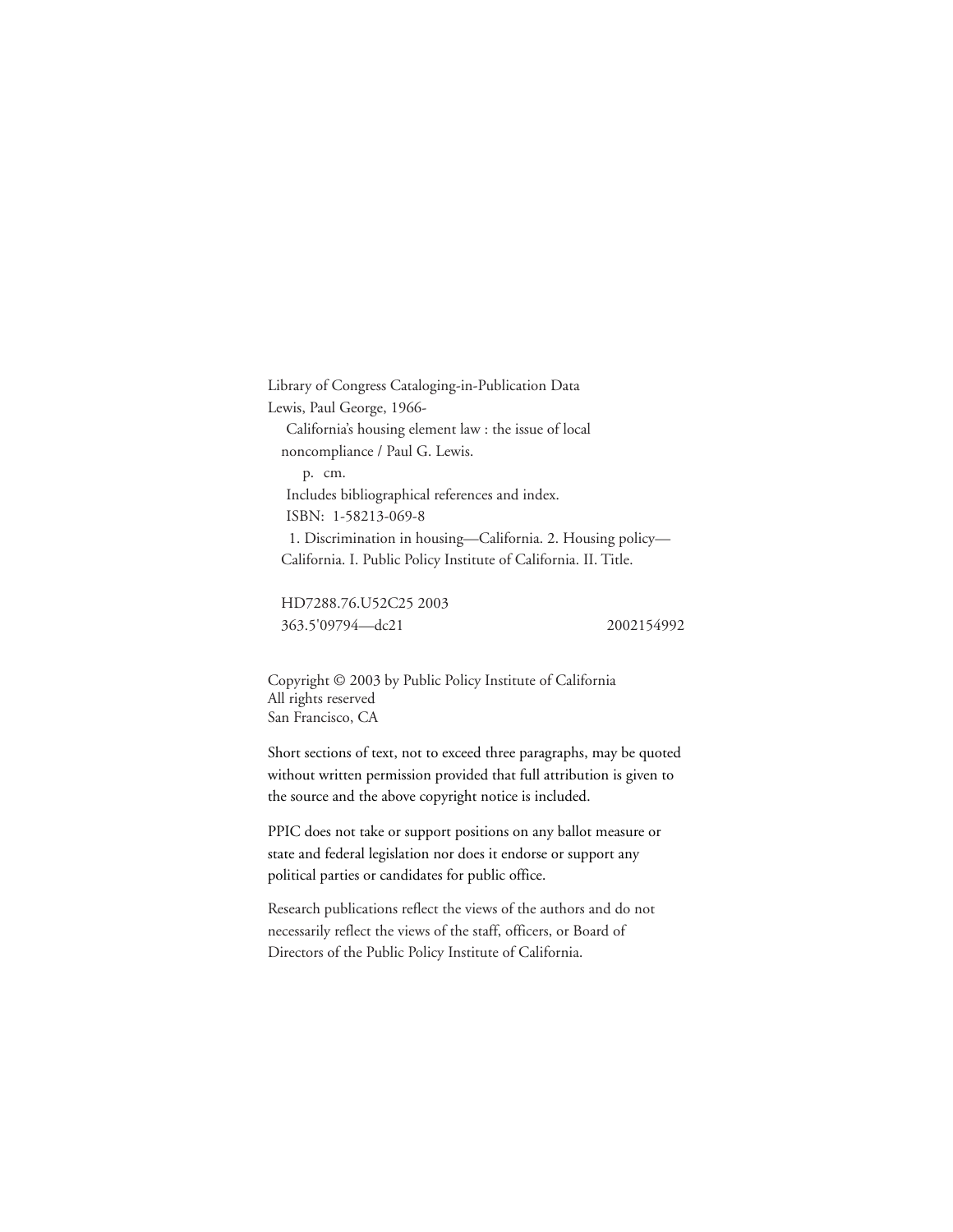### **Foreword**

It is no secret that affordable housing is scarce in California. Even with record low mortgage rates and plenty of demand, the lack of conveniently located, relatively low-cost housing has frustrated planners and consumers alike. What is less well known is that many local governments have been out of compliance with California's housing element law, which was designed to help local officials plan for adequate housing in their communities. In his latest look at local governance in California, Paul Lewis addresses the question of why so many cities and counties have been unable or unwilling to meet the state requirements for housing.

Lewis analyzes a long list of reasons why a city would be out of compliance with the law, including shortages of available land, explicit antigrowth policies, and an aversion to affordable housing among wealthy communities. His findings do not support the view that only the richest communities were out of compliance; in fact, smaller cities with older housing and those with strict growth controls were more likely to be noncompliant. He then takes a closer look at communities in the metropolitan areas of San Diego, Los Angeles, and the San Francisco Bay Area to identify the relationship between noncompliance and housing production. His results will come as a surprise to some. During the 1990s, noncompliant communities were just as likely to expand their housing stock as communities that complied with the law. Furthermore, when other factors were held constant, noncompliance was not a significant predictor of the rate of multifamily development.

After reviewing the policies of others states with comparable approaches, Lewis identifies three basic problems with California's housing element law. First, it often goes against the grain of local politics by asking cities to plan for the needs of the wider region, not just those of current city residents. Second, it may represent a mismatch of goals and policy tools. Specifically, it attempts to tackle the problems of overall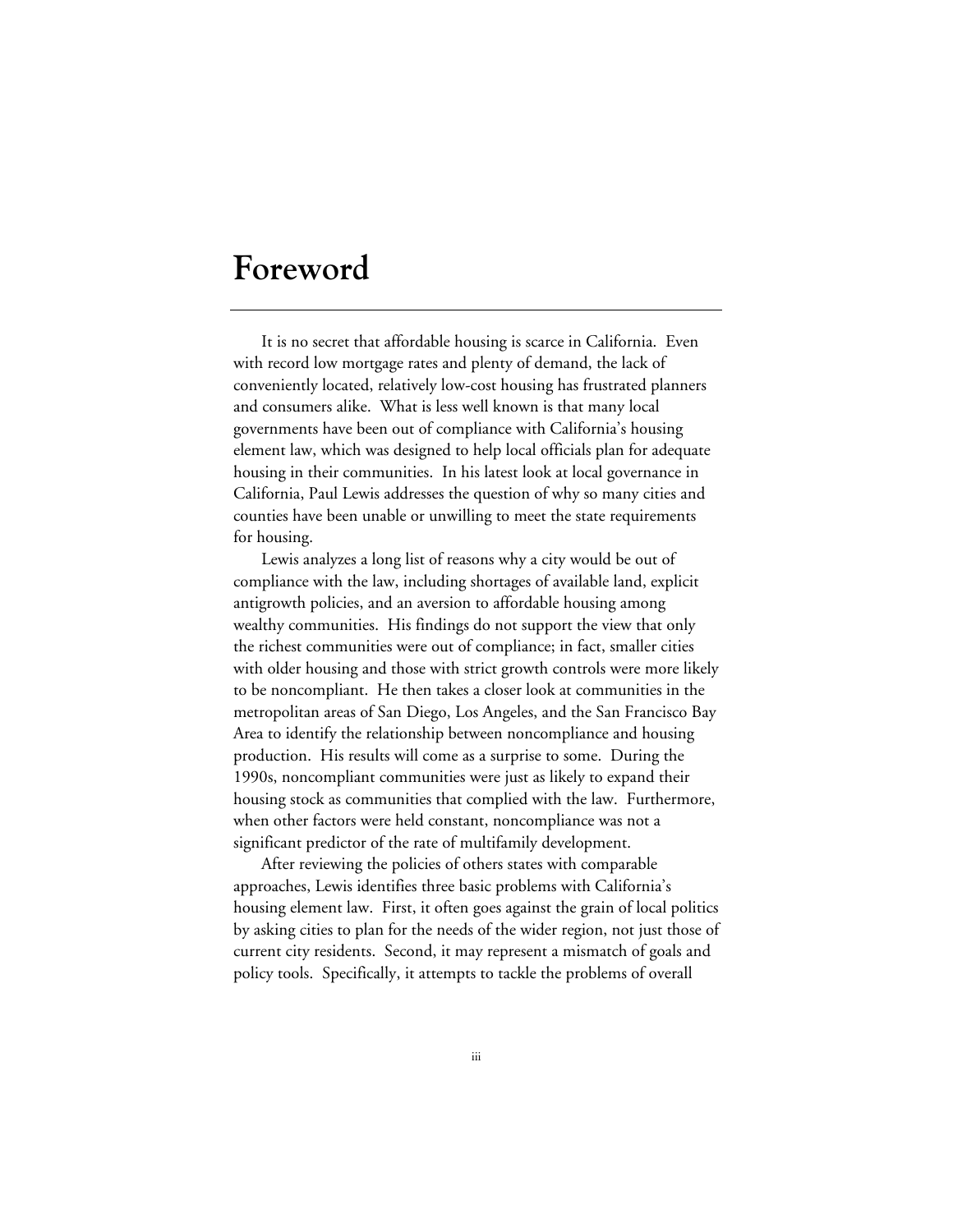housing underproduction with a process-oriented approach developed to prod cities and counties into planning for their share of affordable units. Third, the statute itself is unwieldy, embraces multiple objectives, and is difficult for nonexperts to understand.

Lewis concludes that the time is ripe for policymakers and affected interest groups to seek a more workable, transparent, and straightforward approach to housing. These policymakers may need to resolve whether their major goal is a sheer increase in residential construction or an equitable distribution of affordable housing. Lewis warns that using a fair-share planning approach as a tool to encourage overall housing production places an unrealistic burden on a fairly fragile policy.

David W. Lyon President and CEO Public Policy Institute of California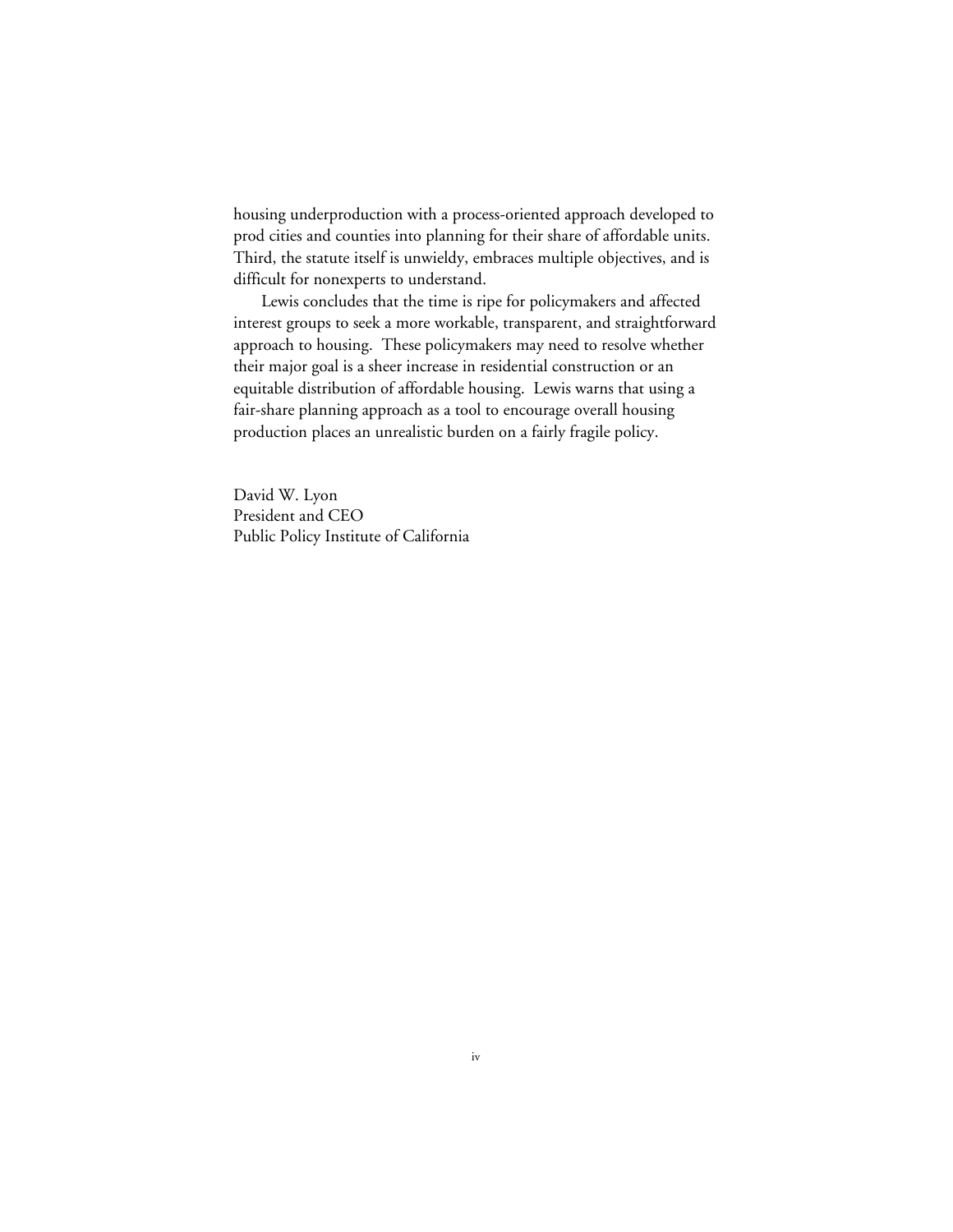### **Summary**

California is generally perceived as producing less housing than would be expected or desired judging by its population and job gains. The statewide plan developed by the Department of Housing and Community Development (HCD) predicts that a continuation of current trends will lead to underproduction of needed housing by approximately 60 percent—likely leading in turn to a further upward spiral of home prices and rents as well as lower homeownership rates. This shortfall particularly hurts low-income families, which have more difficulty in paying the price or rent premium that results from undersupply.

Some observers argue that local governments' lack of enthusiasm for new housing in their communities is a large source of this problem. This report investigates California's housing element law, the major tool the state government uses to ensure that city and county land-use regulators are planning appropriately for new housing development. Enacted in original form in 1969, the housing element law requires that all cities and counties in California engage in detailed planning for their residential needs by including housing as an element of their comprehensive plans. The housing element process is intended to focus the attention of city policymakers on identifying land sites for housing, and on policy actions that would make it easier or less expensive to provide additional housing units.

The motivation for this study is the high degree of local noncompliance with the law. I begin by examining which types of city governments tend to have their housing elements deemed "out of compliance" by HCD staff. A second major goal is to determine whether such noncompliance can be linked statistically to a lower subsequent production of new housing. The report also reviews California's implementation of housing element law and compares it to the experiences of other states.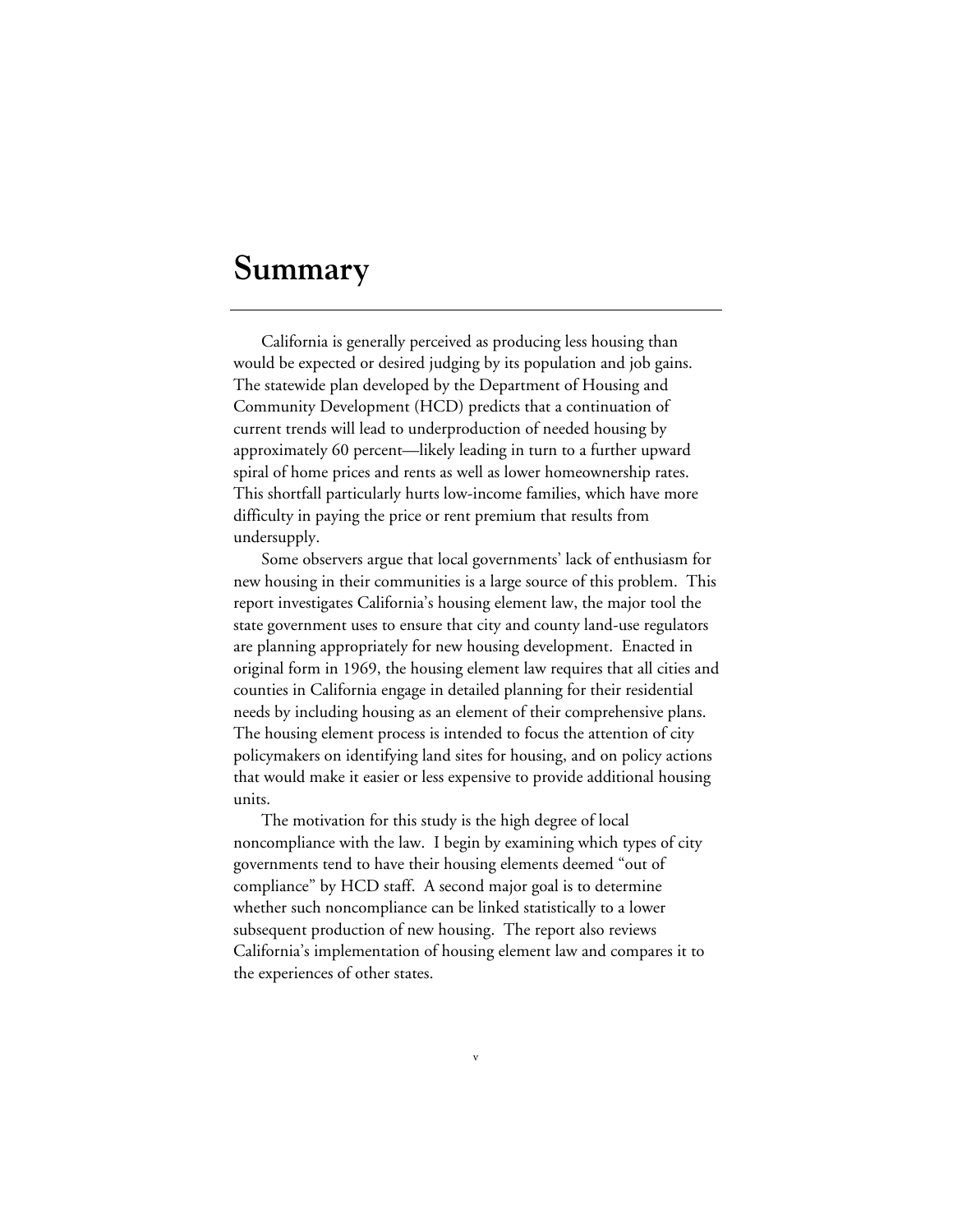#### **How the Housing Element Process Works**

The housing element is the only part of local general plans that is subject to substantial oversight by the state. The state's interest in local housing elements has been justified by the fact that housing is enshrined in state law as a matter of "vital statewide importance." Nevertheless, housing elements in and of themselves rarely cause new housing to be built; in a market economy, private developers (or nonprofit builders of affordable housing) construct nearly all new housing units.

The housing element requirement is often called a "fair-share" housing law, with the term generally referring to a regional process by which each local community works to accommodate a fair proportion of the region's housing need. Regional councils of governments (which are planning councils representing the cities and counties in a given metropolitan area) work from state estimates of regional housing need and assign a housing unit goal, or allocation, to each city and unincorporated county area in their region. Cities and counties are then expected to update their housing elements to plan for quantified objectives for housing units over the next five years.

Unlike in some states with fair-share approaches, in California housing production itself has received as much emphasis as the geographic distribution of housing for lower-income families. This state's broader notion of fair share probably has resulted from its longstanding problem of housing affordability and underproduction, which limits the opportunities of not only the poor but also the middle class. The housing element statute requires that local planners address and reduce governmental constraints on the development of housing for all income levels. Such constraints may include local growth controls, strict building codes, developer fees, and permit procedures.

California law requires that local governments revise their housing elements periodically. In the current round of revisions, San Diego (in 1999) was the first region where localities were required to update their plans. In 2000 and 2001, cities and counties in the Southern California region and the San Francisco Bay Area undertook these updates, with the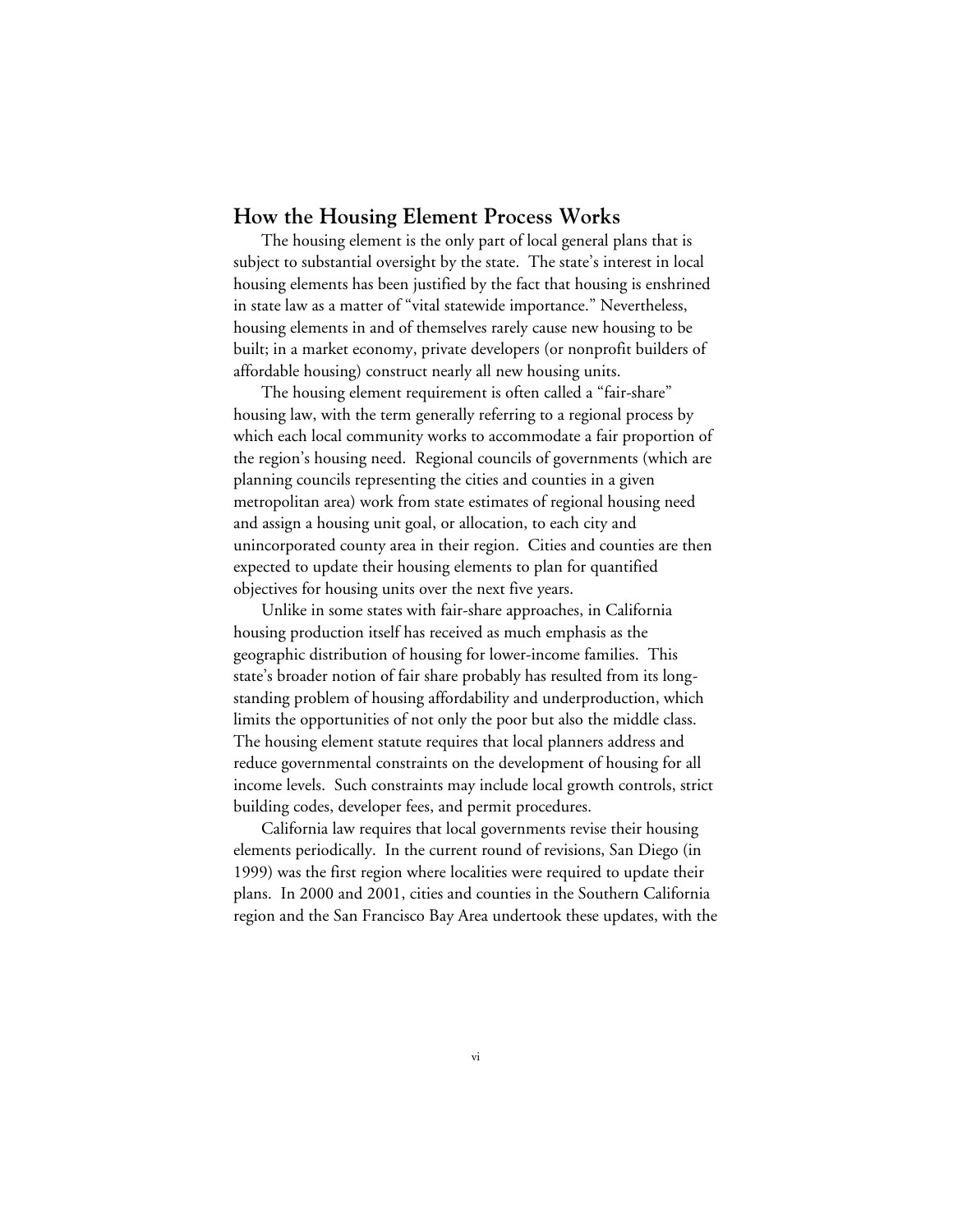requirement extending to the Bakersfield, Fresno, and Sacramento areas in mid-2002 and to the rest of the state's regions by the end of 2003.<sup>1</sup>

Once a local update has been drafted, HCD reviews it to gauge whether the plan can enable the targeted number of units—including specific amounts of housing for households of very low, low, moderate, and "above moderate" incomes. If so, HCD certifies the housing element. If not, the jurisdiction may change its plan to incorporate HCD's suggestions. If the element is adopted without satisfying HCD—or fails to be updated at all—the city or county is regarded as noncompliant. That judgment limits its eligibility for certain state and federal funds for affordable housing and renders it more vulnerable to lawsuits that can halt development in the community. There have been frequent conflicts between state and local policymakers over housing element compliance.

#### **Testing Competing Explanations for Local Noncompliance**

One of the most contentious aspects of the housing element requirement is the fact that nearly four cities in ten and a quarter of counties are out of compliance with the law.2 Large majorities of jurisdictions in the state have been noncompliant at some point. Explanations of this fact differ dramatically. Some communities have argued that state or regional projections fail to reflect powerful local realities, such as a lack of vacant land, which can make it difficult to identify a sufficient physical capacity to accommodate projected housing needs. Other observers argue that local noncompliance more frequently reflects an aversion to new housing—particularly affordable units—on the part of upper-income communities. Overt antigrowth policies or

\_\_\_\_\_\_\_\_\_\_\_\_

<sup>&</sup>lt;sup>1</sup>Here, Southern California includes cities in the counties of Imperial, Los Angeles, Orange, Riverside, San Bernardino, and Ventura; the Bay Area includes cities in Alameda, Contra Costa, Marin, Napa, San Francisco, San Mateo, Santa Clara, Solano, and Sonoma Counties.

 $2$ This tally of noncompliant jurisdictions includes those whose housing element is overdue, as well as those found noncompliant after HCD review. In both cases, the housing element is legally noncompliant.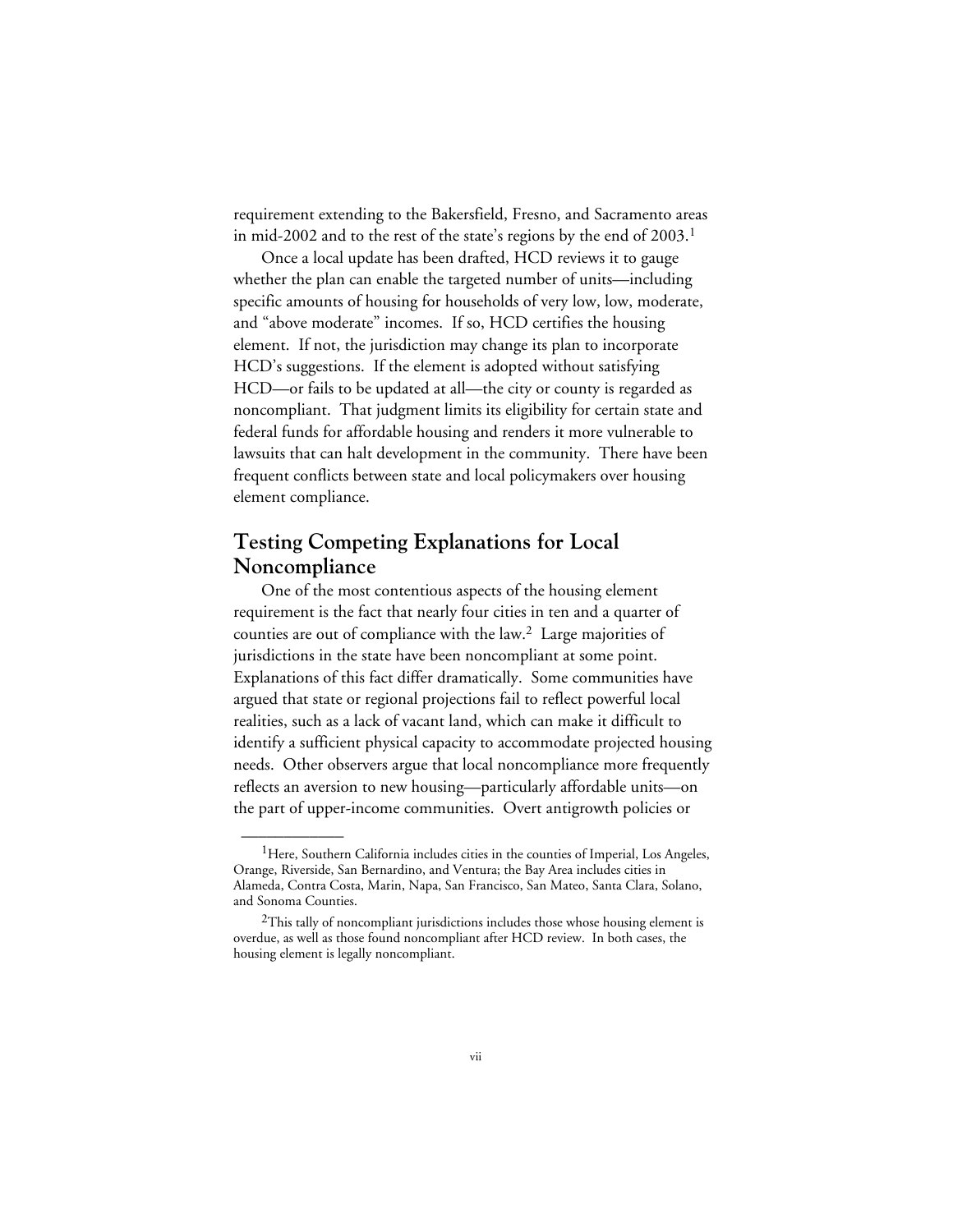regulatory postures on the part of local governments—sometimes imposed on local governments by their voters—are also seen as a culprit. Still another possibility is that many jurisdictions fail to meet the housing element requirement because they lack the requisite planning capacity or experience.

State officials periodically seek ways to increase compliance with housing element law by penalizing noncompliant local governments. Housing advocates have long argued that sanctions should be stronger and that housing law needs more emphasis on results and less on process. Senate Bill 910, which passed the California Senate in 2001 but later died in the assembly, would have required that the state controller fine noncompliant cities. By contrast, local officials seek to protect local autonomy over land use—long one of the major pillars of home rule and complain of distant state authorities who fail to understand local conditions.

This study examines the distinctions between cities that have been able to attain housing element compliance from those that have not. Measures of city characteristics are drawn primarily from the U.S. Census, and measures of local land-use policies and growth controls are drawn from a PPIC mail survey of local planners in the late 1990s. A simple comparison of cities in the regions that have recently been reviewed by HCD indicates that noncompliant communities are, on average, smaller and have older housing. In the rest of the state, where cities have had about a decade to reach compliance since their last housing element revisions were due, few cities were noncompliant. The simple comparison indicates that these few laggard communities tend to be wealthier and less ethnically diverse than compliant cities.

The results of a more sophisticated statistical analysis reveal the determinants of noncompliance in a more systematic way. This analysis involved cities in the Southern California region, San Diego County, the San Francisco Bay Area, and the 18-county Central Valley. Evidence was strong that cities' residential growth policies held a particularly important role for the HCD reviews. For example, cities whose planning directors report that the review process for new development proposals has been getting longer experience more trouble in attaining compliance. Each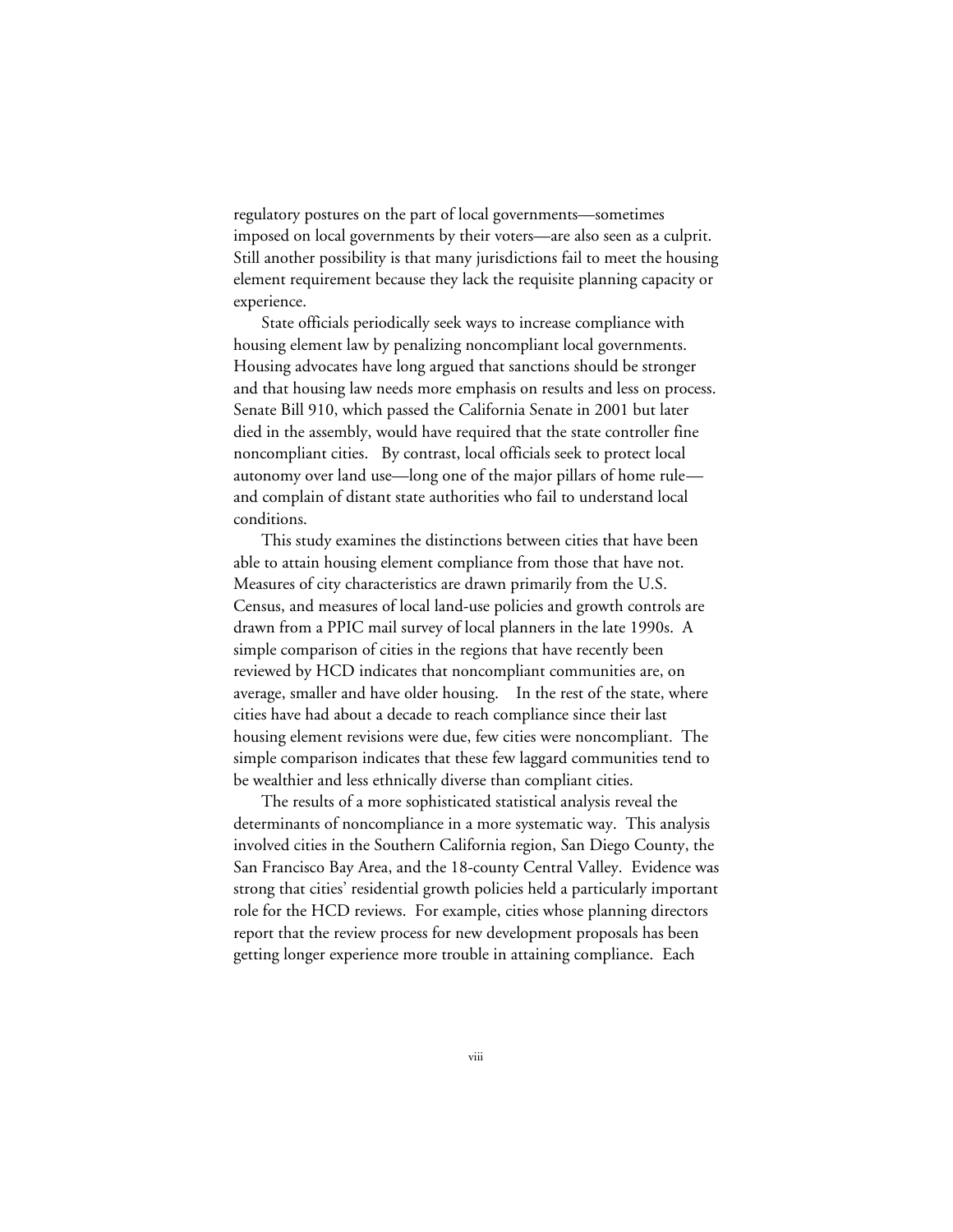restrictive growth policy that has been adopted by the city approximately doubles the odds that it will be found noncompliant.

An older housing stock is also associated with a greater likelihood of noncompliance. Cities with older housing may be more settled and have a more established community character; they are also likely to contain less vacant land. Cities with smaller populations are also more likely to be noncompliant, all else equal. Governments of larger cities may have a greater capacity to undertake the broad range of planning efforts needed to reach compliance and may also be more insulated from the political pressure of homeowners.

An additional finding is that the length of time that has elapsed since the deadline for submitting an updated housing element is one of the most statistically significant predictors of compliance. Specifically, the results indicate that each month that has passed since the region's deadline renders a city approximately 5 percent more likely to reach compliance. Even controlling for all these factors, cities in the Bay Area, Central Valley, and Inland Empire were more likely to be noncompliant than other cities.

It is also interesting to note that the compliance status of individual communities tends to persist over time. Although many cities were able to attain compliance as the 1990s wore on, it remained the case that noncompliance in 1991, after the past round of revisions in the coastal metropolitan areas, was a fairly good predictor of noncompliance in 2002.

### **Assessing the Relationship Between Compliance and Housing Production**

Defenders of the housing element requirement tend to argue that local governments that comply with the law, by demonstrating adequate plans, enable more housing to be built. Using data from the 1990s, I examine whether a city's compliance status in 1991 helps to predict the percentage increase in the city's housing stock by 2000. The analysis again controls for a variety of other city characteristics that might be expected to influence the level and type of housing growth. Because of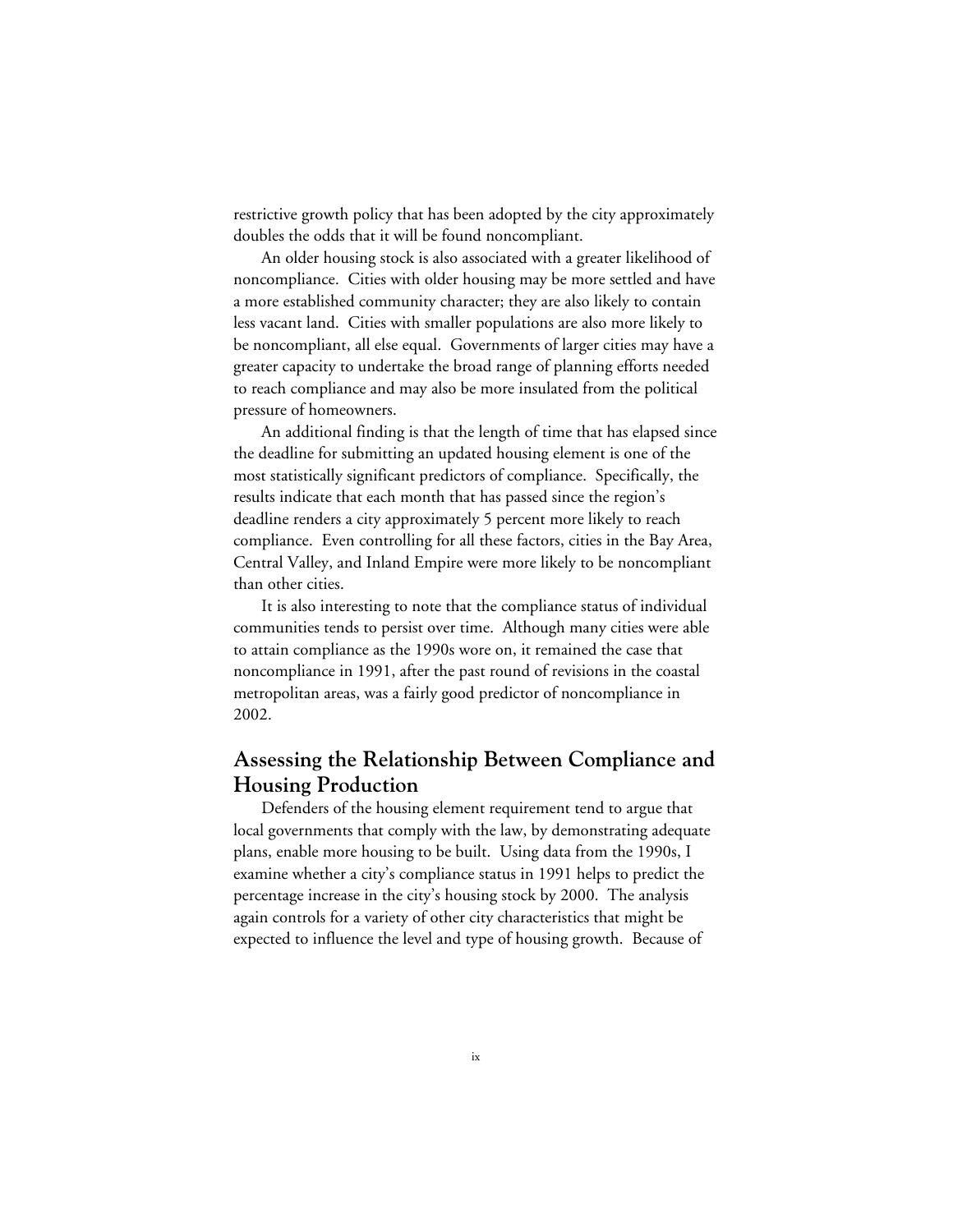data limitations, this analysis focuses only on cities in the Southern California, San Francisco Bay Area, and San Diego regions.

Using Census data on the number of housing units in each city, I find no detectable relationship between housing element compliance and the percentage increase in housing across these communities during the 1990s. Thus, for all the potential merits and benefits of housing element compliance, one must look to other factors to explain why some cities experience rapid housing development and other cities experience little. The analysis suggests that a city's demographic characteristics, its position in the urban hierarchy, and its physical capacity to accommodate new buildings are better predictors of housing growth.

Although the housing element statute, as a fair-share approach, is especially concerned with increasing the production of affordable housing, we unfortunately lack any comparable information for all cities about the production of affordable units. However, data from the Construction Industry Research Board do allow an analysis of multifamily housing production. Multifamily housing includes apartments and condominiums, the types of housing generally most relevant for those at the lower to middle levels of the income distribution, particularly in the coastal metropolitan areas where housing is expensive. Multifamily units represented only about one-quarter of the new units produced in the 1990s.

The results of this analysis once again show that housing element noncompliance as of 1991 is not a significant predictor of the rate of multifamily development when other relevant factors are held constant. Rather, cities that were job centers and that had fewer senior citizens as of 1990 tended to experience faster rates of multifamily housing development.

Finally, the report investigates whether housing element compliance affected the *mix* of housing developed in the 1990s—multifamily versus single-family—despite its lack of effects on the *rate* of increase. I examine the relationship between compliance and the *percentage share of new housing units that were multifamily units*. Here there *is* evidence of a significant association of compliance with the outcome in question. Cities with noncompliant housing elements developed new housing that was weighted more toward single-family units. Holding constant for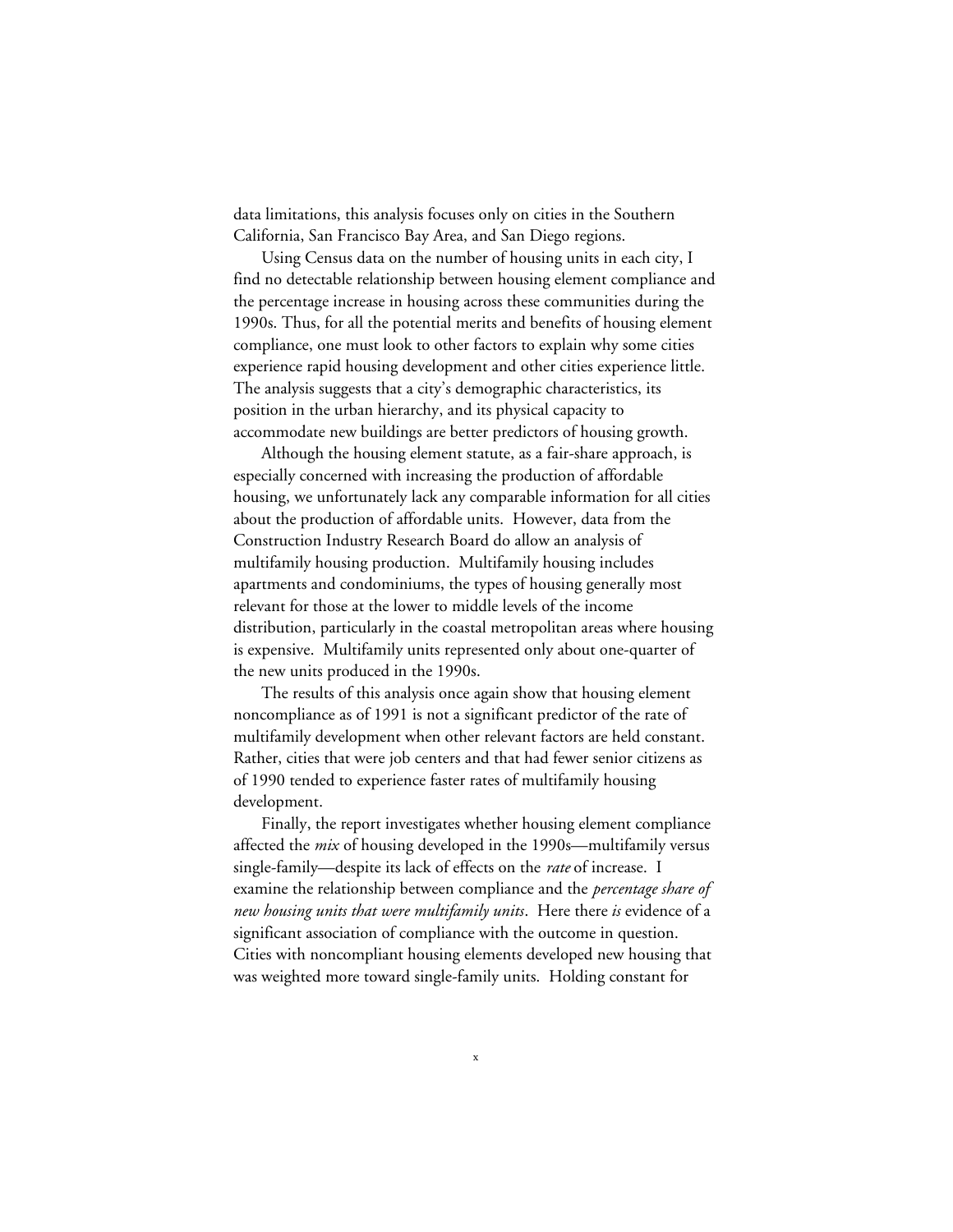other city and county characteristics, a noncompliant housing element was linked to an 8 percentage point lower proportion of *multifamily* housing among the newly built units. The results imply that cities with compliant housing elements are willing to substitute multifamily (more affordable) units for a share of single-family units. Nevertheless, it is striking that one can detect no measurable relationship between compliance and overall housing production.

#### **Rethinking the Housing Element Approach**

Discussions of problems with the current housing-element law among California policymakers and housing advocates have led to a number of reform proposals in recent years. However, most of these proposals take the housing element approach—a state review of local plans for future housing needs—more or less as a given. A fundamental question may be whether the various goals and values that California policymakers hold dear—increased housing production, an equitable distribution of housing responsibility across communities, special attention to the housing needs of low-income groups, local autonomy and home rule, environmental protection, and more—can all be accommodated within this area of law, or whether there are tensions among them. A secondary question is whether the current approach is the most effective use of resources to further these goals.

Enticing communities to accommodate housing would not be such an uphill battle if they perceived that doing so would be in their financial self-interest. Thus, creating a component of the state fiscal system that rewards local governments for the addition of housing units, particularly affordable units, may result in less conflict and more cooperation. The Jobs/Housing Balance Incentive Program, passed in 2000, has elements of such a "rewards for performance" approach. Revenue sources that are distributed to localities on a population basis, such as the Vehicle License Fee subvention, also create indirect incentives for cities and counties to accommodate housing.

Other states, including some with equally strong traditions of home rule as California, have also wrestled with issues of inadequate housing production, mandated fair shares for jurisdictions, and state oversight of local planning. In New Jersey, for instance, production of affordable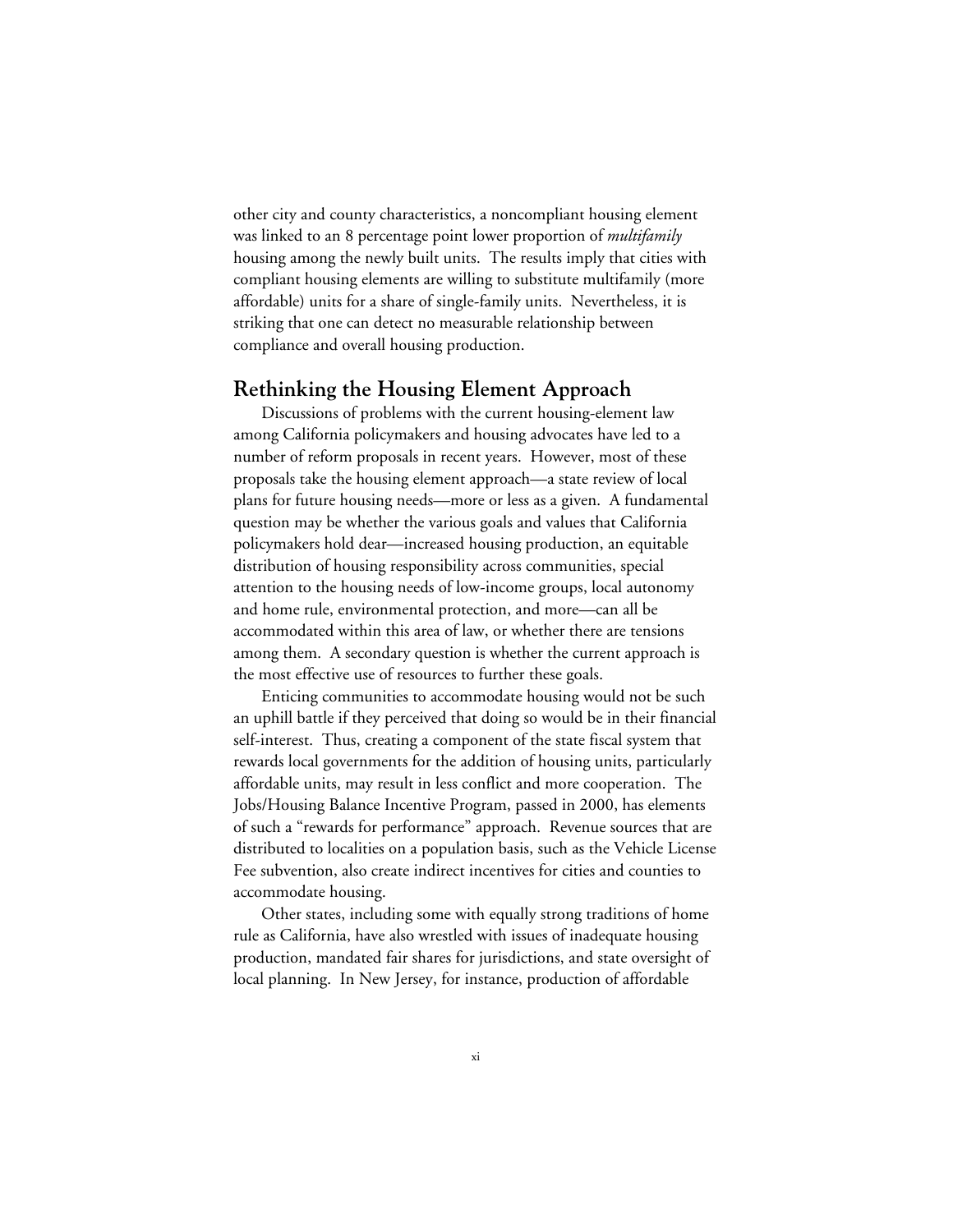housing rests mainly with the profit motives of private developers; they can propose a "builder's remedy" by including a share of affordable units in otherwise market-rate projects that would normally exceed local zoning limitations. The quasijudicial state agency overseeing local housing plans also allows communities to transfer to other jurisdictions up to half of the affordable units they are expected to produce, in exchange for a payment to the "receiving" municipality.

In Massachusetts, developers of affordable projects have access to a Comprehensive Permit Law that enables them to proceed through a streamlined local review process, avoiding many of the intermediate reviews that other proposed developments must go through. Builders whose projects are denied by this local process have the option of appealing to a statewide board, the Housing Appeals Committee, which can overturn the local decision and order the project to be permitted.

In Oregon, the state's Land Conservation and Development Commission imposes minimum zoning densities on residential land for cities and counties in the Portland metropolitan area. The localities in this region are also required to write plans so as to allow at least half of future residential units to be in multifamily projects.

As in these other states, California's housing element requirement has often gone against the grain of local policymaking because it asks cities to plan for the needs of the wider region, not just the needs of current city residents. Indeed, the philosophy behind fair-share housing policy is that the so-called police power of local governments to regulate land use should be directed toward the general welfare of the region, not just the general welfare of the specific locality.

Those involved in California's debate over housing policy often note how long and detailed the housing element statute is. Highly detailed statutes are often evidence of widespread disagreement on a given policy, as waves of "reform" occur in which opposing interests seek to have their specific concerns addressed and preserved in law. In the case of the housing element statute, the result is an unwieldy law that is often difficult for outside observers to comprehend in its entirety or details.

In the 33 years since the housing element statute was enacted, the search for an adequate supply of housing in California has only become more elusive. It may be a ripe occasion for policymakers and affected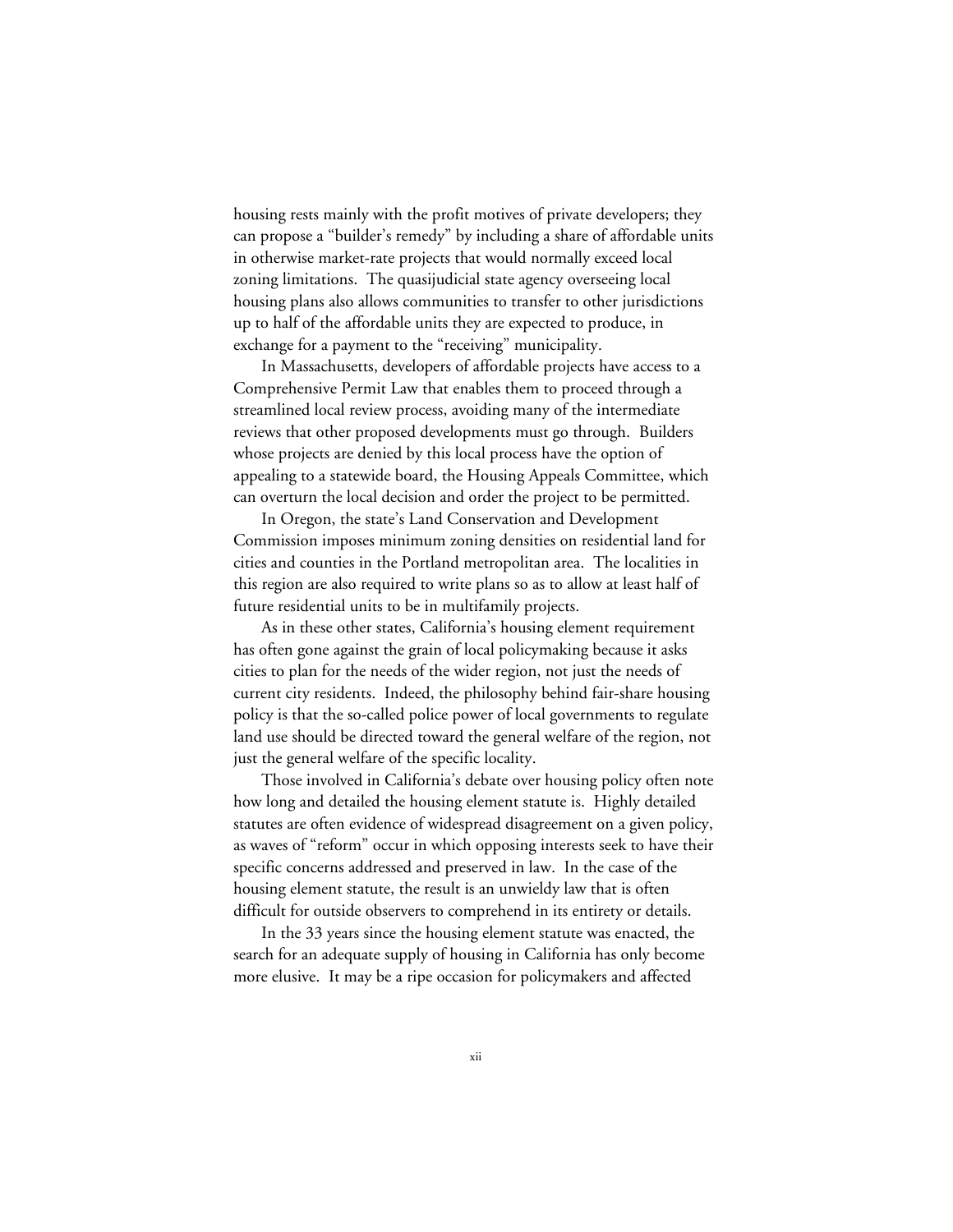interests to seek an approach to housing policy that is more workable, transparent, and straightforward, with measurable barometers of substantive local success or failure. In so doing, policymakers will need to resolve whether the major goal of such a law is a sheer increase in residential construction or an equitable distribution of affordable housing. Using a fair-share planning approach as a tool to encourage overall housing production may place an unrealistic burden on a relatively fragile policy.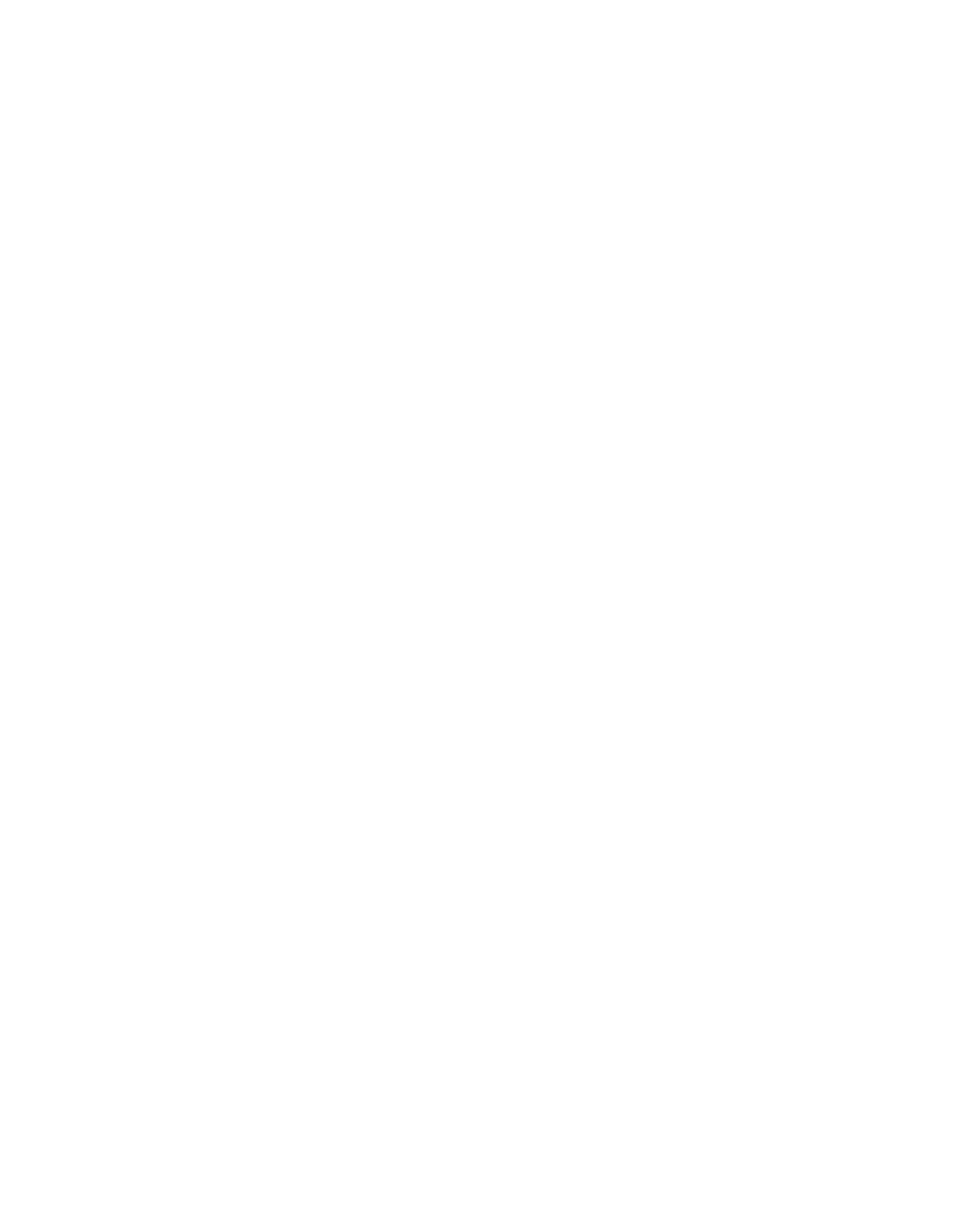## **Contents**

|    |                                                        | $\dddot{\mathbf{u}}$ |
|----|--------------------------------------------------------|----------------------|
|    |                                                        | $\mathbf{v}$         |
|    |                                                        | $\overline{X}$       |
|    |                                                        | xxi                  |
|    |                                                        | xxiii                |
|    |                                                        | <b>XXV</b>           |
| 1. |                                                        | $\mathbf{1}$         |
|    | Controversies over Local Government Noncompliance with |                      |
|    |                                                        | $\overline{2}$       |
|    | Recent Legislative Proposals and Reform Efforts        | $\overline{7}$       |
|    | Plan of the Report                                     | 10                   |
| 2. | WHAT IS THE HOUSING ELEMENT LAW AND                    |                      |
|    | HOW HAS IT BEEN IMPLEMENTED?                           | 11                   |
|    | Introduction: A Fair-Share Housing Law                 | 11                   |
|    | Origins: Housing as a New Component of Local Planning  | 13                   |
|    | The 1970s: Elaboration of the Housing Element          |                      |
|    |                                                        | 14                   |
|    | The 1980s and 1990s: The Present System Takes Shape    | 16                   |
|    |                                                        | 16                   |
|    | Update Process for Local Housing Elements              | 18                   |
|    | Growing Contentiousness over Housing Element           |                      |
|    | Requirements and Compliance                            | 21                   |
|    |                                                        | 22                   |
|    |                                                        | 24                   |
|    | Concerns over Projections and Regional Allocations     | 24                   |
|    | The Current Revision Cycle: The Controversy            |                      |
|    |                                                        | 27                   |
|    | The Defense of Housing Element Law                     | 30                   |
|    | Senate Bill 910 (2001-02)                              | 32                   |
|    |                                                        | 34                   |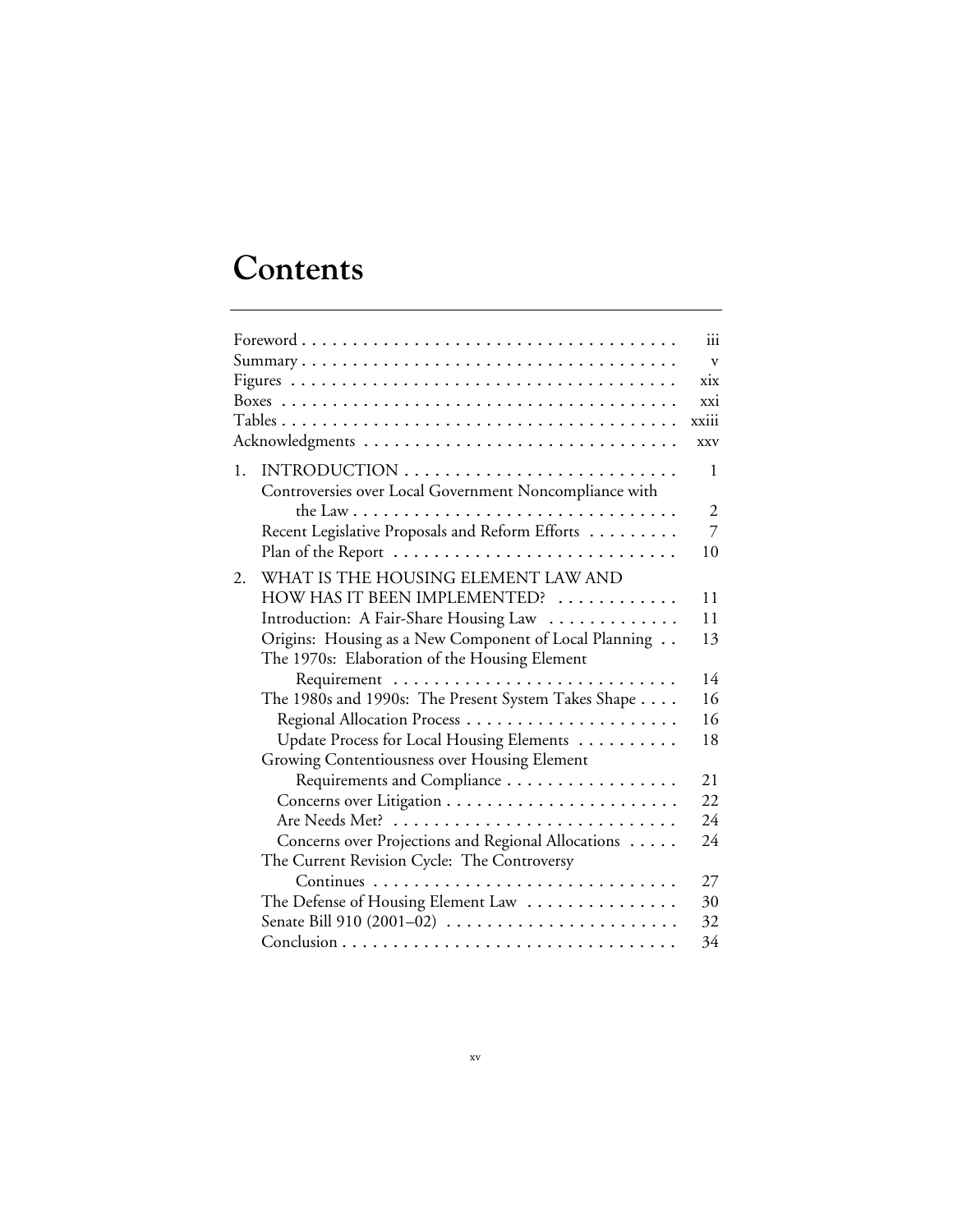| 3. | WHY DO SO MANY COMMUNITIES HAVE                                                            |    |
|----|--------------------------------------------------------------------------------------------|----|
|    | NONCOMPLIANT HOUSING ELEMENTS?                                                             | 35 |
|    | Why Cities? $\ldots \ldots \ldots \ldots \ldots \ldots \ldots \ldots \ldots \ldots \ldots$ | 35 |
|    | Four Sets of Factors Potentially Affecting Compliance                                      | 36 |
|    | Community Social Status and Exclusion                                                      | 37 |
|    | Local Land-Use Characteristics and Vacant Land                                             | 38 |
|    | The Resources of the Local Government                                                      | 40 |
|    | Local Politics and Residential Growth Policies                                             | 41 |
|    | Timetable for Housing Element Updates Influences                                           |    |
|    |                                                                                            | 43 |
|    | Comparing Compliant and Noncompliant Cities: A                                             |    |
|    | Preliminary Profile                                                                        | 44 |
|    | Probing Further: A Statistical Model of Noncompliance                                      | 48 |
|    | Key Findings of the Multivariate Analysis                                                  | 51 |
|    |                                                                                            | 53 |
|    |                                                                                            | 55 |
| 4. | DOES HOUSING ELEMENT COMPLIANCE MEAN                                                       |    |
|    | THAT MORE HOUSING IS PRODUCED?                                                             | 57 |
|    | Housing Element Compliance, Circa 1991                                                     | 57 |
|    | Measuring Housing Growth Rates Using Census Data                                           | 59 |
|    | Controlling for Other Factors                                                              | 60 |
|    | Results of the Analysis of Total Housing Unit Growth                                       | 64 |
|    | Analysis of Multifamily Development Using Construction                                     |    |
|    |                                                                                            | 65 |
|    | The Mix of New Housing Development                                                         | 67 |
|    | Reconciling These Findings                                                                 | 68 |
|    |                                                                                            | 68 |
| 5. | CAN STATES ENSURE ADEQUATE LOCAL                                                           |    |
|    | PROVISION FOR HOUSING DEVELOPMENT?                                                         | 71 |
|    | Alternative Approaches within the Context of the Current                                   |    |
|    |                                                                                            | 71 |
|    | More Penalties and Prescriptions for Local Governments                                     | 71 |
|    | Self-Certification Based on Performance                                                    | 72 |
|    | Subregional Allocations and Joint Housing Elements                                         | 73 |
|    | Encouraging Transfers of Housing Allocations among                                         |    |
|    |                                                                                            | 74 |
|    | Another Approach: Rewards for Performance                                                  | 75 |
|    |                                                                                            |    |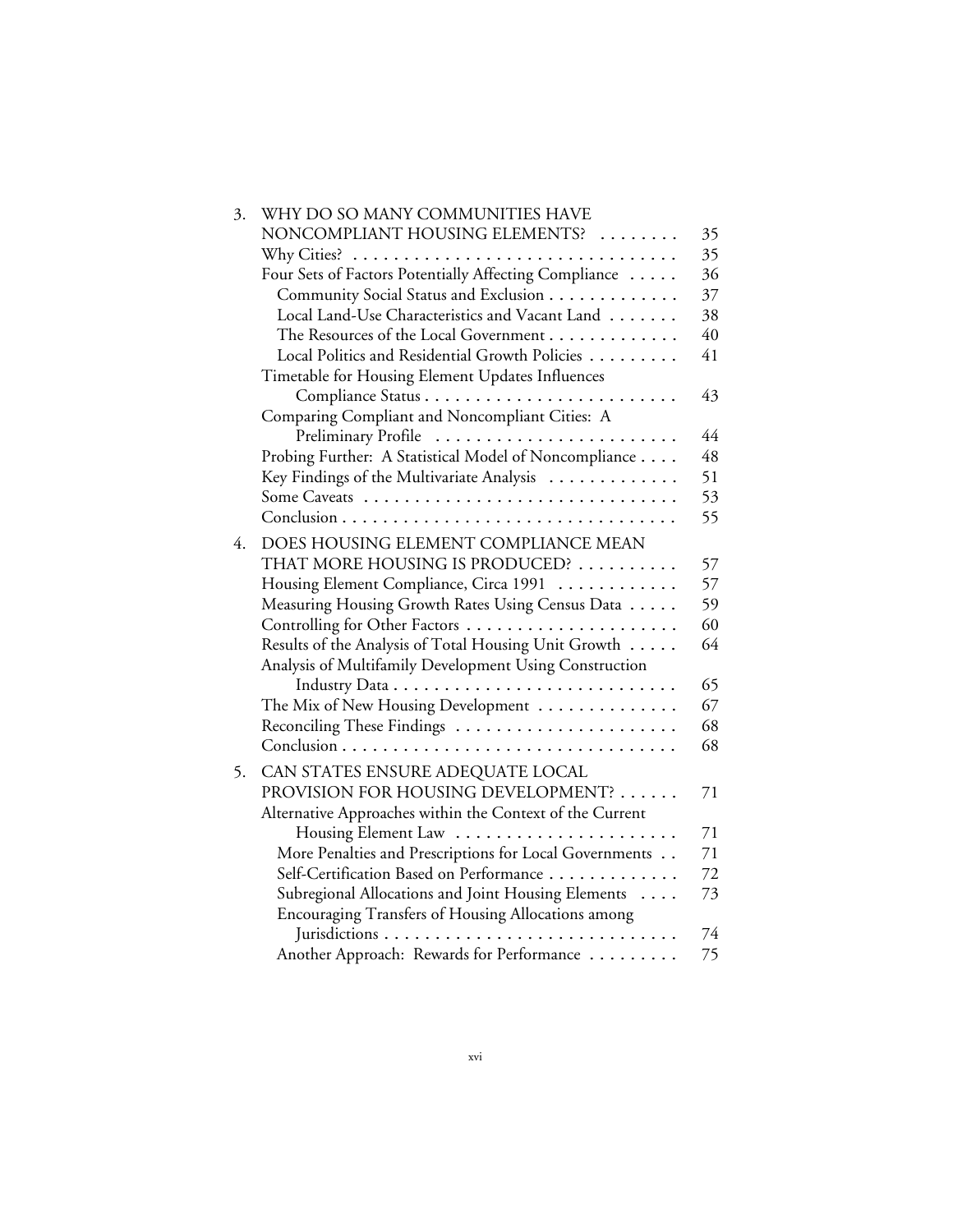| Relevant Experiences from Other States                         | 76  |
|----------------------------------------------------------------|-----|
|                                                                | 76  |
|                                                                | 79  |
|                                                                | 82  |
|                                                                | 84  |
| 6.                                                             | 87  |
|                                                                | 87  |
| Equitable Distribution or Sheer Production?                    | 88  |
| A Mandate in a Vacuum?                                         | 89  |
|                                                                | 89  |
| Appendix                                                       |     |
| A. Multivariate Analyses of Housing Element Noncompliance      | 91  |
| Multivariate Analyses of the Rate and Mix of New Housing<br>В. |     |
|                                                                | 95  |
| Bibliography                                                   | 101 |
|                                                                | 107 |
|                                                                | 109 |
|                                                                |     |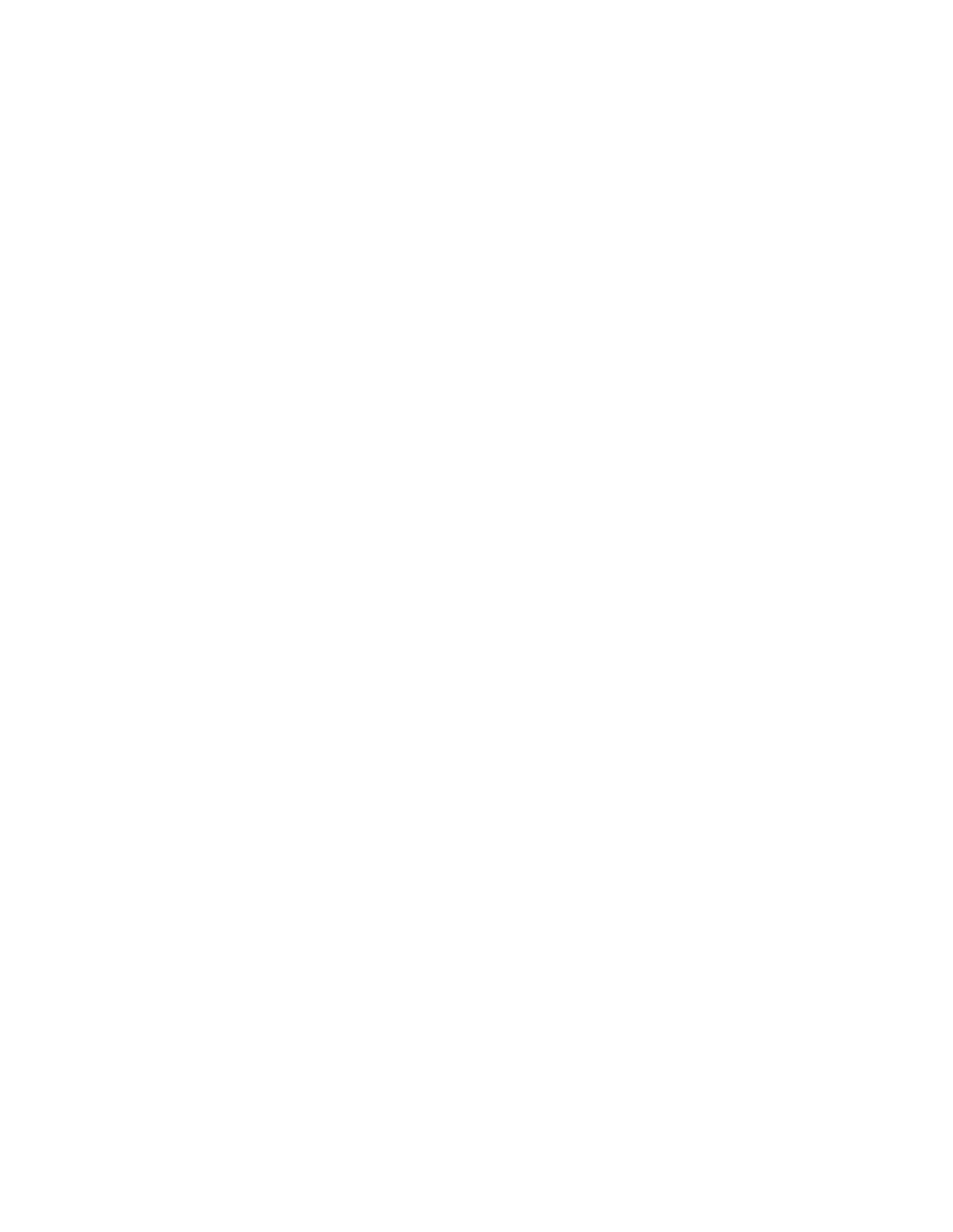# **Figures**

| 1.1. Cities' Housing Element Compliance Status, as of                       |    |  |
|-----------------------------------------------------------------------------|----|--|
|                                                                             | 4  |  |
| 1.2. Counties' Housing Element Compliance Status, as of                     |    |  |
|                                                                             |    |  |
| 4.1. Cities' Housing Element Compliance Status, as of                       |    |  |
| December 31, 1991 $\ldots \ldots \ldots \ldots \ldots \ldots \ldots \ldots$ | 58 |  |
|                                                                             |    |  |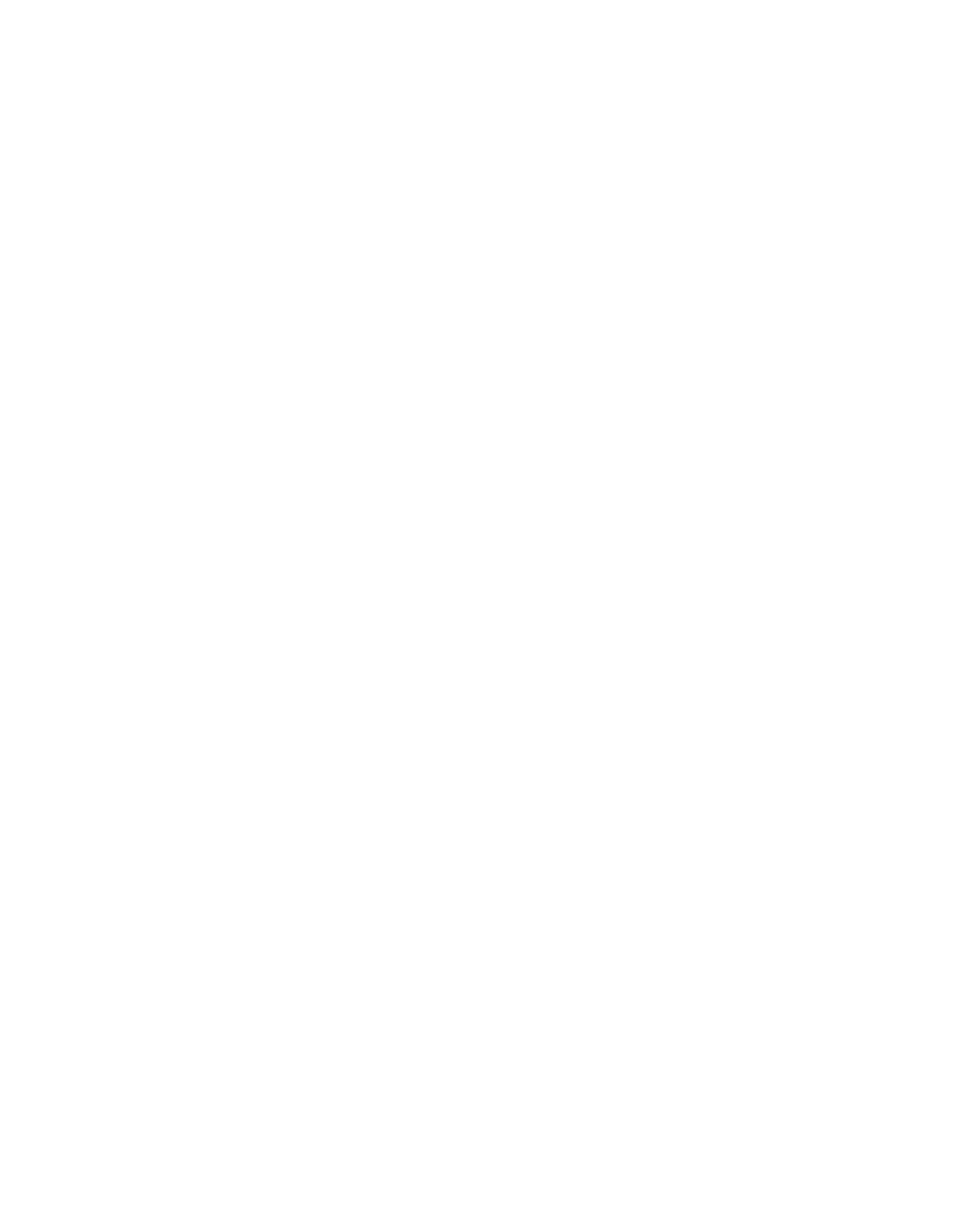# **Boxes**

| 1.1. State Law: Does Housing Production Conflict with                                                  |      |  |
|--------------------------------------------------------------------------------------------------------|------|--|
| Other Goals? $\ldots$ $\ldots$ $\ldots$ $\ldots$ $\ldots$ $\ldots$ $\ldots$ $\ldots$ $\ldots$ $\ldots$ | 9    |  |
| 2.1. A Creative Way to Help Meet Housing Goals                                                         | - 30 |  |
| 2.2. A Housing Element Challenge in Folsom 31                                                          |      |  |
| 2.3. Other Important Provisions of SB 910, As Amended  34                                              |      |  |
|                                                                                                        |      |  |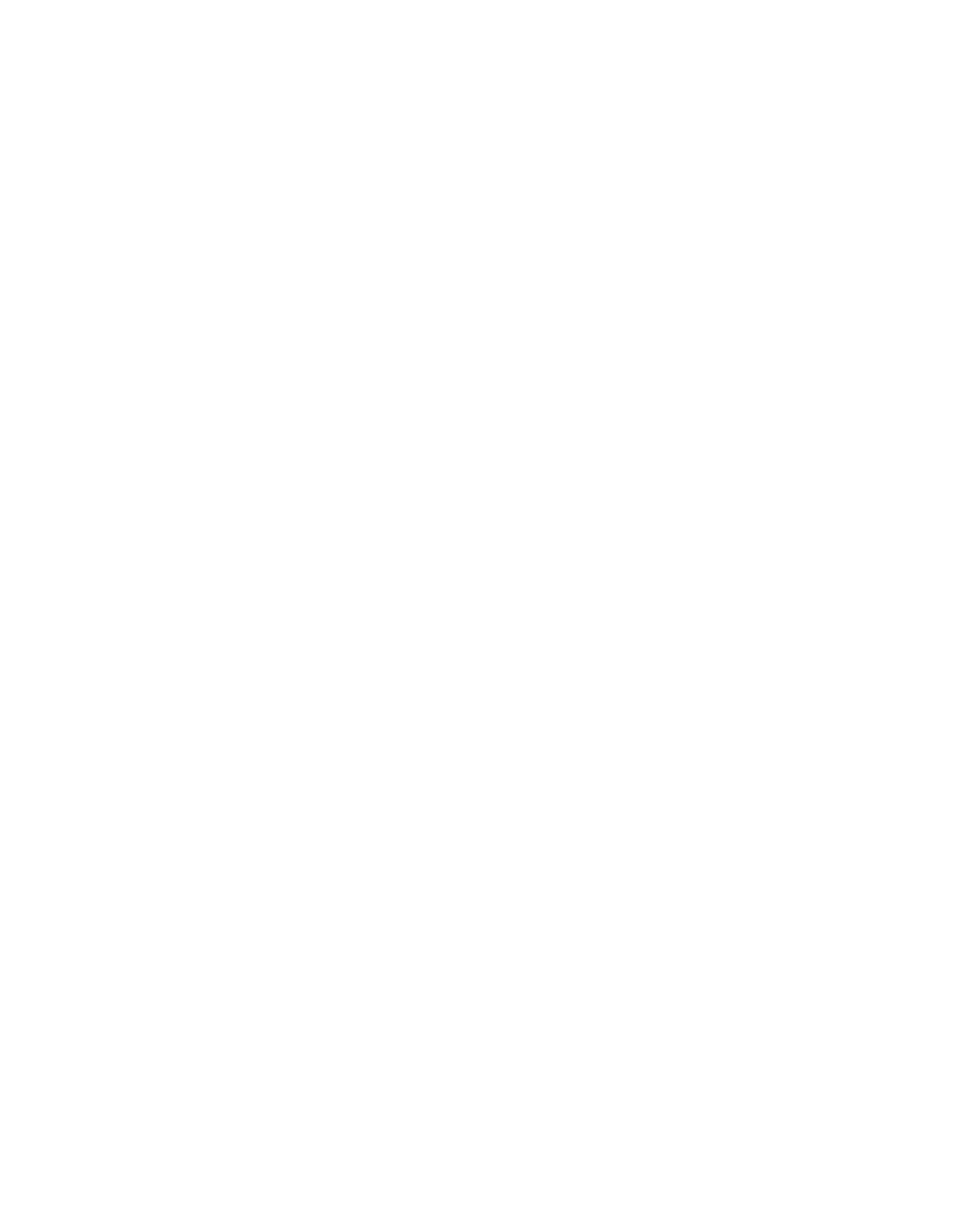# **Tables**

| 1.1. | Schedule for Third Revision of Local Housing           |    |
|------|--------------------------------------------------------|----|
|      | Elements<br>.                                          | 6  |
| 3.1. | Comparison of Compliant and Noncompliant Cities in     |    |
|      | the San Diego, Southern California, San Francisco Bay  |    |
|      | Area, Fresno, Kern, and Sacramento Regions             | 45 |
| 3.2. | Comparison of Compliant and Noncompliant Cities in     |    |
|      | the Remainder of the State                             | 47 |
| 3.3. | Variables Used to Predict Housing Element              |    |
|      | Noncompliance                                          | 50 |
| 3.4. | City Characteristics That Are Statistically Associated |    |
|      |                                                        | 52 |
| 4.1. | Percentage Growth Rates for Housing in Cities in the   |    |
|      | San Diego, Southern California, and San Francisco Bay  |    |
|      |                                                        | 59 |
| 4.2. | Comparison of Housing Development in Compliant and     |    |
|      | Noncompliant Cities in the San Diego, Southern         |    |
|      | California, and San Francisco Bay Area Regions         | 60 |
| A.1. | Logistic Models of Housing Element Noncompliance as    |    |
|      |                                                        | 92 |
| A.2. | Summary Statistics for Continuous Variables in the     |    |
|      |                                                        | 93 |
| B.1. | Regression Model of Housing Unit Growth in the         |    |
|      | 1990s, with County Fixed Effects                       | 96 |
| B.2. | Regression Model of Multifamily Development Growth     |    |
|      | in the 1990s, with County Fixed Effects                | 97 |
| B.3. | Regression Model of Share of Housing Development       |    |
|      | That Is Multifamily, with County Fixed Effects         | 98 |
| B.4. | Summary Statistics for Continuous Variables in the     |    |
|      |                                                        | 99 |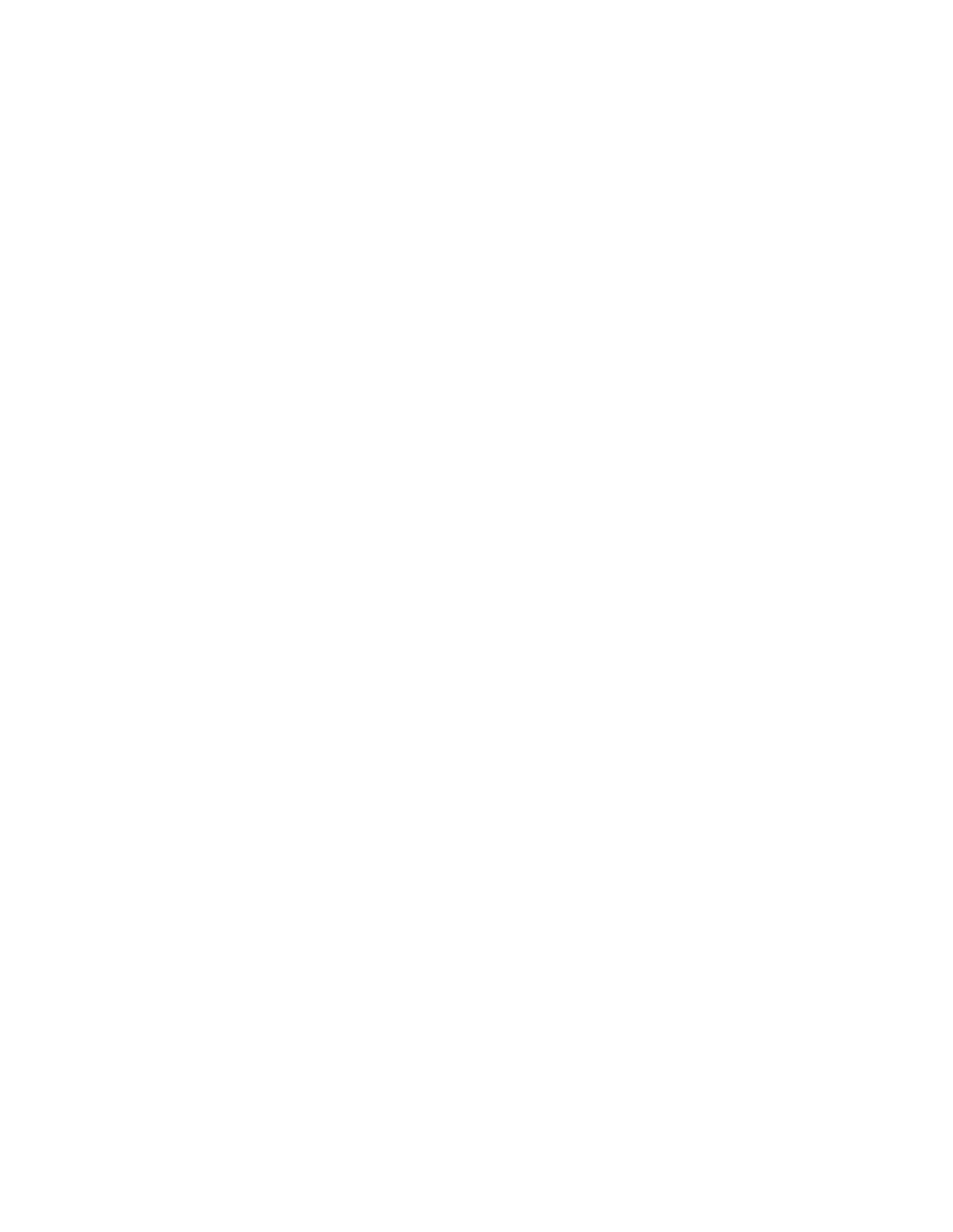### **Acknowledgments**

I thank Professors Scott Bollens of UC Irvine and Dowell Myers of USC, as well as Tracy Gordon, Hans Johnson, Fred Silva, and Mark Baldassare of PPIC, for reading a draft of this report and offering helpful suggestions. At the Department of Housing and Community Development, Deputy Director Cathy Creswell and her staff helped me understand the housing element process and obtain information. At an early stage of the project, Alex Amoroso (Association of Bay Area Governments), Mark Stivers (Senate Committee on Housing and Community Development), Peter Detwiler (Senate Local Government Committee), and Dan Flynn (California Assembly) also provided useful perspectives on the issues involved. Some of the data and information necessary for the analyses in this report were collected or prepared by Elisa Barbour, Khanh D. Bui, Rachel Flood, Hugh Louch, and Max Neiman. Peter Richardson and Joyce Peterson improved the prose and presentation. Although all of these people made important contributions, the author is solely responsible for any errors of fact or interpretation.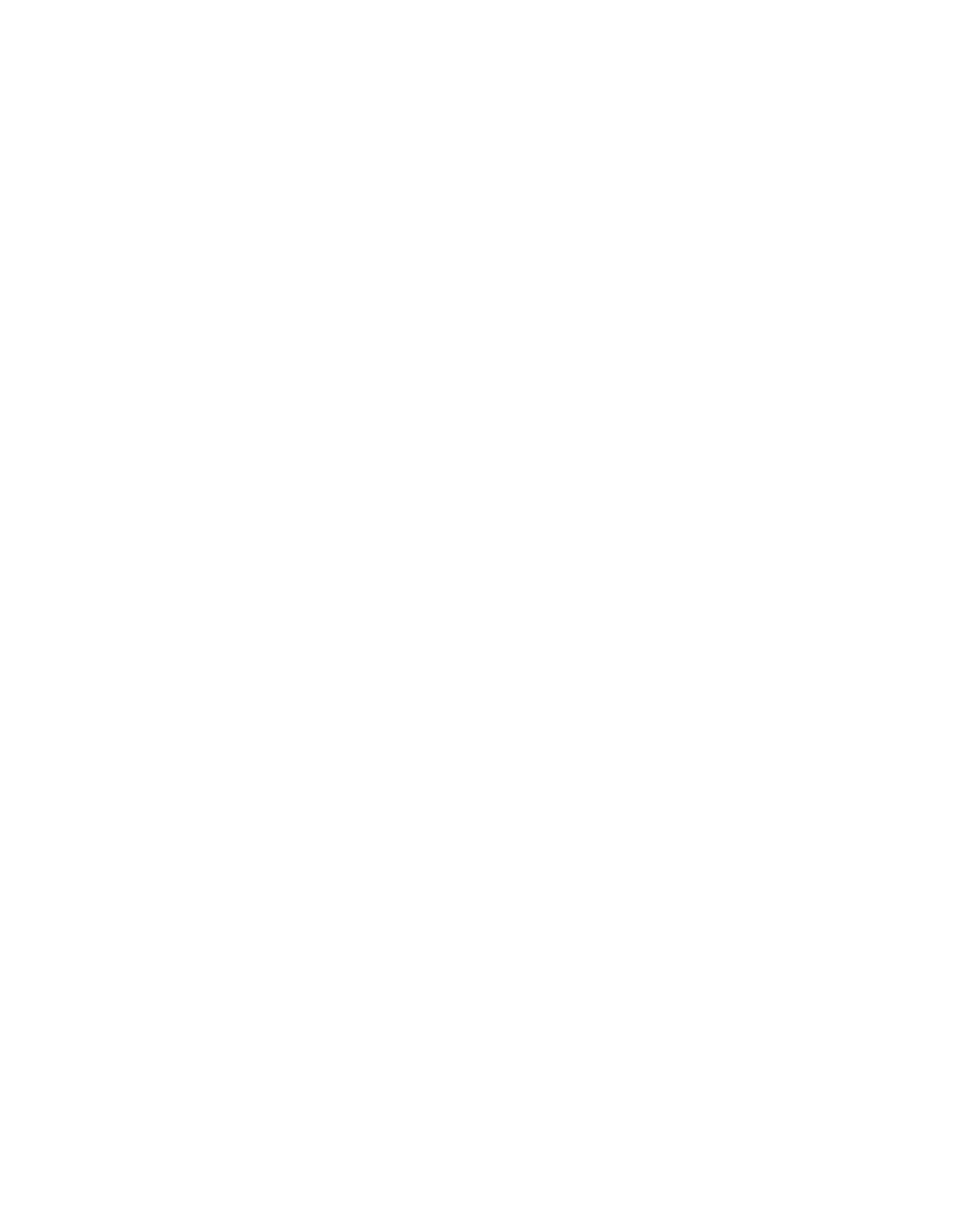### **1. Introduction**

California is generally perceived as producing less housing than would be expected or desired judging by its population and job gains. The state's most recent statewide housing plan, for example, finds that developers will need to produce an average of 220,000 housing units per year through 2020 to meet projected demand. Achieving such production levels will be a challenge, the plan notes, since even in recent boom years only 150,000 or so new units received building permits. Since 1970, California has never produced 220,000 housing units for more than two consecutive years (Myers, 2001, p. 388). The state plan, published by the Department of Housing and Community Development (HCD), predicts that a continuation of current trends will lead to underproduction of needed housing by approximately 60 percent—likely leading in turn to increasing home prices and rents as well as lower homeownership rates (HCD, 2000, p. 3; Myers and Park, 2002). This lack of housing supply particularly hurts the poor, who have difficulty in paying the price or rent premium that results from undersupply. Two of three low-income renter households in California pay more than half their income to put a roof over their heads (Little Hoover Commission, 2002, p. i).

Some observers argue that local governments' lack of enthusiasm for new housing in their communities is a large source of this problem, although evidence is far from definitive on this point (see Lewis and Neiman, 2002). This report examines California's housing element law, the major means by which the state government tries to ensure that local land-use regulators are dealing with unmet housing needs and planning appropriately for new housing development. The state requires that each city and county write (and periodically revise) a general plan to guide its future growth. The housing element is one of the seven required elements of the general plan; its purposes are to identify current and future local housing needs of all income groups and to ensure the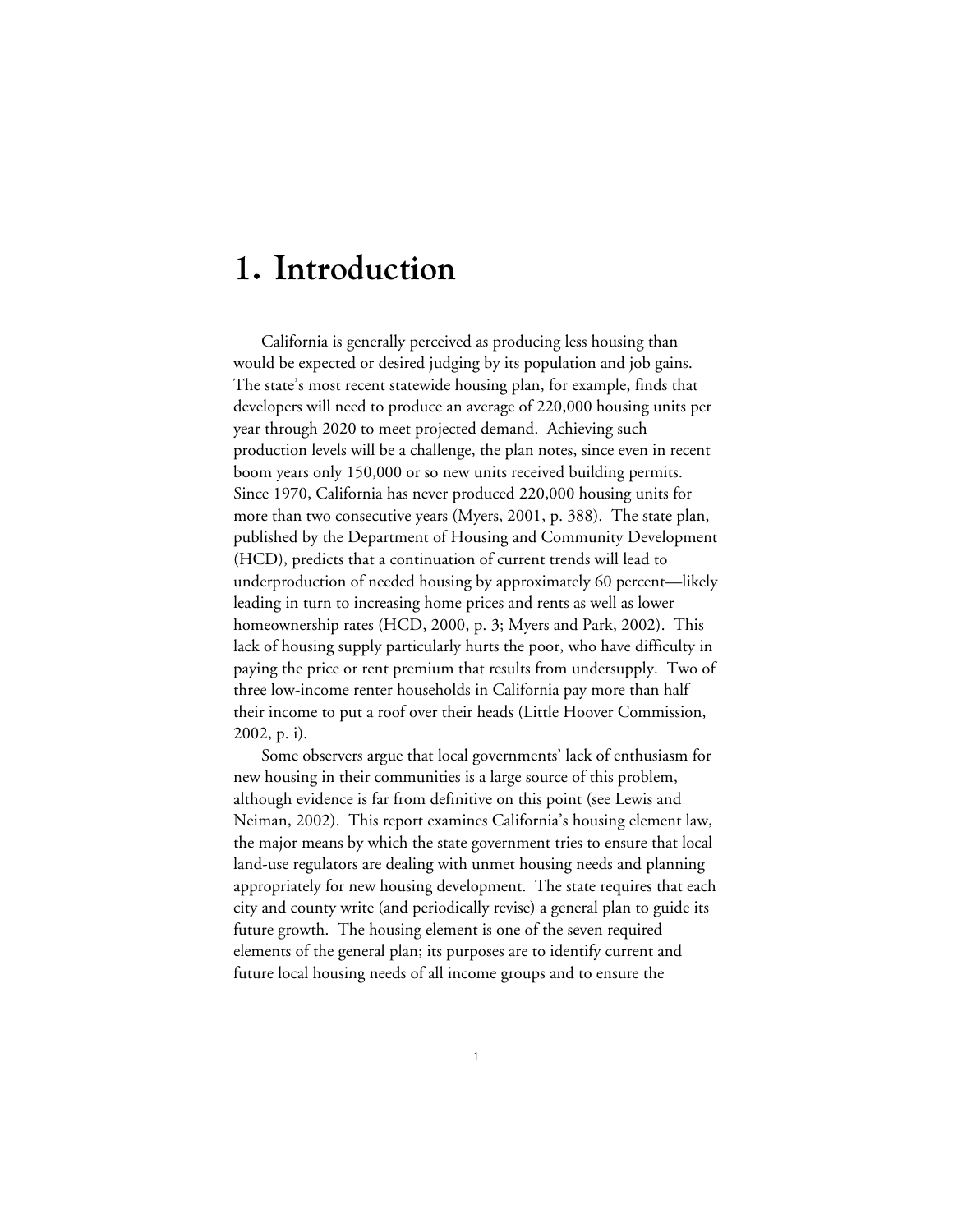preparation of a detailed schedule, consistent with broader community planning goals, for meeting such needs. The housing element is the only part of local general plans that is subject to substantial oversight by the state. The law provides that housing elements are to be revised every five years, although the legislature allowed localities to postpone their updates throughout the 1990s because of budgetary shortfalls.

HCD, relying on Finance Department population projections, assigns a target number or goal for additional units to each region of the state. In a process called the Regional Housing Needs Assessment (RHNA), the council of governments (a planning body representing the cities and counties in a given metropolitan area) must allocate this total number of housing units among the cities and unincorporated county areas in its region. HCD then reviews whether city and county housing plans conform with statutory requirements—in other words, whether the local housing elements seem likely to enable each community to meet its goal for new units.

This report focuses on several key issues regarding this process of housing element revision and review. Among the topics analyzed are:

- California's implementation of the housing element law and how it compares with other states' approaches to local housing planning,
- Which types of municipal governments fail to comply with the law, and
- Whether local compliance appears to make a difference in terms of the rates of new housing development across cities.

### **Controversies over Local Government Noncompliance with the Law**

The city and county housing element updates have become a battleground for state and local policymakers. Some state officials argue that local governments are not energetic enough in planning for housing and are trying to deflect their fair share onto other jurisdictions. For their part, local officials often claim that the RHNA "quotas" that they have been assigned are poorly justified, unrealistic, and unresponsive to the physical limitations of their communities. "Typically, as soon as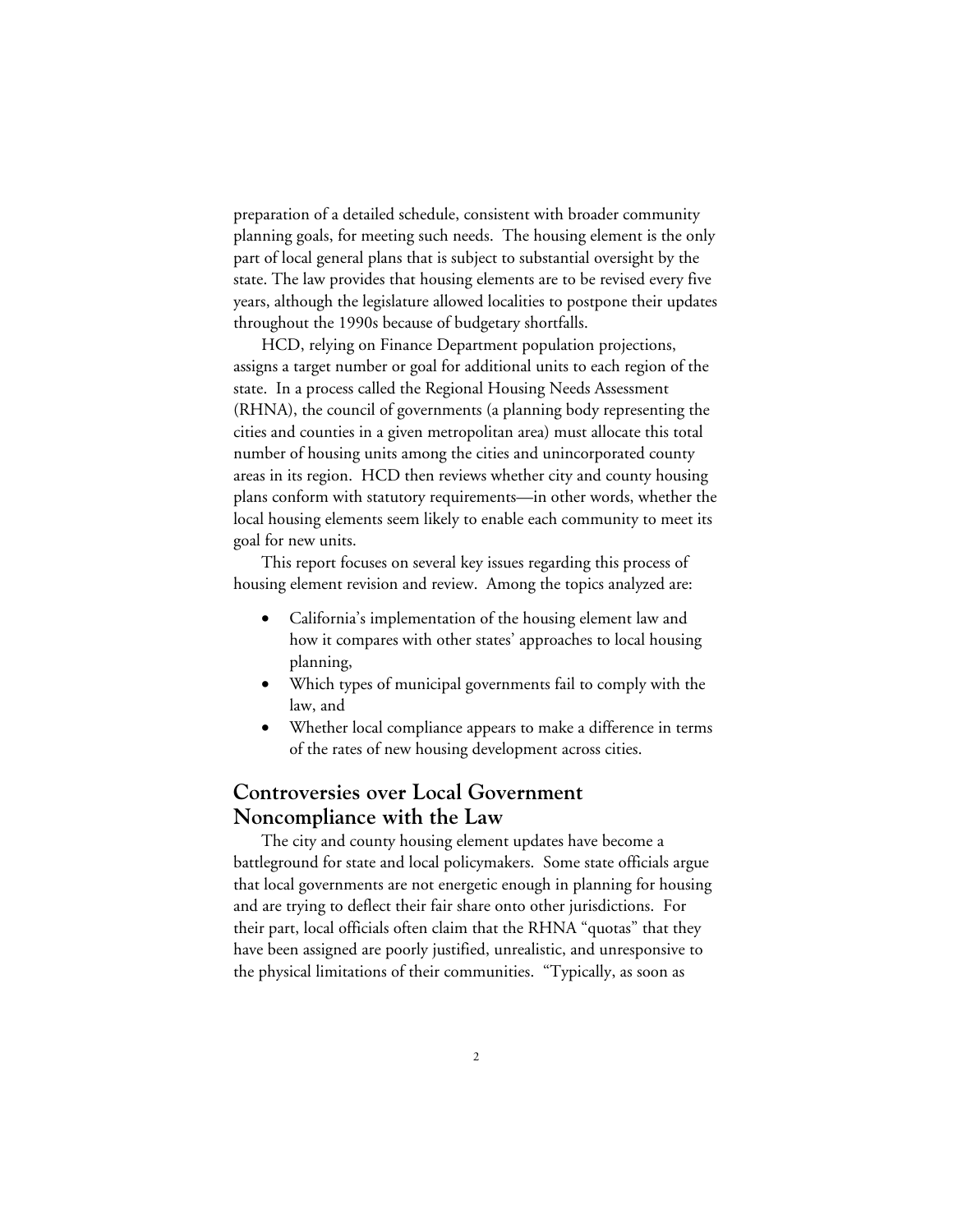these numbers are proposed, they are challenged by local governments as far exceeding local realities," a representative of the League of California Cities writes (Carrigg, 2002). Local officials also argue that affordable housing production is stymied by both high land costs and the lack of state and federal funds for this purpose. This intergovernmental debate is hardly new. A decade ago, the previous round of housing element updates led to similar contentiousness and calls for reform (Jackson, 1994; Senate Committee on Local Government, 1993; Senate Committee on Housing and Land Use, 1995).

Once a local update has been drafted, HCD reviews it to gauge whether the plan can enable the targeted number of units—including specific amounts of low- and moderate-income housing. If so, HCD certifies the housing element. If not, the jurisdiction may change its plan to incorporate HCD's suggestions. But if the element is adopted without satisfying HCD—or fails to be updated at all—the city or county is regarded as "out of compliance."

Noncompliant communities are ineligible for certain affordable housing programs administered by HCD, such as the federal Home Investment Partnerships Program and portions of the Community Development Block Grant program, and the state Jobs/Housing Balance Improvement Incentive Grant. Noncompliant jurisdictions are also much more vulnerable to lawsuits on development matters. In some cases, judges have ordered noncompliant local governments to refrain from issuing any new building permits until the matter is resolved. Noncompliant housing elements make attractive legal targets for parties who seek to invalidate local land-use or redevelopment decisions—even though some of these parties are pursuing ends that do not always support housing development (Richards, Watson & Gershon, 1998; Senate Committee on Local Government, 1993, pp. 73–74). Thus, although HCD reviews of local housing elements are officially "advisory," most cities and counties go to some length to achieve the department's certification, especially since the law instructs judges to presume a local housing element legally valid if it has been certified by HCD (Warner et al., 1997).

Compliance with housing element law is certainly not universal. As of September 25, 2002, about one-third of all cities and more than one-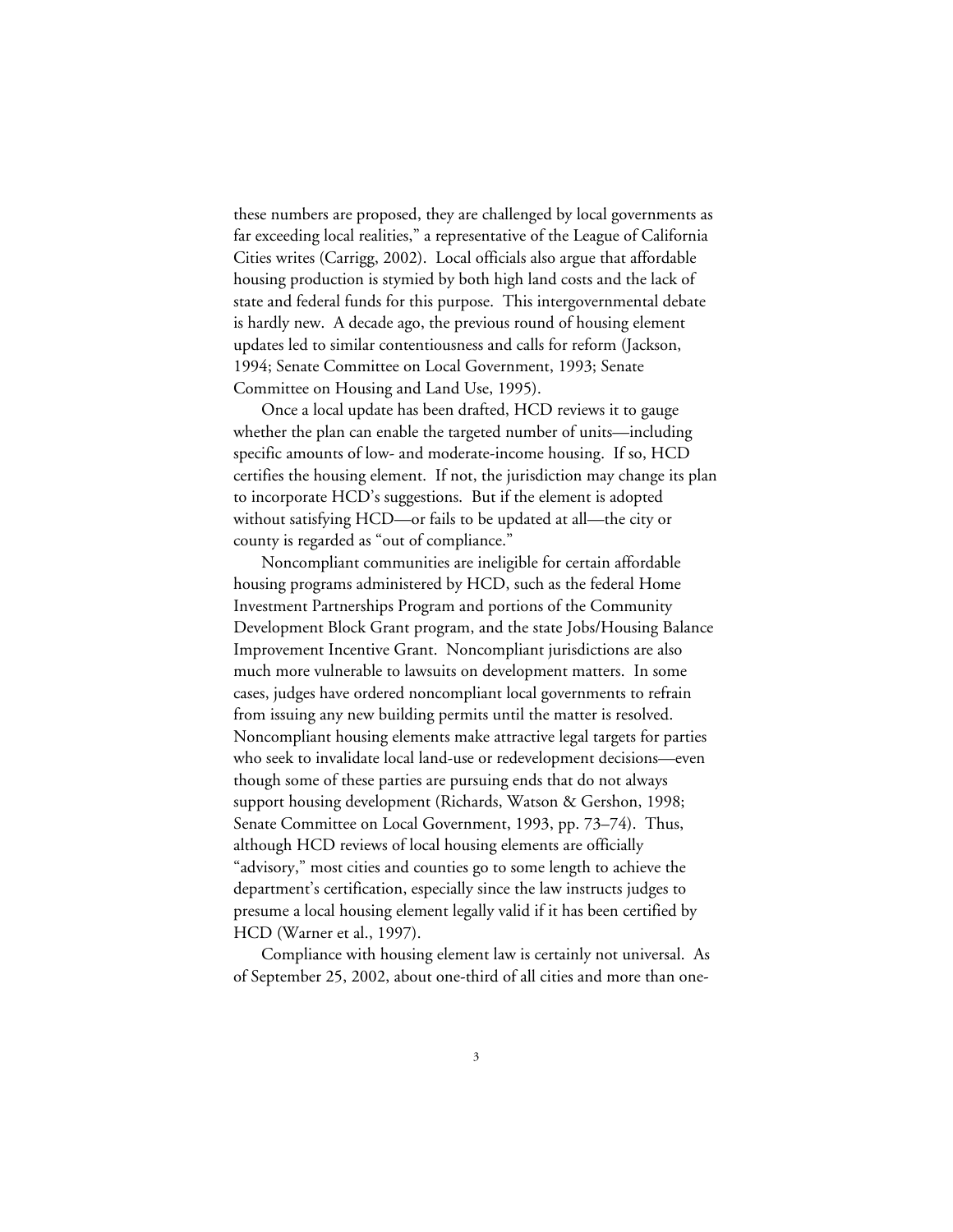fifth of all counties have had their housing elements judged noncompliant by HCD staff, and some have been so for many years. Other localities are overdue in submitting their draft housing elements to HCD, which also renders them noncompliant with the law (see Figures 1.1 and 1.2). At some points in the past, large majorities of jurisdictions in the state have been noncompliant.

The disappointing levels of compliance among counties and especially cities have led housing advocates and some state legislators to argue that some localities are sidestepping their responsibility to ameliorate the shelter needs of Californians. Since housing has long been treated as a matter of statewide concern by the state legislature and the courts, the potential for intergovernmental conflict is high. State officials



**Figure 1.1—Cities' Housing Element Compliance Status, as of September 25, 2002**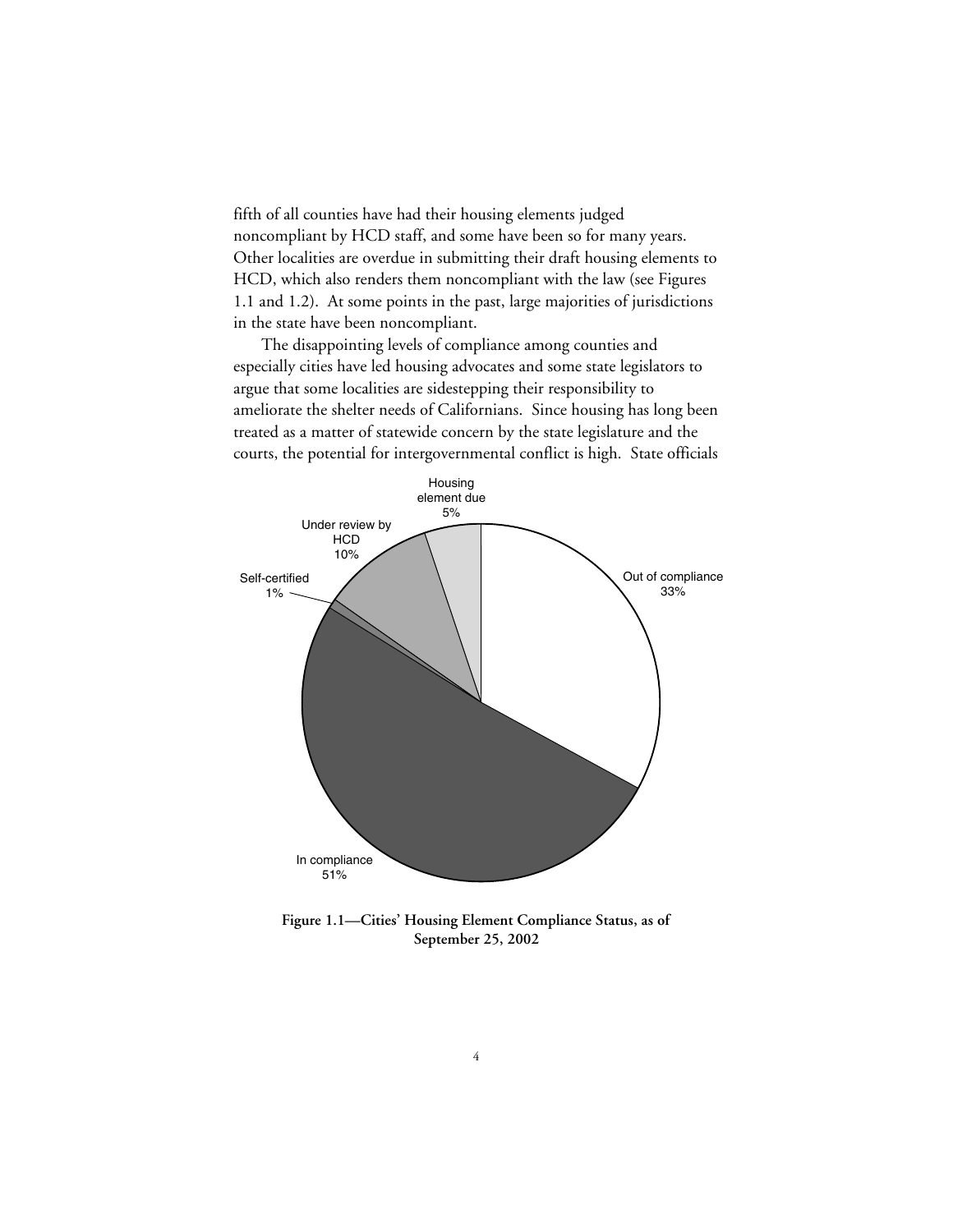

**Figure 1.2—Counties' Housing Element Compliance Status, as of September 25, 2002**

periodically seek ways to beef up compliance with housing element law or penalize noncompliant local governments, whereas local officials seek to protect local autonomy over land use—long one of the major pillars of home rule—and complain of distant state authorities who fail to understand local realities.

In the current period, California communities have been undertaking the third revision of the required local housing elements. To reduce the burdens on HCD in reviewing local housing elements, the law specifies a staggered schedule of housing element updates. In 1999, San Diego was the first region where localities were required to update their plans. In 2000 and 2001, the process took place in the Southern California region and the San Francisco Bay Area. The requirement extended to the Fresno, Bakersfield, and Sacramento regions in mid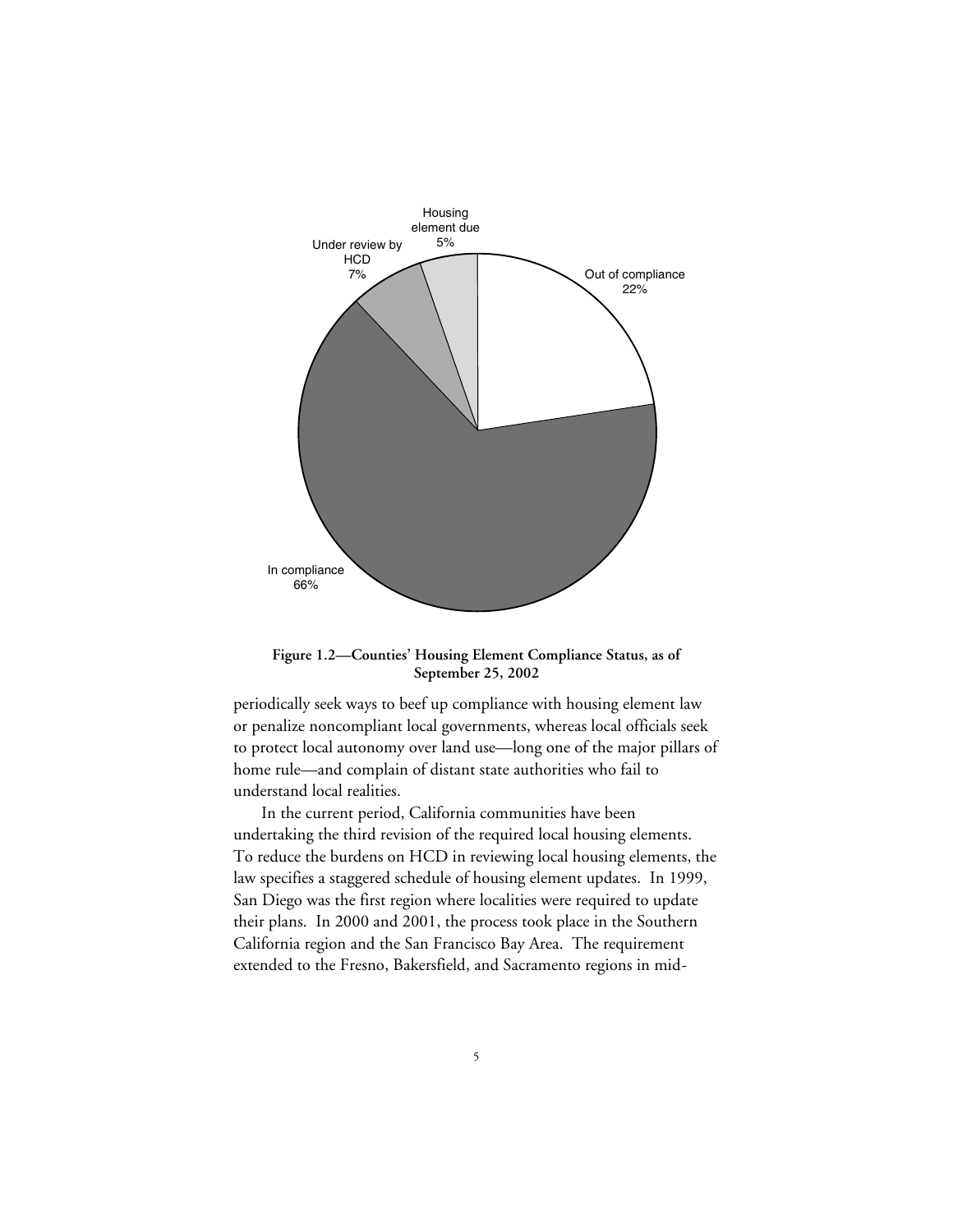2002, and to the rest of the state's regions by the end of 2003 (see Table 1.1).

In discussing compliance, this study uses the September 25, 2002, report on local compliance status from HCD, except where noted. The

#### **Table 1.1**

#### **Schedule for Third Revision of Local Housing Elements**

|                                                   | Counties Affected                                                                                               |                      |
|---------------------------------------------------|-----------------------------------------------------------------------------------------------------------------|----------------------|
|                                                   | (Includes all Cities                                                                                            |                      |
| Council of Governments                            | Within Each County)                                                                                             | <b>Revision Date</b> |
| San Diego Association of Governments              | San Diego                                                                                                       | December 31, 1999    |
| Southern California Association of<br>Governments | Imperial<br>Los Angeles<br>Orange<br>Riverside<br>San Bernardino<br>Ventura                                     | December 31, 2000    |
| Association of Bay Area Governments               | Alameda<br>Contra Costa<br>Marin<br>Napa<br>San Francisco<br>San Mateo<br>Santa Clara<br>Solano<br>Sonoma       | December 31, 2001    |
| Council of Fresno County Government               | Fresno                                                                                                          | June 30, 2002        |
| Kern County Council of Governments                | Kern                                                                                                            | June 30, 2002        |
| Sacramento Area Council of<br>Governments         | Sacramento<br>Sutter<br>Yolo<br>Yuba (plus cities of<br>Lincoln, Rocklin,<br>and Roseville in<br>Placer County) | June 30, 2002        |
| Association of Monterey Bay Area<br>Governments   | Monterey<br>Santa Cruz                                                                                          | December 31, 2002    |
| All other local governments                       | All remaining                                                                                                   | December 31, 2003    |

SOURCES: HCD website; 2001 California Statutes, Chapter 85.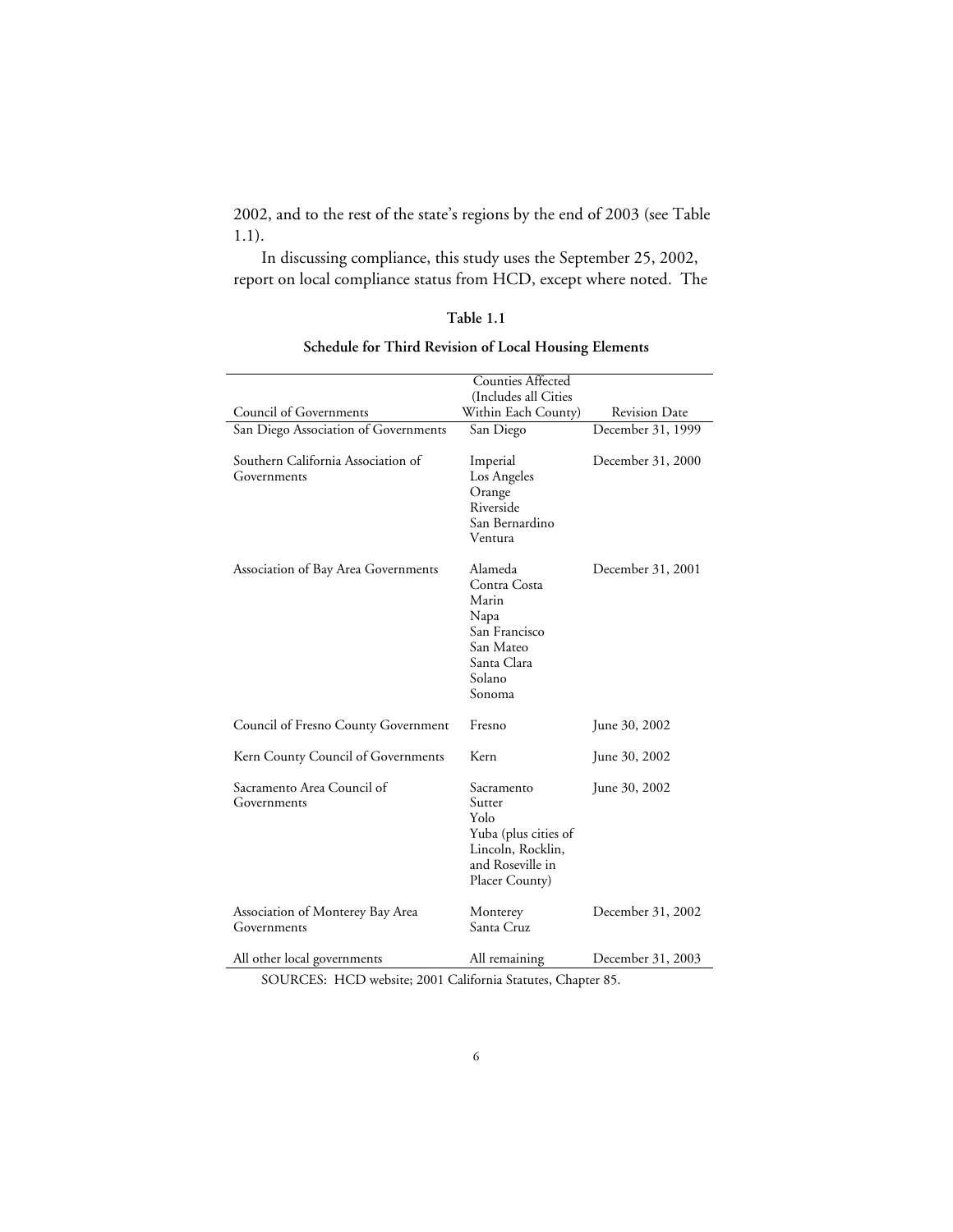compliance status of individual jurisdictions can change as new revisions are submitted and HCD reviews them.<sup>1</sup> At present, although the state's major metropolitan areas have already gone through the third round of housing element updates, other parts of the state are at an earlier stage of the process, and their compliance status in many cases reflects the outcomes of the prior round of updates in the early 1990s. These timing issues will become important in the statistical analysis of local compliance status in Chapter 3.

#### **Recent Legislative Proposals and Reform Efforts**

*"All groups are dissatisfied with current housing element requirements."* —Staff report for Senate Committee on Local Government (1993)

Housing advocates have long argued that sanctions should be stronger and that housing law needs more emphasis on results and less on process. Senate Bill 910, which passed the state senate in 2001 but died in the assembly, would have required that the state controller fine noncompliant cities. In its original, more punitive form, the bill would have widened penalties for noncompliant jurisdictions to include ineligibility for certain state transportation funds and directed state courts to presume that noncompliant housing elements are invalid. As a result, that bill would have opened up such jurisdictions to more litigation from housing rights' organizations and developers.

Discussing the original version of the bill, a nonprofit housing developer argued that transportation funds were used "as a bargaining chip, because, frankly, why should a city get money for transportation projects to make travel easier if it isn't going to provide housing? It seems to me that the two components should have always worked together" (quoted in Bishop and Materna, 2001). Proponents of the bill also argued that the tougher state requirements could lead to a "good cop, bad cop" relationship that would help local officials argue against

\_\_\_\_\_\_\_\_\_\_\_\_

<sup>&</sup>lt;sup>1</sup>Readers can view the most recent compliance status report at http://www.hcd.ca. gov/hpd/hrc/plan/he/status.pdf.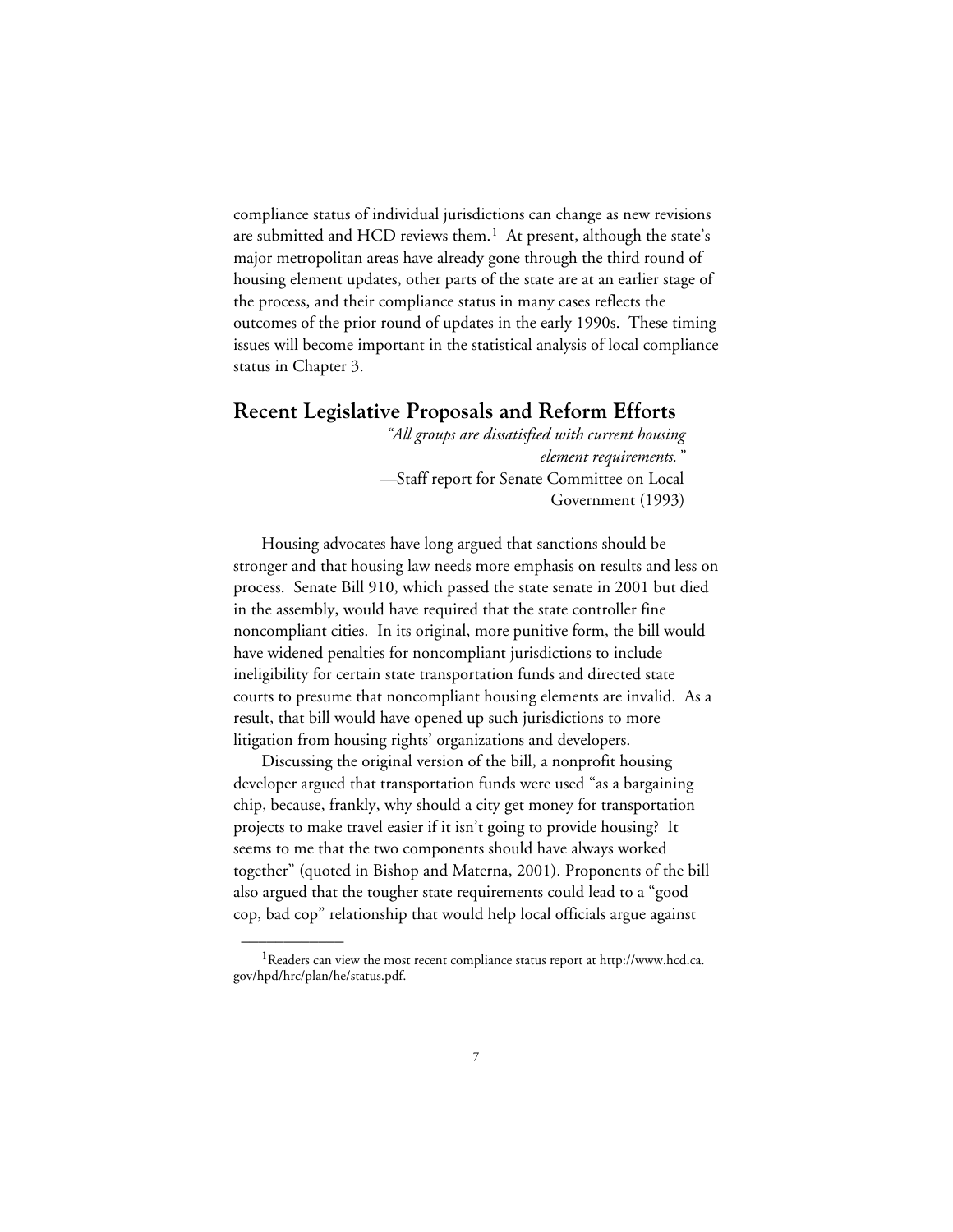neighborhood opposition to affordable and other housing projects. One developer said, "I think the local politicians will be relieved of the controversy that seems to surround residential development, because they will defer to state mandate" (quoted in Bishop and Materna, 2001). Some central city interest groups also supported the bill as a way to prompt suburban jurisdictions to share more of the burden of affordable housing.

Opponents—including some legislators—saw the original bill as too punitive in its approach to local governments. The League of California Cities also argued that other state and federal mandates and policies hinder the ability of localities to accommodate additional housing. These mandates and policies include agricultural land preservation efforts, endangered species rules, and open space acquisition purchases (see Box 1.1).

Although SB 910 attracted the largest amount of attention, a number of other bills proposing changes in the housing element process were considered in the 2001–02 legislative session. For example, SB 2292 (Dutra), which was recently signed into law, requires that local governments retain the residential zoning densities that they refer to in their approved housing elements. Cities and counties that "downzone" (reduce the allowable density of) residential land must transfer the "lost" density elsewhere in the community to make up for the loss in potential housing units. SB 1634 (Figueroa) would have required that regional planning councils, in making RHNA allocations to local governments, seek to improve the geographic balance of employment and housing in each region. AB 2863 (Longville), supported by the League of California Cities and the California State Association of Counties, would have eased definitions of "substantial compliance" under the housing element law and broadened the definition of what constitutes a "residential unit" that can count toward fulfilling a locality's housing goals. However, neither SB 1634 nor AB 2863 was ever given a committee hearing, and both bills died.

In reaction to the flurry of proposed legislation, a group of lawmakers and stakeholders, calling itself the Housing Element Reform Working Group, began meeting in Sacramento to discuss possible revisions to the law. The working group included interested legislators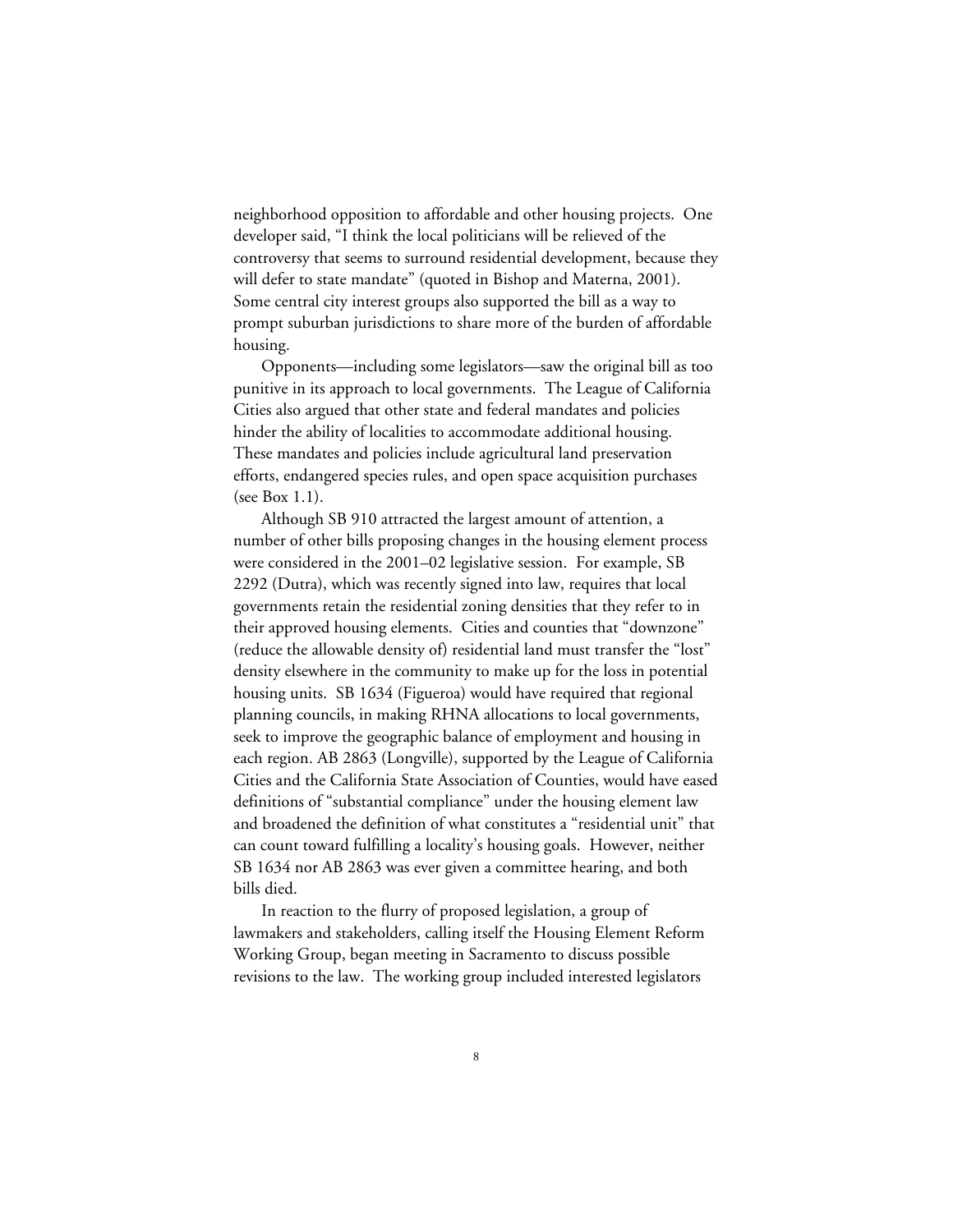#### **Box 1.1 State Law: Does Housing Production Conflict with Other Goals?**

The state housing element law calls on cities and counties to adopt plans and zoning that can accommodate their projected housing needs. However, state law also includes other requirements that may constrain the ability of localities to accommodate housing (Bishop and Materna, 2001; Carrigg, 2002; Senate Committee on Housing and Land Use, 1995). For example:

- Habitat conservation plans for threatened and endangered species cover millions of acres in California.
- Williamson Act contracts, which grant lower property tax assessments to farm owners who agree to restrict their land to agriculture or related open space activities, cover about one-third of all privately held land in the state.
- To receive a subdivision map, builders of housing developments of greater than 500 units must demonstrate that there will be sufficient water supply in the area for the next 20 years.
- The California Coastal Commission exercises additional land-use authority in the coastal zone.
- Cities and counties are also required to plan for transportation and congestion management, air quality, and seismic safety; each of these goals may conflict with the desire to construct more housing in a given area.
- Cities wishing to annex land for additional housing development must have the annexation approved by the Local Agency Formation Commission (LAFCO). By state law, LAFCOs are charged with ensuring efficient service delivery patterns and must work toward restricting discontiguous development.
- Significant development projects, and government actions that may encourage development, are subject to lengthy environmental impact reviews and possible litigation under the California Environmental Quality Act (CEQA). At the state level, determination of housing needs and allocations are given a statutory exemption from CEQA. But cities and counties updating their housing element are given no such exemption.

and staff along with important stakeholders such as the League of California Cities, regional councils of governments, and the California Building Industry Association. The group attempted to move toward greater consensus on various issues and disputes relating to housing element preparation and review. Many of their ideas became part of SB 910 as it was amended in the assembly (to be discussed in Chapter 2). Legislators involved in the discussions agreed to hold all relevant housing element bills in committee until the reform working group had a chance to move toward agreement on some basic reforms. But consensus proved elusive.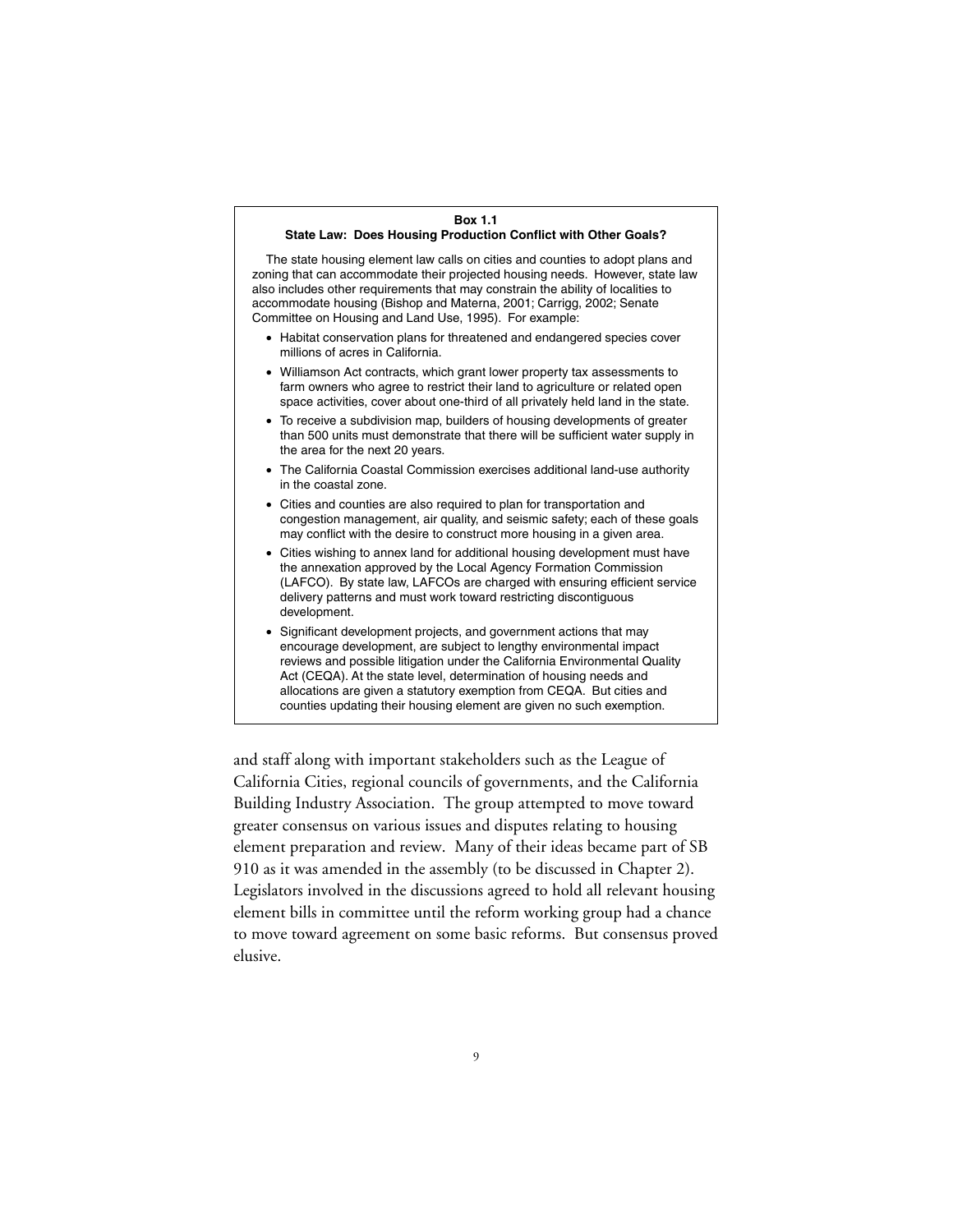#### **Plan of the Report**

With policy reforms under discussion and concerns about housing production high, the time is ripe for serious study of housing element compliance. To introduce the issues and institutions involved, Chapter 2 traces the history of the housing element law in California, discusses its challenges and controversies, and summarizes the current housing element process.

Chapter 3 examines why jurisdictions fail to submit housing elements that are acceptable to HCD. For example, some communities have argued that state or regional projections fail to reflect powerful local realities, such as a lack of vacant land on which to accommodate housing. Other observers argue that local noncompliance more frequently reflects an aversion to new housing—particularly affordable units—on the part of upper-income communities. Antigrowth policies or regulations sometimes imposed on local governments by their voters—are also seen as a culprit. Still another possibility is that many jurisdictions fail to meet the housing element requirement because they lack the requisite planning capacity or experience.

Chapter 4 addresses the relationship of housing element compliance to housing production. Is it true that compliant jurisdictions add housing—particularly multifamily development—at a faster rate, after one takes into account other local characteristics that affect the level of housing production? Although the housing element law involves a requirement to plan rather than to build housing, it presumably was passed under the premise that effective housing planning would lead to more residential production.

Chapter 5 discusses reforms that have frequently been suggested for housing element law and compares California's experiences and rules to those of other states that review local housing planning and have fairshare requirements, such as Massachusetts, New Jersey, and Oregon. A brief consideration of the experiences of these other states in pursuing similar policy goals may be instructive at this important juncture in the legislative history of housing elements in California. Finally, Chapter 6 offers concluding observations and calls for a reconsideration of California's approach to local housing production.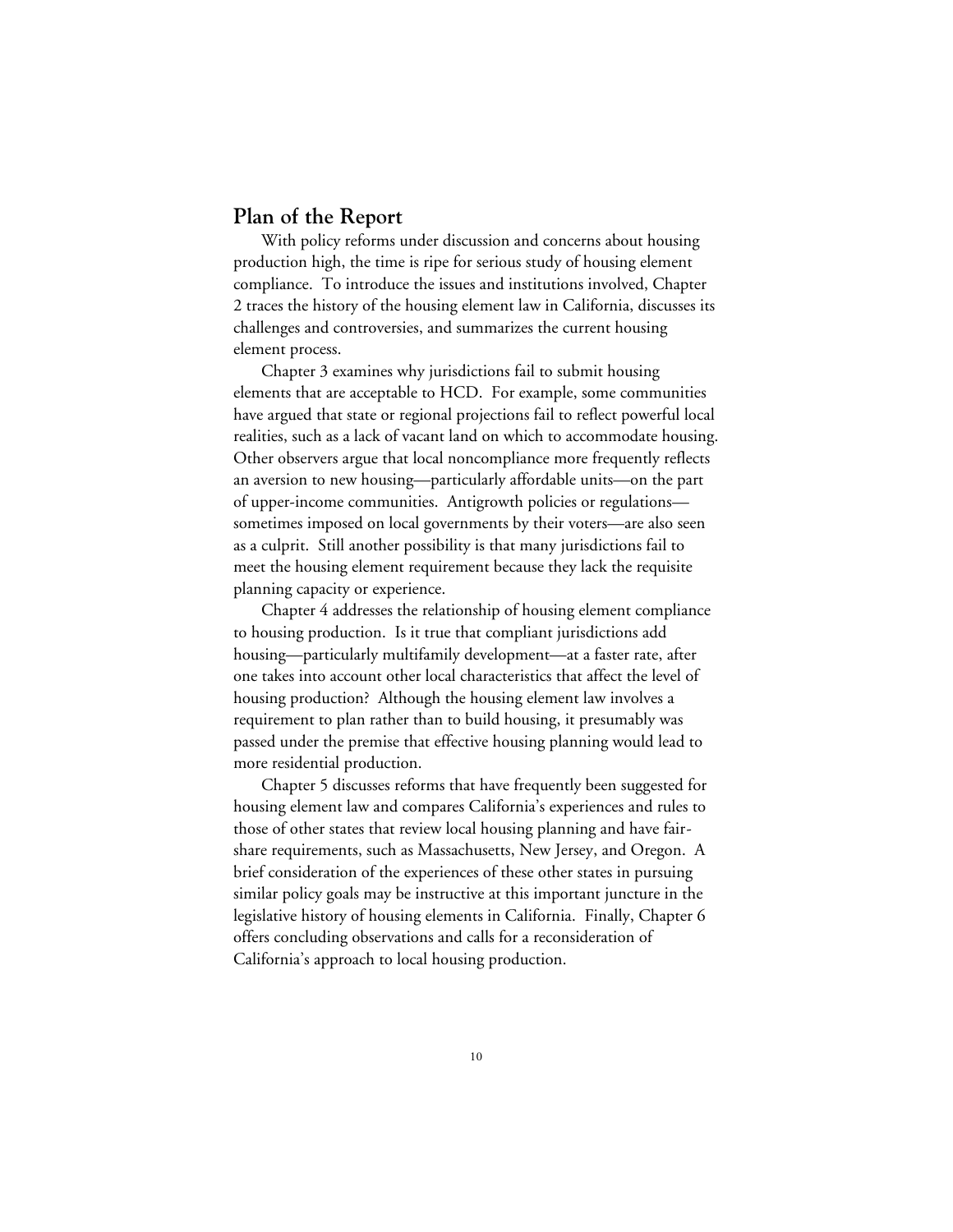# **2. What Is the Housing Element Law and How Has It Been Implemented?**

This chapter presents a policy history of the housing element law in California and discusses how the policy is currently carried out. After offering a brief introduction to the purposes of the housing element law, I focus on its origins and development, the process by which it has been implemented, and ongoing debates regarding its effectiveness and possible reforms. Housing element policy had a somewhat inauspicious start in the state, and its processes and institutional responsibilities were not fully worked out for approximately a decade following the 1969 passage of the law. Once the law began to take its present shape, an extended policy debate ensued, often pitting local governments and advocates of local flexibility against HCD, homebuilders, and affordable housing advocates. This stalemate has continued to the current day, with the state now in the midst of the third wave of mandated updates of local housing elements.

## **Introduction: A Fair-Share Housing Law**

Enacted in 1969, the original housing element law requires that all cities and counties in California engage in detailed planning to meet their housing needs. Housing elements do not, in and of themselves, cause new housing to be built, as this activity rests with private developers (or nonprofit builders of affordable housing). Rather, the housing element process is intended to focus the attention of city policymakers on policy actions that they might take to make it easier or less expensive for additional housing units to be built. For example, local plans may call for reducing or eliminating fees on affordable housing construction, rewarding developers of certain types of projects by allowing them to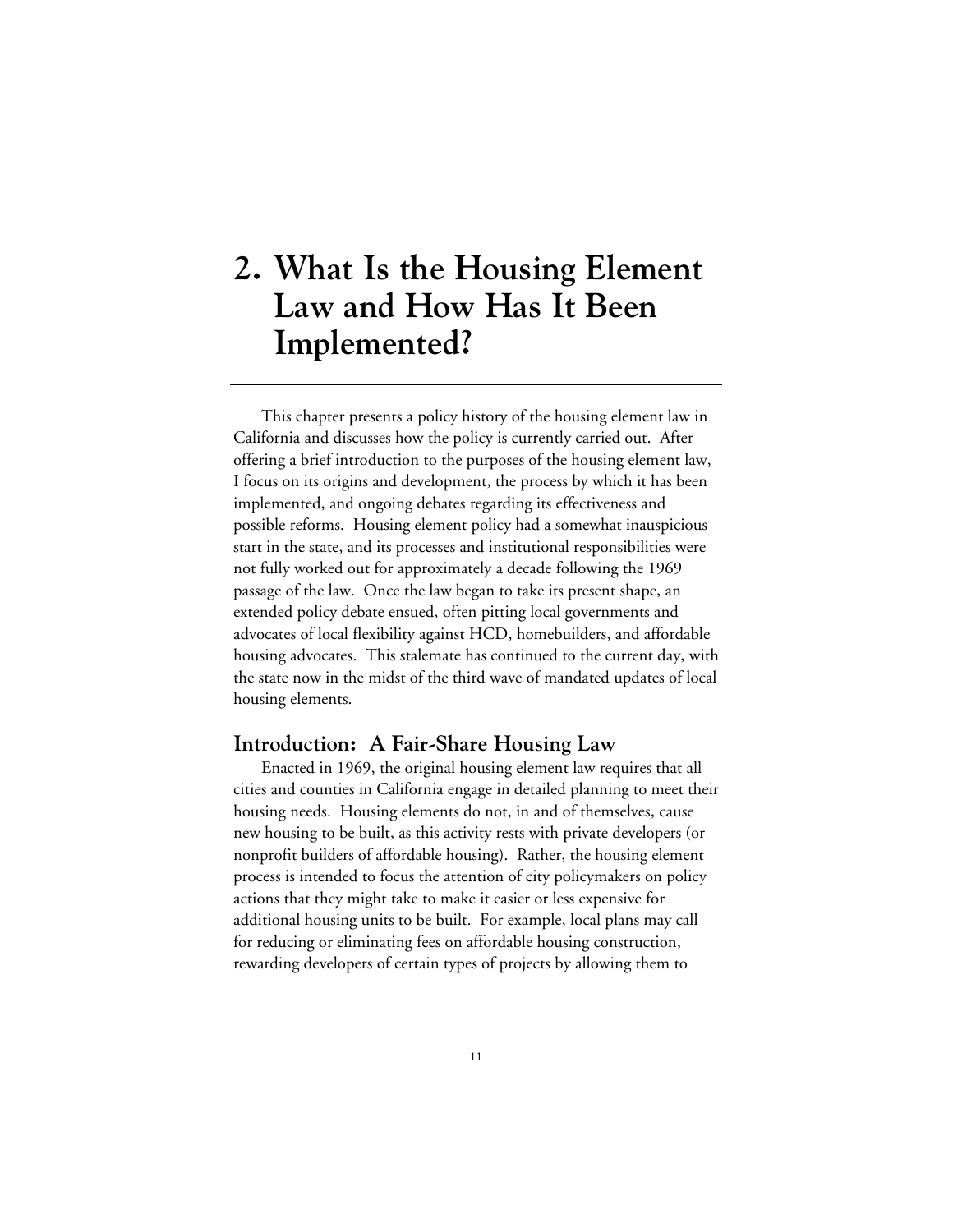build at higher densities than would otherwise be permitted, or requiring that all housing developments above a certain size reserve a portion of units for low- or moderate-income households.

The housing element requirement is sometimes referred to as a "fairshare" housing law. A number of other states and metropolitan areas have developed fair-share housing legislation, with the term generally referring to a regional process by which each local community works to accommodate a fair proportion of the region's housing need. Fair-share plans "determine where housing, especially low- and moderate-income units, should be built within a region according to such criteria as placing housing where it will expand housing opportunity, where it is most needed, and where it is most suitable" (Listokin, 1976, p. 1). Jurisdictional fair-share goals are typically defined using a formula that includes such factors as growth rates in households and jobs, socioeconomic status measures, and often some measure of the local carrying capacity for new housing. From 1977 to 1983, the U.S. Department of Housing and Urban Development (HUD) offered matching funds to regions that engaged in the creation of Areawide Housing Opportunity Plans (Brownlow, 1991, p. 1).<sup>1</sup> California was an early innovator in the fair-share housing field. Its law on the topic is more than three decades old, although it did not take its current, relatively strict form until 1980.

Unlike in some states with fair-share approaches, in California housing production itself has received as much emphasis as the geographic distribution of housing for lower-income families. This state's broader notion of fair share probably has resulted from its longstanding problem of housing affordability and underproduction, which limits the opportunities not only of the poor but also of the middle class (Calavita, Grimes, and Mallach, 1997). Thus, the fair-share approach taken by California allocates among localities goals not only for

<sup>&</sup>lt;sup>1</sup>In 1968, Congress required that federal planning subsidies for metropolitan planning be contingent on preparation of a regional housing plan, which led many urban regions to develop early fair-share plans. By the 1970s, many housing activists argued that fair-share plan adoption should be required for cities or regions to qualify for federal housing subsidies. HUD did not require this, but did award subsidy bonuses for metropolitan areas that developed fair-share plans (Listokin, 1976, pp. xvii, 6).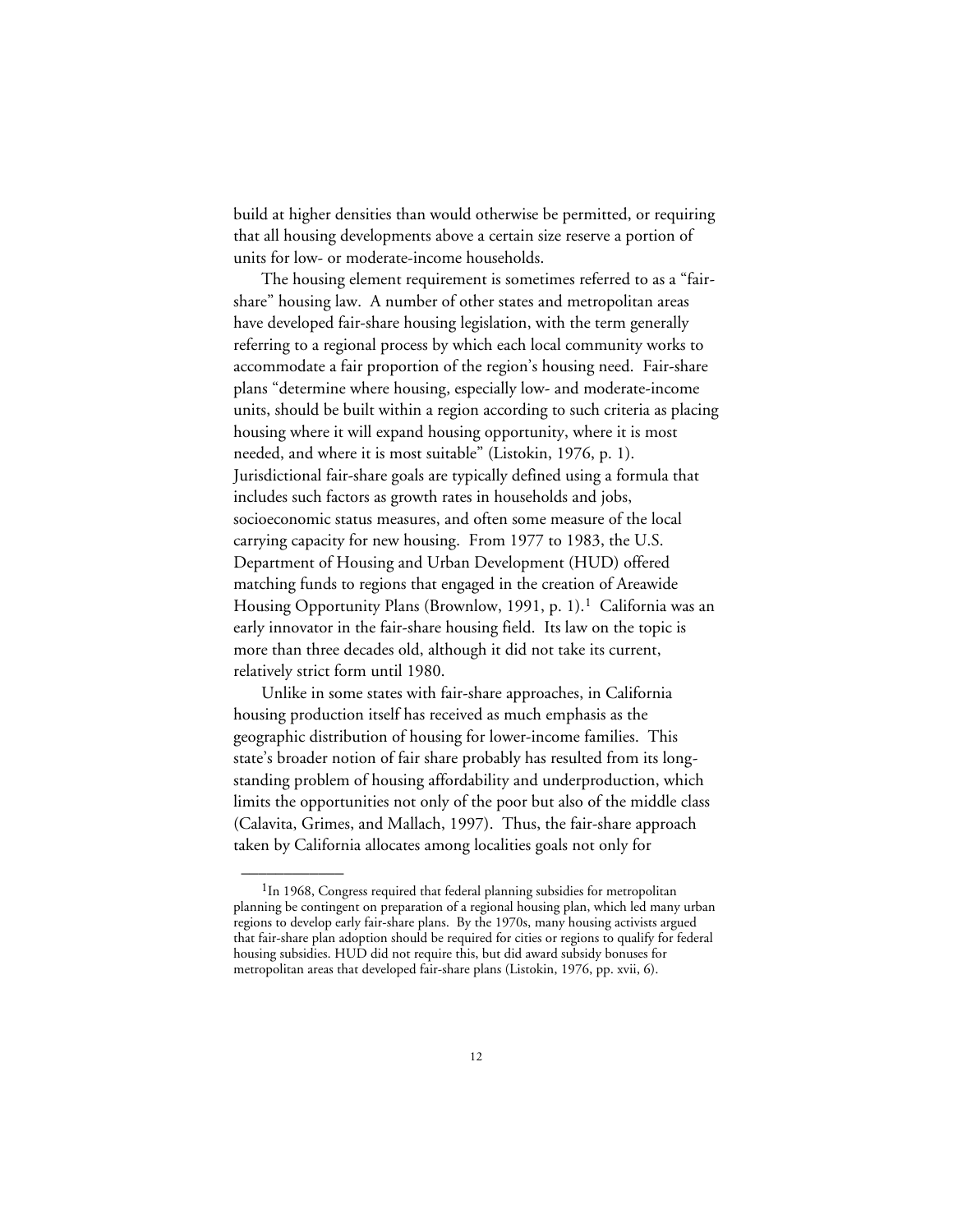subsidized or "affordable" units but also for moderate-income and "above moderate" units—that is, the entire projected housing need. The philosophy behind such allocation strategies is to

serve as a warning to localities to readjust their zoning ordinance if it does not allow for their allocated growth share. The units also serve as a growth management technique alerting communities to the level of future growth they can expect and enabling them to plan properly to handle development (Listokin, 1976, p. 169).

In addition, because there is a widespread perception among local officials in California that housing development is fiscally burdensome, the state has used housing element law as a way to encourage planning for balanced land-use development—that is, attention to residential as well as commercial development. Some argue that the state's system for financing local governments encourages the opposite, since cities' dependence on local sales tax revenues, and lack of control over property tax allocation, may cause local policymakers to favor retail development over housing.

# **Origins: Housing as a New Component of Local Planning**

Until 1969, land use and circulation (transportation) were the only elements of local general plans required by California law. Housing, along with other topics such as open space, was sometimes dealt with in optional general plan elements by ambitious cities and counties. In 1969, then-Assemblymember Pete Wilson successfully carried a bill to require that each city and county prepare a housing element. This law made local housing a mandatory element of local general planning and required that HCD develop guidelines for local governments to follow in preparing housing elements. In 1971, legislation was added requiring that localities follow HCD guidelines for the preparation of housing elements.2

<sup>&</sup>lt;sup>2</sup> According to the Select Committee on Housing and Urban Affairs (1974, p. 59), the change to the statute was necessary because the 1969 law "had inadvertently referred to these 'mandatory guidelines' as 'regulations,' and the attorney general interpreted this as requiring that regulations be adopted" in accordance with the state's cumbersome rules on administrative procedures. Such rule-making would be interpreted as a state mandate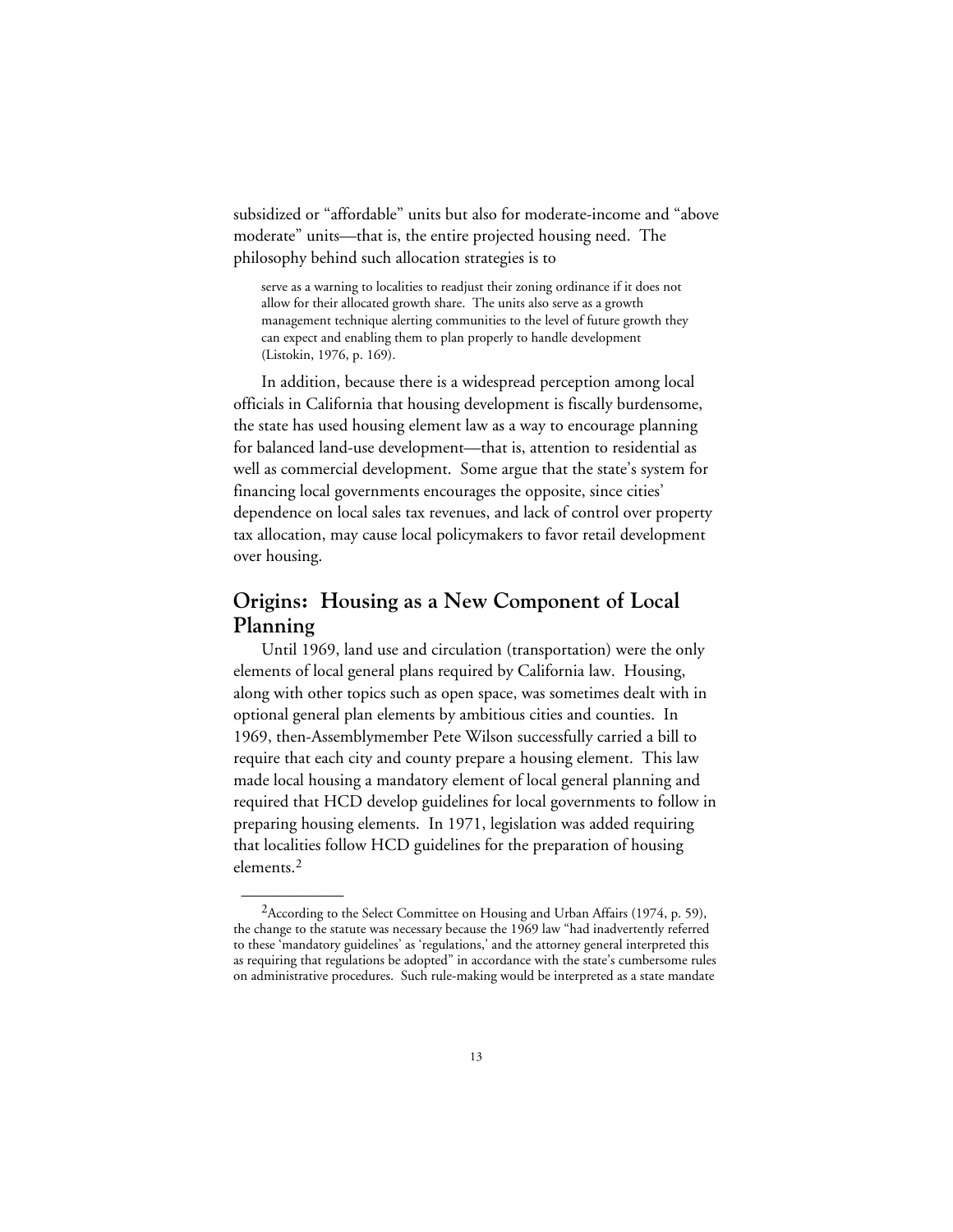In 1970, additional legislation passed requiring that HCD prepare a statewide housing element; such action was necessary for the state to take advantage of federal funds for comprehensive planning assistance. The law required that HCD develop one- and five-year housing development goals "needed to house all residents of this state" (quoted in Select Committee on Housing and Urban Affairs, 1974, p. 50). Notably, however, this activity was organized separately from the more comprehensive statewide planning efforts of the Office of Planning and Research.

# **The 1970s: Elaboration of the Housing Element Requirement**

In the early years of the housing element requirement, the state government devoted little in the way of resources or attention to guiding or evaluating local housing plans. Governor Ronald Reagan's administration, for example, was seen as unenthusiastic about the very existence of the Department of Housing and Community Development, and it tried unsuccessfully to merge it with other state agencies (Select Committee on Housing and Urban Affairs, 1974). Budgetary commitments to housing element activities (and to HCD generally) were low during this period. HCD budgeted only \$17,000—the equivalent of one full-time employee—to updating the statewide housing element in 1974–75, for example, and approximately two-thirds of HCD's small budget was devoted to inspection of manufactured housing.

A senate select committee complained that HCD had had little public input into the preparation of the statewide housing element. Moreover, it maintained that HCD had refused to purchase Census data that would allow detailed computation of housing needs for each locality. The committee also pushed the department to separate the issue of production goals for the state from the problem of affordability

**\_\_\_\_\_\_\_\_\_\_\_\_\_\_\_\_\_\_\_\_\_\_\_\_\_\_\_\_\_\_\_\_\_\_\_\_\_\_\_\_\_\_\_\_\_\_\_\_\_\_\_\_\_\_\_\_**

that would require reimbursement of the local housing element process. Since the legislature had appropriated no money for local housing element preparation, HCD had concluded that it could not adopt "regulations."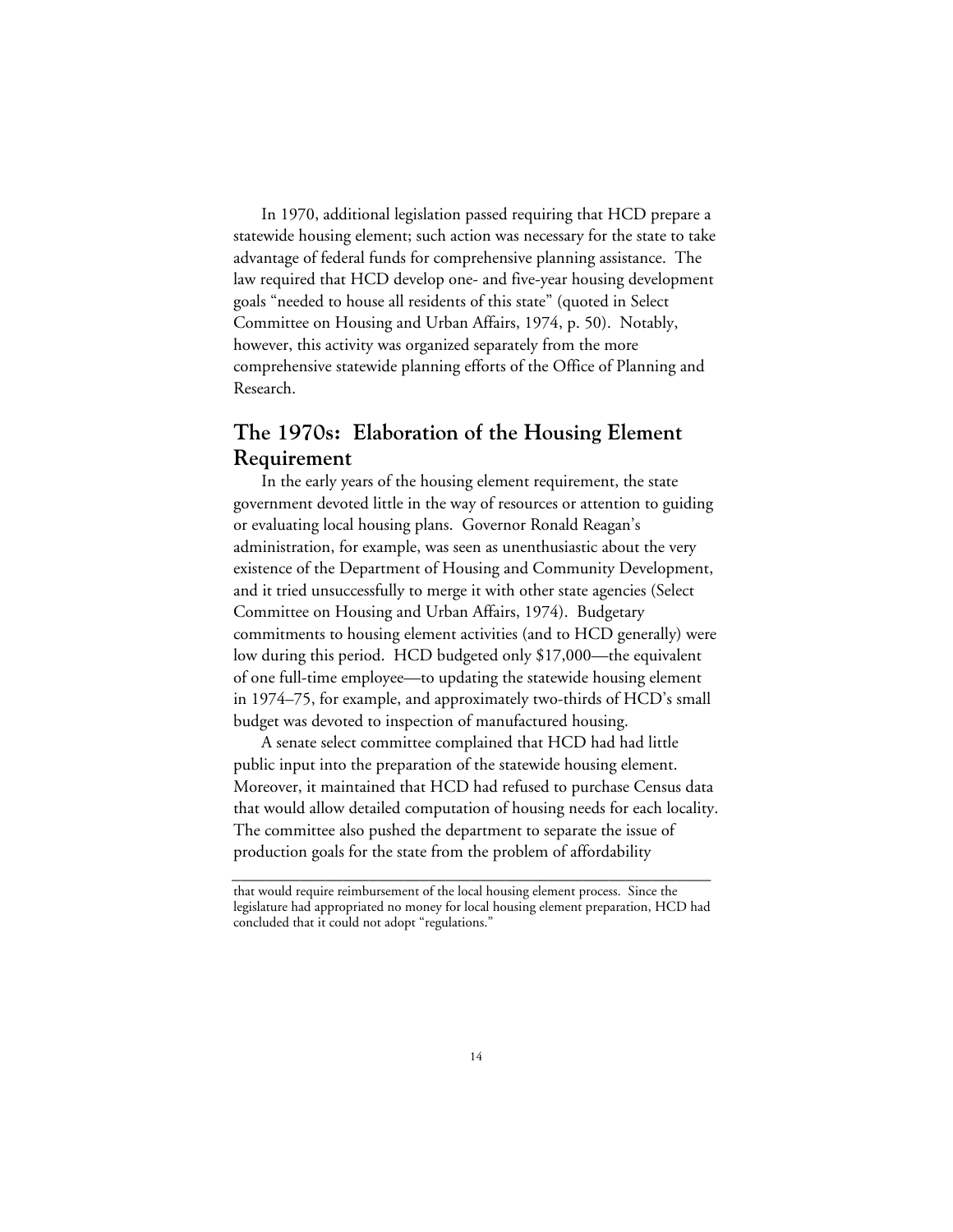shortfalls for low-income residents (Select Committee on Housing and Urban Affairs, 1974, pp. 54–55). Furthermore, HUD complained that California's statewide housing element performance was "less than exemplary," as the state had prepared only a draft needs analysis and work program by October 1973 (Select Committee on Housing and Urban Affairs, 1974, p. A12). This document called for the production of 225,000 units per year statewide, as well as rehabilitation and replacement efforts for existing housing.

At this time, the League of California Cities was calling for an augmented planning role for HCD, in coordination with housing planning that local governments were undertaking. "We believe that the future of DHCD . . . must include a strengthening, rather than a weakening, of its functions. . . . In the area of housing, its role should embody an institutionalization of a strong state role in helping to provide for the housing needs of all segments of the people of California" (Select Committee on Housing and Urban Affairs, 1974, p. A19). A 1975 law (AB 1X) called upon HCD to adopt housing element guidelines and to review city and county housing elements, resulting in a set of detailed standards in 1977. These guidelines stressed the regional fair-share concept (Warner et al., 1997; Senate Committee on Local Government, 1993, p. 18).

During the administration of Governor Jerry Brown (1975–1983), statewide planning, including housing planning, became more active and central to the mission of the administration. Arnold Sternberg, Brown's director of Housing and Community Development, had represented low-income advocacy groups as an attorney, and he took advantage of the provisions in the housing element law allowing the department to develop guidelines for the implementation and enforcement of the statute. The department also took a more aggressive posture toward the fair-share goals implied in housing element law, by which each local government is expected to help solve regional housing shortfalls, particularly for low- and moderate-income households.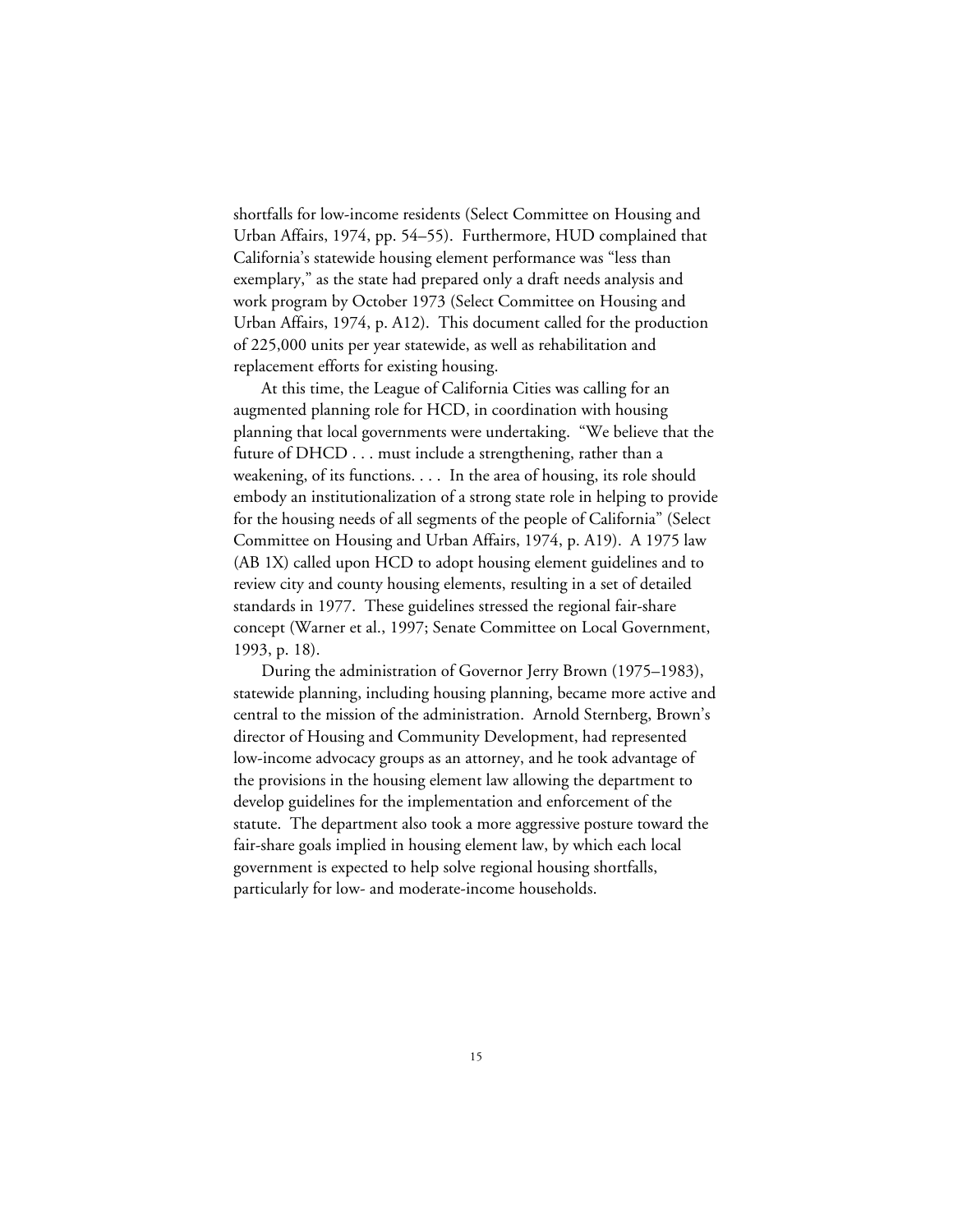# **The 1980s and 1990s: The Present System Takes Shape**

A new law, Chapter 1143 of the Statutes of 1980, resolved the issue of HCD oversight. HCD's guidelines were deemed as advisory, but localities were required to consider HCD comments before adopting the local housing element (Warner et al., 1997; Senate Committee on Local Government, 1993, p. 18). Local housing elements were required to include a needs analysis, a discussion of resources and constraints in meeting those needs, statements of goals and specific policies regarding housing, as well as quantified objectives for construction, conservation, and rehabilitation to move toward the goal. "This mandate aims at ensuring that each community accepts responsibility for the housing needs of not only the resident population but also of those households who might reasonably be expected to live within the jurisdiction were a variety and choice of housing appropriate to their needs available" (HCD, 1988, p. 1). In other words, the concept of fair share was fully enshrined in state law (Senate Committee on Housing and Land Use, 1995, p. 25). This statute also introduced the local duty to review and update local housing elements every five years (Richards, Watson & Gershon, 1998).

## *Regional Allocation Process*

The regional allocation of housing needs was also developed much more fully during this period. HCD began to assign housing goals to each region, using state Department of Finance projections regarding future household growth. HCD adjusts these goals to account for the amount of vacant housing in the region and the expected need for replacement units. HCD also takes into account advisory comments from the region's council of governments (COG), an association of city and county officials that is responsible for regional planning.

Each COG then prepares a regional housing needs assessment. In rural parts of the state that lack COGs, HCD itself performs the RHNA analysis. The first two mandated cycles of the RHNA were in 1981 and in 1984–1986 (HCD, 1988). The stated reasons for the regional needs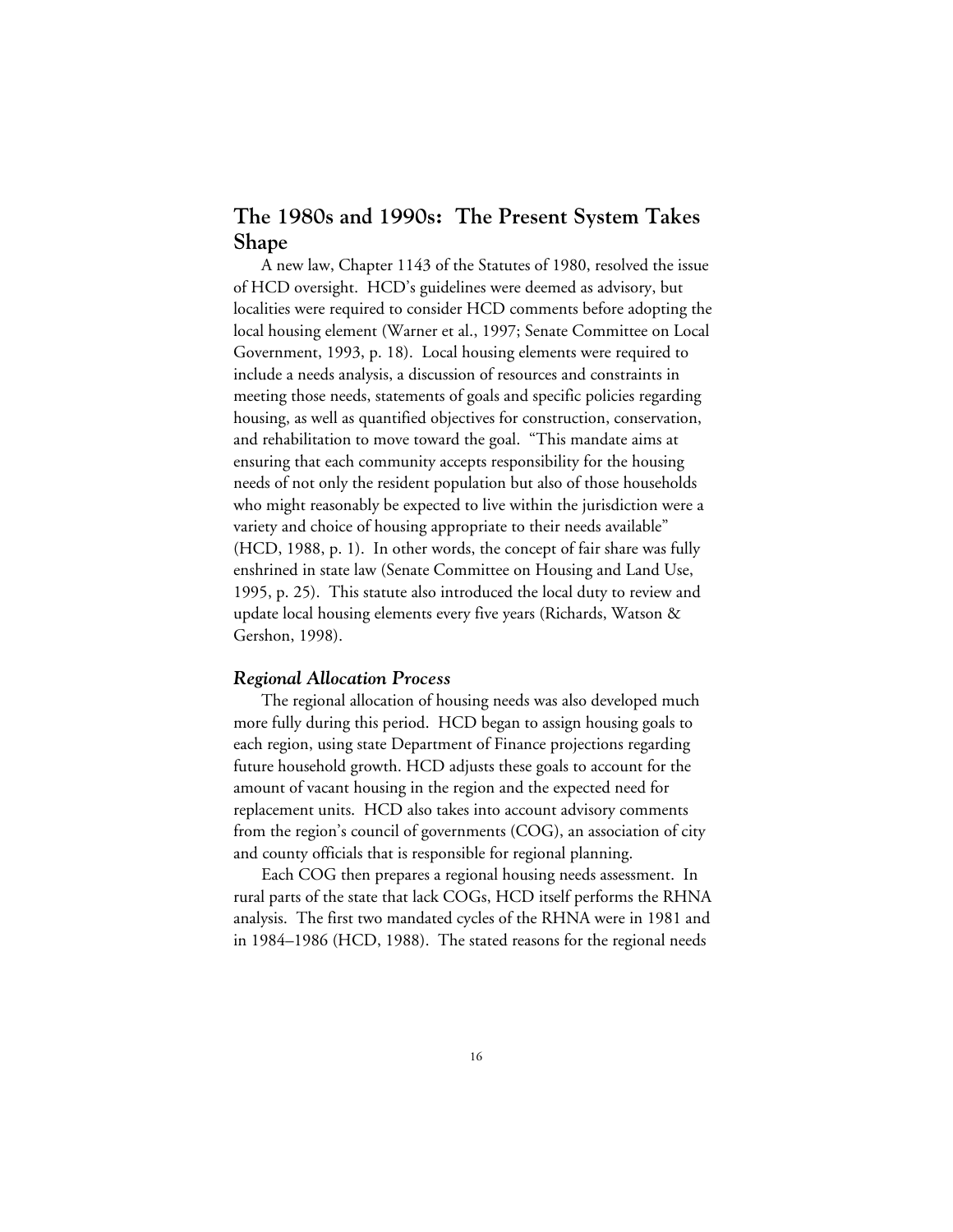assessment are to allow consideration of regional issues, distribute responsibilities equitably among jurisdictions, and relieve local governments of some of their data-gathering burdens (HCD, 1988, p. 4). The RHNA process is specifically exempted from the California Environmental Quality Act.

The regional housing need is pegged to at least the level of projected household growth, although "major economic events" may justify a revision to a lower number (HCD, 1988, p. 11). Under the statute, several factors must be considered in the COG's allocation of housing growth goals to specific localities:

- Market demand for housing (vacancy rates, housing prices, household structure, construction, absorption, etc.),
- Employment opportunities (current and projected),
- Availability of suitable sites (including residentially zoned as well as nonresidentially zoned land that could be used, and the possibility of redevelopment for housing or for increased densities of housing),
- Availability of services (including current and future capacity, transportation, medical and recreational facilities, etc.),
- Commuting patterns (time, length, transit availability),
- Type and tenure of housing need (including a consideration of special populations, such as large households, the elderly, students, and the military), and
- Farmworker housing needs.

Planners are also directed to avoid aggravating existing concentrations of low-income households in certain communities. The reasoning HCD cites for this requirement presents an interesting perspective on housing development:

The basic philosophy behind housing element law is that citizens of all economic levels should have the opportunity to live where they choose in decent, safe, and sanitary housing. . . . Some COGs have adopted [allocations] which plan for the same percentages of households in each income group in each locality. This approach is based on the position that all areas are equally suitable for each income group. The approach also reflects the view that the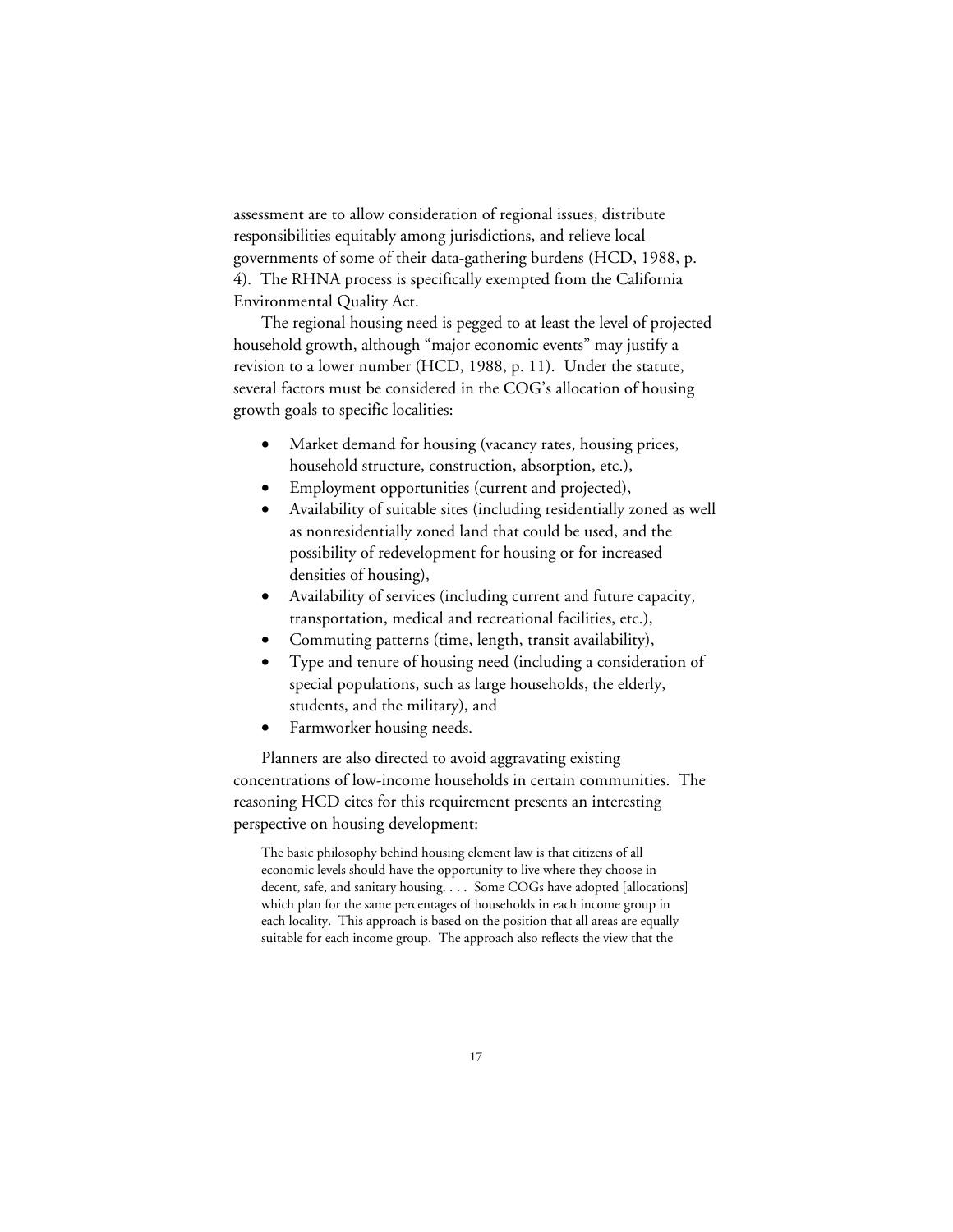current income differences between localities reflect the effects of past governmental actions, such as zoning and capital improvements planning, and that housing opportunities for underrepresented income groups should be promoted in governmental planning activities (HCD, 1988, pp. 23–24).

In other words, the regional needs assessment is to be used not only to help enable the production of needed amounts of housing in a region but also as a device to *redistribute the burdens* of lower-income households more equitably across geographic areas. It is likely that many of the controversies over housing element development are rooted in the desire of some localities to preserve their existing character, while their COG and HCD attempt to move them toward a mix of residents more representative of the entire region. Still, HCD guidelines do point out that in larger and more complex regions, there may be good reasons to deviate from the general goal of having each jurisdiction approximate the diversity of its region. For example, HCD (1988, p. 24) notes that the age and differentiation of the larger regions often lead to geographic clusterings of socioeconomic groups, such as retirement communities and college-student neighborhoods.

It is important to note, however, that the actual weighting scheme in evaluating these various factors is to be designed by the COG itself (HCD, 1988, pp. 20–21; Senate Committee on Housing and Land Use, 1995, p. 5). In short, there has been no uniform, required method for assigning housing goals to local governments.

### *Update Process for Local Housing Elements*

A locality may revise its need from the number given to it by the COG, but the city or county is required to cite findings, backed by data, to justify its revised goal. "A local revision may be used in a locality's housing element even if the COG has disapproved it. In such a case, however, DHCD may be less likely to consider the element to be in compliance with the housing element law" (HCD, 1988, p. 14).

A city or county housing element must provide analysis of local housing needs, resources, and constraints relevant to the production of housing, and a five-year policy program detailing actions that the local government plans to take to address its housing needs. Although there is a great deal of local discretion in preparing housing elements, there are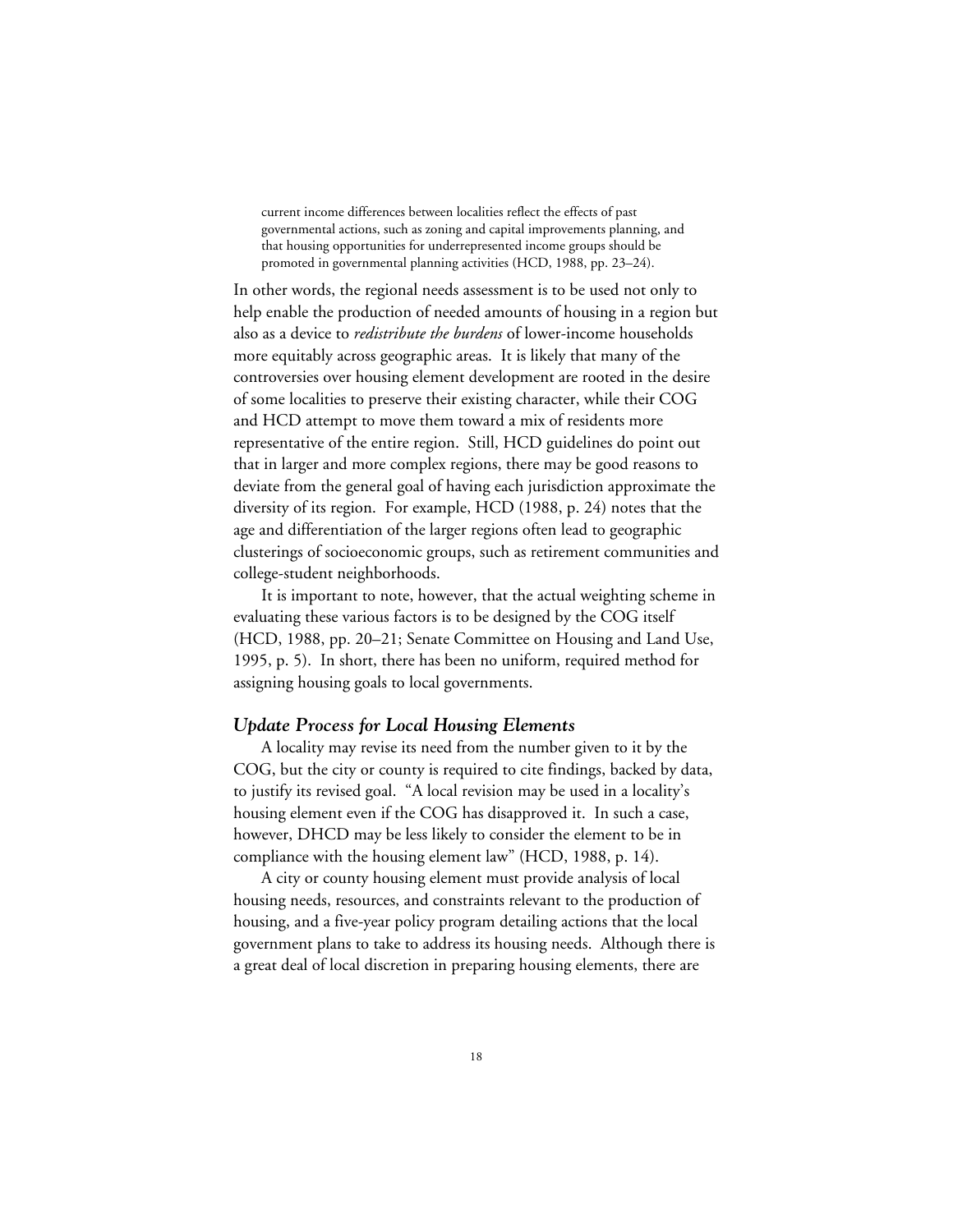also "elaborate statutory provisions" to comply with, which is not the case for other portions of the general plan (Curtin, 2000, p. 10). The state's interest in local housing elements has been justified by the fact that housing is enshrined in state law as a matter of vital statewide importance.

In determining housing needs, local planners must consider data regarding the existing number of households and housing units, the number of households overpaying for housing, and overcrowding, rehabilitation, and replacement needs. The local government must provide an estimate of various households considered to have special needs, such as the disabled, senior citizens, large households, farmworkers, female-headed families, and homeless persons. The city or county is also required to note any existing assisted-housing projects that may be at risk of losing their subsidized status during the time period covered by the housing element update.

For many communities, identifying a sufficient physical capacity to accommodate projected housing needs is a major challenge. Localities are required to provide a detailed land inventory, summarizing the number of acres zoned for various types of residential development (single-family, multifamily, mobile homes, emergency shelter, farmworker housing, and mixed use) and for nonresidential uses. Local planners must specify the density range and dwelling unit capacity for these various zones and include information on the availability of services and infrastructure (HCD, n.d.). The local government's five-year action plan must identify a sufficient set of potential sites for future housing development that could accommodate the community's need "by right"—that is, without requiring a conditional-use permit or imposing vague conditions on potential homebuilders.<sup>3</sup>

HCD advises local officials that although a shortage of buildable land may make accommodating new housing units more complicated, it does not relieve a locality of its responsibility to provide adequate sites for new residential development. "If a locality does not have sufficient

 $3A$  conditional-use permit allows specified land uses (e.g., a mobile home park) in areas zoned for other types of uses (e.g., single-family homes), subject to additional local government discretion.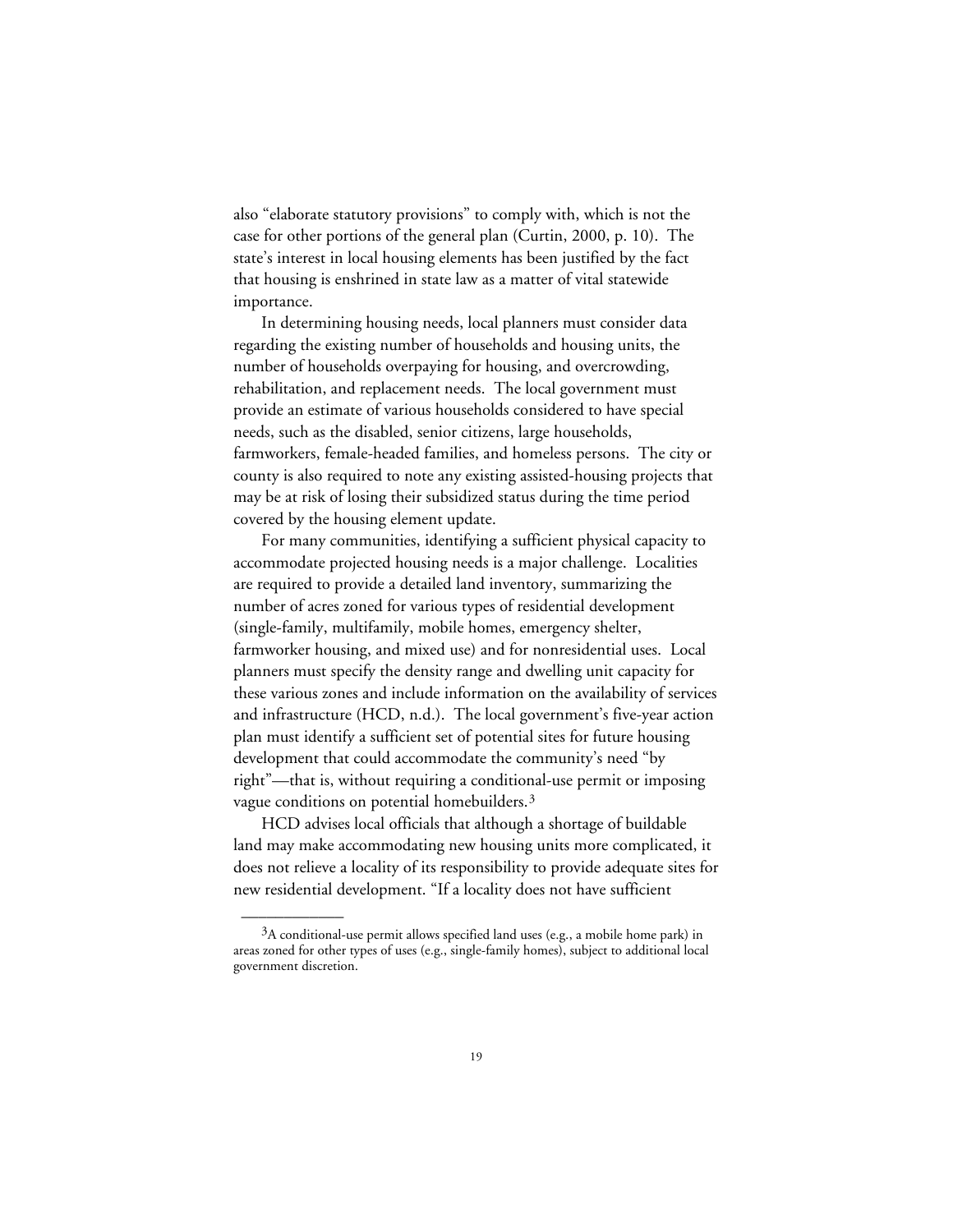existing suitable sites to meet these needs, programs such as changes in land use, annexation, upzoning, or a second unit ordinance would be appropriate" (HCD, 1988, p. 53). Redevelopment policy and infrastructure improvements are also to be addressed as possible ways increase development potential (Rawson, 2000). From the standpoint of local officials, however, other policy considerations may conflict with such intensification of land uses, such as a lack of water or sewer capacity (often not under the control of the city or county), traffic congestion, conflicts with existing industrial activities, or seismic hazards.

Each city and unincorporated county area, then, faces a housing element update in which it is expected to plan for construction needs and produce quantified objectives for housing units over the next five years. These objectives are further categorized by household income:

- Very low (0 to 50 percent of regional median income),
- Other lower (50 to 80 percent),
- Moderate (80 to 120 percent), and
- Above moderate (120 percent or higher).

The number of needed units so identified, however, "are simply goals, not mandated acts" (Curtin, 2000, p. 11). In other words, a local housing element is hardly a self-enforcing policy and does not, in itself, create or mandate new housing.

Nevertheless, the housing element statute does require that local planners address governmental constraints on the development of housing for all income levels. For example, zoning and land-use controls, building codes, developer fees, and permit procedures must be discussed, as well as local government plans to overcome or reduce public-sector barriers to housing production (Rawson, 2000). Local planners must also assess "nongovernmental constraints" to housing production, such as land and construction costs and the availability of financing. Finally, a set of miscellaneous topics noted in the statute must be addressed, including efforts to involve the public in the housing element update, the potential for energy conservation in new housing development, and consistency with other elements of the general plan.

Going beyond a listing of objectives, the housing element must detail what programs and policies the local government foresees undertaking to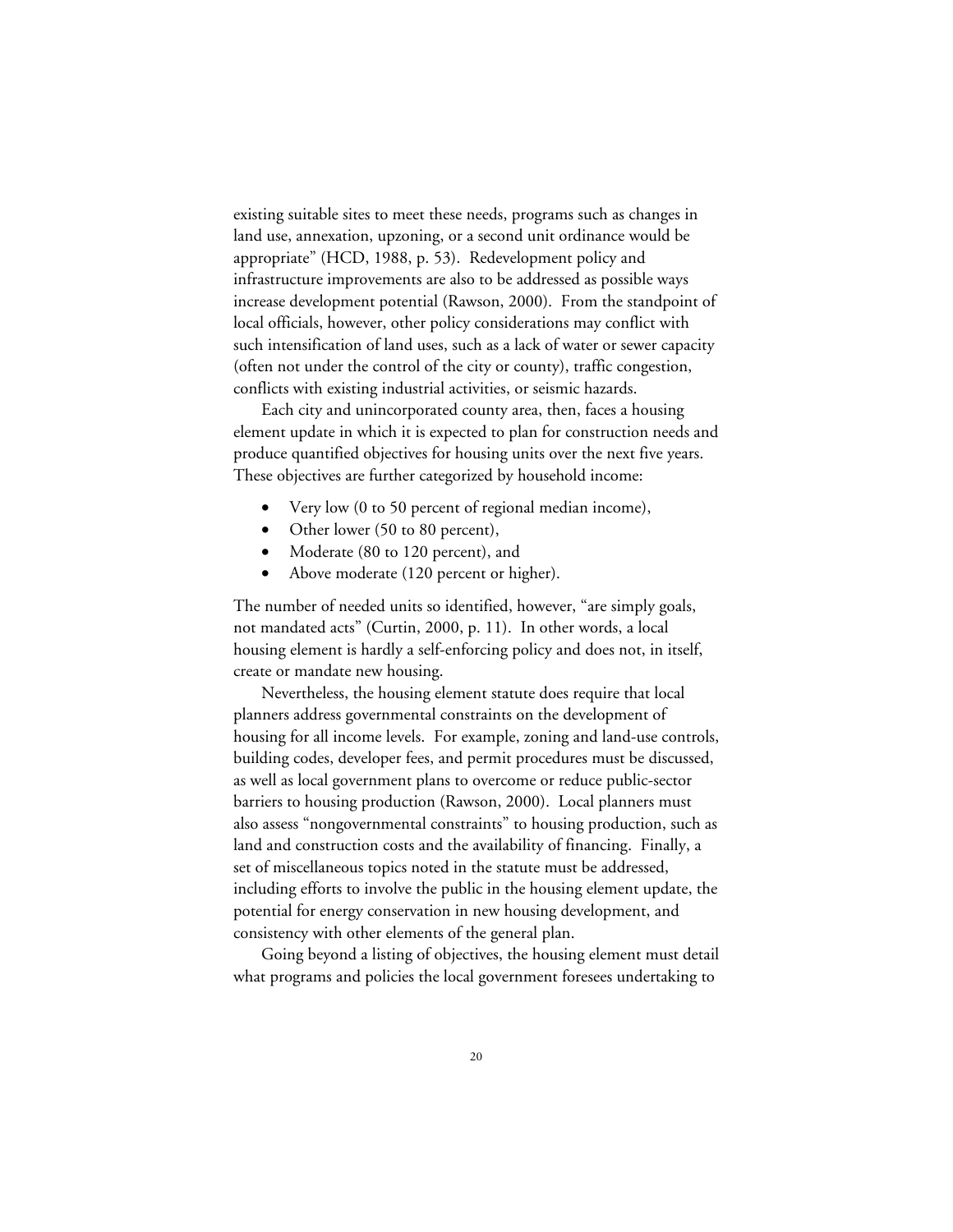implement the plan, including efforts to provide sufficient sites for all types of housing (which may involve changes in zoning or subdivision requirements), participation in state and federal subsidy programs for affordable housing, incentives and regulatory concessions for residential developments, efforts to conserve the existing affordable housing stock and preserve units that are at risk of losing their subsidies, programs to promote equal housing opportunities, and efforts to address and remove governmental constraints on housing construction (HCD, n.d.).

The city or county must send a draft of its housing element to HCD for review and consider the department's findings on the draft. The department "considers the element to be in compliance only if every one of the statutory requirements is met" (HCD, 1991, p. 1). After the city council or county board of supervisors officially adopts the housing element, HCD again reviews it for its compliance with the law. $4$  Because of the detailed requirements of the statute, housing elements are subject to close scrutiny by the courts (Curtin, 2000, p. 27).

# **Growing Contentiousness over Housing Element Requirements and Compliance**

During the late 1980s and early 1990s, when local governments were completing housing element updates, grassroots opposition to growth and development burgeoned in many parts of California, particularly in coastal regions. In this atmosphere, writing plans that focused on how to accommodate more housing became an increasingly contentious process. Compliance with the housing element law, as measured by HCD's certification of city and county revisions, has been spotty at best. In 1991, only 19 percent of localities were certified as being in compliance by the department, although this proportion grew to 37 percent by 1993

 ${}^{4}$ Even if the department gives the opinion that the draft element complies with the law, the city or county must officially adopt the element before the jurisdiction is considered to be in compliance. Although most local governments in such a situation quickly adopt the approved draft element, some communities delay in their adoption or decide to submit a new draft to reflect new local concerns or political changes.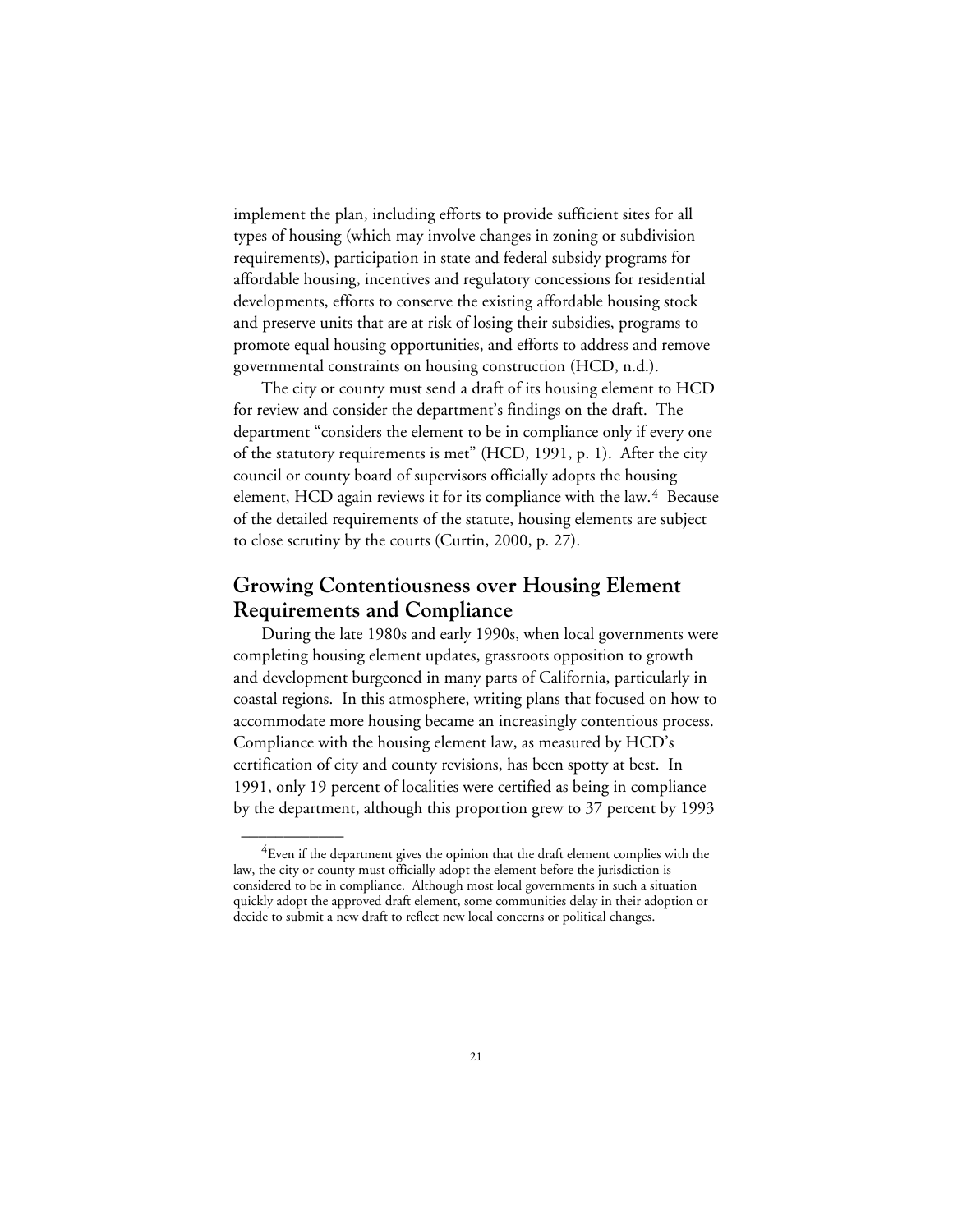and to 52 percent by 1995 (Senate Committee on Local Government, 1993; Senate Committee on Housing and Land Use, 1995). The greatly increased rates of compliance were traceable in large part to an active program of technical assistance, combined with legal pressure, by HCD. HCD worked with the attorney general's office to inform 47 delinquent localities that their housing element revisions were overdue and that they faced possible legal action.

According to Timothy Coyle, then-director of HCD, "Many communities around the state . . . had failed to submit any evidence of a local housing element for, in some cases, as many as 15 years" (Senate Committee on Local Government, 1993, p. 32). Still, as Coyle and others affirmed, some of those noncompliant jurisdictions had actually experienced rapid rates of housing development, including affordable housing. Thus, the procedural burden of preparing a housing element may have been the major obstacle for many of these communities in their lack of compliance. Coyle told a Senate committee, "You can draw no correlation between housing element compliance and housing production" (Senate Committee on Local Government, 1993, p. 37). Nevertheless, two years later Coyle testified that the jurisdictions that were in compliance accounted for a disproportionate percentage of the building permits issued in the state—particularly multifamily permits (Senate Committee on Housing and Land Use, 1995, p. 31; see also Little Hoover Commission, 2002, p. 18).

#### *Concerns over Litigation*

According to some observers, a fear of litigation is a major motivator for local governments in expending time and resources on housing elements. Not only housing advocates but also growth opponents, and sometimes school districts and other overlapping jurisdictions, have used noncompliant housing elements as a litigation strategy in seeking to overturn local land-use decisions. The planning director of Long Beach testified in 1993 that the housing element "is the only element that is prepared defensively, rather than as a guide to local policy and decisionmaking. In most cities, the housing element is prepared as a joint effort by the city attorney and the planning department to make sure that the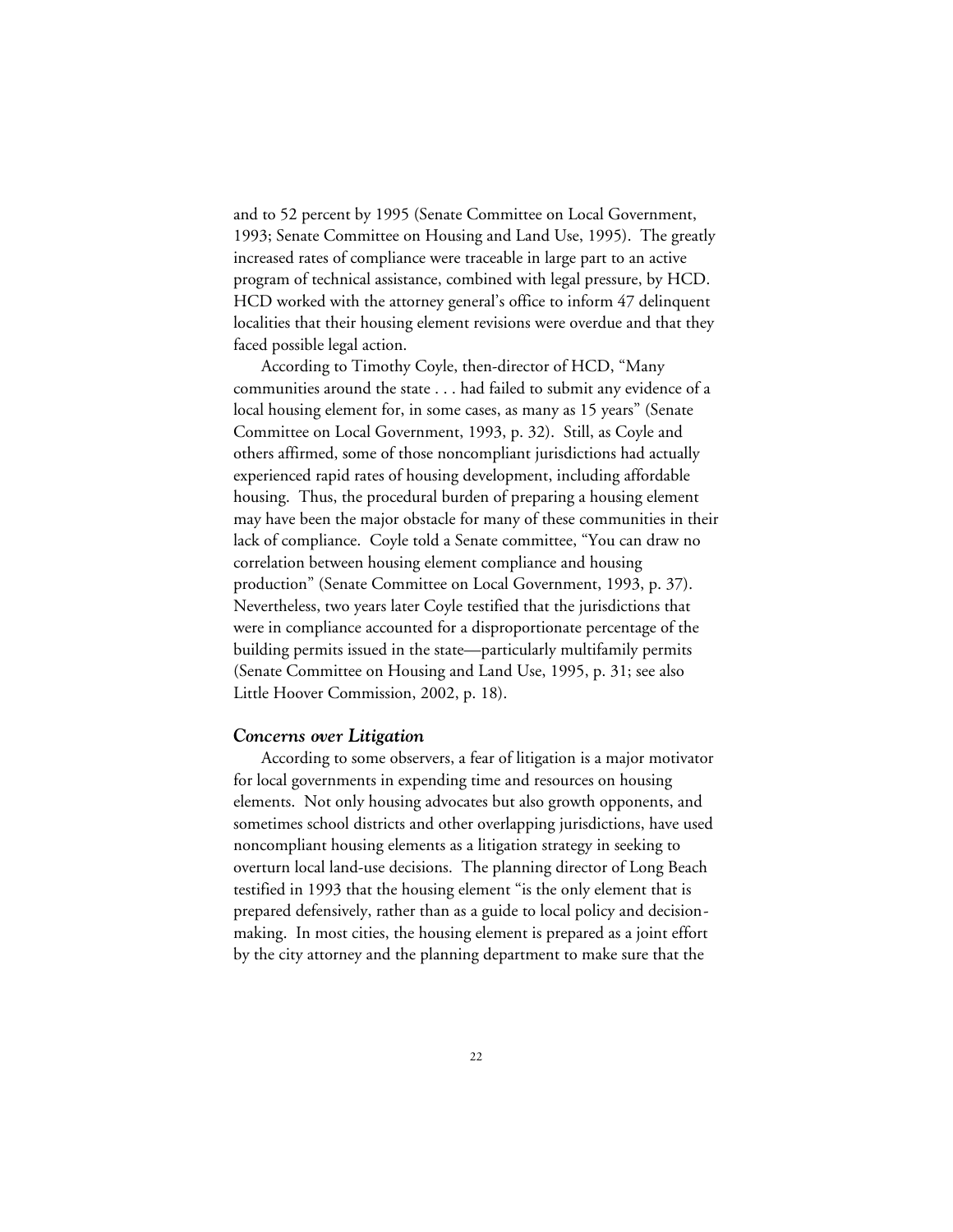document is defensible in court" (Senate Committee on Local Government, 1993, p. 62). The penalties for localities can be serious.<sup>5</sup>

Nevertheless, it is important to point out that Section 65589.3 of the Housing Element statute is an important line of defense for local governments that have received HCD certification of their housing elements. Added in 1990, this section establishes the "rebuttable presumption" that HCD's finding of compliance means that the locality has drawn up a legally valid plan for its housing. In a legal case, the housing element law requires only "substantial compliance," rather than perfection, which according to attorney Michael Colantuono "does a good job of protecting localities from frivolous challenges to their housing elements" (Senate Committee on Local Government, 1993, p. 37). Because courts have sometimes found localities to be in substantial compliance even when HCD has failed to certify their housing elements, some observers have suggested that HCD's review is more stringent than necessary under the law.

After the second round of housing element revisions, and the suspension of housing element funding in the 1992–93 state budget, a variety of interest groups began an effort to reform the housing element statute. Two major legislative hearings were held, with many voices criticizing the existing policy regime (Senate Committee on Local Government, 1993; Senate Committee on Housing and Land Use, 1995). Reform discussions were geared at streamlining the planning process for housing elements and making the RHNA process more attuned to local government concerns and capacity for growth. These discussions also emphasized *performance* in accommodating housing rather than the *process* of housing element planning (Warner et al., 1997). Nevertheless, aside from some relatively minor new legislation,

<sup>&</sup>lt;sup>5</sup>"A prudent locality can manage this risk only by keeping its housing element up to date and building a voluminous record to ensure the element is legally defensible. Those communities which have failed to do so, often for budgetary reasons, have run significant risks and some have paid a significant price. . . . If a city loses such a case. . . , its land-use authority will be suspended. . . , it will have just 120 days to prepare a new element, often necessitating the retention of consultants, and it will likely pay not only its own legal fees, but those of its opponents. . . . During the preparation of a new element, nothing gets built, not even housing, without a court order . . . ." (Michael Colantuono, quoted in Senate Committee on Local Government, 1993, pp. 75–76, legal citations omitted.)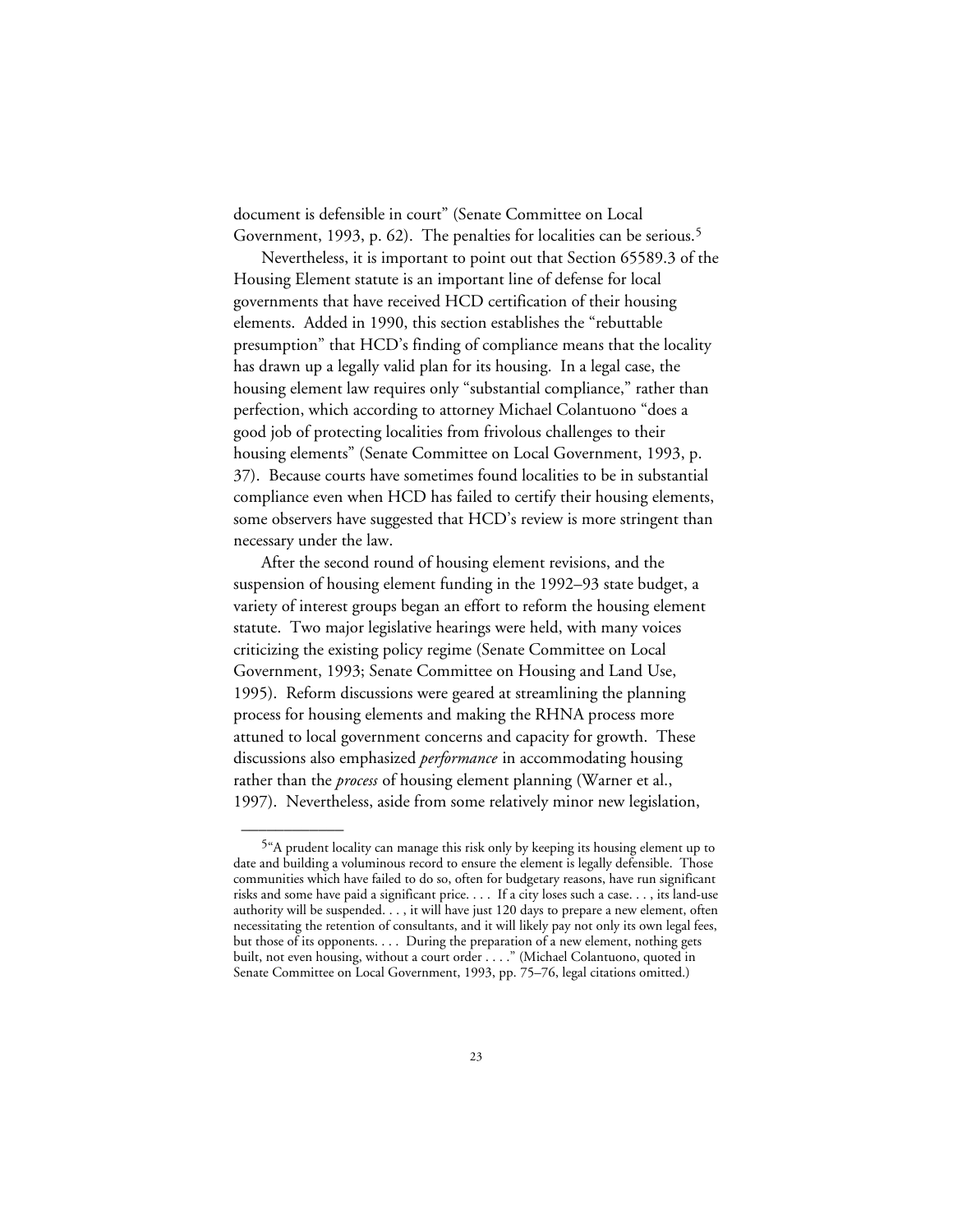"six years of reform discussions led nowhere," and no major reforms cleared the legislature (Richards, Watson & Gershon, 1998).

## *Are Needs Met?*

Local governments tend to miss their housing unit goals, often by a wide margin. In particular, the low- and moderate-income segments of housing needs are typically unmet—not surprisingly given the frequent need for deep subsidies to fund such projects. In 1988, for example, the Bay Area Council, a business group, found that only one of the nine counties in the San Francisco Bay Area was on pace to attain even half its goals for production of low- and moderate-income units (even using a generous definition of affordable units). Napa County experienced a production of only 52 affordable units between 1980 and 1988, compared to a specified need of 3,906 units (Bay Area Council, 1988b). A more recent study of 40 fast-growing Bay Area jurisdictions found that only 34 percent of affordable housing goals were met in those communities with certified housing elements; only 9 percent of affordable housing goals were met in noncompliant jurisdictions (Dodge, 2002).

Thus, the preparation of housing elements, whether compliant or not, is no guarantee that needed housing units will be built. Many fewer units may be approved, or even proposed, whether due to shifting demand, homebuilder preferences to build fewer and more expensive units, land prices in excess of what builders wish to pay, or government actions that reduce project size for reasons not contemplated in the housing element.

#### *Concerns over Projections and Regional Allocations*

The regional allocation of housing needs has also become the subject of increasing debate and conflict in recent decades. Some of the concerns relate to the projections used as the basis for regional and local housing goals. A 1995 analysis by senate committee staff echoed the concerns of many COG personnel and local officials in observing that the Department of Finance's projections "are strictly mechanical and do not consider local planning factors such as local growth policies, habitat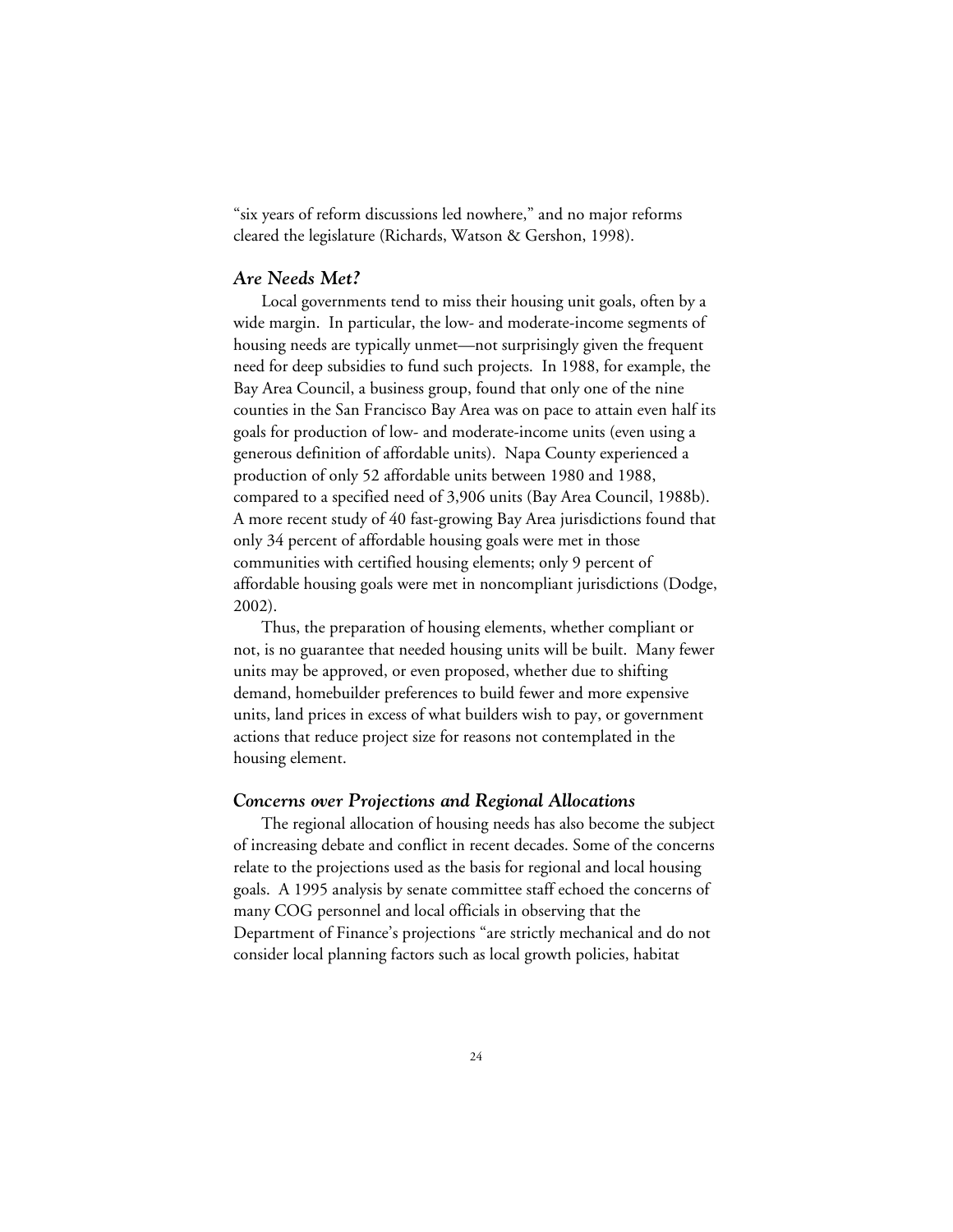preservation, clean air, and traffic congestion" (Senate Committee on Housing and Land Use, 1995, p. 19).

In the current round of revisions, some commentators further argue that the Department of Finance's projections of population increase and household formation—and, thus, projected housing needs—may be too high because of the tendency of new immigrants to have larger households.<sup>6</sup> Another potential problem with the projections is the likelihood of decreasing birthrates among women in Latino and Asian groups in post-immigrant generations (Hill and Johnson, 2002). Over time and across generations, Latino families more closely approximate the trends among white and African American families toward fewer children, fewer persons per household, and more homeownership. Overall, the complex changes in California's demography are consistent with any number of very different arguments about future housing needs (Myers, 2001). Some local officials have argued that population projections in regional transportation plans (mostly drawn up by COGs) should be the basis of housing need calculations, but existing state law requires the use of Department of Finance projections in preparing local housing elements.

Some celebrate the flexibility of COGs in weighting factors differently in the RHNA process; others see this as an example of inconsistency that merits further state guidelines (Senate Committee on Housing and Land Use, 1995, p. 23). One criticism leveled at COGs involves their projections of future increases in jobs—upon which housing needs are, in part, based. Some of this criticism has come from

<sup>&</sup>lt;sup>6</sup>Some observers claim that large household sizes are due to "doubling up" in otherwise unaffordable housing, but even when controlling for income, foreign-born Latinos live in significantly larger households (i.e., more persons in the housing unit) than the native-born (Myers, 2001, p. 389). Moreover, household crowding is explained almost entirely by demographic factors (such as nativity and poverty), whereas local housing market conditions have little relationship to crowding (Moller, Johnson, and Dardia, 2002). In brief, immigrant households, particularly among Latinos, are much more likely to be crowded, measured as more than one person per room. This is a major issue for housing needs assessment, since local governments must examine data on local housing crowding in assessing their current need for additional units. As Myers (2001, p. 392) notes, "Crowded housing highlights the dilemma for planners. If the situation is not viewed as a problem by the affected cultural group, should planners still treat it as a problem?"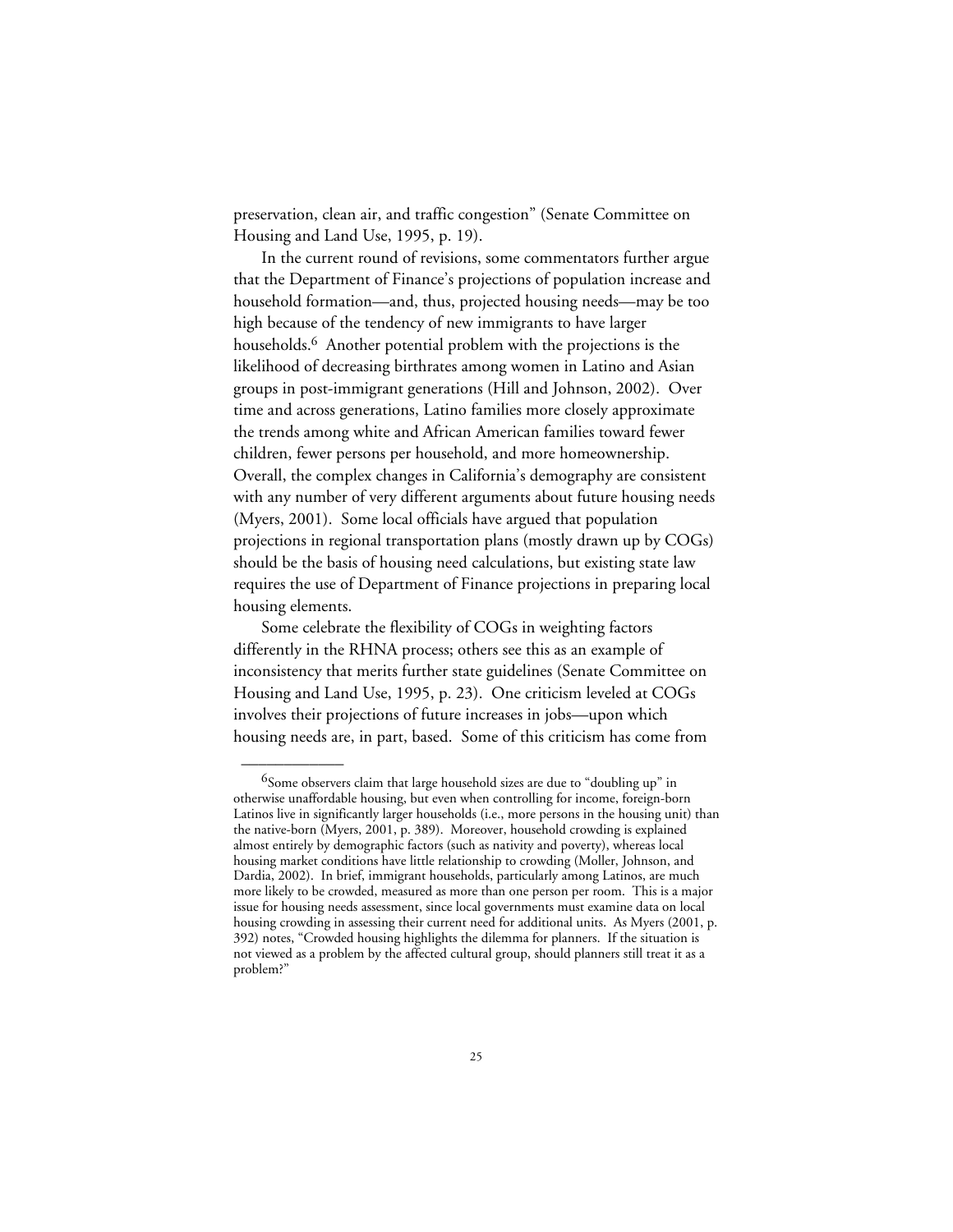advocates of increased housing production. In the 1980s, for example, the Association of Bay Area Governments (ABAG) projected that the nine-county Bay Area would add about 473,000 new jobs between 1988 and 1995. On that basis, the Bay Area Council argued, ABAG's regional housing goal of 288,000 over that period was about 50,000 units too low, assuming a standard of 1.4 workers per household (Bay Area Council, 1988a). However, from the standpoint of local governments, job growth projections are sometimes seen as unrealistically high. Some local officials have called for a mediation process as part of the RHNA procedure, possibly with some third party evaluating disputes between local governments and COGs regarding the allocation of housing goals (Senate Committee on Local Government, 1993, p. 2).

Some objections to RHNA outcomes are the result of disagreement with the decisionmaking of COGs, which ultimately reflects a political process. One critic argued that COG allocation processes allow objections by local governments after the initial allocation, but the communities that can do the staff work to mount a serious objection tend to be large cities with large staff resources. In this case, the objection continues, the unwanted units are likely to be reallocated to smaller and politically weaker communities, which are often older, poorer, or built-out inner suburbs (Senate Committee on Housing and Land Use, 1995, pp. 56–57).

The zero-sum quality of RHNA allocations puts COGs, which are constituted as cooperative organizations of local governments, in a difficult position. They are left to carry out a state mandate while still feeling pressure from their local government members who feel that their housing allocations are excessive. HCD officials have said that the COG is the level at which intraregional disputes should be worked out, but given their weak political basis, most COGs have not been able to take a strong, autonomous approach. "Without independent authority, regional agencies have little wherewithal to overcome fundamental conflicts between local and statewide interests" (Barbour, 2002, p. 65). Or, as a senior planner for the Association of Bay Area Governments put it, "From ABAG's perspective, the process has been a serious political liability for a voluntary membership organization" (Senate Committee on Local Government, 1993, p. 48).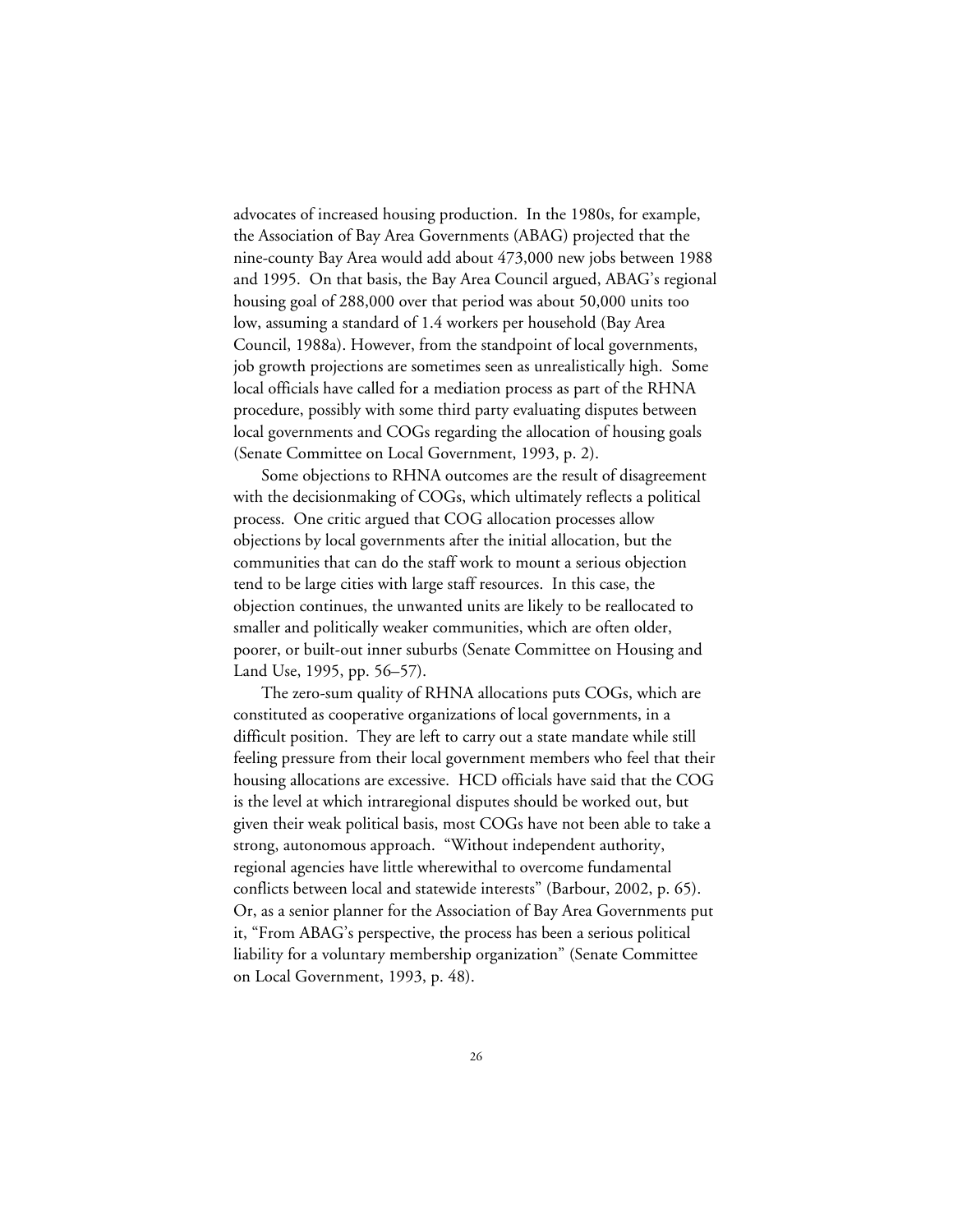Assembly Bill 438 (Torlakson), signed into law in 1998, does allow the RHNA process to be further decentralized within a region. If a county and all the cities within it (or a joint powers authority or subregional agency established by the COG) request to undertake the allocation of housing goals within a subregion, then the COG is obliged to turn that responsibility over to this smaller body, after assigning the subregion its proportionate share of the region's housing goal. This option has not yet been widely utilized, perhaps because of time constraints during the current cycle of housing element revisions (see Richards, Watson & Gershon, 1999).

# **The Current Revision Cycle: The Controversy Continues**

Concerns about the housing element law were never fully resolved after the previous round of housing element updates ended in the early 1990s. But the topic largely fell from the radar screen in the middle of the decade, because of the state's difficulty in emerging from the recession and its associated budget problems. With state funding of housing element activity postponed during the period of budget exigencies, required housing element update activity was suspended for six fiscal years, from 1992–93 until being resumed in 1998–99. Stopgap legislation was passed during this period to extend the deadlines for regions and localities to undertake their updates.

When the process started up again, however, the old disagreements quickly resurfaced, even as housing problems in much of the state had become more acute. According to planning expert William Fulton (1999, p. 114), "Most people involved in the housing element process agree that the law is ineffective: it is overly bureaucratic and exacting, has too many loopholes, and even a good housing element is no guarantee that affordable housing will actually be built in any given community. But attempts to reform the law have failed repeatedly in recent years." One of the political tensions involved in housing element policy, Fulton argues, is standoff between housing interests (both forprofit developers and antipoverty nonprofits), who are prominent and influential at the state level, and local governments, who often see the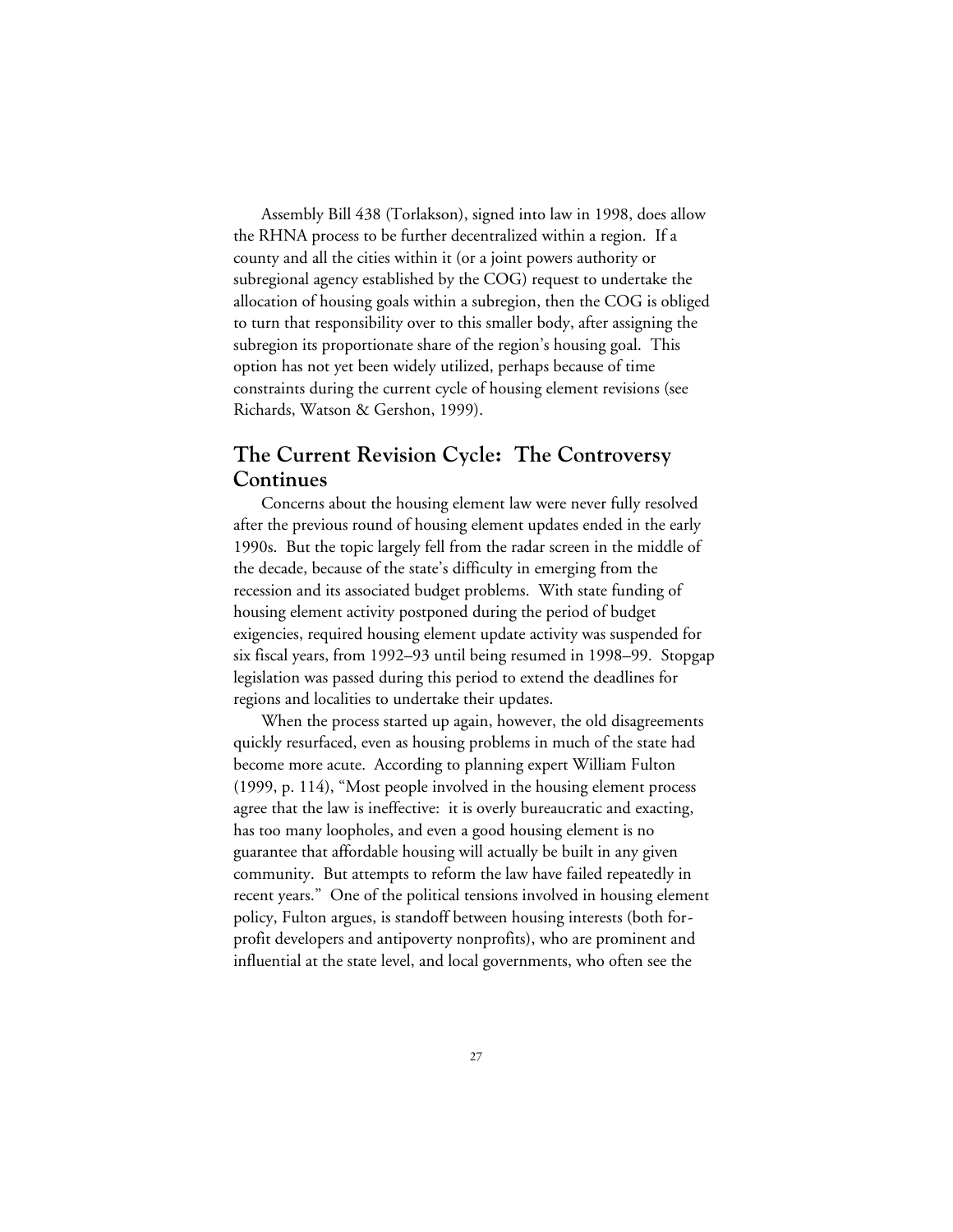housing element law as unwarranted and clumsy meddling by state government in home rule, since land-use policy has long been the almost exclusive purview of local governments.

Many local officials did not look forward to another cycle of revisions of local housing elements. In fact, both the League of California Cities and the California State Association of Counties opposed funding the RHNA mandate at all unless the statute was reworked; in turn, the governing board of the state's largest COG, the Southern California Association of Governments (SCAG), voted to oppose state funding for the RHNA unless the local jurisdictions of the region no longer opposed it (Richards, Watson & Gershon, 1998).

RHNA was funded despite these protests. After SCAG completed its allocation process in 2000, local governments in Riverside and San Bernardino Counties sued HCD as well as SCAG, arguing that the housing unit goals assigned to the Inland Empire were unrealistically and inequitably large. Although inland communities hold most of the vacant land in the metropolitan region, they argued that an unwillingness to accept housing among the coastal counties of Orange, Los Angeles, and Ventura led to excessive units being assigned to Riverside and San Bernardino. This case, which went before a Riverside County Superior Court judge in January 2002, represents perhaps the largest breakdown of intergovernmental relationships during the current round of housing element updates and has drawn particular scrutiny to the RHNA process. In short, the argument is that the regional allocation can become highly politicized and works to the detriment of less-powerful jurisdictions (Little Hoover Commission, 2002, p. 19).

Elsewhere, officials in the San Luis Obispo region indicated publicly that they consider the RHNA goals assigned to that area completely unattainable (Lyons, 2002a, 2002b). More generally, some county government officials argue that it does not make planning sense for counties to be "treated like cities" in the housing element process, given the greater capacity of incorporated cities to accommodate new growth. Counties are limited in their ability to provide city-like services, and often seek to protect resource and agricultural lands from intrusion by urban uses (Senate Committee on Local Government, 1993, p. 89).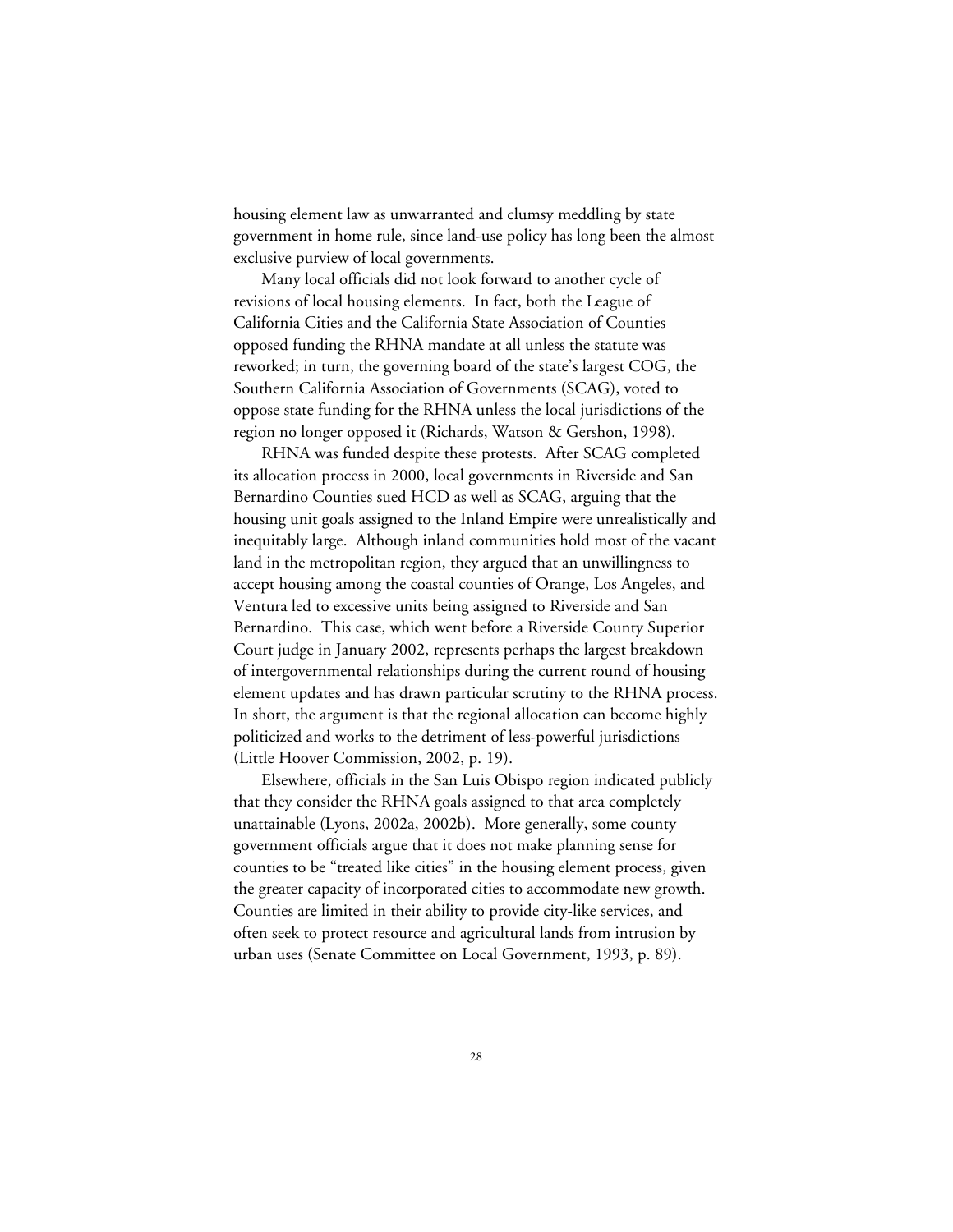In the Bay Area, for example, Napa, Sonoma, and Solano Counties all attempt to direct growth away from farmland and open space and into cities. A Napa County supervisor notes, "Consider the fact that we're an agricultural county, and the fact that the state always laments the loss of agricultural land, and the fact that HCD equates agricultural land and open space as land available for housing. There is a huge disconnect there" (quoted in Shigley, 2002, p. 1). In Napa County, the unincorporated area was assigned 28 percent of the housing unit goals for the entire county; unincorporated Sonoma received 30 percent of that county's allocation.

HCD officials, in turn, point out that it is up to the regional council of governments to allocate housing goals among cities and counties in the region, and the state would prefer that housing be developed where infrastructure is available and sprawl is minimized. COG planners note that housing goal allocations were based in large part on projected job growth, and some counties seem uninterested in restricting commercial development even as they bemoan a lack of capacity to take housing (Shigley, 2002, pp. 14–15).7

Another major debate has concerned the extent to which localities can count rehabilitation or subsidization of existing housing units for low-income households toward their housing element goals. Affordable housing advocates and developer groups have argued that new construction is the primary need, and the alteration of existing privatemarket units to subsidized or affordable units does little to ameliorate the overall supply problem in California. Local governments make the case that rehabilitation is overtly encouraged by the statute and is often the most efficient way to make affordable units available, particularly in fully developed communities. AB 438 of 1998 does allow a local government to count certain types of rehabilitation of substandard units toward its housing element goal, although its provisions are quite restrictive.<sup>8</sup>

 $7$ In Napa, city and county officials have formed a working group to see whether some of the county's housing unit goals can be shifted to cities, perhaps in exchange for allowing cities to annex some industrially zoned land near the county airport. Transfers of housing allocations between jurisdictions are permitted under changes to the law in the 1990s, but the requirements on such "trades" are relatively strict (Curtin, 2000, p. 11).

<sup>8</sup>For example, the housing units in question must be unfit for human habitation before the renovation, the units must be made affordable to low- and very-low-income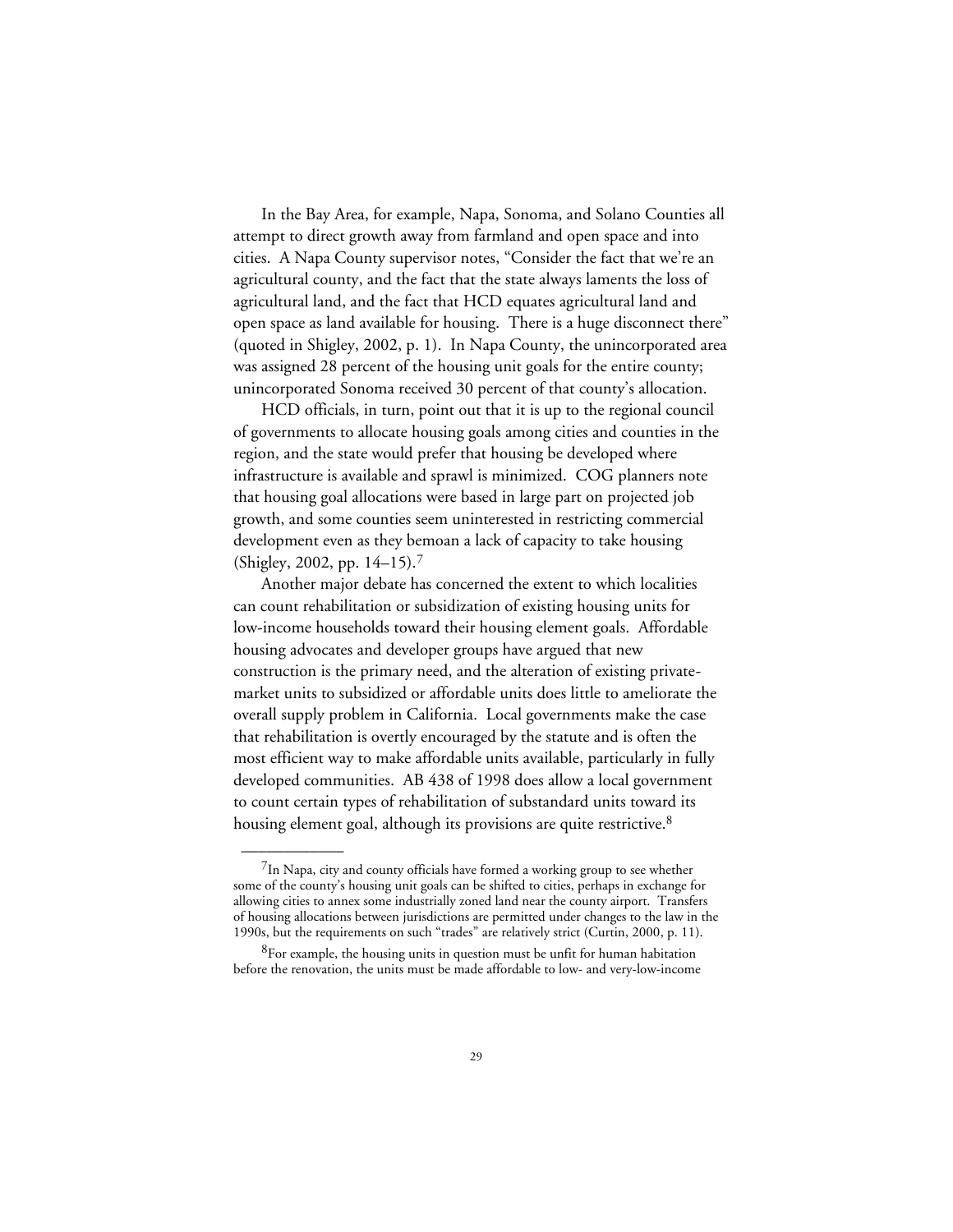Local officials have also argued that they should be able to count the creation of shared living facilities, such as congregate care units for seniors, toward their housing goals. Generally, HCD has counted new dwellings as housing units only if they each contain their own kitchen. Some communities have converted older motels into affordable apartments, installing kitchenettes in the process to meet housing-unit requirements (see Box 2.1).

#### **Box 2.1 A Creative Way to Help Meet Housing Goals**

Several communities in California have acquired (or helped fund the acquisition) of old motels for conversion into affordable residential units. This may present a seemingly simpler method to generate new housing that counts toward housing element goals, without perceptibly increasing the density of the existing community. Potentially, the renovation of the motel may actually improve the neighborhood. Nevertheless, motel conversion too has its complications.

Kitchens must be installed in each unit for it to qualify as a housing unit, given the existing interpretation of the housing element statute. But major modifications to an older building may necessitate costly construction changes to make the building more accessible, because of the requirements of the Americans with Disabilities Act. Planners may find that the converted motel violates local parking or fire code requirements for residential dwellings unless further major renovations are made. School fees may need to be paid, and seismic safety upgrades made. If the motel conversion displaces existing low-income tenants using the motel as temporary housing, the city or developer will likely have to pay for their relocation. Finally, there is the ever-present issue of local growth politics; neighbors—including nearby businesses worried about a loss of motel customers—may object to the conversion (discussion draws from "Motel Conversion," 2002).

## **The Defense of Housing Element Law**

Housing advocates and public-interest law firms often defend the necessity of the housing element law while still recommending reforms. They point out that the housing element law and other state requirements for local comprehensive planning emerged in large part

**\_\_\_\_\_\_\_\_\_\_\_\_\_\_\_\_\_\_\_\_\_\_\_\_\_\_\_\_\_\_\_\_\_\_\_\_\_\_\_\_\_\_\_\_\_\_\_\_\_\_\_\_\_\_\_\_**

occupants, and former occupants must be given priority to move into the rehabilitated dwellings. Cities and counties are also now permitted to "buy down" market rate apartments (of at least 16 units) to make them affordable to low-income occupants for at least 30 years. Such local government efforts toward affordability covenants, rehabilitation, and preservation of at-risk units can be credited for up to 25 percent of the community's housing goals. There are also strict time deadlines to implementing these programs (Richards, Watson & Gershon, 1999).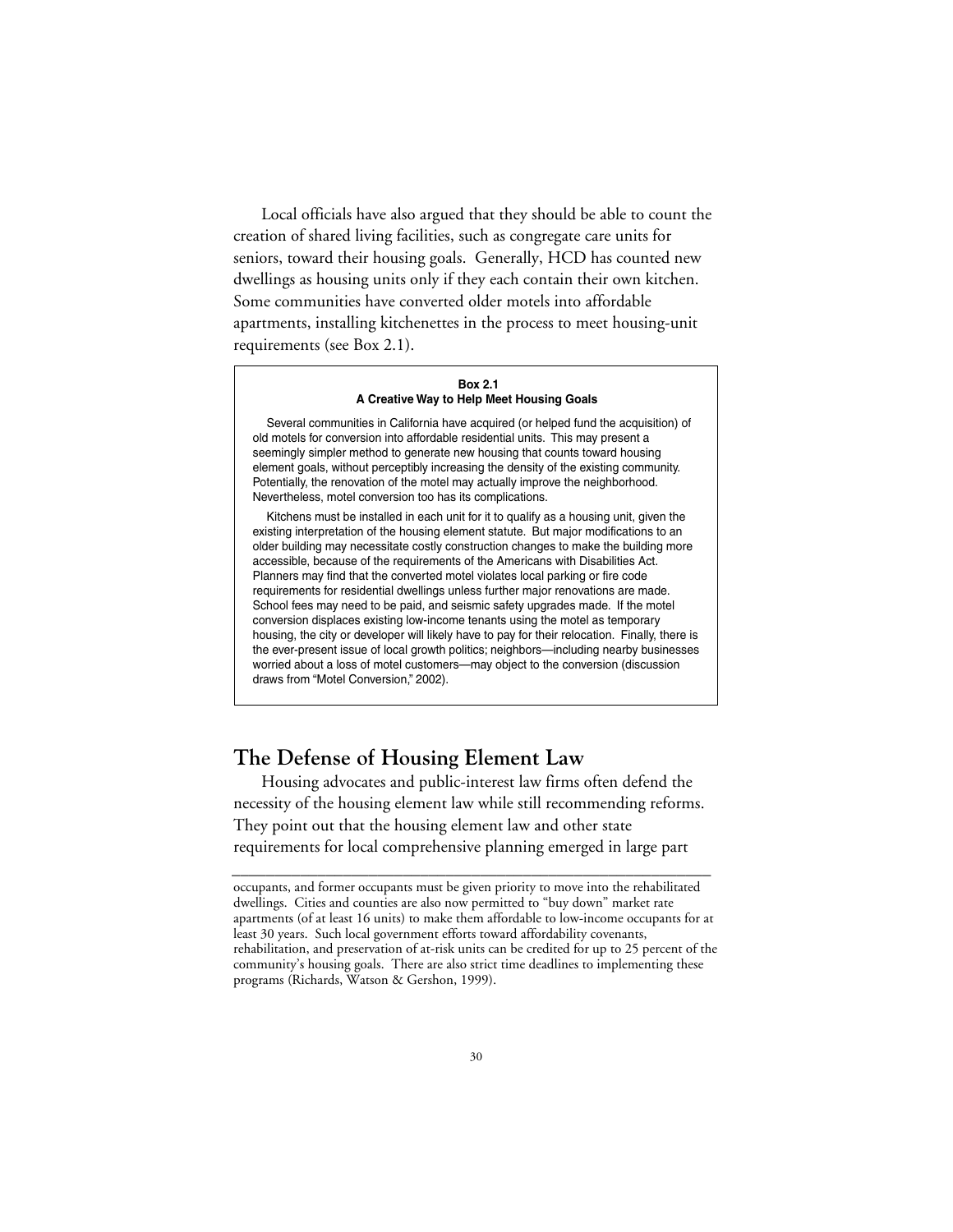from frustrations with local exclusion of affordable housing or multifamily units (see Box 2.2 for an example).

A representative of Catholic Charities testified that the housing element is often the driving force for localities to create policies to increase affordable housing opportunities (Senate Committee on Local Government, 1993, p. 14). An attorney for Legal Services of Northern California argued that local officials in at least four Sacramento area communities were able to use the state's requirements to convince "not in my back yard" neighborhood groups that sites had to be made available for homeless shelters and transitional housing (Senate Committee on Local Government, 1993, pp. 118–119). And a senior attorney for the Legal Aid Society of Alameda County pointed to specific instances where the housing element requirement generated local policy changes:

As a result of the process, I've seen the City of Alameda lift its prohibition on multifamily affordable housing development and commit funds to affordable

#### **Box 2.2 A Housing Element Challenge in Folsom**

Folsom is a rapidly developing suburban city in Sacramento County, growing from 11,003 residents in 1980 to 51,884 in 2000. The city had a net increase of 8,550 housing units during the 1990s, according to U.S. Census data, but failed to add affordable housing; home prices were the highest in the county. Housing activists argued that the city was ignoring its responsibilities to the state and the region. Sued by Legal Services of Northern California in 2001 for its noncompliant housing element and lack of progress toward affordable housing goals, the city entered a settlement in 2002. Under terms of the agreement, Folsom is to rezone 128 acres of land to create a "land bank" for the possible construction of up to 2,900 affordable units. The city also agreed to add an affordable housing set-aside requirement for new developments and create an impact fee for nonresidential growth to generate money for an affordable housing trust fund.

At a May 2002 community meeting to receive input on the city's new development goals, 400 residents attended an emotional meeting, "with some audience members clutching signs demanding a 'total recall' of the City Council" (Hecht, 2002). Although local officials assured the residents that no decisions had been made on where to locate the rezoned land, and stressed that the affordable units would house groups such as teachers, firefighters, and retail clerks, many attendees were not reassured. One homeowner argued, "This is America. These are our homes. These are our investments. I don't need crime. Put it in your neighborhood" (Hecht, 2002; also draws upon Padmanabhan, 2002, and other Sacramento Bee articles).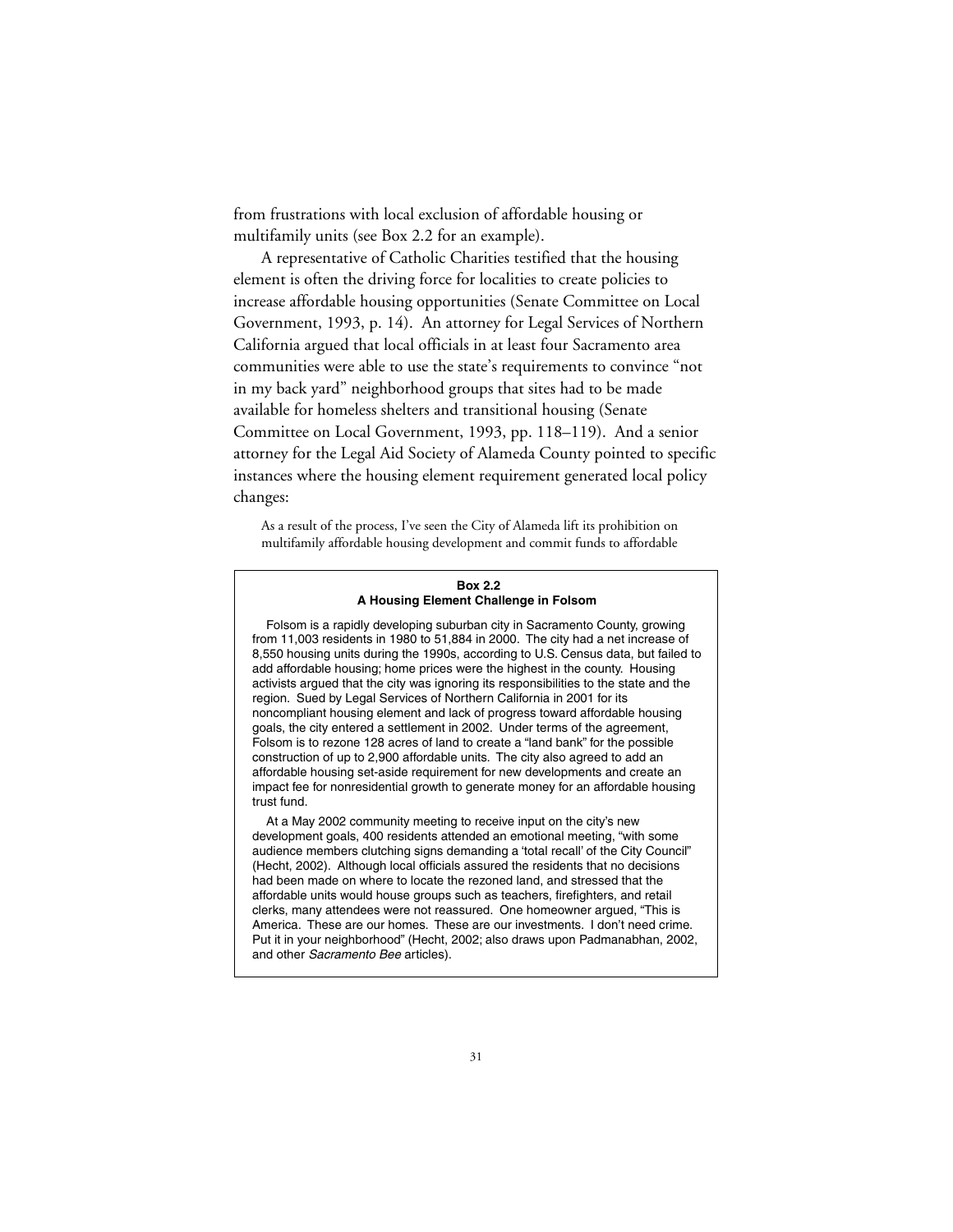housing development; I've seen the City of Healdsburg commit to expand its sewer capacity and increase densities; I've seen the City of East Palo Alto abandon demolition of affordable units until it identifies the resources to replace them; and I've seen the County of Madera commit to forming a joint housing authority with the City of Madera to facilitate affordable housing development (Senate Committee on Local Government, 1993, p. 108).

Likewise, in a 2002 report, the Little Hoover Commission (p. 18) called for an "assertive stance" by the state on the housing element law. The commission took the position that "communities have more opportunities than they recognize or acknowledge" to enable housing development, pointing to such policy options as streamlined permitting procedures, public-private partnerships, and subsidized water and sewer fees for affordable housing projects (p. ii). The commission argued for stiffening penalties against noncompliant jurisdictions, "a longer wait" in the competition for transportation and park bond funds, and a limitation on use of redevelopment agency funds (p. iii).

## **Senate Bill 910 (2001–02)**

As noted in Chapter 1, the most recent debate over housing element law in California centered over Senator Joseph Dunn's proposal to strengthen the state's hand in dealing with local governments with noncompliant housing elements. After passing the senate by a vote of 22 to 12, SB 910 was held in the assembly for much of 2001 and 2002 as a Housing Element Reform Working Group met to attempt to decide on a consensus approach. As the deadline for taking action on the bill approached, it was amended in a number of ways. The groups representing cities and counties still balked at certain provisions in the resulting bill, however. Ultimately, the bill died in the assembly, as that chamber refused to suspend the deadline for the bill to emerge from the policy and fiscal committees. Although it did not pass, the bill galvanized debate on the issue and may be resuscitated in new form in a future legislative session.

SB 910 sought to alter the existing approach to noncompliance under the housing element statute in two major ways:

1. SB 910 required that the state controller fine cities and counties that either (a) fail to submit an adopted housing element within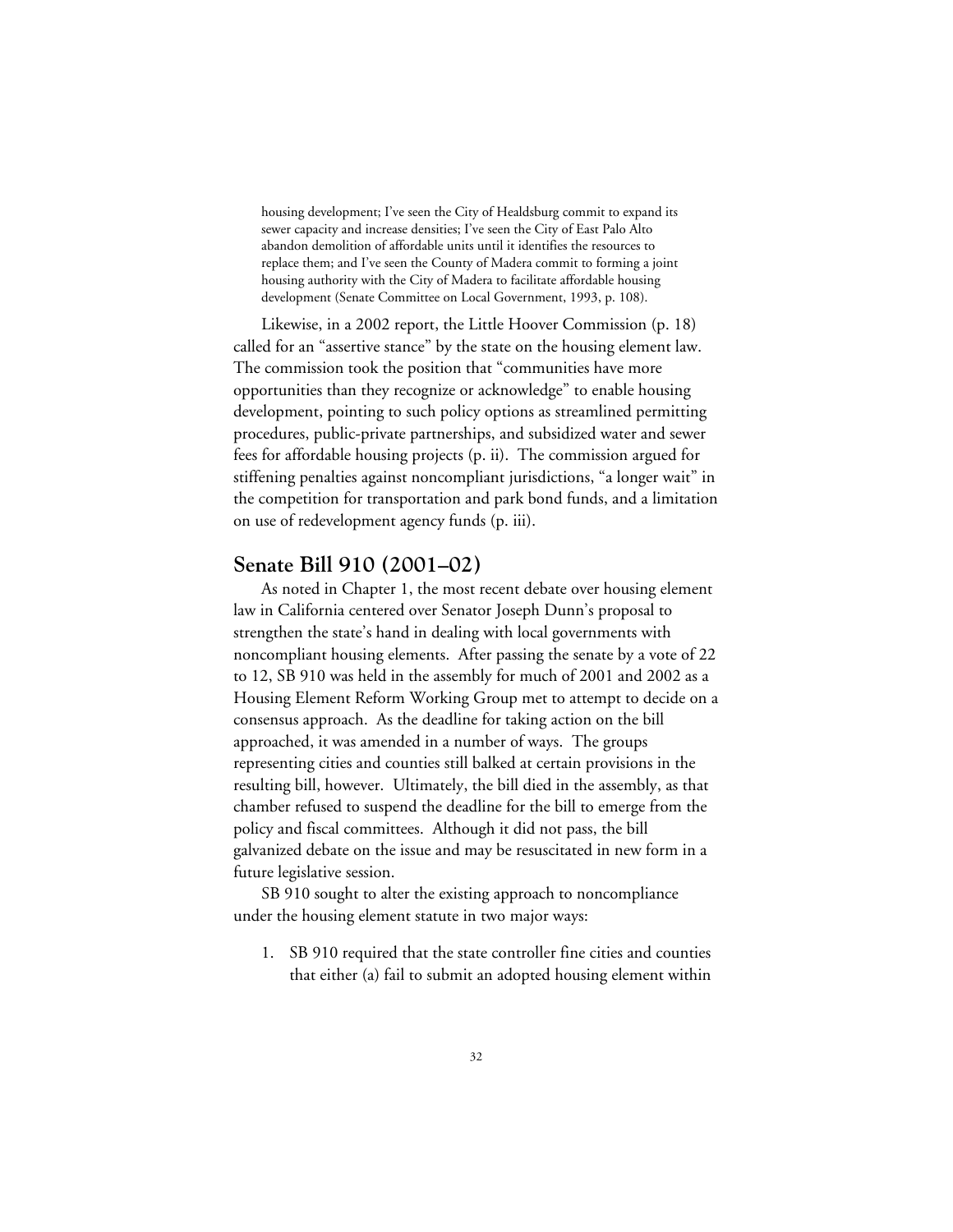six months of their deadline, (b) fail to revise their housing elements, if found noncompliant by HCD or a court, or (c) have their compliance certification rescinded by HCD because they fail to take the actions called for in the housing element. The fine was set at \$5,000 per month, or 25 cents per month per resident of the jurisdiction, whichever is greater. Fines would accrue to a Housing Supply Account, to be appropriated by the legislature to assist multifamily developments. State courts could reduce fines in mitigating circumstances, such as if noncompliance were due to procedural rather than substantive problems.

2. If a court finds a housing element noncompliant, SB 910 would have directed it to (in addition to any remedy it orders) levy the fine specified above and also award attorney's fees to the plaintiff, if the plaintiff is a public-interest organization. Courts trying housing element cases would be instructed to give HCD's findings of noncompliance "great weight."

These provisions distressed representatives of local government, who considered the bill too punitive. They were countered by arguments that the primary shortcoming of the existing housing element statute is its lack of a "stick" to encourage or compel local compliance.<sup>9</sup> Beyond the penalties for noncompliance, however, numerous elements in the bill were provisions that had been sought by local and regional officials to smooth the process of regional housing needs distribution. Some of the more important elements are summarized in Box 2.3. These provisions

<sup>&</sup>lt;sup>9</sup>Indeed, some of the most exclusive communities in California can apparently thumb their noses at the issue of housing element compliance. Policy practitioners contacted by the author generally agreed that in largely built-out cities with little development activity occurring, no sizeable low-income population, and no active redevelopment effort, the local government appears largely immune from litigation under the housing element law. With no open land zoned for multifamily development or available at reasonable land prices, no nonprofit developers could propose a project that could become the basis of a court challenge. The exclusive communities also may not mind that their noncompliant housing element disqualifies them from certain housingassistance programs, given that they probably do not wish to have subsidized housing in the first place.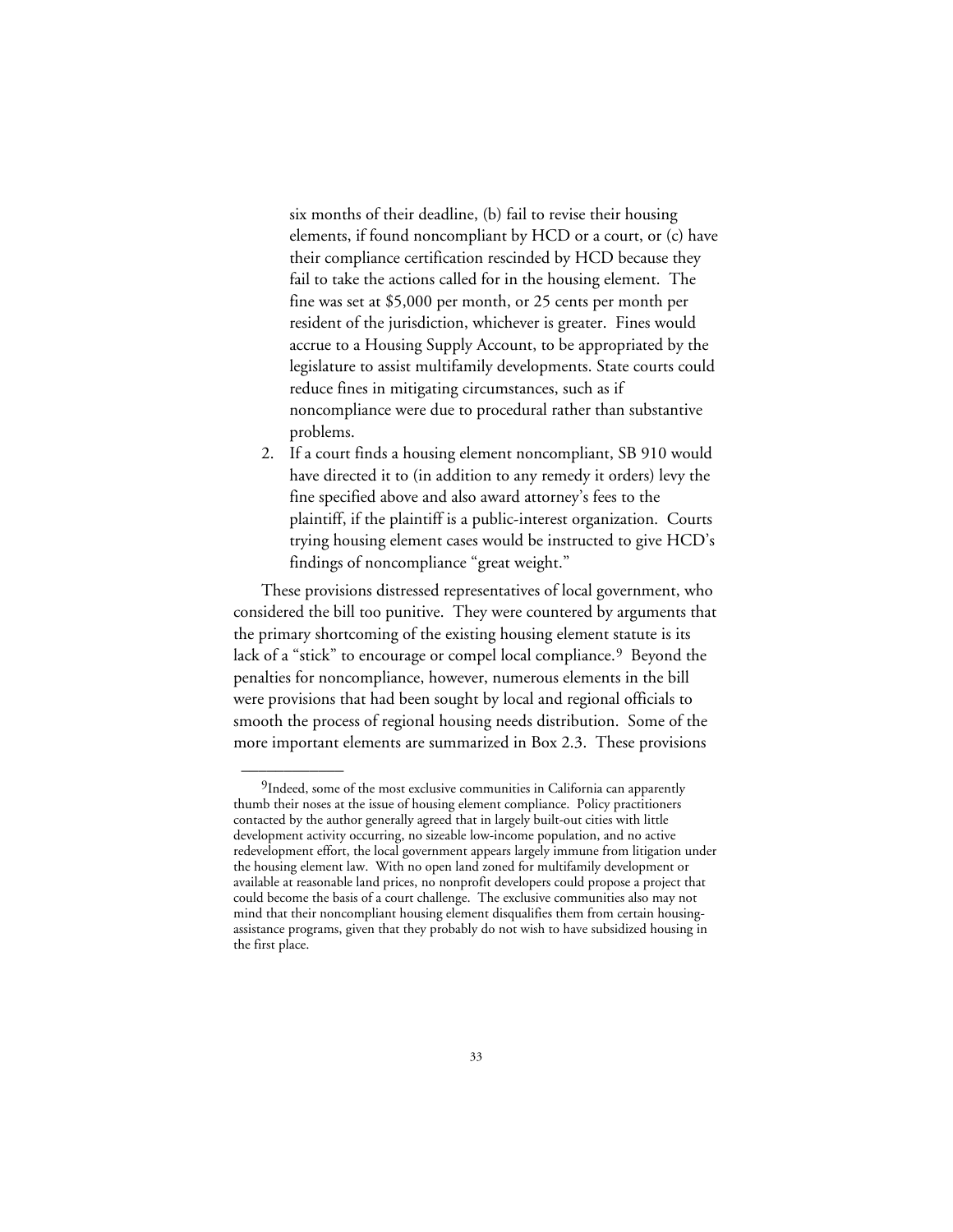

seemed likely to make what is already a detailed and complex housing element statute even more so.

## **Conclusion**

The inability to come to consensus over SB 910, despite attempts to include all relevant stakeholders in discussions over the bill, illustrates the long-simmering standoff between state and local officials. Housing element policy and enforcement has become a prominent source of intergovernmental antagonism. Given the different perspectives regarding the reasons for widespread local noncompliance with housing element law, it is important to investigate which community characteristics might contribute to noncompliance. The next chapter addresses this question.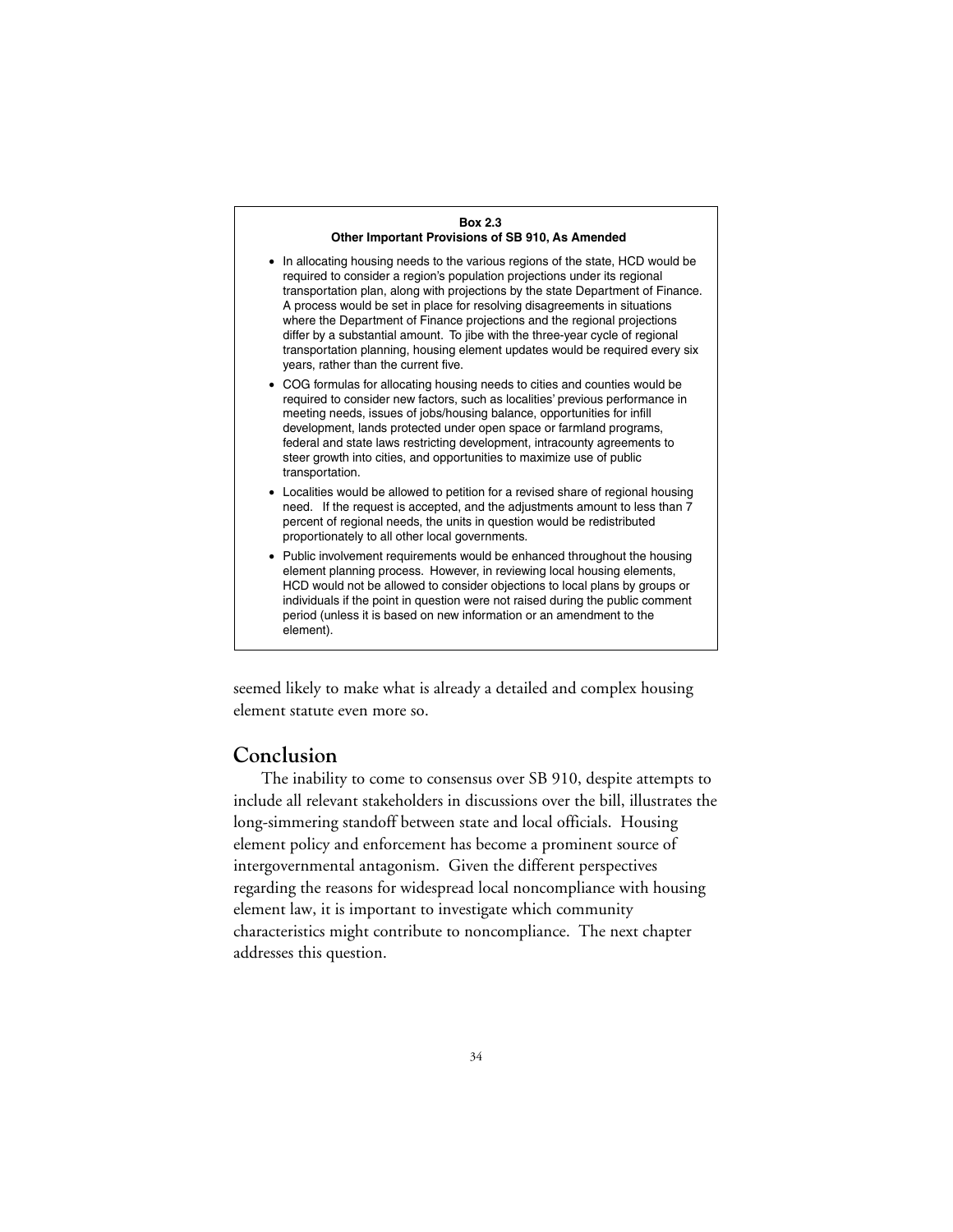# **3. Why Do So Many Communities Have Noncompliant Housing Elements?**

One of the most contentious aspects of the housing element requirement is the fact that a large percentage of communities are not compliant with the law—nearly four cities in ten and more than a quarter of counties.<sup>1</sup> As discussed in previous chapters, the perspectives as to why noncompliance is widespread differ dramatically between housing advocates and state officials, on the one hand, and defenders of local governments on the other. This chapter examines compliance status among the state's cities to provide a more informed basis for evaluating why local governments are noncompliant. I use measures of cities' social and demographic characteristics, land-use patterns, and local policy measures to identify factors that distinguish compliant and noncompliant communities.

## **Why Cities?**

\_\_\_\_\_\_\_\_\_\_\_\_

Although counties are also critical in meeting housing needs, the analysis concentrates on cities for a set of practical reasons. First, most population and housing growth occurs in cities. During the 1990s, 82 percent of the state's population increase occurred in cities that existed as of 1990; population within city boundaries increased by an additional 12 percent as a result of 18 new municipalities that incorporated between the 1990 and 2000 Census.

<sup>&</sup>lt;sup>1</sup>This tally of noncompliant jurisdictions includes those whose housing element is overdue as well as those found noncompliant after HCD review. In both cases, the housing element is legally noncompliant.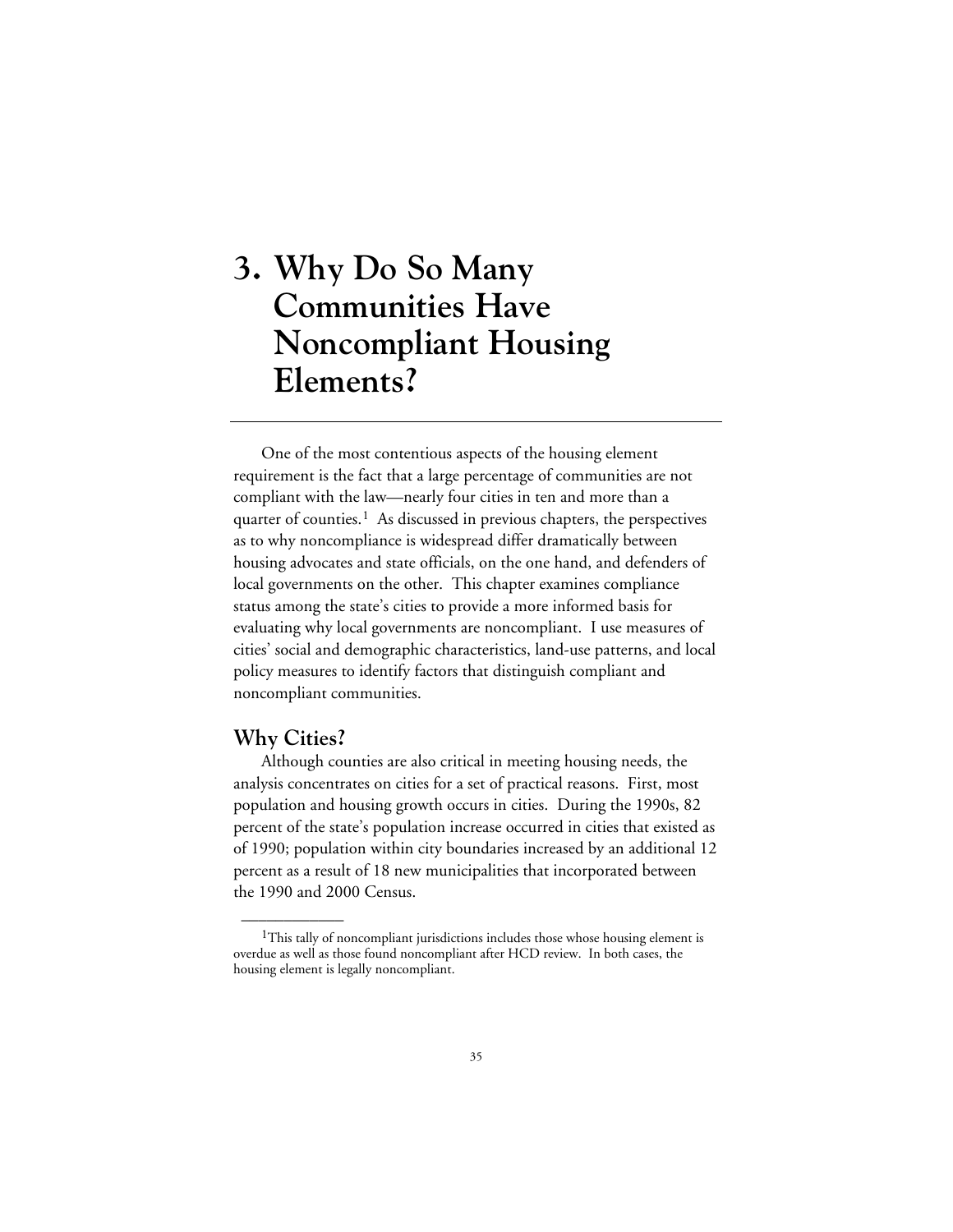Second, statistical considerations make rigorous analysis of counties problematic. There are only 58 counties in the state (one of which, San Francisco, is also a city), which reduces the leverage of statistical analysis. By comparison, there are nearly 480 cities in California. More important, Census demographic data on counties pertain to the county as a whole, whereas county housing elements pertain only to unincorporated areas. One would thus expect that the characteristics of the unincorporated areas have a very major influence on the county's housing policies and, ultimately, compliance. Some counties have numerous unincorporated areas in far-flung locations, each of which may be quite distinct from the others. In short, there is a "units of analysis" problem in studying county compliance with the housing element law.

Finally, studying cities allows for use of PPIC's extensive existing database on city characteristics. Compiled over several years for other projects, this dataset includes not only Census variables but some measures of city budgetary revenues and political and policy attributes. A 1998–99 mail survey of local planning officials on urban development topics also permits an analysis of local government policies and perspectives on growth.2 I have combined these earlier databases with HCD's list of cities' compliance status to examine relationships between community conditions and housing element compliance.

# **Four Sets of Factors Potentially Affecting Compliance**

\_\_\_\_\_\_\_\_\_\_\_\_

At least four different reasons are given for cities failing to comply with housing element law to HCD's satisfaction. Note that these four reasons are not mutually exclusive; all may apply to some degree.

 $2$ The survey of planning directors was jointly undertaken by the author and Max Neiman of the University of California, Riverside. It specifically addressed local residential policies and growth management and achieved a response rate of 76 percent in the major regions of the state in which it was undertaken (the Central Valley, Southern California—here including San Diego and Santa Barbara as well as the Los Angeles area—and the San Francisco Bay Area). The survey was initially undertaken for purposes not involving housing elements, and the term "housing element" was not mentioned in the questionnaire. This means that respondents probably had little reason to let that controversial topic influence their responses. For more details on the survey and its results, see Lewis and Neiman (2000).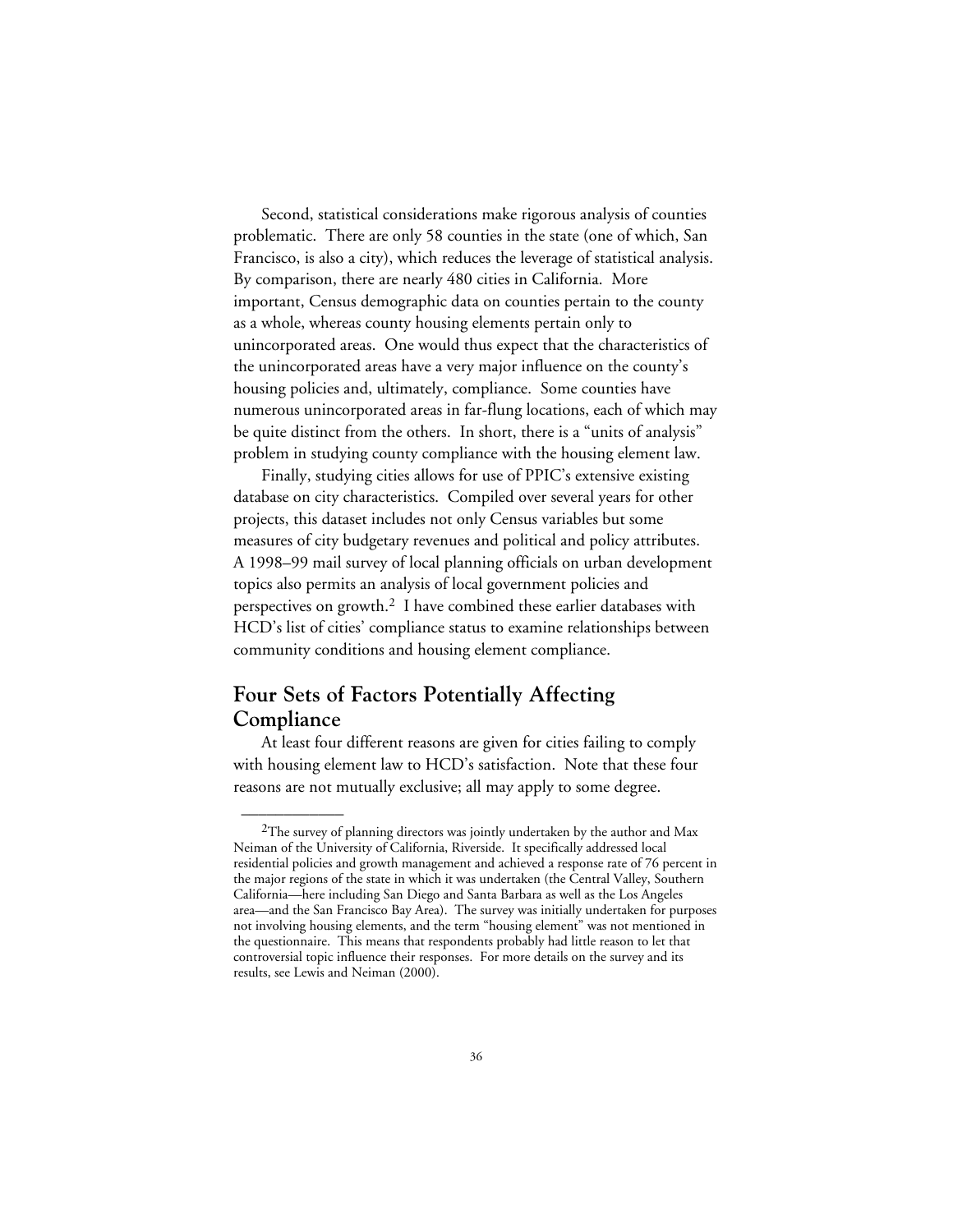## *Community Social Status and Exclusion*

*"Although they won't say so publicly, some of these cities don't care what their assigned [housing goal] numbers are. They just won't do it because they don't want low-income housing in their jurisdictions."* —Senator Joseph Dunn, quoted in Wisckol (2002).

Senator Dunn authored SB 910 in an attempt to hold local governments more responsible for noncompliance. In the newspaper interview quoted above, he articulated forcefully what some critics of local housing policies have long implied: that cities are reluctant to make the necessary plans to accommodate sufficient housing—particularly multifamily or affordable developments—because of a desire for social exclusion.

Such exclusion, highlighted in some national studies, is often thought to rest on the attempts of upper-income, homeowner-dominated communities to insulate their cities from lower-income populations or rental housing more generally. Whether rooted in a desire to cluster with neighbors of similar characteristics, or in racial, ethnic, or socioeconomic snobbery, these efforts are associated with what is often called a NIMBY ("not in my backyard") attitude. It is also possible for low-income or diverse communities to pursue NIMBY policies, however. The exclusionary approach to land-use policy is often associated with homeowners' fears of reduced property values if rental or affordable housing is permitted in the neighborhood. It is also often linked with the aspirations of suburbanites to associate with people of similar socioeconomic status and to separate themselves from the perceived problems of large central cities. For example, the mayor of Menlo Park, a Silicon Valley community, has been quoted as saying that his city's residents "desire to have neighbors who live in homes similar to their own" (Nguyen, 2001).

To understand the connection between community status and housing element compliance, one can examine such characteristics as the city's median household income, the homeownership rate, or the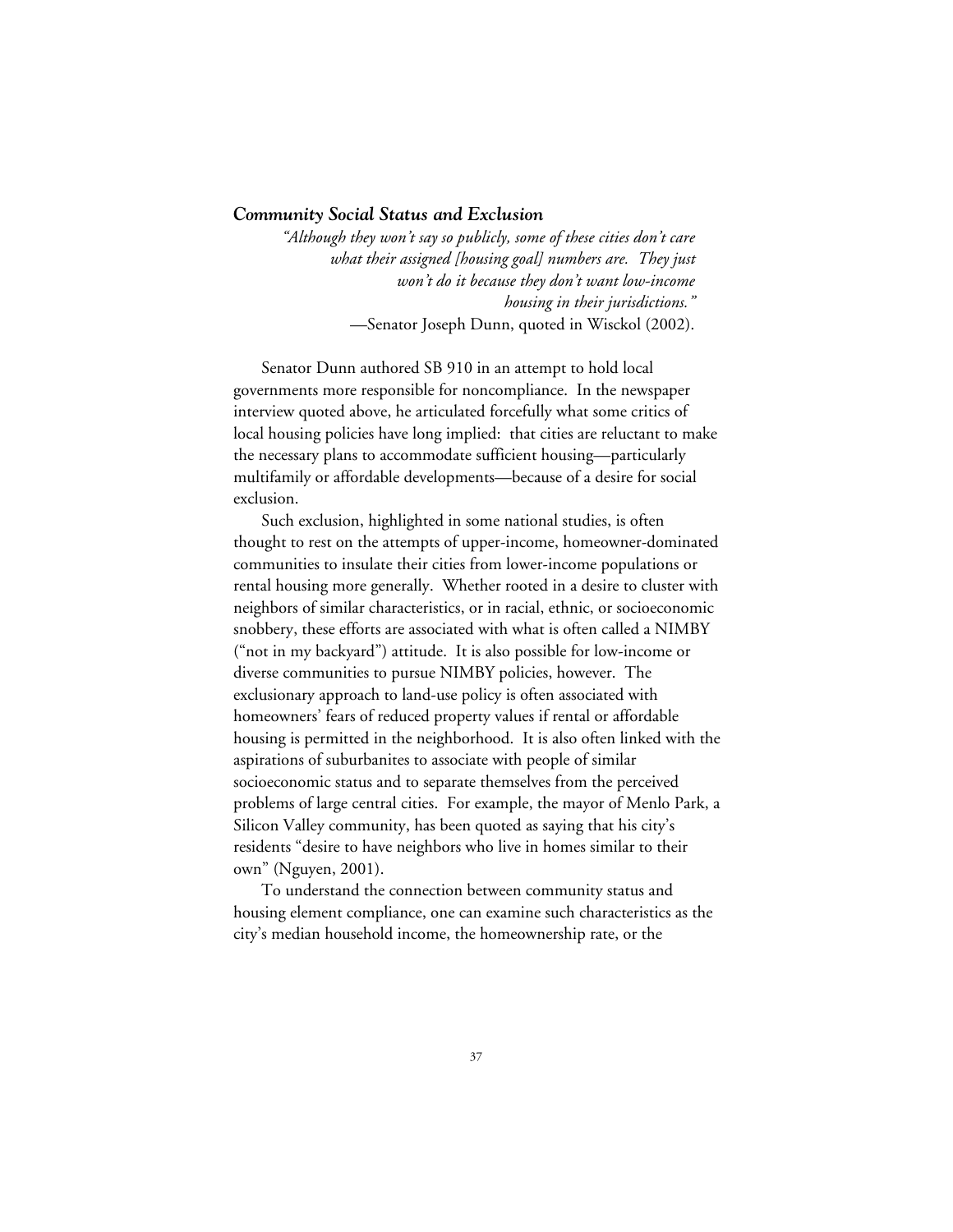percentage of the population that is white and non-Hispanic. Homeownership rates are of particular interest, because some authors have attributed local antigrowth policies to cartel-like behavior on the part of homeowners, who wish to boost their housing values by restricting the supply of new housing (Brueckner, 1995). Fischel (2001) argues that homeowners' intense desire to protect the value of their main asset—their home—underlies most local land-use policies.

#### *Local Land-Use Characteristics and Vacant Land*

*"Some cities are land-locked with growing populations and little available land; other cities are facing booming job markets with high-paid workers where the competition for housing drives the price of the smallest cottage over half a million dollars."* —Letter from the League of California Cities and California State Association of Counties to Senator Joseph Dunn, opposing SB 910.

Many city governments argue that they lack sufficient land resources to accommodate the number of new housing units required under their allocations from the regional COG. This argument can be quite powerful. Many older communities, often inner-ring suburbs, are essentially "built out," meaning that they lack any substantial vacant land on which to construct new buildings. In such circumstances, cities with significant housing unit goals are left with the more difficult, conflictridden, and potentially expensive options of rezoning existing neighborhoods for higher-density housing or using redevelopment powers to change current land uses so as to include more housing units.

In a meeting at HCD's Division of Housing Policy Development, department staff indicated to the author that the requirement to provide a sufficient inventory of appropriately zoned land sites perhaps does the most to "trip up" local governments in their quest for compliance; many localities prove unable or unwilling to produce such an inventory. The staff indicated, however, that local governments often have an inflexible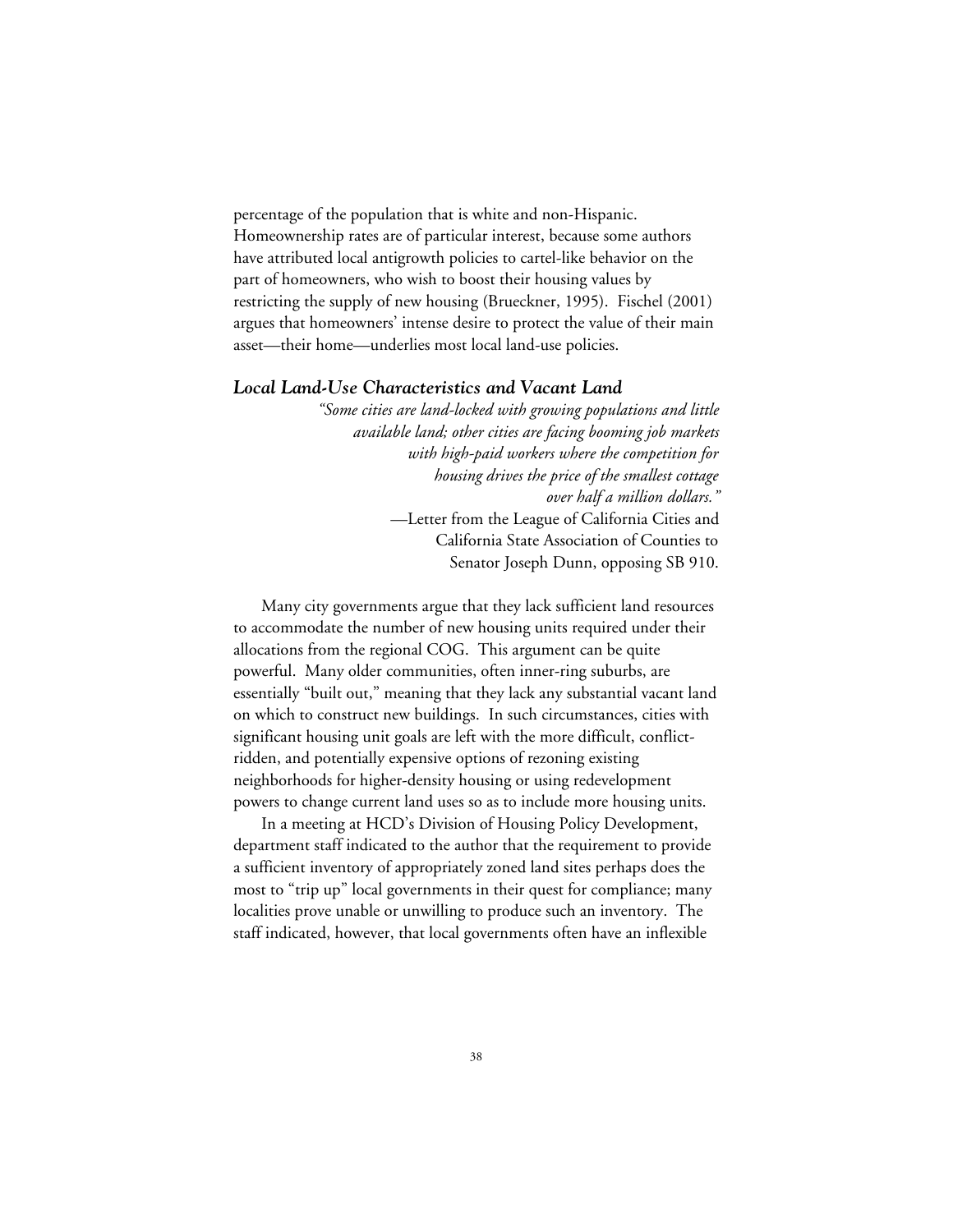notion of vacant residential land, as many cities have vacant sites that are zoned for industrial or commercial use and could be rezoned to accommodate housing. Highly developed communities may also be dominated by single-family residential areas that could accommodate additional units. For example, such cities could adopt a more liberal policy on secondary ("in-law") units<sup>3</sup> or could "upzone" single-family areas, where appropriate, to allow more apartments and condominiums.

Nevertheless, it is also true that many of such older, inner communities in California have already felt the painful externalities of high density, as their populations have grown so rapidly as to create traffic and parking problems and strain public services. Such communities are often at the receiving end of immigration and other demographic changes, and communities like Santa Ana have expressed concerns about fire hazards and sanitation problems resulting from a profusion of apartments—often overcrowded—and legal or illegal secondary units in an already dense built environment (Perkes, 2002).

Several variables can shed light on the perspective that local land-use characteristics affect housing element compliance. Such measures could include the population density of the city and the age of its housing stock (likely to be indicative of a lack of "fresh" land sites in many communities). Although there is no database of vacant land in communities statewide, the survey of local planning officials provided a helpful surrogate measure. Respondents were asked to rate the importance of land supply as a constraint on housing development in their city, on a 1-to-5 scale.<sup>4</sup>

<sup>&</sup>lt;sup>3</sup>It has long been state policy to ease local restrictions on secondary units. Most recently, AB 1866 (Wright), signed into law in 2002, requires that local governments provide for ministerial approval of applications (meaning that no discretionary reviews are allowed) for secondary units that meet the local ordinance.

 $^{4}$ Although the measure is somewhat subjective, it is reassuring to note that it is highly associated with another measure of local developable land. In a 1998 survey of California city managers, respondents were asked to indicate whether their city was built out (meaning it had "little or no vacant land available"). This (dichotomous) measure from the city manager survey is correlated with the five-point measure from the planner survey of the constraint posed by low land supply at  $r = .45$  (prob. < 0.000).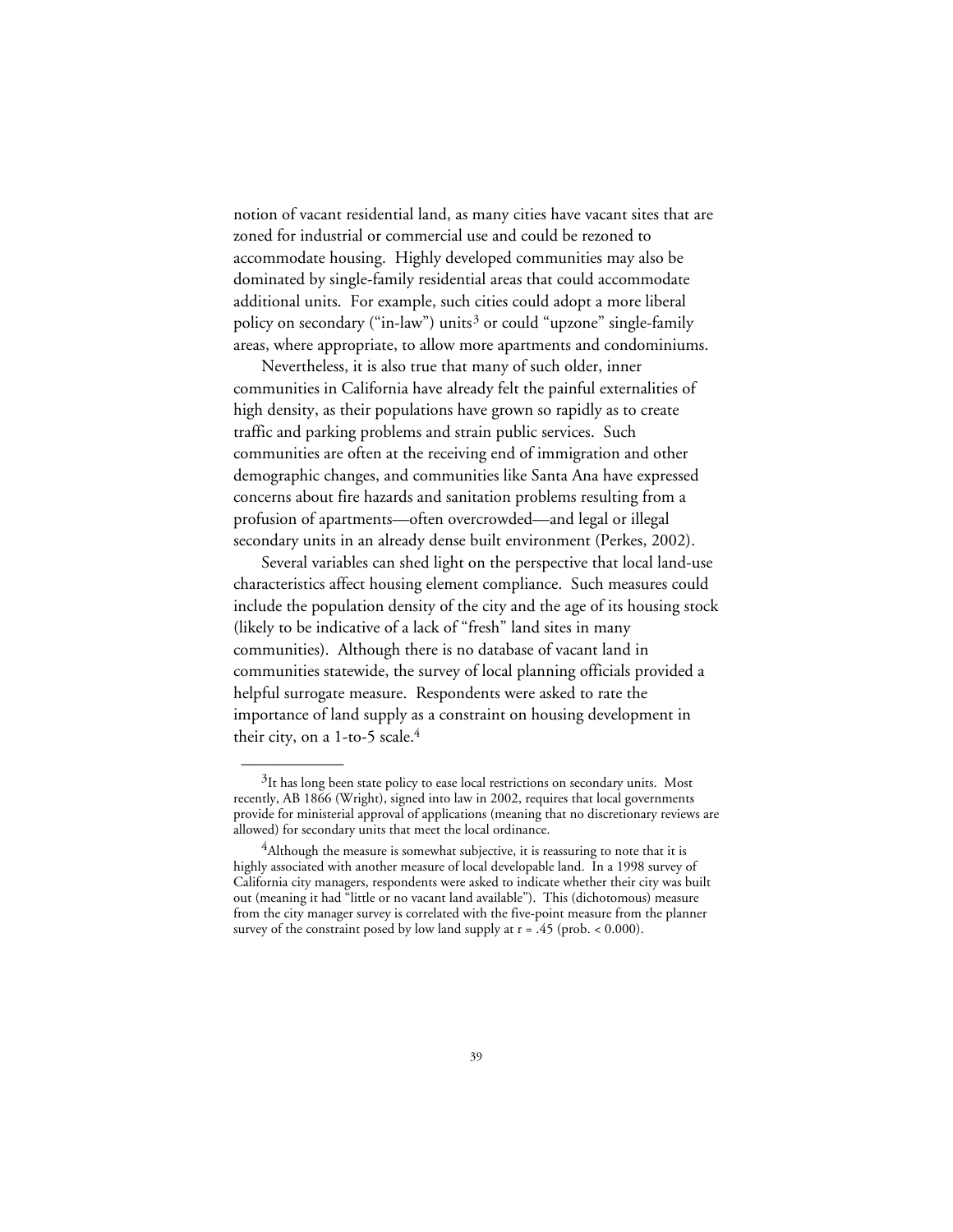## *The Resources of the Local Government*

*"My clients are typically smaller communities without the staff expertise or other resources of the state's largest cities and counties, and complying with the Housing Element statute can be a Herculean task for these communities."* —Michael Colantuono (a city attorney), quoted in Senate Committee on Local Government (1993, p. 67).

From almost any perspective, engaging in a full-scale revision of a local housing element is a long and complex process, calling for considerable staff time and capabilities. Many communities spend considerable sums to engage outside consultants to prepare housing elements. For small cities, those without many professional staff, or those that are fiscally strained, resource limitations may significantly hinder the preparation of an adequate and timely housing element.

Furthermore, virtually all observers of the housing element law agree that "performance" in producing housing for low- and moderate-income households depends on the availability of subsidized housing funds. In particular, units for very-low-income families are almost impossible to build without heavy subsidies. Both the federal and state governments cut back housing assistance after a peak in the 1970s, and competition for such funds has since been very keen. Few communities can support housing subsidies from their own general-fund budgets, although some larger or wealthier jurisdictions do engage in some local funding of affordable housing. Thus, a lack of local government resources is seen as hindering genuine local efforts at compliance.

HCD staff counter that the department has put considerable time and resources into technical assistance, with a particular effort at helping small cities and counties attain compliance. In some cases, HCD staff analysts have been dispatched to communities and taken the lead in helping the locality to prepare its initial draft. They indicated that small, rural communities often have an easier time reaching compliance than larger cities, because the former are often more enthusiastic about future growth.

A number of city characteristics may be relevant in measuring local government resources and planning capacity. These include the city's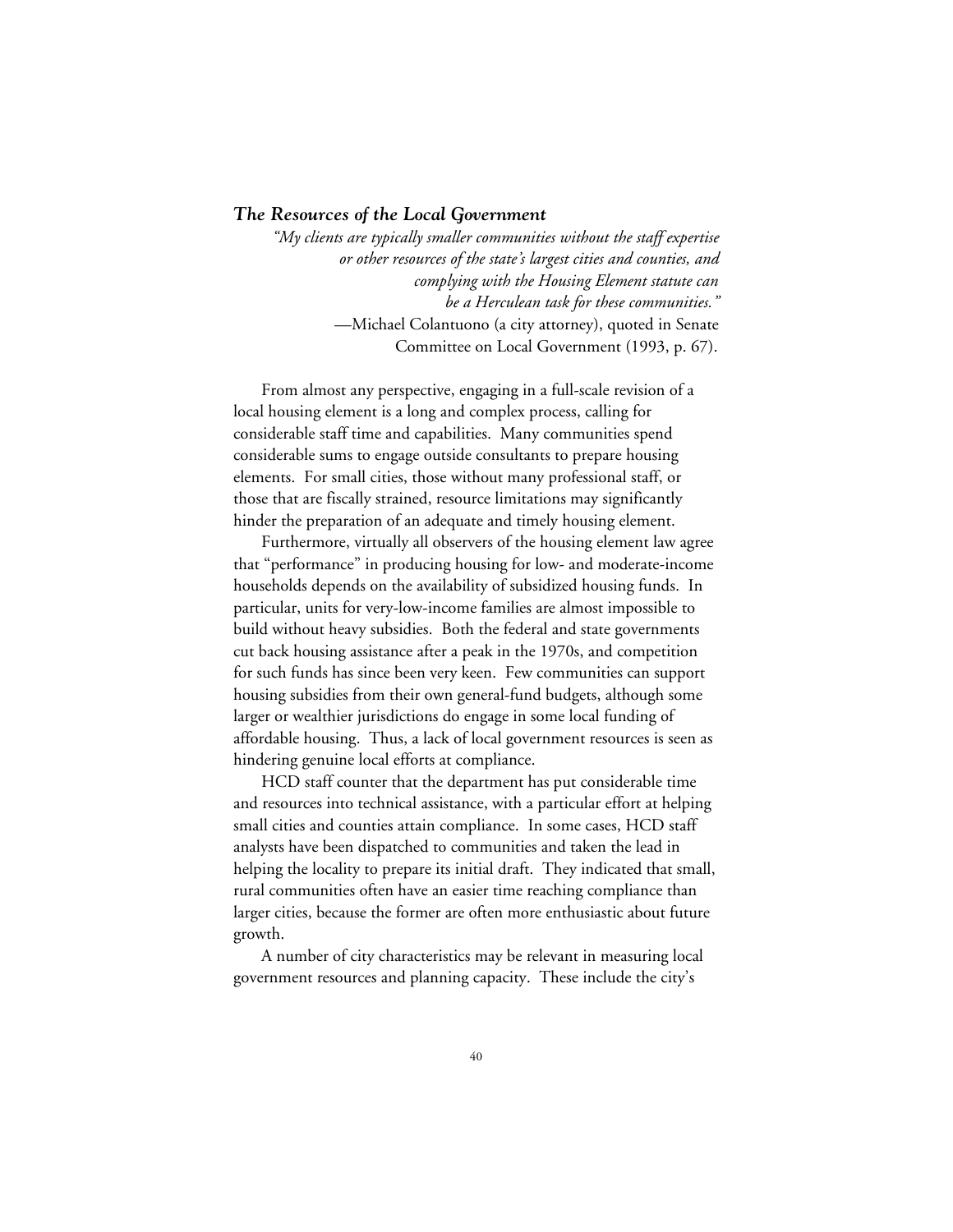population size, planning staff resources, and revenue base. Staff resources are implied by local planning officials' responses to a question regarding the degree to which "lack of personnel to review projects" plays an important role in "constraining or slowing residential development in your city." Fiscal resources are measured as the city's own-source, general revenues per capita.5 As a secondary fiscal measure, I estimate the percentage share of locally generated property taxes devoted to the municipal government (as opposed to school districts, the county, or other local governments). It is often thought that cities with a larger share of local property tax revenues will be more accommodating to residential development, because such development will come closer to paying its way.

## *Local Politics and Residential Growth Policies*

*"I want housing in the community, but I want it to reflect the amount that can be served. . . . I'd have to throw out all our growth-management policies [to meet the city's assigned housing goal]. . . . I think the voters would throw out the City Council."* —Allen Settle, Mayor of San Luis Obispo, quoted in Lyons (2002b).

A city's social status, land-use characteristics, and government resources may well affect its chances of achieving housing element compliance. But local growth policies and development decisions are ultimately political choices made in the context of a city's political traditions. One aspect that HCD staff members review in examining local housing elements is whether the community has taken full account of the "governmental constraints" on housing development and whether the city has a plan of action to reduce or overcome those constraints.

<sup>&</sup>lt;sup>5</sup>This is essentially a measure of total revenues per capita, from which are subtracted intergovernmental funds and "functional" or "enterprise" revenues, such as current service charges.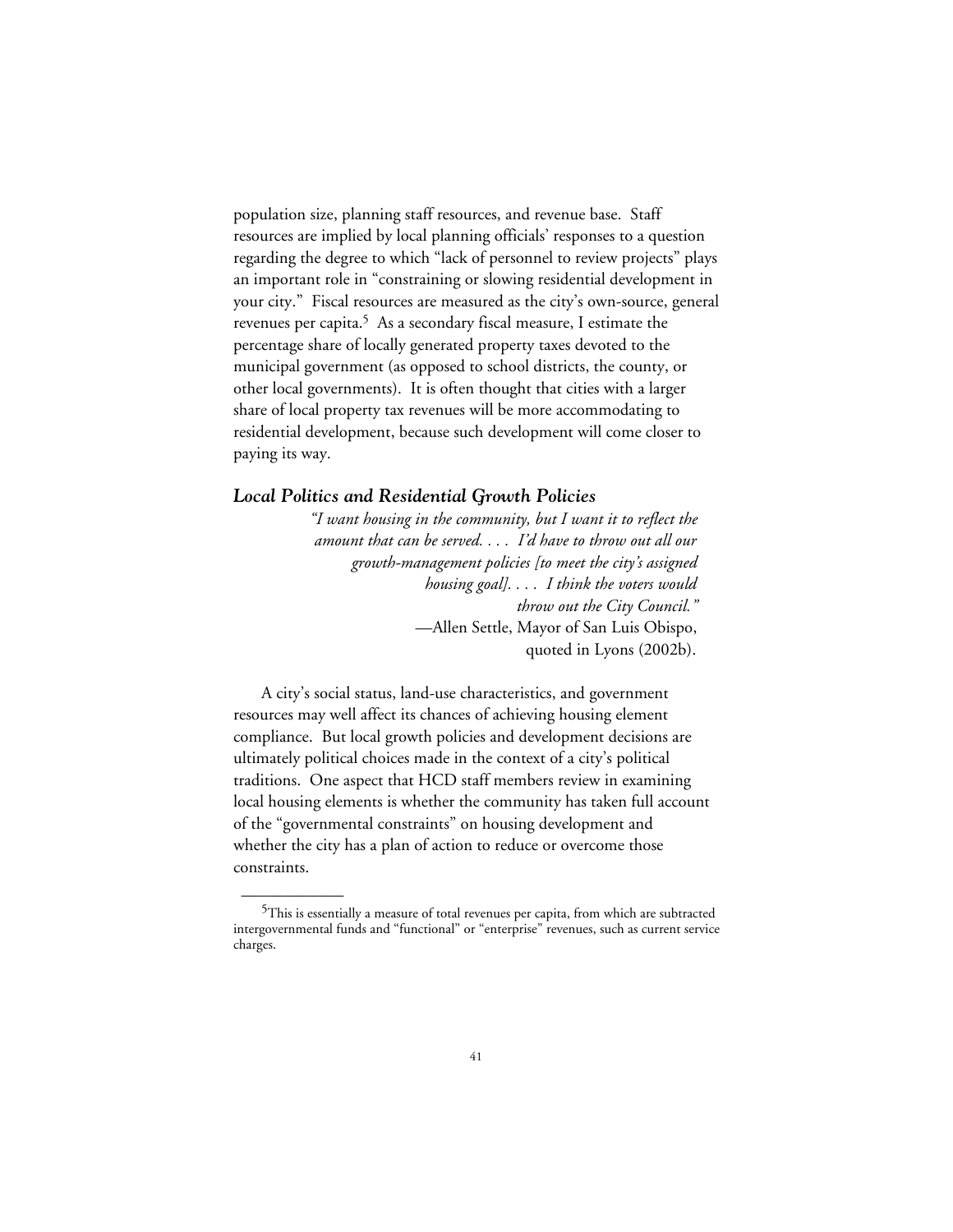Evidence from a previous PPIC study indicates that antigrowth politics and efforts to manage or shape growth have emerged in strong form in a fairly small number of California communities, in a weaker or more sporadic form in many others, and not at all in some cities (Lewis and Neiman, 2002). Residential growth-management policies and citizen initiatives that seek to slow growth, along with lengthy city permitting or approval processes, may give HCD reviewers cause for concern. More indirectly, specific controversial development projects, or a history of disputes between city officials and citizen groups on growth issues, may contribute to community rancor that makes officials wary of advancing a plan for additional housing development. Where growth is a hot-button issue, production and affordability goals may take a back seat to political exigencies, which in turn could lead to a thumbs-down from HCD housing element reviewers.

The survey of local planners provides several measures of local government policies and orientations toward growth and housing; specific items will be explained as they are introduced in the analysis. One of the most important measures is a count of the number of overtly restrictive growth-management policies pursued by the city. Such policies include:

- A substantial recent reduction of residentially zoned land,
- Annual limits on building permits, on housing units, or on multifamily dwellings,
- A formula for allowable numbers of new housing units,
- An official "population ceiling" for the community, or
- A moratorium on building permits or water or sewer connections.6

\_\_\_\_\_\_\_\_\_\_\_\_

One might assume that an antigrowth approach simply reflects community status, one of the other potential causes of housing element noncompliance. But the earlier PPIC study indicates that local

<sup>&</sup>lt;sup>6</sup>The survey also measured whether the city had any of nine other forms of residential growth management. However, these other policies are less overtly restrictive of residential growth and showed no evidence of effects on housing element noncompliance in regression analyses. For a discussion of the various measures, see Lewis and Neiman (2002), Chapter 3.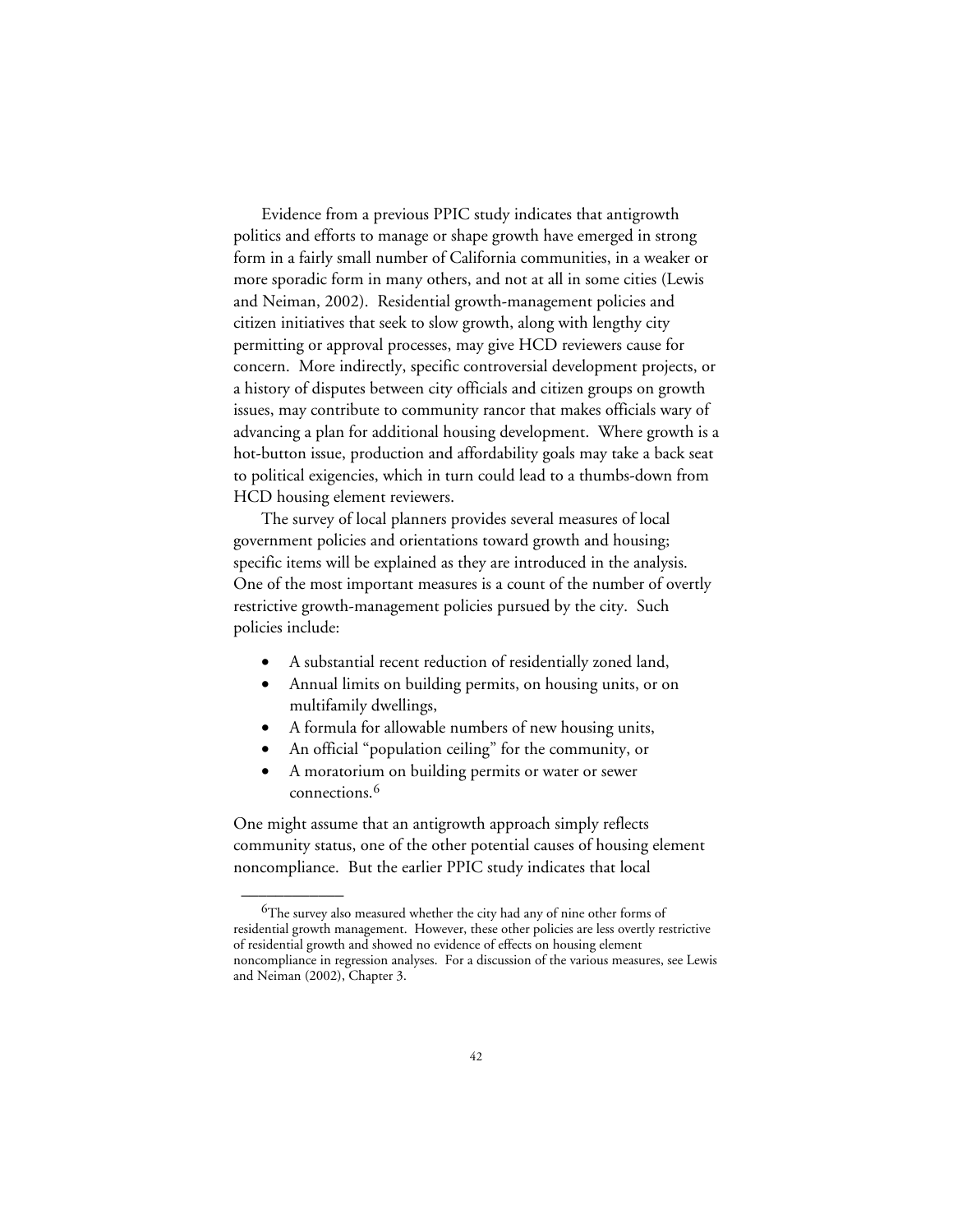socioeconomic status was only a weak predictor of whether a community engages in restrictive residential policies (Lewis and Neiman, 2002).

# **Timetable for Housing Element Updates Influences Compliance Status**

An initial step in analyzing which characteristics are related to noncompliance involves comparing compliant and noncompliant cities across several dimensions. Before undertaking this comparison, however, it is important to point out a potentially severe complication for this exercise: Not all local governments are on the same schedule for updating their housing elements and having them reviewed by HCD.

The Fresno, Bakersfield, and Sacramento regions, at this writing, were the most recent metropolitan areas to be scheduled for updates and reviews (see Table 1.1). Thus, localities in these areas, where housing element revisions were due by June 30, 2002, have had only a few months to receive a favorable opinion from HCD, and some jurisdictions have yet to submit their revision. Cities in the San Francisco Bay Area have had about nine months and those in the SCAG region nearly two years to attain compliance, compared to nearly three years in the San Diego region. By contrast, localities elsewhere in the state had not faced a housing element revision deadline for over a decade, as of HCD's September 25, 2002, report on compliance status, on which this analysis is based. Thus, such cities have had a great deal of time to work with the department and bring their housing elements into compliance.

Comparing all cities in the state that are compliant to those that are noncompliant, then, might be akin to comparing apples with oranges. In the regression analysis below, I will make special efforts to control statistically for such scheduling differences. Statewide, fewer than half of the jurisdictions that have submitted draft elements for review since 1999 are in compliance, whereas the vast majority of jurisdictions whose status reflects pre-1999 housing elements are compliant.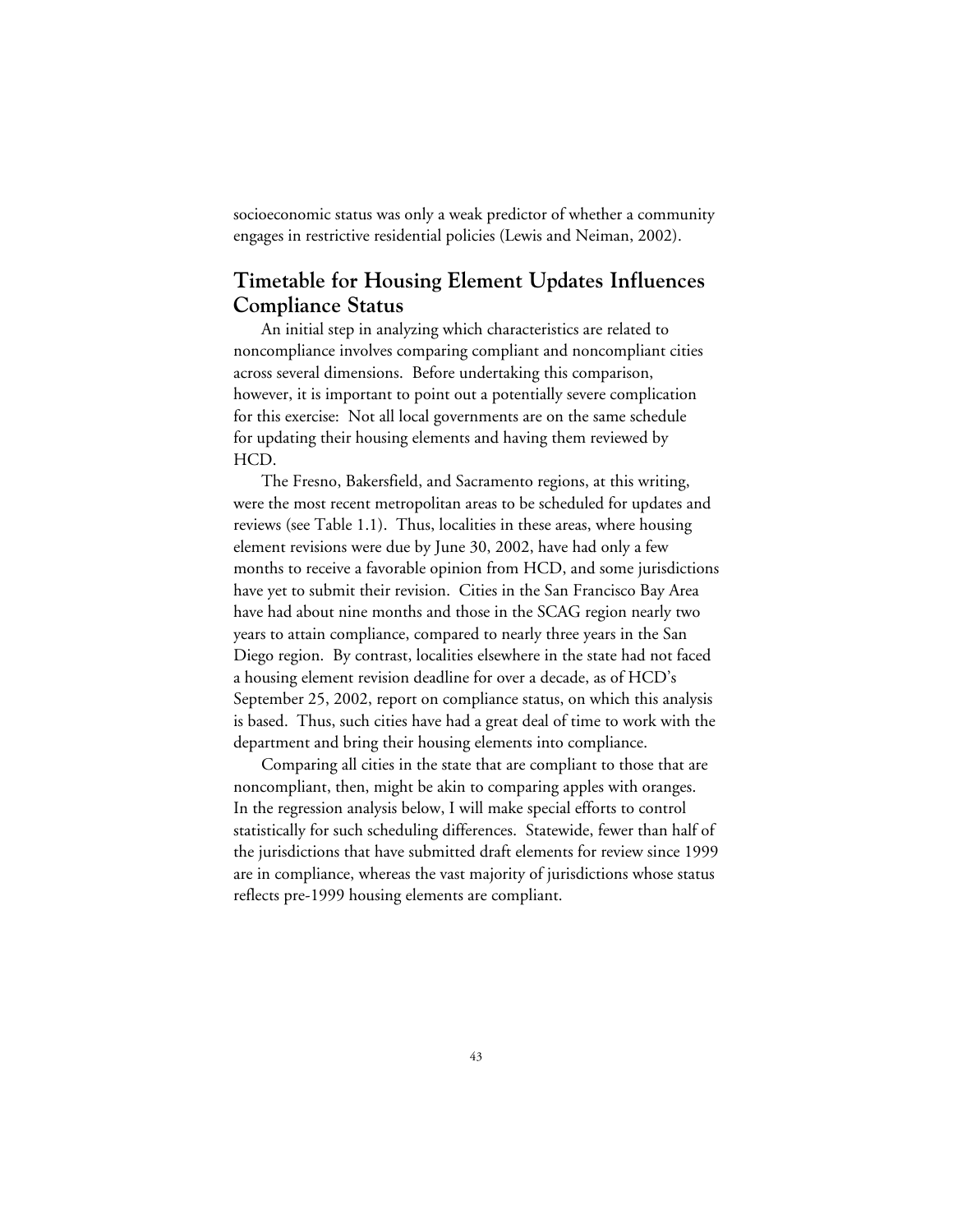# **Comparing Compliant and Noncompliant Cities: A Preliminary Profile**

With this caveat in mind, this section compares compliant and noncompliant localities in the regions that have already been required to undertake housing element revisions in this round (San Diego, SCAG, San Francisco Bay Area, Fresno, Kern (Bakersfield), and Sacramento regions). A second comparison is then undertaken for cities in the other portions of the state.

Included in the noncompliant category are those cities that have received an opinion of noncompliance from HCD as well as cities that are overdue in submitting their draft housing elements to the department. For many years, the department's compliance status report referred to such localities as having an "obsolete" housing element, although they are now referred to more gently as being "due." Legally, they are not in compliance.

Table 3.1 presents the profile of compliant cities and noncompliant ones for the regions that have already been involved in housing element updates. The three measures of community status all indicate that noncompliant cities tend to be of slightly higher status. These comparisons are mildly supportive of the "social exclusion" perspective on housing element noncompliance. Nevertheless, the differences are not great, and statistical testing indicates that none of the socioeconomic characteristics are statistically significantly higher in noncompliant than in compliant communities.

Regarding local land-use characteristics, the housing stock of noncompliant cities tends to be older than that in compliant cities. This difference is statistically significant. Otherwise, there is no support in this comparison for the argument that a lack of vacant land underlies noncompliance. Noncompliant cities in these regions actually have lower population densities, on average, than compliant cities, and their planners are no more likely to say that land supply has constrained residential growth.

In this simple comparison, the "lack of resources" reason for noncompliance receives little support. Although noncompliant communities are significantly smaller in average population size, they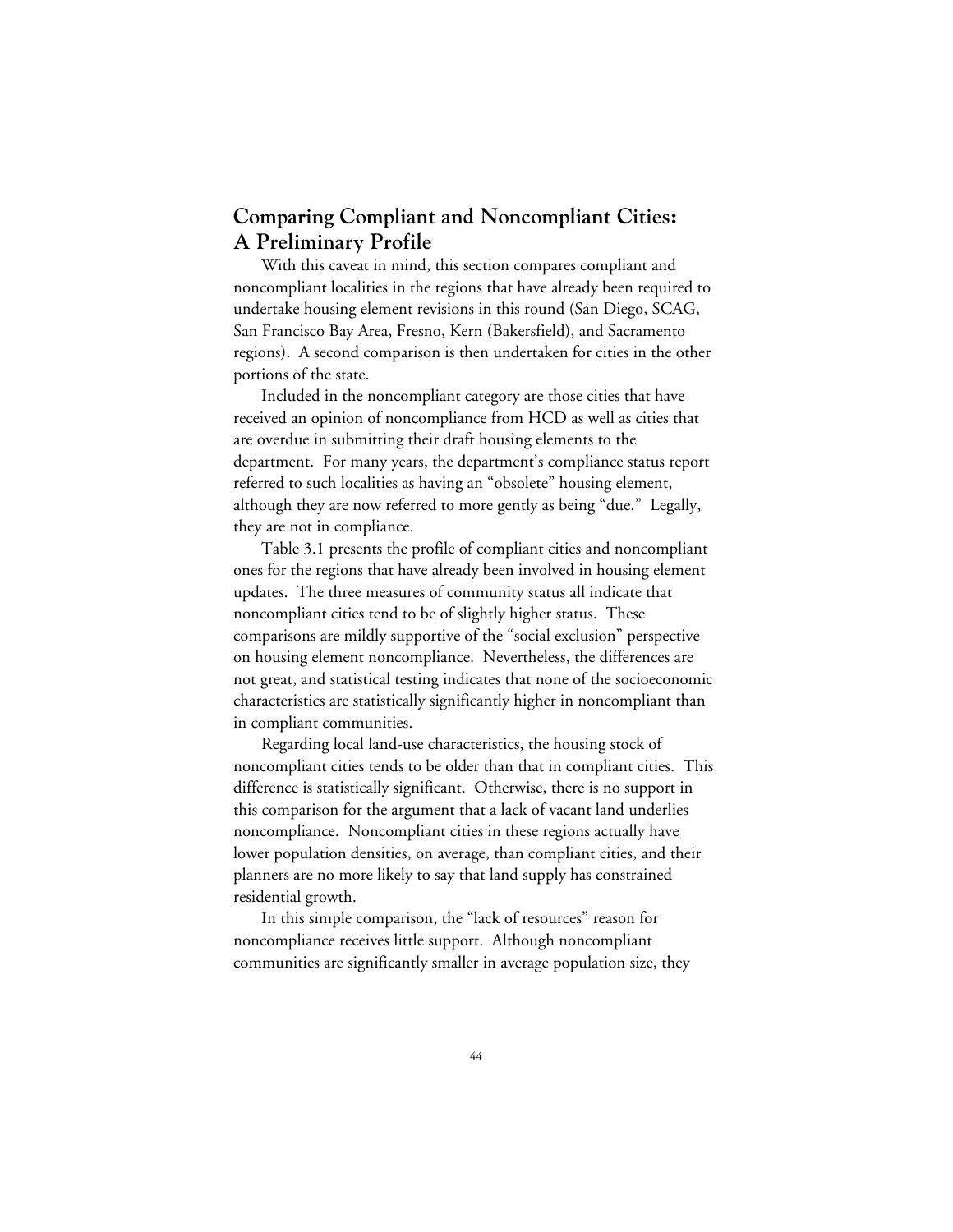#### **Table 3.1**

## **Comparison of Compliant and Noncompliant Cities in the San Diego, Southern California, San Francisco Bay Area, Fresno, Kern, and Sacramento Regions**

|                                                      | Mean Value |              |
|------------------------------------------------------|------------|--------------|
|                                                      | Compliant  | Noncompliant |
| <b>Community Status</b>                              |            |              |
| % homeownership                                      | 60.2       | 62.7         |
| % white and non-Hispanic                             | 48.0       | 51.5         |
| Median household income, \$                          | 54,780     | 59,913       |
| Land-Use Characteristics                             |            |              |
| Population per sq. mi.*                              | 5,111      | 4,322        |
| Supply of land constrains development, per           |            |              |
| planning director (five-point scale)                 | 3.8        | 3.6          |
| Median year housing built (as of 1990)***            | 1969       | 1965         |
| Resources and Capacity                               |            |              |
| Population*                                          | 64,160     | 46,788       |
| No. of planning staff per 10,000 population          | 1.9        | 2.1          |
| City own-source general revenues per capita,         |            |              |
| 1993, \$                                             | 507        | 593          |
| City's % share of property tax revenues*             | 11.5       | 13.1         |
| <b>Local Policies/Politics</b>                       |            |              |
| No. of restrictive growth-management policies        |            |              |
| (out of seven possible)                              | 0.52       | 0.72         |
| City requires that residential projects include      |            |              |
| affordable component, %                              | 32.3       | 34.3         |
| Citizen initiatives have slowed growth, according to |            |              |
| planning director, %                                 | 18.3       | 18.2         |
| Level of citizen opposition to growth, according to  |            |              |
| planning director (five-point scale)                 | 2.7        | 2.8          |

SOURCES: Author calculations based on data from the 2000 Census, the 1990 Census, a 1998–99 mail survey of city planning directors, and the HCD compliance list as of September 25, 2002.

NOTES: \*p < 0.1; \*\*\*p < 0.01. Asterisks indicate statistically significant differences in means between compliant and noncompliant cities, using a two-tailed ttest. Demographic measures are for 2000, except for median year of housing. For population comparison, cities of over one million residents are omitted. For city ownsource general revenue comparisons, cities of less than 1,000 residents are omitted to reduce the influence of extreme outliers in the comparisons. Geographic makeup of regions is listed in Table 1.1. There are 299 cities with usable housing element status data in these regions, although sample sizes are smaller for survey-based items because of survey nonresponse.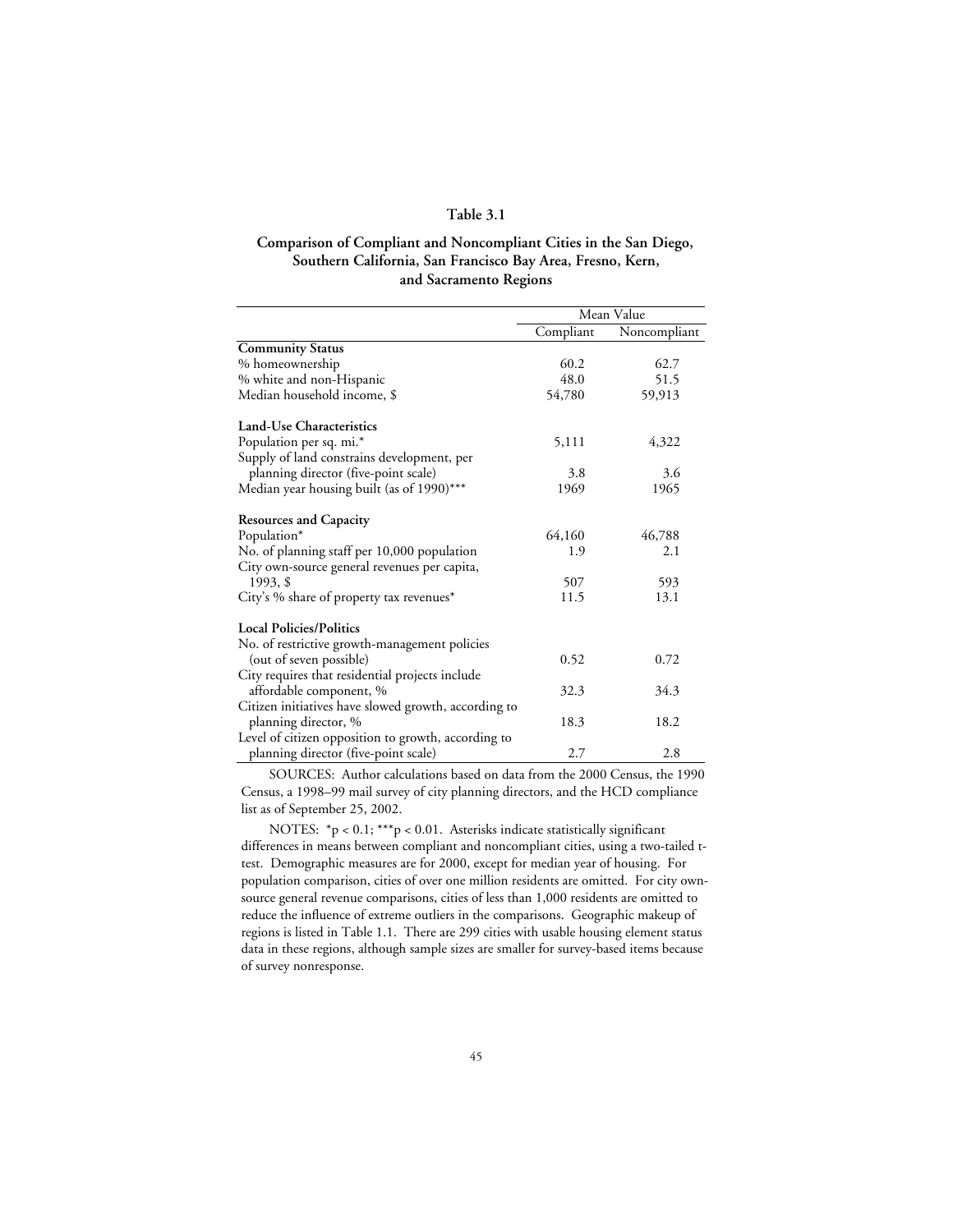have roughly the same number of planners per 10,000 residents as compliant cities, and they also receive more own-source revenues than compliant cities. The percentage share of local property tax revenues is also greater in noncompliant cities, despite frequently expressed arguments that a greater share of the property tax base would make cities more accommodating of housing.

Finally, the comparison finds muted differences between compliant and noncompliant cities regarding local growth policies and politics. None of the four measures from the planners' survey shows significant differences between the two groups of municipalities, although the average noncompliant city has about 0.2 additional restrictive growthmanagement policies.

Table 3.2 repeats this comparison, but this time for cities in parts of the state that had not yet been required to submit housing element updates. Such regions constitute only a small share of the state's population and include the Central Coast area, portions of the Central Valley, and the rural north and mountainous counties of the state. In these regions, only a small share of cities were noncompliant (16 percent), which is perhaps not surprising since most had had about a decade to attain compliance.

In these parts of the state, differences among the compliant and the (relatively few) noncompliant communities tend in many cases to be starker. For example, all three measures of community status are higher, at a statistically significant level, in the noncompliant communities. Likewise, most measures of local growth policy and politics show substantial differences between the two sets of communities, although this comparison can be only suggestive, as most cities in these regions were not sent the planner survey.<sup>7</sup> The average noncompliant city has substantially more growth-management policies and a much higher level of citizen opposition to growth and use of citizen antigrowth initiatives than the average compliant city. The comparison between compliant and noncompliant cities is again murky when it comes to local land-use

<sup>&</sup>lt;sup>7</sup>In the regions discussed in Table 3.2, only cities in the Central Valley and Santa Barbara County would have received the survey. Of the 125 cities compared in the table, 48 responded to the survey.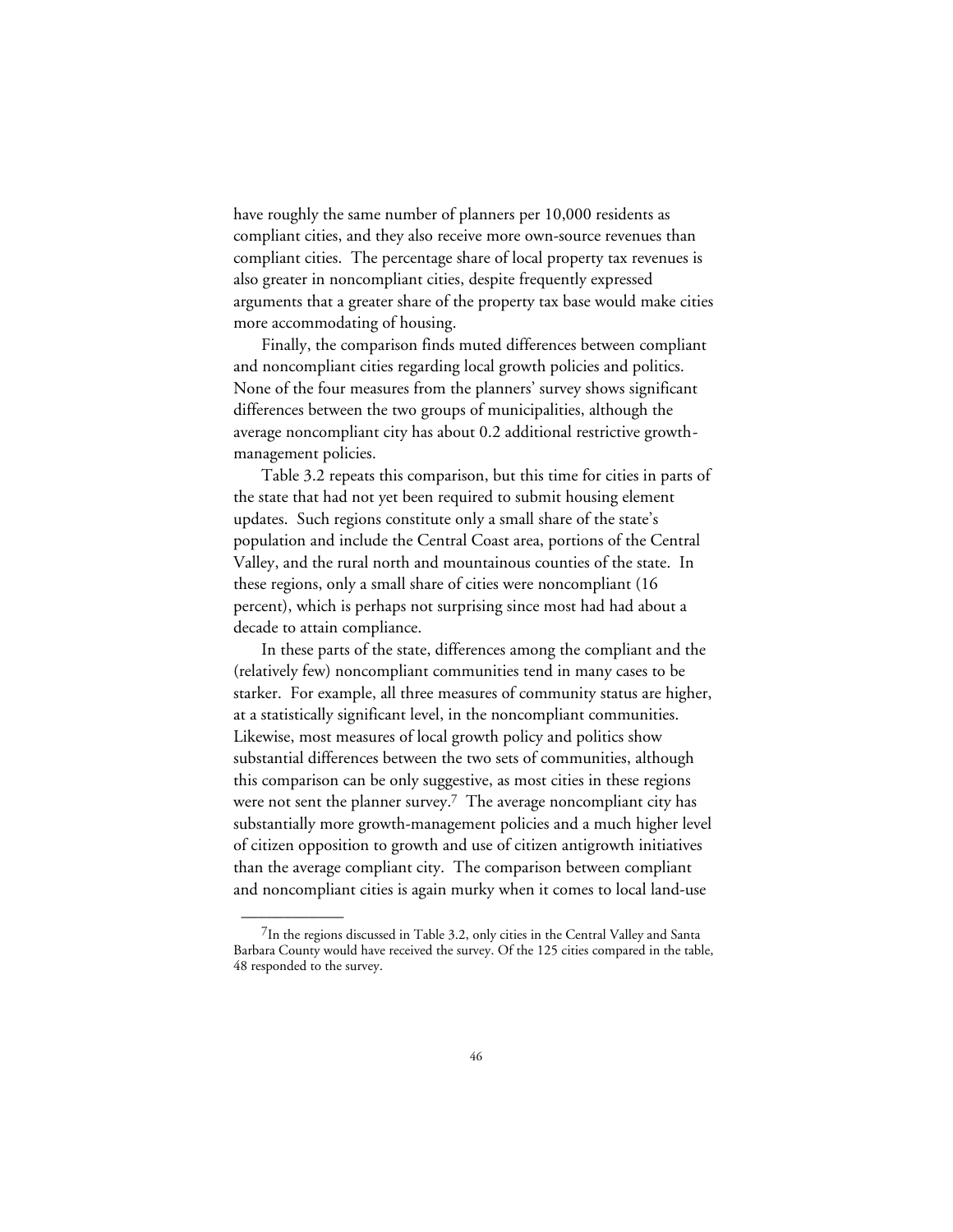#### **Table 3.2**

## **Comparison of Compliant and Noncompliant Cities in the Remainder of the State**

|                                                                                                             | Mean Value                    |              |
|-------------------------------------------------------------------------------------------------------------|-------------------------------|--------------|
|                                                                                                             | $\overline{\text{Compliant}}$ | Noncompliant |
| <b>Community Status</b>                                                                                     |                               |              |
| % homeownership**                                                                                           | 57.2                          | 62.1         |
| % white and non-Hispanic**                                                                                  | 60.9                          | 73.7         |
| Median household income, \$**                                                                               | 35,341                        | 44,441       |
| <b>Land Use Characteristics</b>                                                                             |                               |              |
| Population per sq. mi.                                                                                      | 2,686                         | 2,648        |
| Supply of land constrains development, per                                                                  |                               |              |
| planning director (five-point scale) <sup>a</sup>                                                           | 2.5                           | 3.1          |
| Median year housing built (as of 1990)                                                                      | 1966                          | 1967         |
| <b>Resources and Capacity</b>                                                                               |                               |              |
| Population                                                                                                  | 20,307                        | 24,261       |
| No. of planning staff per 10,000 population <sup>a</sup>                                                    | 1.7                           | 2.4          |
| City own-source general revenues per capita, 1993, \$                                                       | 466                           | 478          |
| City's % share of property tax revenues                                                                     | 14.8                          | 15.4         |
| <b>Local Policies/Politics</b>                                                                              |                               |              |
| No. of restrictive growth-management policies (out<br>of seven possible) <sup>a***</sup>                    | 0.43                          | 2.57         |
| City requires that residential projects include<br>affordable component, % <sup>a</sup>                     | 19.5                          | 14.3         |
| Citizen initiatives have slowed growth, according to<br>planning director, % <sup>2***</sup>                | 2.5                           | 42.9         |
| Level of citizen opposition to growth, according to<br>planning director (five-point scale) <sup>a***</sup> | 2.3                           | 3.9          |

SOURCES: Author calculations based on data from the 2000 Census, the 1990 Census, a 1998–99 mail survey of city planning directors, and the HCD compliance list as of September 25, 2002.

NOTES: \*\*p < 0.05; \*\*\*p < 0.01. Asterisks indicate statistically significant differences in means between compliant and noncompliant cities, using a two-tailed ttest. Demographic measures are for 2000, except for median year of housing. For city own-source general revenue comparisons, cities of less than 1,000 residents are omitted to reduce the influence of extreme outliers in the comparisons. This table relates to cities in all parts of the state not covered by Table 3.1. There are 125 cities with usable housing element status data in these regions, although sample sizes are considerably smaller for survey-based items because the survey was not directed at cities in some parts of the state and planners from some cities did not respond.

aLimited number of planner survey responses in these regions make comparisons on these items less reliable.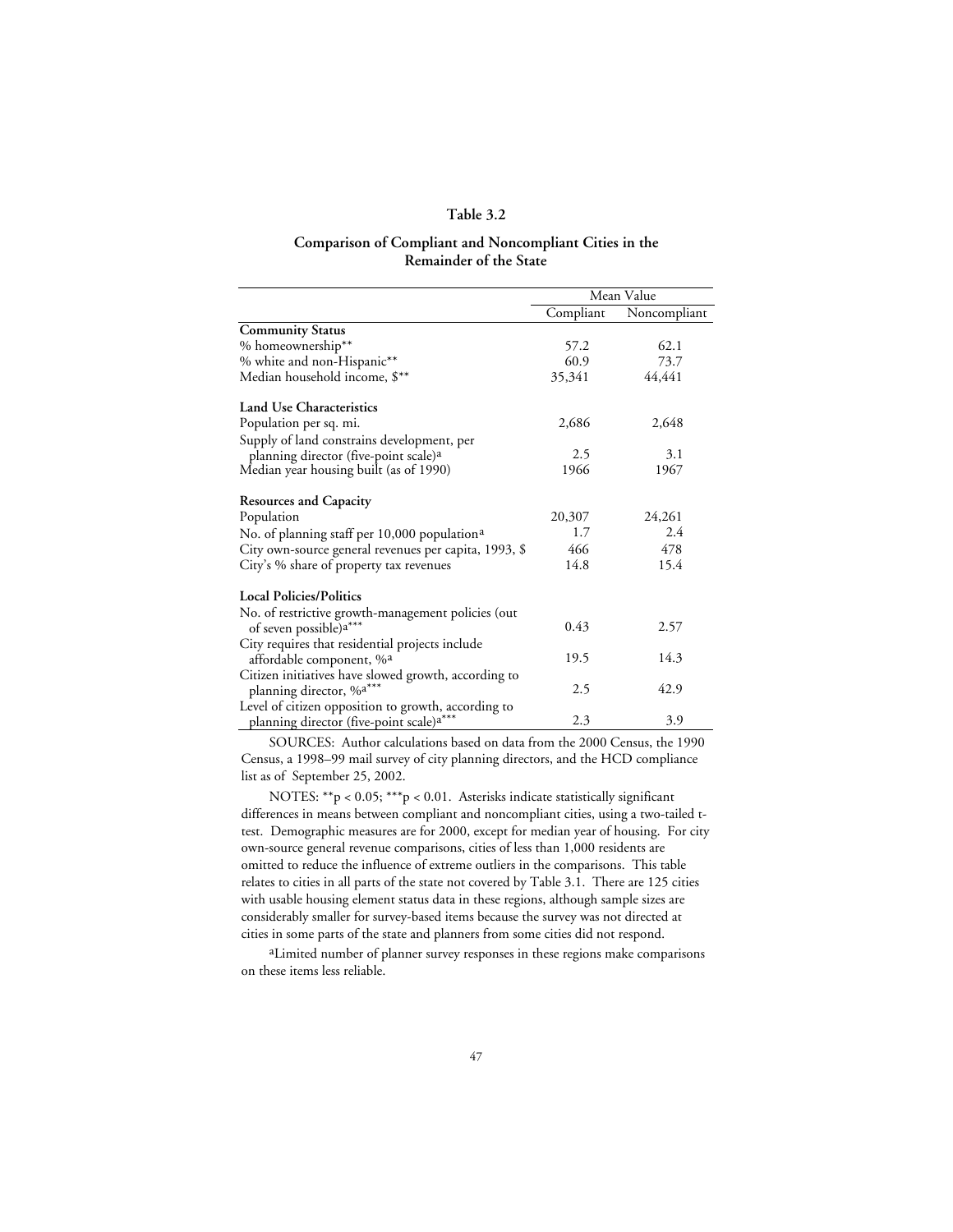characteristics and local government resources and capacity. Here, none of the differences are statistically significant.

A decade after these cities were initially asked to submit their last updates to HCD, only a relative handful of laggard communities were unable to reach compliance. The simple comparison indicates that such cities tended to be relatively well-off and, so far as we can tell, experienced substantial local turmoil over residential growth.

# **Probing Further: A Statistical Model of Noncompliance**

The comparison above is suggestive, but provides only a simple sketch of noncompliant communities. To examine more systematically the factors that are associated with noncompliance, I undertook a multivariate analysis. Tables presenting the detailed results of the final estimations are in Appendix A. This section describes the analytic approach and the next section summarizes the most relevant results.

The logistic regression method used is able to identify the relationship of various city characteristics to noncompliance, *while holding constant* each of the other characteristics represented by variables in the model. As suggested above, the four types of city characteristics of interest include measures of community social status, local land-use and development characteristics, resources of the city government, and measures of local growth policy and politics. Cities whose housing elements are overdue for HCD review are again treated as noncompliant.8 I analyzed compliance as of September 25, 2002. Cities under review by HCD as of that date are dropped from the analysis.

A set of preliminary analyses helped identify which specific variables measuring these characteristics would be most likely to contribute to an

<sup>&</sup>lt;sup>8</sup>An additional (ordered logit) model was estimated to examine housing element compliance on a three-point scale: in compliance, overdue, and out of compliance. The results of this model were very similar to the results discussed for the dichotomous measure (compliant/noncompliant).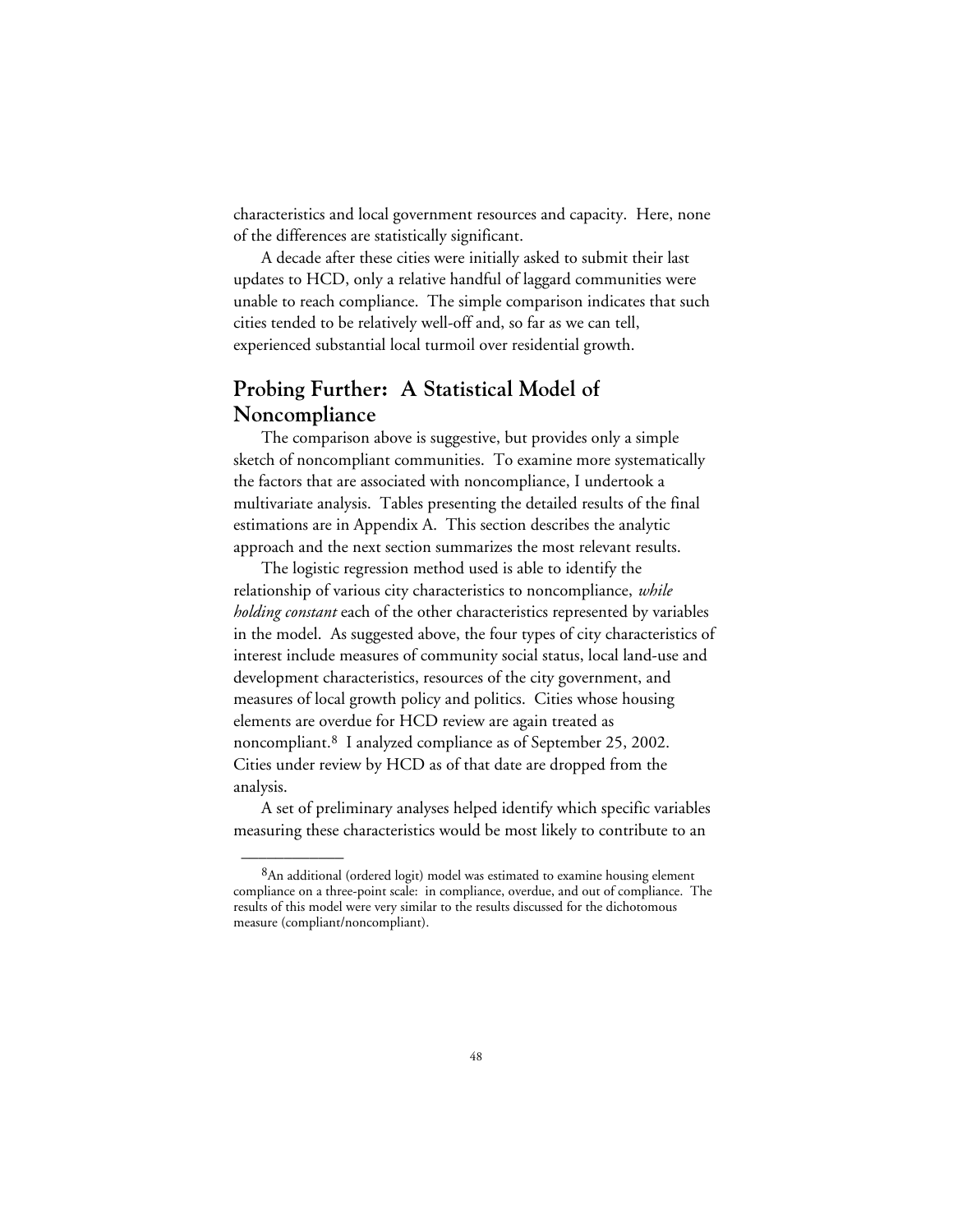explanation of noncompliance. The variables ultimately used in the model are listed and described in Table 3.3.9

I used two techniques to control for differences that relate to the characteristics of the region rather than of the city itself. First, I account for the "timing issue" by including a measure of the number of months that elapsed since the deadline for sending housing element updates from the city's region to HCD. This variable will indicate whether the simple passage of time makes it more likely that cities will be able to reach compliance. Second, indicator variables are used to denote cities in particular areas. I control for location in the San Francisco Bay Area, the 18-county Central Valley region, and the Inland Empire (Riverside and San Bernardino Counties). The Bay Area had gone through the review process quite recently. The Inland Empire was engaged in a legal dispute with SCAG and HCD over its housing allocation numbers. Both regions have low compliance rates. Cities in the Central Valley face challenges of rapid growth, relative poverty, and, often, fiscal constraint.

The measures of local policy—such as the number of strict growth controls and degree of planning staff shortages—are taken from the PPIC mail survey of planning directors in the Bay Area, Central Valley, and metropolitan Southern California (including Santa Barbara County as well as the SCAG and San Diego regions). For this reason, the analysis must exclude cities outside those regions. (The excluded regions account for a small part of the state's population.) Likewise, the 24 percent of cities in those regions whose planning directors did not respond to our survey cannot be included.

<sup>&</sup>lt;sup>9</sup>Measuring socioeconomic status at the city level creates some difficulties in such a model because of the high collinearity among such measures as income, education, race, and homeownership. After some exploration, I decided to include two relevant variables: the homeownership rate of the city and the percentage of the population composed of non-Hispanic whites. These variables capture two important measures of status and diversity, respectively, that might affect local housing policies, but the variables are not too highly correlated to disentangle  $(r = .44)$ . Where median income was substituted for homeownership, results did not differ greatly. There was also no evidence that the proportion of the population composed of Hispanics, African Americans, or Asians was related to noncompliance.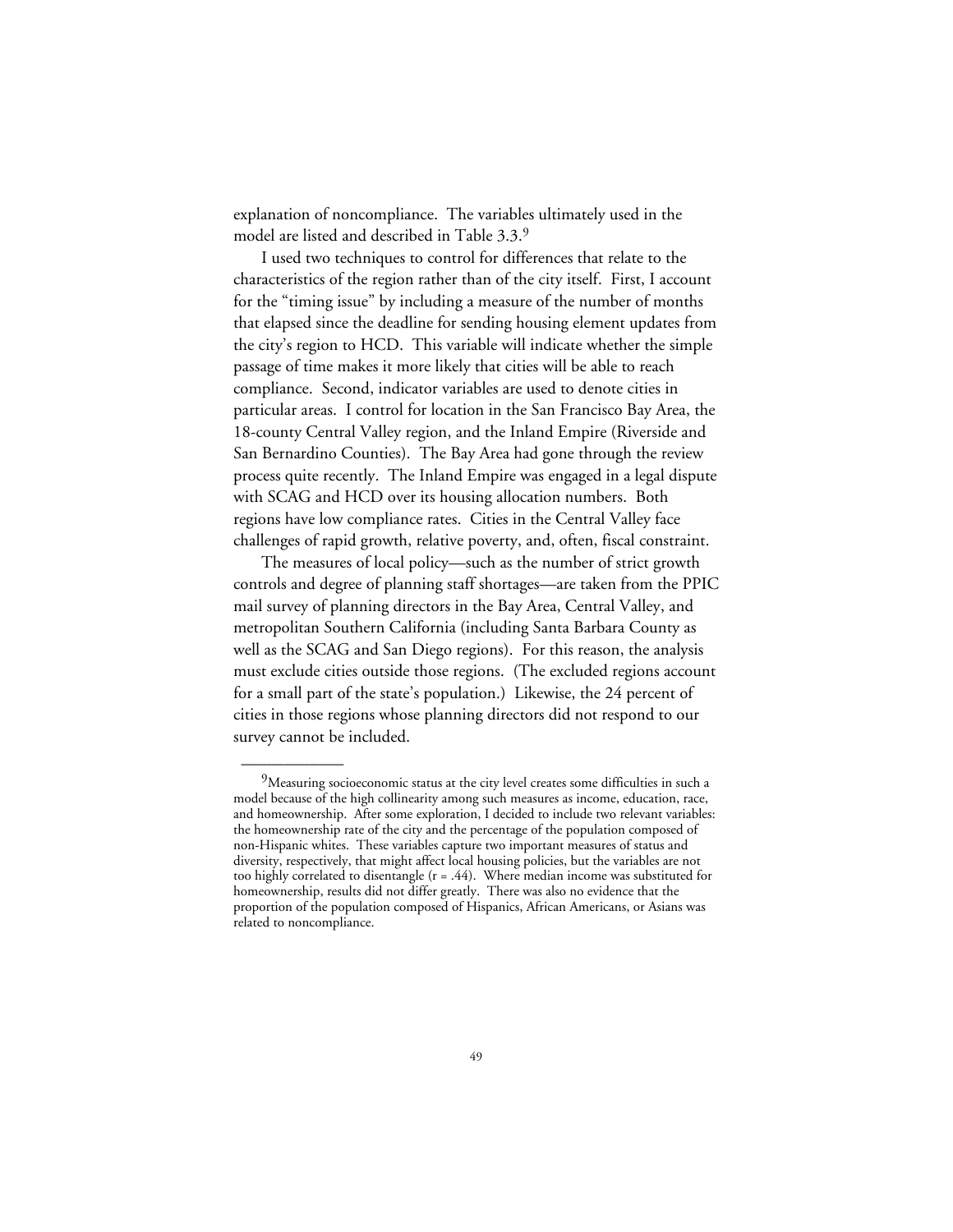## **Table 3.3**

# **Variables Used to Predict Housing Element Noncompliance**

| Variable                  | Definition/Notes                                                                                                                                                                                                                                                                                                                                                                                                                                |
|---------------------------|-------------------------------------------------------------------------------------------------------------------------------------------------------------------------------------------------------------------------------------------------------------------------------------------------------------------------------------------------------------------------------------------------------------------------------------------------|
| % owner-occupied          | % of housing units owner-occupied                                                                                                                                                                                                                                                                                                                                                                                                               |
| % white                   | % of city residents who are white and non-Hispanic                                                                                                                                                                                                                                                                                                                                                                                              |
| % recreational housing    | % of housing units that are for recreational or seasonal use                                                                                                                                                                                                                                                                                                                                                                                    |
| Population density        | Natural logarithm of the city's population per sq. mi.                                                                                                                                                                                                                                                                                                                                                                                          |
| Age of housing            | Age of median housing unit, in years, as of 1990                                                                                                                                                                                                                                                                                                                                                                                                |
| Low supply of land        | Planning director's response, on a five-point scale, to<br>statement that supply of land for residential growth is an<br>important factor in constraining growth in the city                                                                                                                                                                                                                                                                    |
| Population                | Natural log of city population                                                                                                                                                                                                                                                                                                                                                                                                                  |
| Own-source revenues       | Natural log of own-source revenues per capita (defined as<br>total revenues minus intergovernmental revenues and<br>minus current service charges), 1993                                                                                                                                                                                                                                                                                        |
| % of property tax         | % of locally generated property tax revenues that flow to the<br>municipal government                                                                                                                                                                                                                                                                                                                                                           |
| Lack of planning staff    | Planning director's response, on a five-point scale, to                                                                                                                                                                                                                                                                                                                                                                                         |
|                           | statement that a lack of personnel to review project                                                                                                                                                                                                                                                                                                                                                                                            |
|                           | proposals is an important factor in constraining growth in<br>the city                                                                                                                                                                                                                                                                                                                                                                          |
| Longer review process     | Planning director's response regarding whether the time                                                                                                                                                                                                                                                                                                                                                                                         |
|                           | required to complete the review of residential projects in<br>the city has been shortened, stayed the same, become<br>somewhat longer, or become much longer (four-point<br>scale)                                                                                                                                                                                                                                                              |
| Overt growth restrictions | Number of the following policies adopted in the city:<br>annual limits on total building permits, annual limits on<br>residential units authorized, annual limits on multifamily<br>dwelling units built, recent substantial reduction in land<br>zoned residential, policy linking local residential growth<br>rate to a formula or external growth rate, formal<br>population ceiling, moratorium on development or on<br>water/sewer hookups |
| Affordability set-aside   | = 1 if planning director indicates that city has a policy to<br>require residential developments to include affordable<br>housing                                                                                                                                                                                                                                                                                                               |
| Initiatives/neighborhoods | Planning director's response, on a four-point scale,<br>regarding whether important city policies affecting<br>residential growth have mostly been enacted by the<br>council without neighborhood pressure, enacted by the<br>council as a result of neighborhood pressure, enacted both<br>by the council and the voter initiative process, or enacted<br>pretty much exclusively as a result of initiatives                                   |
| Inland Empire location    | = 1 if city is in Riverside or San Bernardino Counties                                                                                                                                                                                                                                                                                                                                                                                          |
| Bay Area location         | = 1 if city is in the jurisdiction of the Association of Bay                                                                                                                                                                                                                                                                                                                                                                                    |
|                           | Area Governments                                                                                                                                                                                                                                                                                                                                                                                                                                |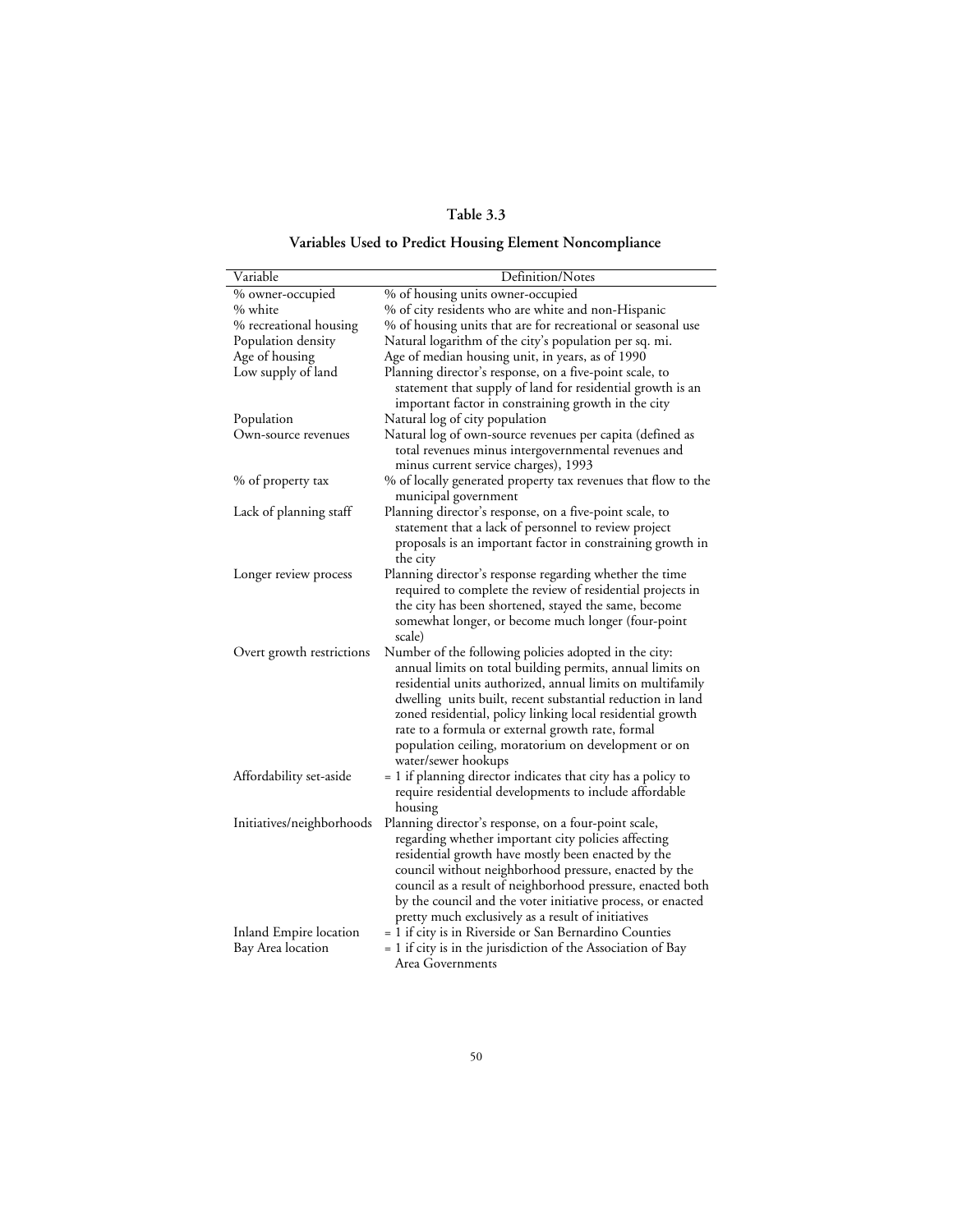**Table 3.3 (continued)**

| Variable                | Definition/Notes                                                                                                              |
|-------------------------|-------------------------------------------------------------------------------------------------------------------------------|
| Central Valley location | = 1 if city is in the counties of Butte, Colusa, Fresno, Glenn,                                                               |
|                         | Kern, Kings, Madera, Merced, Placer, Sacramento, San<br>Joaquin, Shasta, Stanislaus, Sutter, Tehama, Tulare, Yolo,<br>or Yuba |
| Months since deadline   | Number of months elapsed between the date when the city's<br>housing element update was due and September 2002                |

SOURCES: Information on low supply of land, lack of planning staff, review of residential proposals, number of overt restrictions, affordability set-asides, and initiatives/ neighborhoods measures is derived from a 1998–99 PPIC survey of city planning directors. Own-source revenues and percentage of property tax are calculated from California State Controller data. Months since deadline was calculated by the author. Age of housing is from the 1990 Census. All other variables are derived from the 2000 Census.

## **Key Findings of the Multivariate Analysis**

Table 3.4 summarizes the variables that showed a statistically significant relationship with city noncompliance. (For more detailed results, please consult Appendix A.) The results indicate that many city characteristics that one might expect to come into play in regard to housing element preparation are not, in fact, associated with whether cities comply with the housing element law, once one controls for other relevant features of the city. However, a number of patterns do stand out in this analysis.

First, the *measures of local housing policy seem of key importance*. Cities whose planning directors report that the review process for new development proposals has been getting longer, and cities with more overt growth controls, experience more trouble in attaining compliance. For example, each restrictive growth policy that has been adopted approximately doubles the odds that the city will be found noncompliant. This relationship is perhaps not surprising, because HCD staff pay close attention to local government constraints on housing development. Communities that see themselves as a city of single-family homes may have difficulty in showing how they plan to accommodate the number and variety of units necessary to meet their housing goal.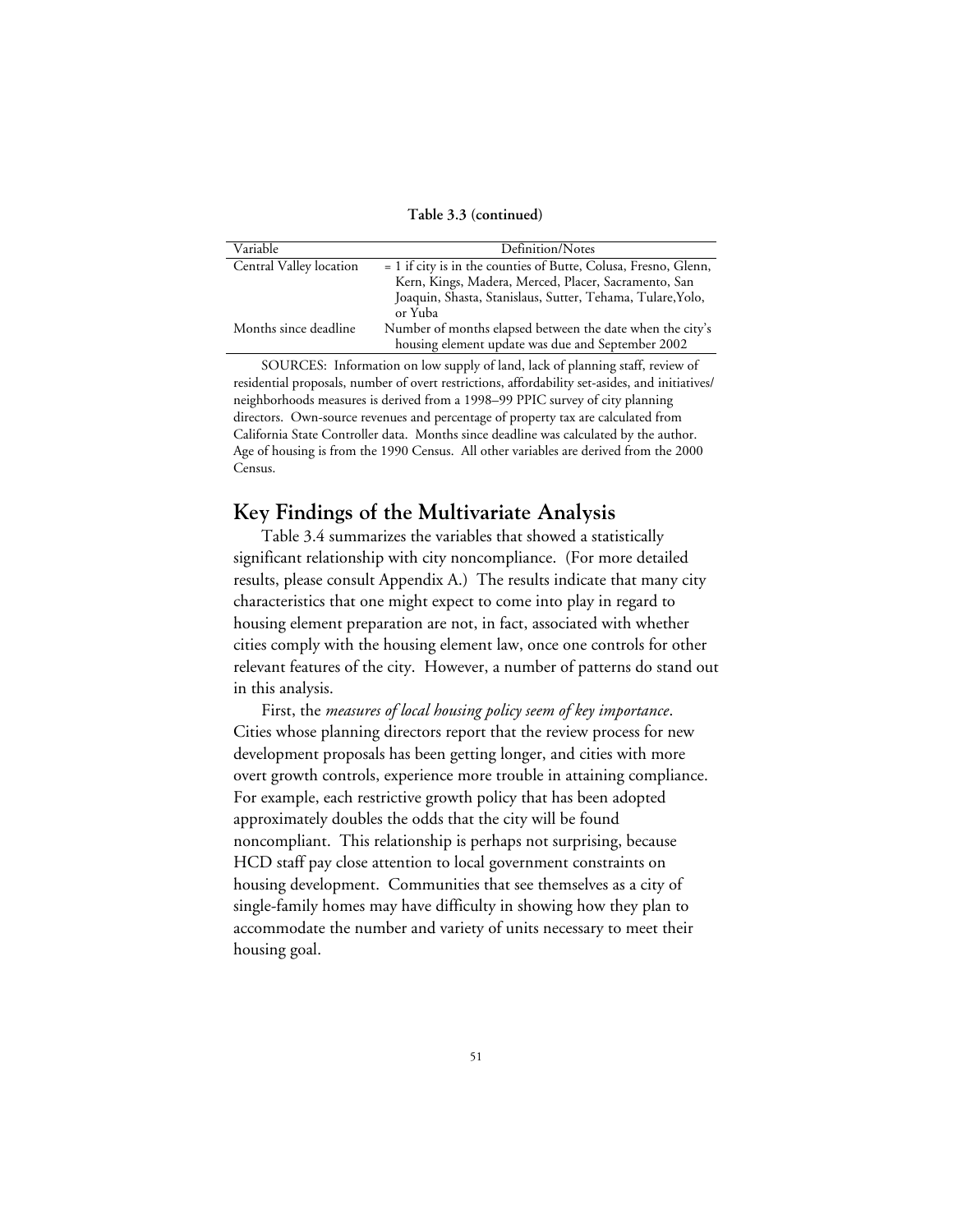### **Table 3.4**

## **City Characteristics That Are Statistically Associated with Noncompliance**

|                                       | As Characteristic      |
|---------------------------------------|------------------------|
|                                       | Increases/Occurs,      |
|                                       | Probability of         |
| Variable                              | Noncompliance          |
| Age of housing                        | Increases              |
| City population                       | Decreases              |
| Longer review process                 | Increases              |
| Overt growth restrictions             | Increases              |
| City requires affordability set-aside | Decreases <sup>a</sup> |
| Months since housing element due      | Decreases              |
| Inland Empire location                | Increases              |
| San Francisco Bay Area location       | Increases              |
| Central Valley location               | Increases              |

NOTES: The variables are defined in Table 3.1. Variables listed in Table 3.1 but not in this table were not related to noncompliance at a statistically significant level, defined as p < .1.

a"City requires affordability set-aside" is statistically significant only in the model that controls for "slow growth pressure from initiatives/ neighborhoods."

Whether cities require new housing projects to include affordable housing is a significant predictor of compliance.<sup>10</sup> HCD reviewers may take such "inclusionary" housing policies into account as a way to overcome barriers to the production of new units for low- or moderateincome households.

All else equal, cities with larger populations are more likely than others to reach compliance. This relationship may indicate that large local governments have the resources necessary to complete a successful housing plan. On the other hand, there is no evidence that the fiscal strength of the city or the size of its planning staff influences the probability of compliance. Larger population size may also indicate that

 $10$ This result is significant only when controlling for whether the planning director feels that voter initiatives and neighborhood pressure have been a major source of slowgrowth policies. I do not include this latter variable in the main model because 14 percent of survey respondents answered "don't know," which means that such cities must be dropped from the analysis.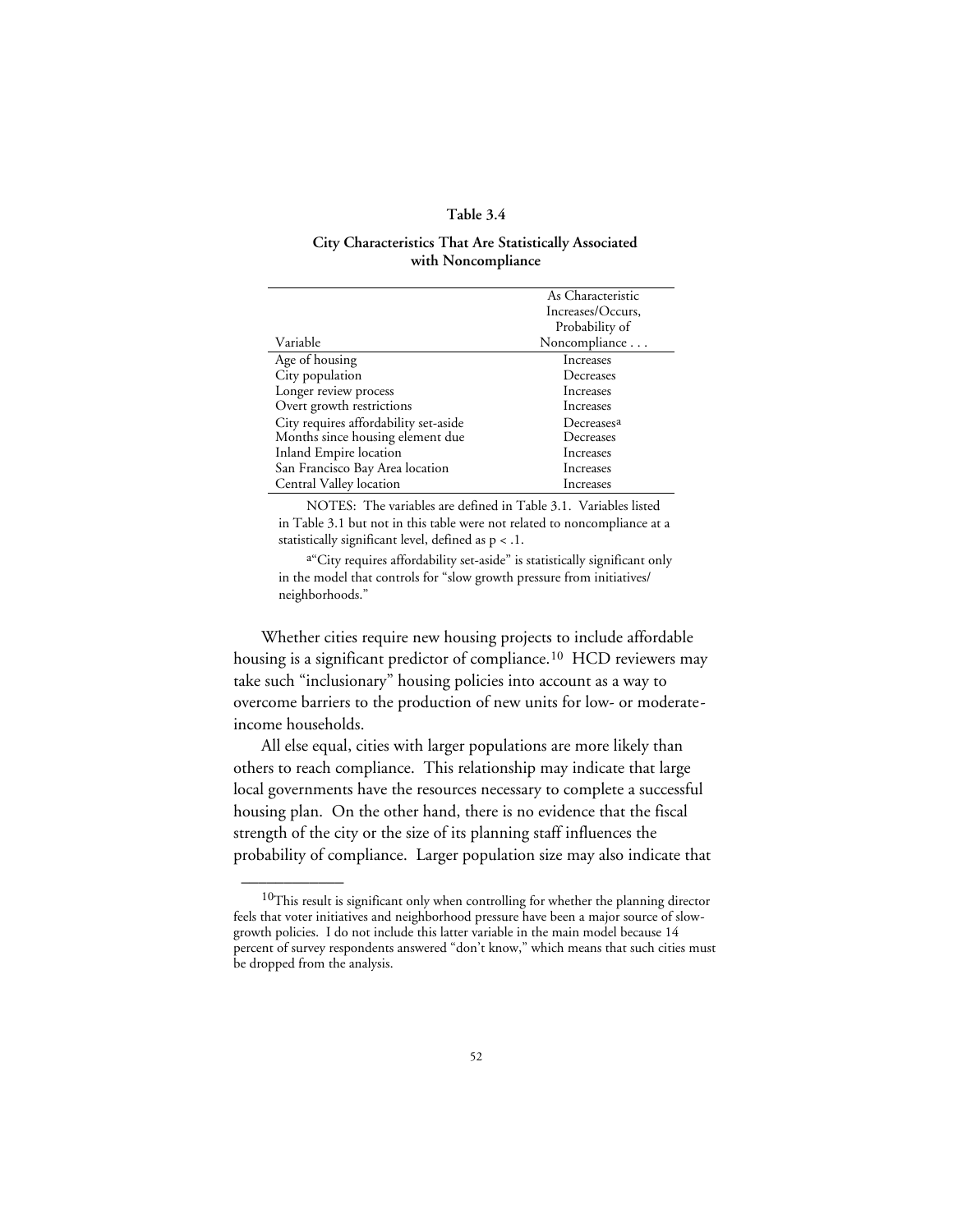the city government is more insulated from the pressure of homeowners and more subject to the influence of progrowth business elites, who are likely to be in favor of additional housing. As Fischel (2001) shows, small local governments are more likely to be attuned to the interests of homeowners, who are risk-averse regarding new development because so much of their wealth is typically tied up in their home value.

An older housing stock is also associated with a greater likelihood of noncompliance. Cities with older housing may be more "settled" and have a more established community character; they are also likely to contain less vacant land. Similarly, older housing indicates that there has been less new housing construction in recent decades, and thus the community may have come to expect a slow pace of change.<sup>11</sup>

Finally, the regional context within which each city plans for housing matters a great deal for compliance rates.As discussed, the timing of housing element revision deadlines differs among the state's regions. The measure of the length of time that has elapsed since the deadline for submitting an updated housing element is one of the most statistically significant predictors of noncompliance. Specifically, the results indicate that each month that has elapsed since the region's deadline renders a city approximately 5 percent more likely to reach compliance. Location in the Bay Area, the Inland Empire, or the Central Valley is also associated with noncompliance, even after controlling for the various city characteristics.Municipalities in each of these areas of the state show more difficulty in attaining compliance.<sup>12</sup>

## **Some Caveats**

\_\_\_\_\_\_\_\_\_\_\_\_

The above analysis presents a useful clarification of the community characteristics that underlie noncompliance. Nevertheless, the analysis

 $^{11}$ I use the age of the city's housing stock as of 1990, rather than as of 2000, to avoid the statistical problem of endogeneity. That is, a noncompliant housing element may lead to less new construction; thus, one should not, in turn, use "old housing" to predict noncompliance. By using a measure of housing age from a decade ago to represent *past* community characteristics, one is on firmer footing in predicting *current* compliance status.

 $12$ The implicit comparison is to cities in other regions included in the analysis. Specifically, these include cities in San Diego, Los Angeles, Orange, Imperial, Ventura, and Santa Barbara Counties.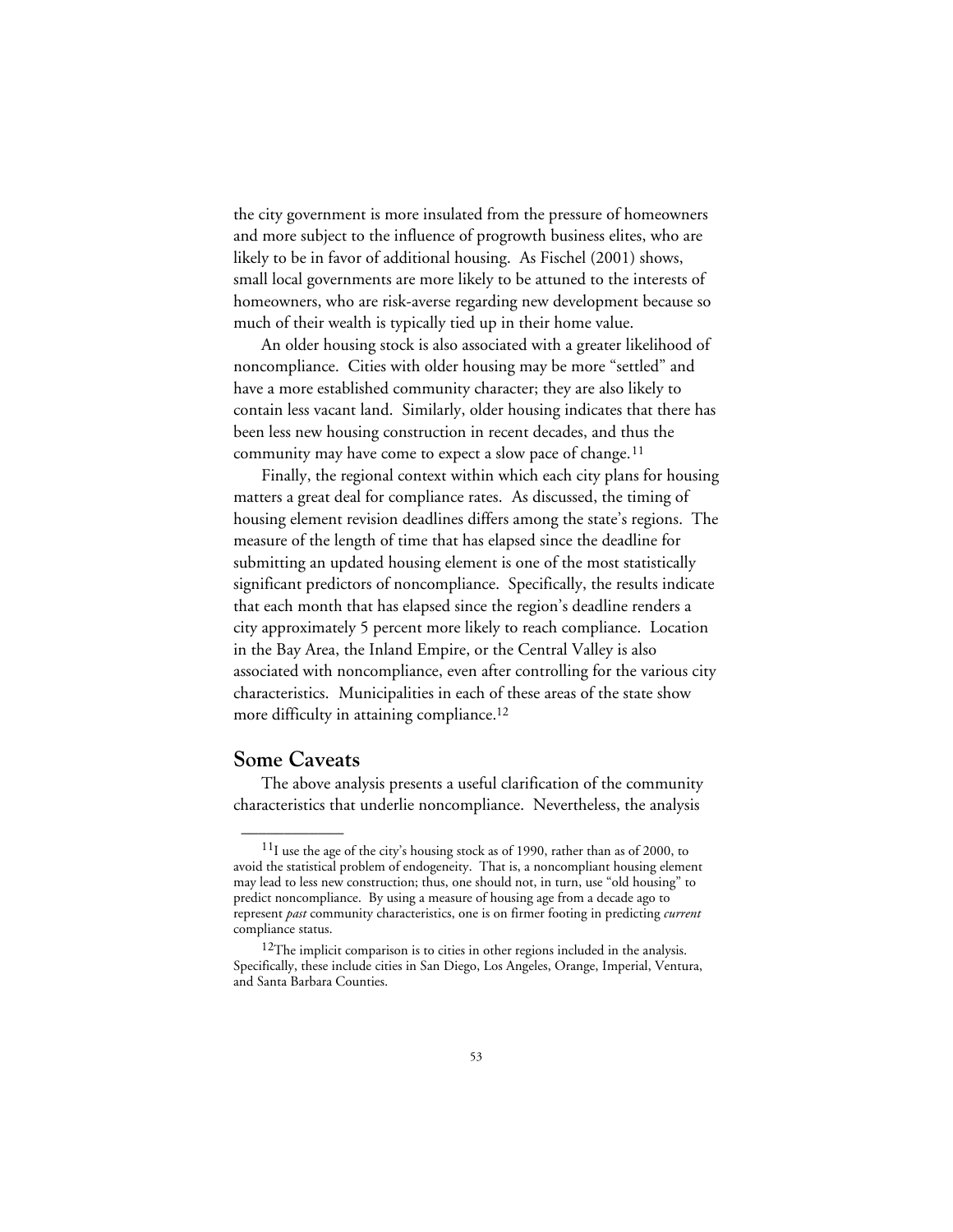has its limits. First, the dependent variable—housing element compliance—is a dichotomous, or "yes/no," measure that may capture local housing policy in only a rough way. Simple dichotomies often make for more uncertain statistical estimations than more "continuous" variables, such as the number of housing units produced or the number of policies passed. I did attempt to analyze noncompliance using a threepoint scale (in compliance, overdue, out of compliance) that provides an additional category (overdue) that might be viewed as an intermediate case between compliance and noncompliance. However, results did not differ much from those just discussed.<sup>13</sup> In defense of the dichotomous measure, housing element compliance or noncompliance is worthy of attention in and of itself, because of its importance to cities for the legal defensibility of their general plans and their ability to compete for affordable housing funds. Still, those interested in a more encompassing explanation of local residential policies should supplement this report with other sources.14

Second, this analysis is of compliance status at a particular point in time—a "snapshot." Although the analysis controls for region and for the amount of time that the city has had to reach compliance, it cannot take into account all factors that might complicate compliance. For example, Marin County and its cities collectively decided to prepare a countywide housing analysis and housing element updates. All the jurisdictions in the county were subsequently overdue, and by September 2002 all had submitted draft housing elements judged noncompliant, except for two localities whose housing plans were under review by HCD.

Finally, although it is tempting to assert that factors such as small populations or a large number of growth controls "cause" noncompliance, I have not put forward any behavioral model of either

<sup>&</sup>lt;sup>13</sup>In the ordered logit model of these three compliance statuses, the same variables were significant (and with the same signs), except for city population size, which was insignificant, and Central Valley location, also insignificant. The overall fit of the ordered logit model was less satisfactory than the dichotomous model discussed above.

<sup>&</sup>lt;sup>14</sup>For example, Lewis and Neiman (2002, Chapter 5) present the results of other statistical analyses of local residential growth-management policies and local antigrowth politics. HCD (2001) presents an analysis of local development fees and charges that affect the cost of new housing.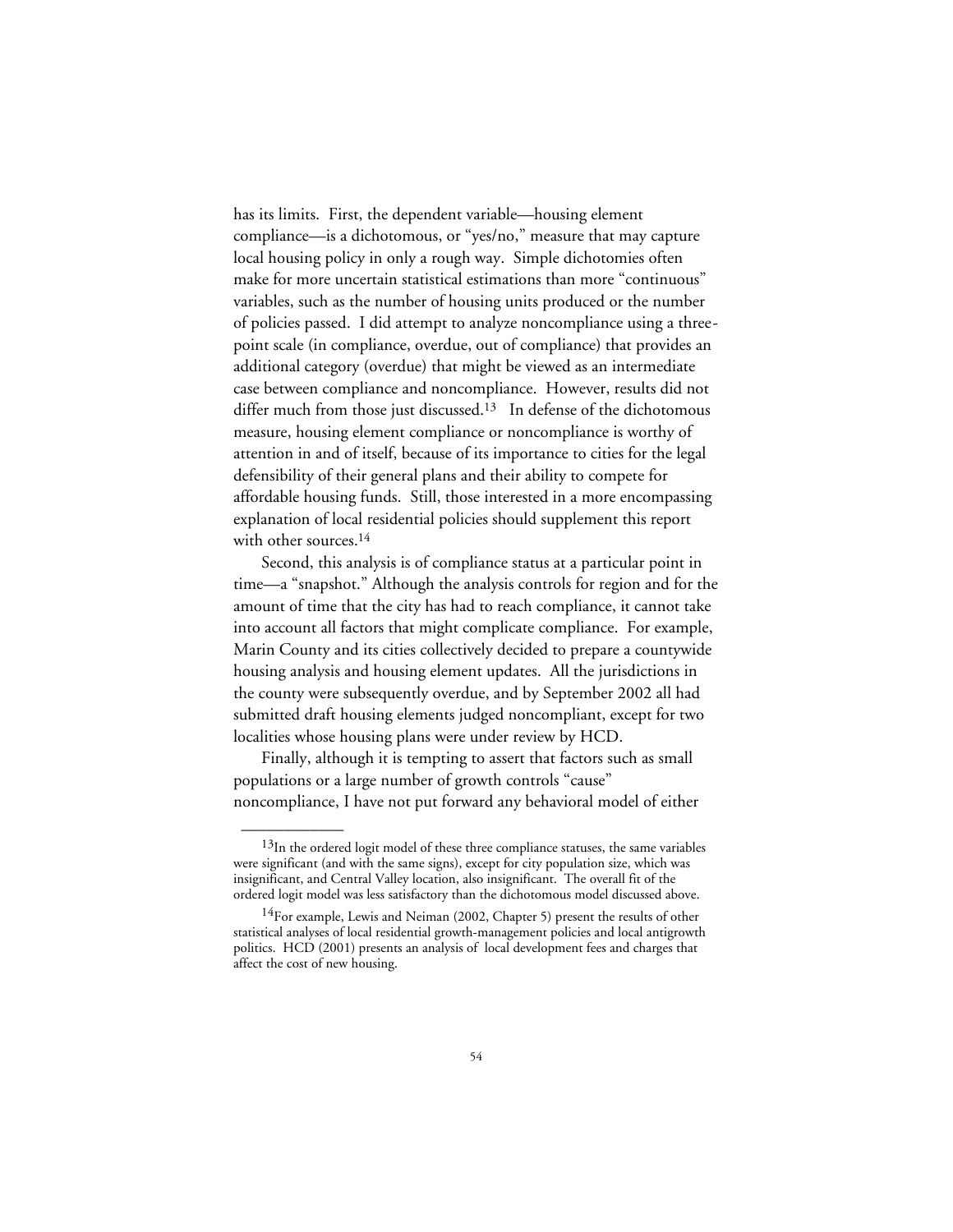local government activity or HCD reviews that pins down what leads to noncompliance. Moreover, over a long time horizon, the direction of causality may be muddled. Cities that have a noncompliant housing element may attract less rental housing or fail to qualify for affordable housing grants from the federal or state governments. These factors, in turn, may make it even more difficult for the community to attain compliance in the next revision period.

## **Conclusion**

Among the reasons that observers have suggested for widespread noncompliance with the housing element law are the exclusionary sentiments of upper-status communities, the lack of vacant land available for housing in many cities, the lack of resources of the local government to address the issue, and the antigrowth politics or antihousing policies of some towns. In the regions that have been subject to HCD reviews for updated housing elements over the past three years, a simple comparison of compliant and noncompliant cities indicates that few of these arguments receive clear-cut support. Noncompliant cities have older housing and smaller populations but are actually lower in population density than compliant cities. Most other community characteristics do not clearly distinguish the two sets of cities. In the remainder of the state, where cities have had about a decade to reach compliance since their last housing element revisions were due, few cities are noncompliant. The simple comparison indicates that the few laggard communities do tend to be wealthier and less ethnically diverse than compliant cities.

A more sophisticated analysis can isolate which local characteristics are most important for noncompliance. Such a model reveals that among the factors that best predicted noncompliance were an older housing stock, more restrictive growth policies and review processes, a smaller population, and a Bay Area, Central Valley, or Inland Empire location. The most important predictor of all, however, was simply the time elapsed since the most recent housing element revision was due. Time may not cure all ills, but it does allow many jurisdictions additional opportunities to prepare a housing element that is acceptable to HCD reviewers.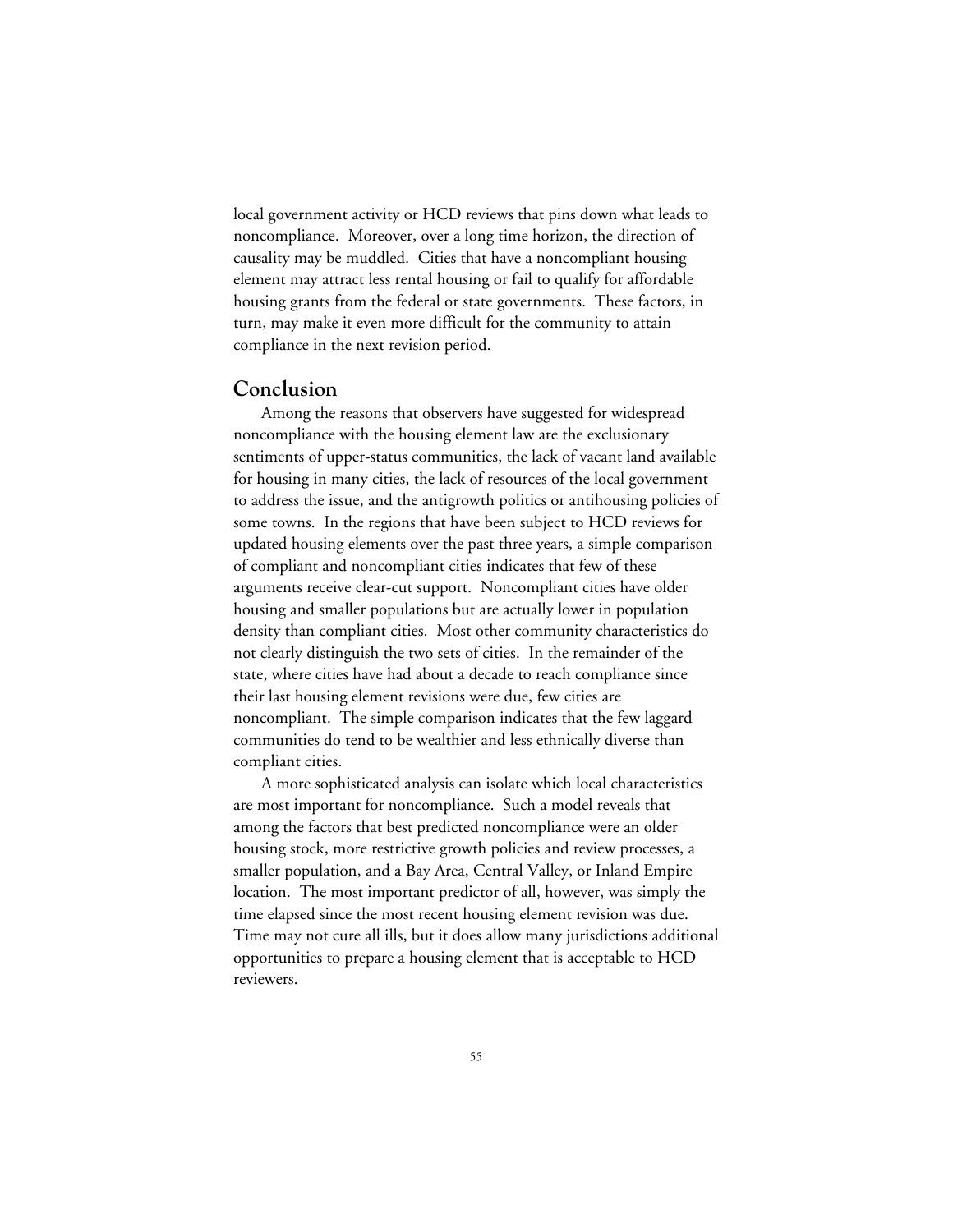Thus, there is at least some evidence that several factors that have been posited to play a role in noncompliance—local land-use and building characteristics, the size of the city, and municipal growth politics—do have some influence. In the current round of updates, evidence was strong that cities' residential growth controls and review processes held a particularly important role for the HCD reviews. By contrast, local characteristics that some have suspected play a major role—such as local homeownership rates, revenue bases, or population densities—do not show a clear link to noncompliance. In short, it is difficult to argue that any simple set of characteristics is determinative of how likely cities are to attain compliance.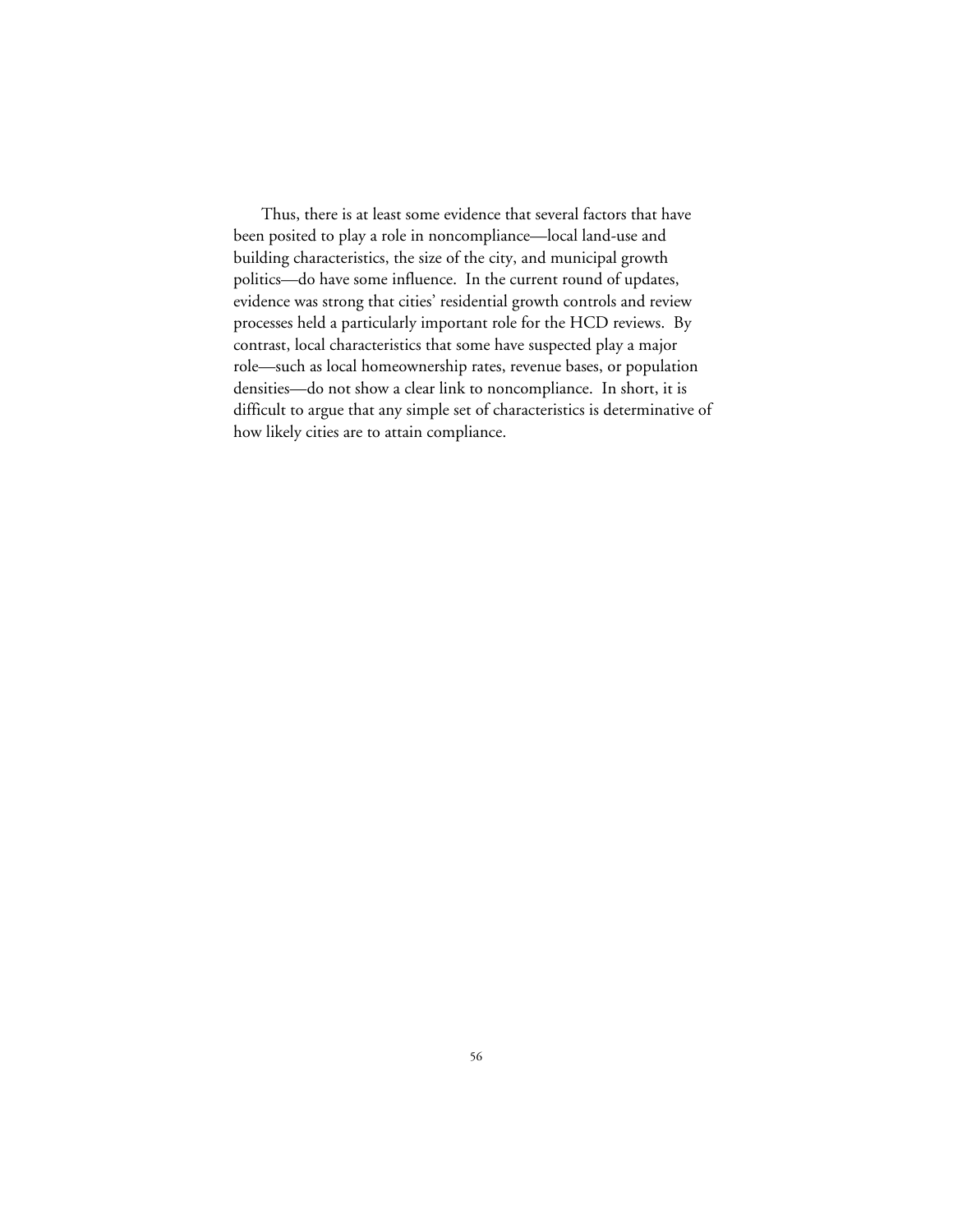# **4. Does Housing Element Compliance Mean That More Housing Is Produced?**

Do local governments that comply with the housing element law, by adequately planning for future residential needs, actually enable more housing to be built in California? Moreover, does compliance help predict the *types* of housing built, such as the mix between single-family and multifamily development? If the answer to these questions is no, the resources that state and local government currently devote to housing element compliance and review might be better directed to other policy efforts to improve housing production.

Using data from the 1990s, this chapter offers a statistical analysis of whether a city's compliance status in the early part of the decade helps to predict the percentage increase in the city's housing stock by 2000. Although data are not available to specifically study the development of affordable units, one can examine the growth of multifamily housing and the share of housing developed that is multifamily. The analyses control for a variety of other city characteristics that might influence the level and type of housing growth. The quantitative estimates are reported in Appendix B; this chapter reports the results for a general audience.

## **Housing Element Compliance, Circa 1991**

To make this analysis possible, the Department of Housing and Community Development made available its housing element compliance report for cities and counties as of December 31, 1991. This period was chosen because jurisdictions in the most populous parts of the state—the Southern California, San Diego, and Bay Area regions—had completed their second round of housing element updates by that point and had received HCD's judgment as to whether their plans were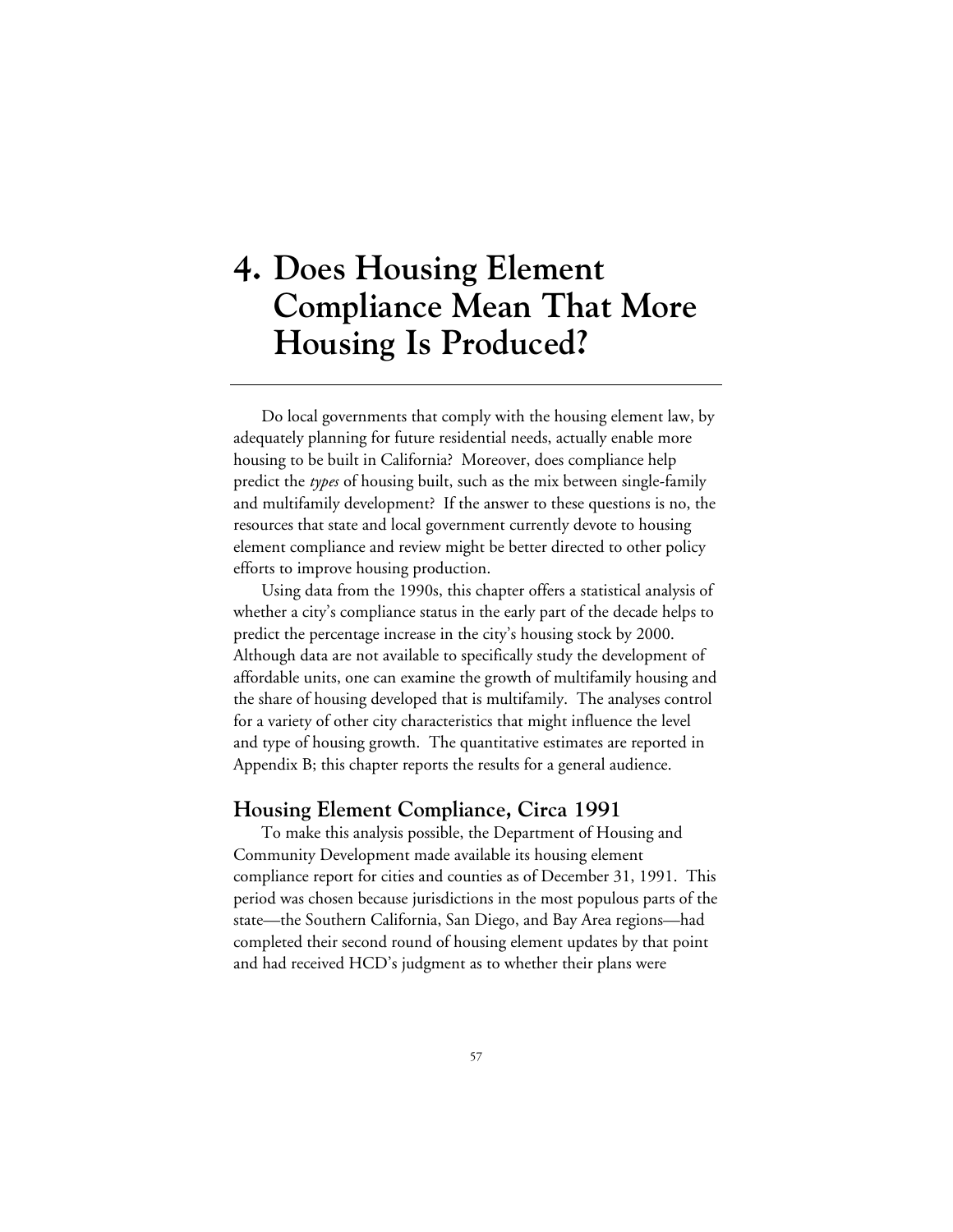compliant. Moreover, the 1991 date is proximate in time to the 1990 Census, allowing use of data from that year as a "starting point." Accordingly, this analysis focuses only on communities in these three regions, where most of the state's population resides and which tend to have the most controversies and difficulties regarding housing element compliance.

Compliance rates for cities in 1991 were poor, as Figure 4.1 illustrates. Only one-quarter of cities statewide were in compliance, with 59 percent being declared either noncompliant by HCD or overdue or "obsolete" because of the lack of any updated housing element in time for the deadline. In the wake of these low compliance rates, HCD and the attorney general's office mounted a sustained effort to encourage more cities and counties to meet their legal responsibilities. This campaign was fairly successful, as the percentage of communities attaining compliance grew substantially.



**Figure 4.1—Cities' Housing Element Compliance Status, as of December 31, 1991**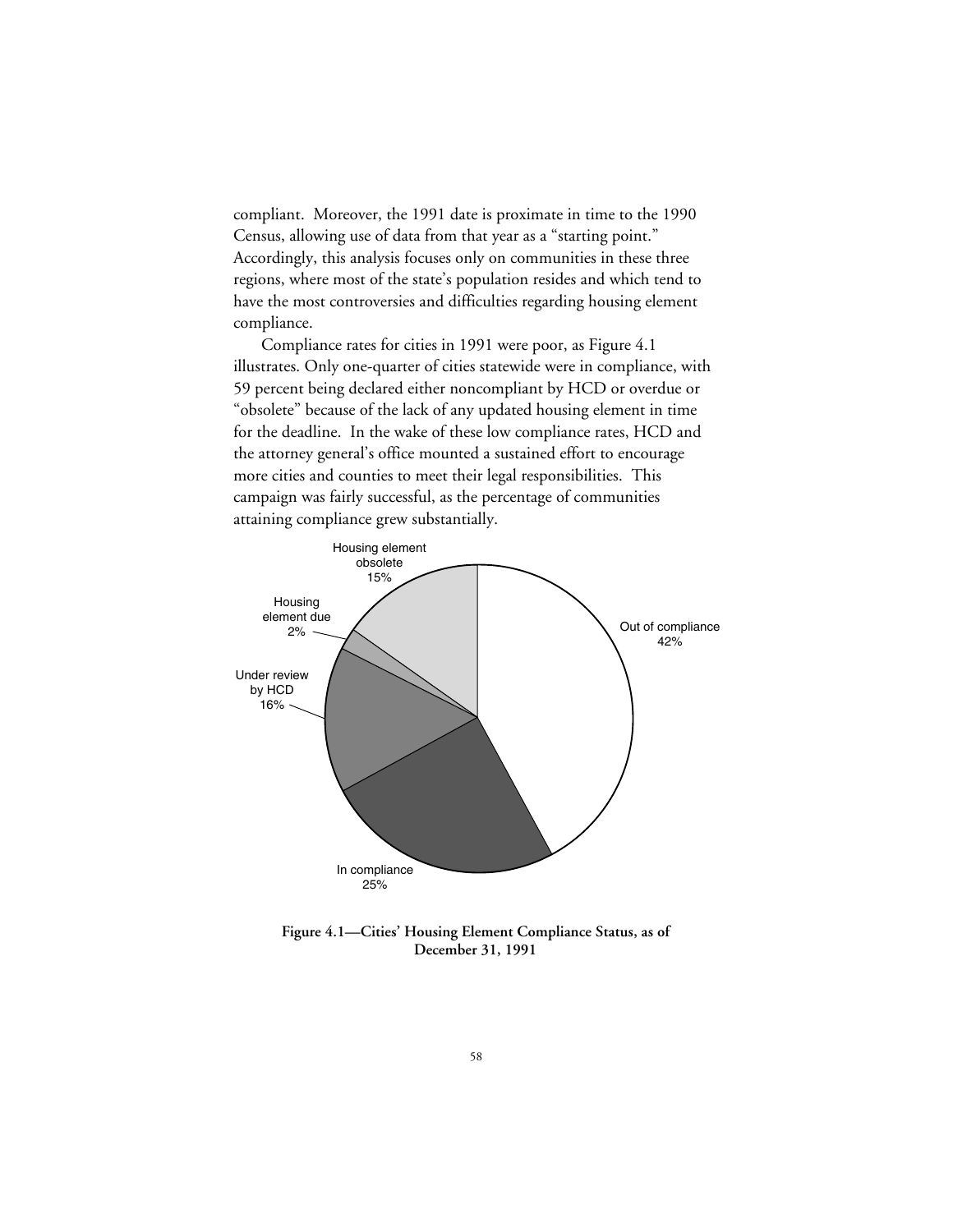There tends to be some persistence in compliance status. There is a moderate, statistically significant degree of correlation (r = .31) between noncompliance in 1991 and noncompliance a decade later, in 2001. In other words, although many cities attained compliance status as the 1990s wore on, it remained the case that noncompliance after the second round of revisions was a fairly good predictor of noncompliance after the third round.

# **Measuring Housing Growth Rates Using Census Data**

The first analysis in this chapter draws upon U.S. Census data to examine the rate of growth in housing units between 1990 and 2000. Because communities of different sizes are likely to have very different amounts of housing built, I examine the *percentage increase* in the number of housing units in each city between 1990 and 2000. Table 4.1 provides summary statistics regarding this measure of housing increase. The percentage increase in housing units will serve as a dependent variable (that is, the phenomenon that I seek to explain) in a quantitative analysis. Because some very small cities experienced extreme rates of housing change, the analysis is limited to communities with at least 2,500 residents, to avoid skewing the results.

The main issue of interest is whether a connection exists between a city's compliance status as of 1991 and its rate of housing growth

#### **Table 4.1**

## **Percentage Growth Rates for Housing in Cities in the San Diego, Southern California, and San Francisco Bay Area Regions, 1990–2000**

| 11.4                    |
|-------------------------|
| 4.9                     |
| 18.3                    |
| 196.3 (Brentwood)       |
| -9.7 (La Habra Heights) |
|                         |

SOURCE: Author calculations are from the 2000 Census and the 1990 Census.

NOTE: Data focus only on cities of 2,500 or greater population.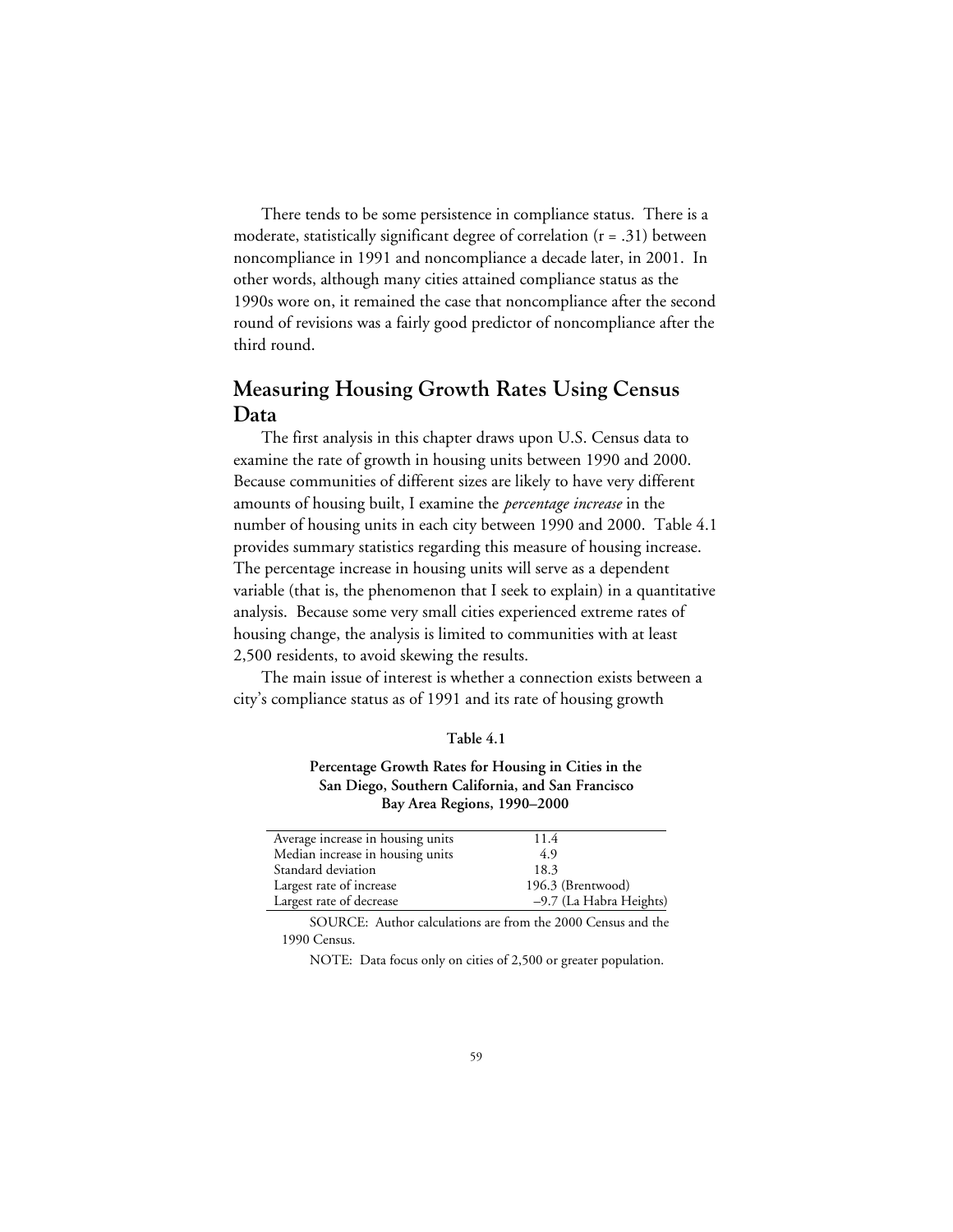through the 1990s. At first blush, there is surprisingly little evidence of such a link, as Table 4.2 reports. A simple comparison shows that the average noncompliant city in the relevant regions (San Diego, Southern California, and San Francisco Bay Area) actually increased its housing stock about 1.5 percent more than the average compliant city. The *median* noncompliant city, however, saw about 1.7 percent fewer new housing units constructed than the median compliant city (which indicates that some noncompliant cities with very high rates of housing development pushed up the mean for that group). In neither calculation are the differences statistically significant, however.

Although interesting, one cannot draw confident conclusions from this simple comparison of compliant and noncompliant cities. Housing growth rates could be expected to differ among communities for many other reasons—for example, the location of the city, its attractiveness to new residents and developers, and its demographic characteristics.

#### **Table 4.2**

## **Comparison of Housing Development in Compliant and Noncompliant Cities in the San Diego, Southern California, and San Francisco Bay Area Regions**

| % Increase in Houing Units, 1990–2000  |     |  |
|----------------------------------------|-----|--|
| Average City Median City No. of Cities |     |  |
|                                        | 48  |  |
| 4.0                                    | 173 |  |
|                                        |     |  |

NOTES: Data are limited to cities of 2,500 or greater population. Differences between compliant and noncompliant cities are statistically insignificant, using either a t-test for difference of means, or a Kruskal-Wallis test for difference of medians.

## **Controlling for Other Factors**

To account for the wide variety of factors that might affect housing growth rates across cities, it is possible to estimate a multivariate regression model that controls for such characteristics while assessing whether housing element compliance status has its own independent relationship with housing growth. In such an analysis, it is important that all of the relevant city characteristics be included in the analysis, since bias can result from improperly omitted variables.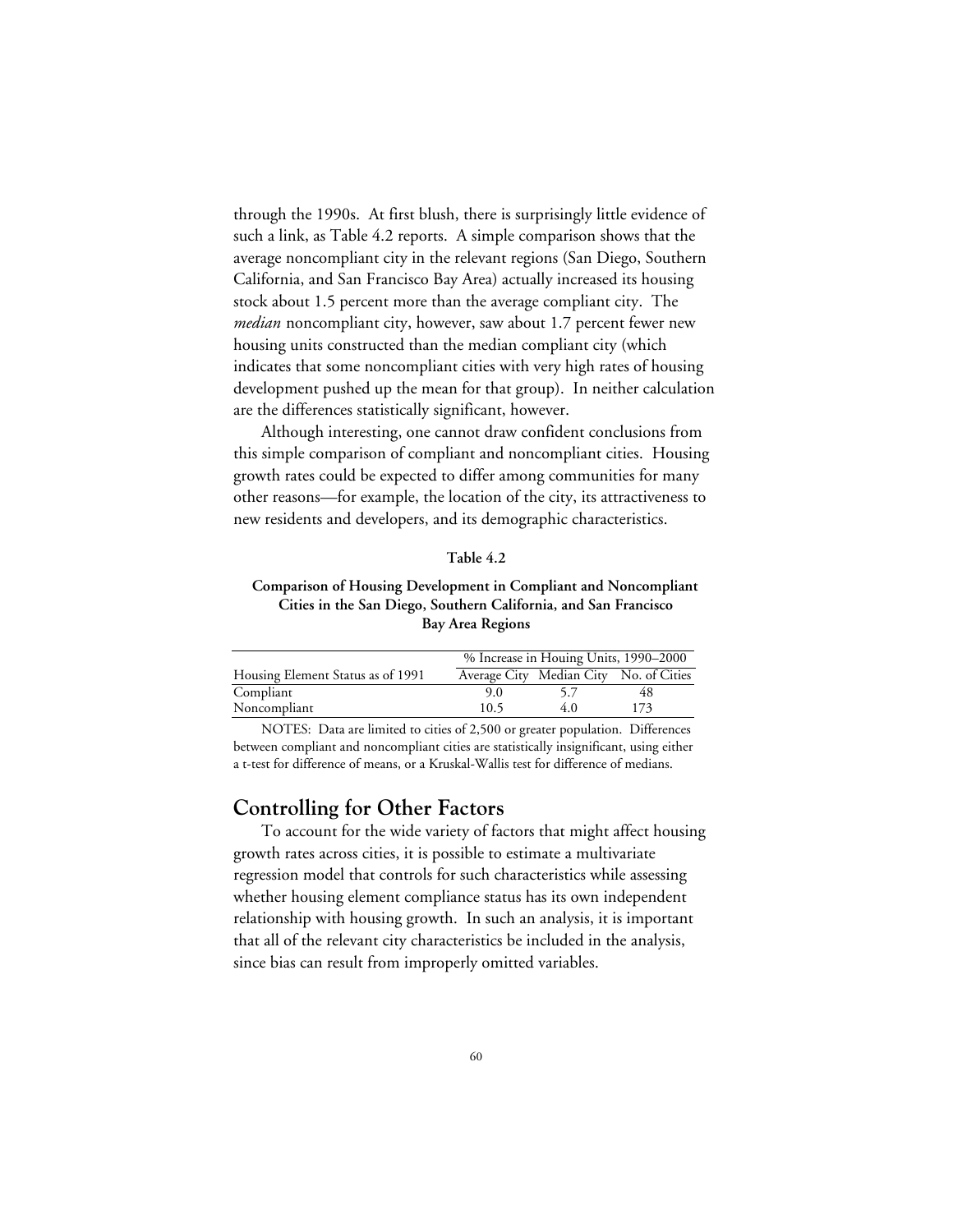A useful way to account for some of an area's housing market characteristics that may not be easy to measure is to include a control for the county in which each city is located. That is the approach taken in this analysis.<sup>1</sup> Thus, such factors as the county's population growth trend, its location in the path of urban growth, county government growth policies, or other unobserved countywide factors are taken into account.

At the city level, several local characteristics are included to inform the predictions about housing growth. I focus on measures of city characteristics as of 1990, as these are "baseline" factors that could be expected to influence housing development trends in the 1990s. The variables included in the analysis are described below.

- 1. *Housing growth in the prior decade:* Communities in urban regions tend to persist in their tendencies to differentiate themselves (Farley, 1964; Neiman, 1980). One can expect that cities with rapid rates of increase in housing in the 1980s would continue to grow quickly, although perhaps not at an equal rate, through the 1990s. Cities that grew slowly or shrank would likely continue to stagnate. This variable is measured as the percentage increase in total housing units in the city between 1980 and 1990.
- 2. *Population size*: It is reasonable to expect that large cities grow at a different rate than small cities, all else equal. The natural logarithm of the city population is used because of the highly skewed distribution of city populations. In addition, the ten communities of less than 2,500 population in these regions, and the two cities of greater than a million population, are dropped because the unique characteristics of very large and very small cities tended to hinder the analysis.
- 3. *Population density:* Higher densities indicate that the city probably has less vacant land to accommodate additional growth and that new growth may be more likely to cause spillovers such as traffic or

<sup>&</sup>lt;sup>1</sup>Specifically, county-level fixed effects are included in the model for all cities except San Francisco, which is the only city in its county.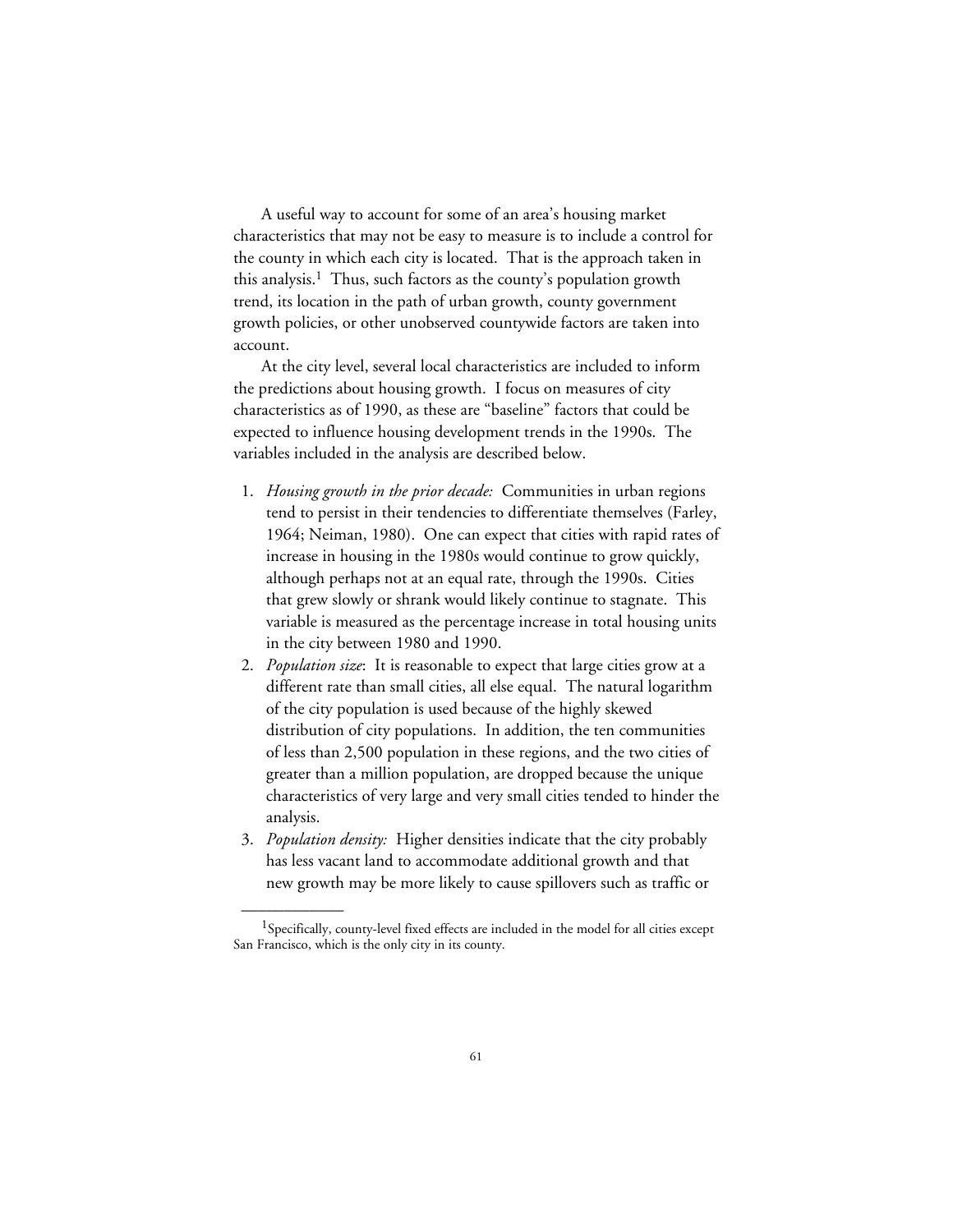parking problems. Density is measured as the logarithm of persons per square mile, again because of the skewed distribution.

- 4. *Urbanization status:* Cities in urbanized areas may find it more challenging to accommodate new housing because of a lack of vacant land or conflicts with existing residents and businesses. This variable is an indicator, set to equal 1 in cities in Census-identified urbanized areas as of 1990 and 0 otherwise.
- 5. *Age of the housing stock:* Cities with an older housing stock may be more settled communities that have experienced less recent pressure for new development. The variable is the number of years elapsed since the median housing unit in the city was built, as of 1990.
- 6. *Household income:* Cities with high-income households are likely to have high land costs, and developers may tend to propose mostly single-family luxury homes. Wealthier communities may also have more political resources to mobilize in opposition to new development. The variable is the median household income in the 1990 Census (measured for the 1989 calendar year).
- 7. *Senior citizens:* Communities with high proportions of seniors may experience less pressure for new home construction. A large share of seniors implies that there are smaller households and probably less new household formation. The variable is the percentage of persons age 65 and over in the city population in 1990.
- 8. *Technical workers:* As an engine of California's growth, high-tech industries might be expected to play an especially important role in housing demand. However, aerospace, also a high-tech industry, experienced major declines in employment, so the effects on housing increases may not be straightforward. The variable measures the percentage of the local (working) population employed in technical occupations, as classified in the 1990 Census.
- 9. *Job-to-worker ratio:* Cities that are "job centers," with a high ratio of local employment to resident workers, might be expected to attract more interest from homebuyers and developers. This variable, derived from the Census Transportation Planning Package, is the natural logarithm of the ratio of jobs within the city to workers living in the city, as of 1990.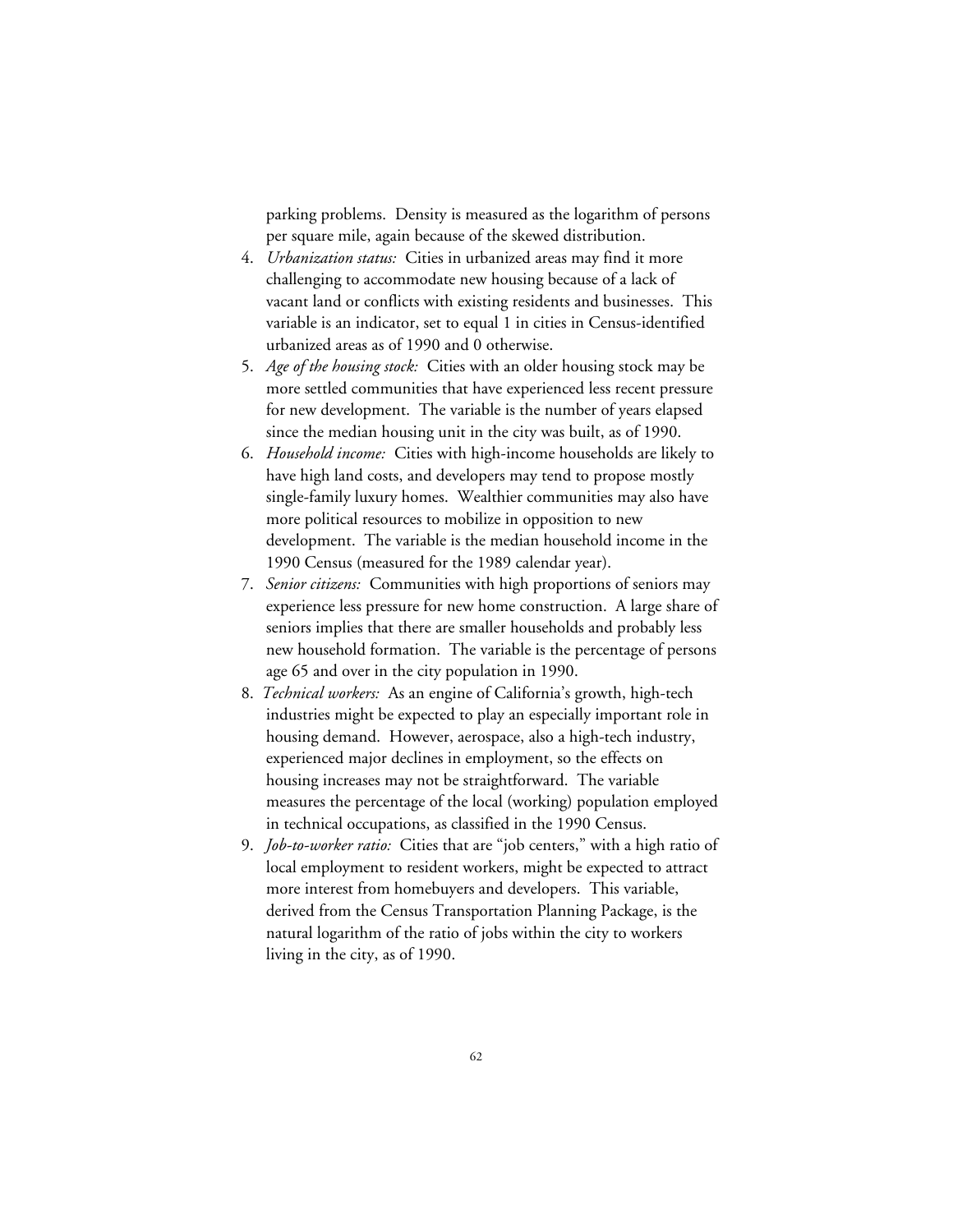- 10. *Commuting time:* Cities in which many workers must commute long distances are apt to be less attractive and may experience less pressure for home construction, all else equal. The variable measures the average one-way commute time, in minutes, of workers living in the city in 1990.
- 11. *Distance to urban centers:* Isolated municipalities located far from urban job centers are likely to be less attractive to potential residents and housing developers. A computerized mapping program was used to calculate the straight-line distance between the city in question and the nearest of a set of traditional urban central cities in California.2
- 12. *Housing element noncompliance:* The major variable of interest is whether the city was found to be compliant with the housing element statute, according to HCD, in December 1991. This is an indicator variable, with compliant cities set to equal 0 and those found noncompliant, those overdue, or those having "obsolete" housing elements set to equal 1.3

Numerous other city characteristics were tested in other versions of the model predicting housing development. These included such measures as the housing vacancy rate in 1990, the percentage of housing units not connected to sewers, the percentage of recreational housing units, controls for central city or rural status, the average number of persons per household, and the percentage of various ethnic groups in the community. Each was dropped from the analysis when it proved persistently unrelated to housing growth rates. The effects of compliance

 $2$ The central cities chosen to represent historic metropolitan centers were Bakersfield, Chico, Fresno, Los Angeles, Merced, Modesto, Monterey, Oakland, Redding, Sacramento, San Diego, San Francisco, San Jose, Santa Barbara, Santa Cruz, Stockton, and Visalia. The mapping program calculated distance between each city in California and the *nearest* one of these central cities, using mapping coordinates (where a unit of 1 is equivalent to approximately 60 miles).

 $3I$  also estimated a different model in which cities that had overdue or "obsolete" housing elements were represented by a separate indicator variable from those that were overtly found noncompliant. This estimation strategy was based on the theory that being late with a housing element may not demonstrate as serious a problem as being overtly noncompliant. However, no substantive differences in results were found from those reported here, with one exception to be discussed below.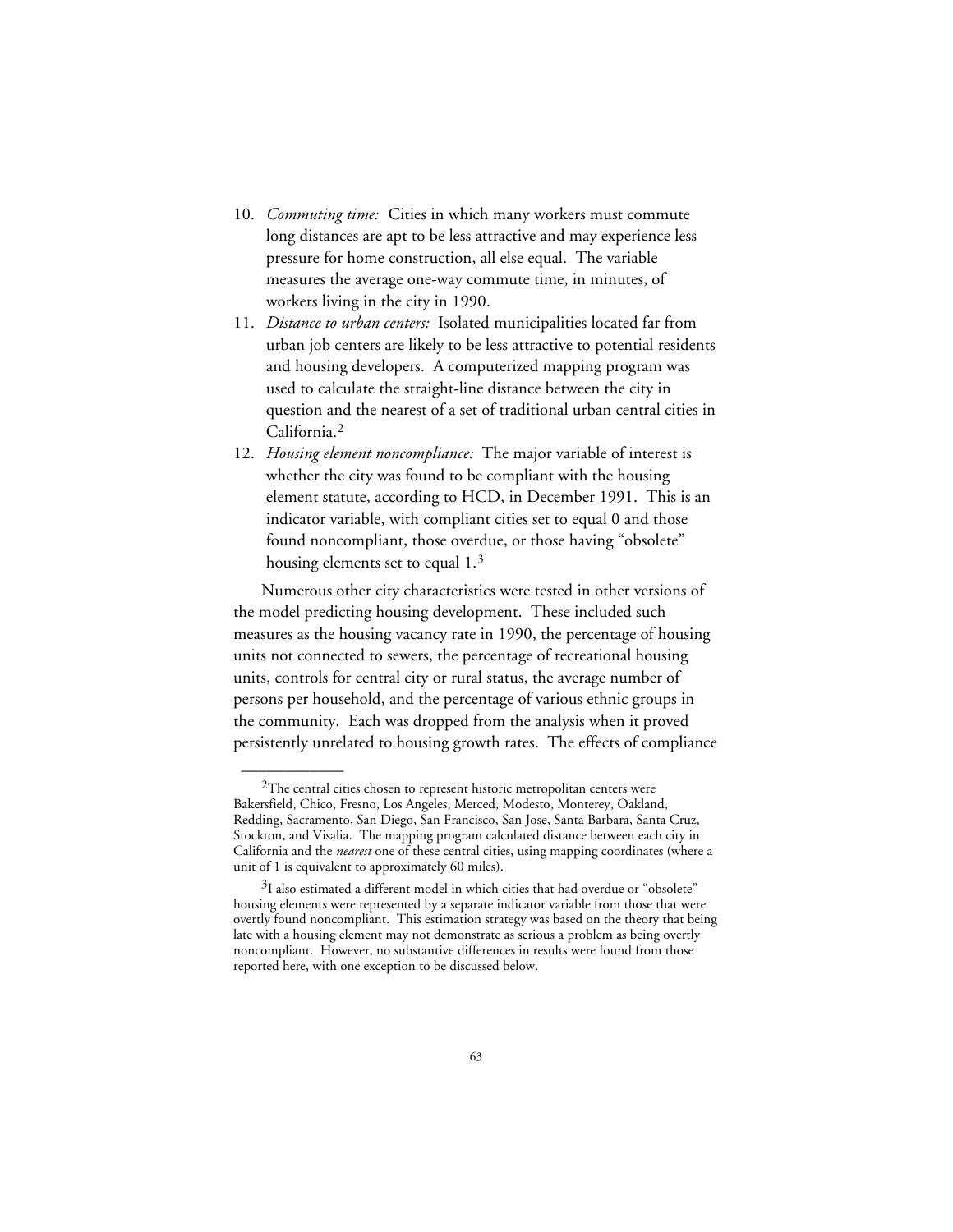status on housing development are not influenced by the inclusion or exclusion of these variables.<sup>4</sup>

# **Results of the Analysis of Total Housing Unit Growth**

Detailed results of the model, which accounts for 64 percent of the variation in housing growth across cities, are listed in Appendix Table B.1. For our main purposes in this chapter, however, it is easy to summarize the findings: *There is no evidence of a detectable relationship between housing element compliance and the percentage increase in housing across these cities during the 1990s*. If noncompliance were a good predictor of slow housing growth, all else equal, one would expect to find a negative, statistically significant relationship between noncompliant housing elements and the percentage housing increase. However, the analysis shows a positive, insignificant relationship. Thus, for all the potential merits and benefits of housing element compliance, one must look to other factors to explain why some cities experience rapid housing development and other cities experience little.

The analysis suggests that certain demographic characteristics, measures of a community's position in the urban hierarchy, and the physical capacity of the city to accommodate new buildings are better able to predict housing growth. For example, cities with higher population densities as of 1990 added housing at a slower rate in the decade that followed, as did those with older housing stock at the start of the period. These results indicate that growth in the 1990s moved away from older, denser communities. At the same time, cities with larger populations, those that were far away from urban centers, and those with long commute times also experienced slower rates of housing growth. Cities with higher-income populations grew more slowly, perhaps

 ${}^{4}$ Care was also taken to choose measures of community demographics that were not excessively intercorrelated. The median household income of the city, included here, is a good proxy for the overall status of the community. Other socioeconomic variables, such as the unemployment rate, poverty rate, or homeownership rate, are closely associated with median income, but these variables do not show as much association with housing growth. Again, the (non)significance of housing element compliance is not affected by the exclusion of these variables.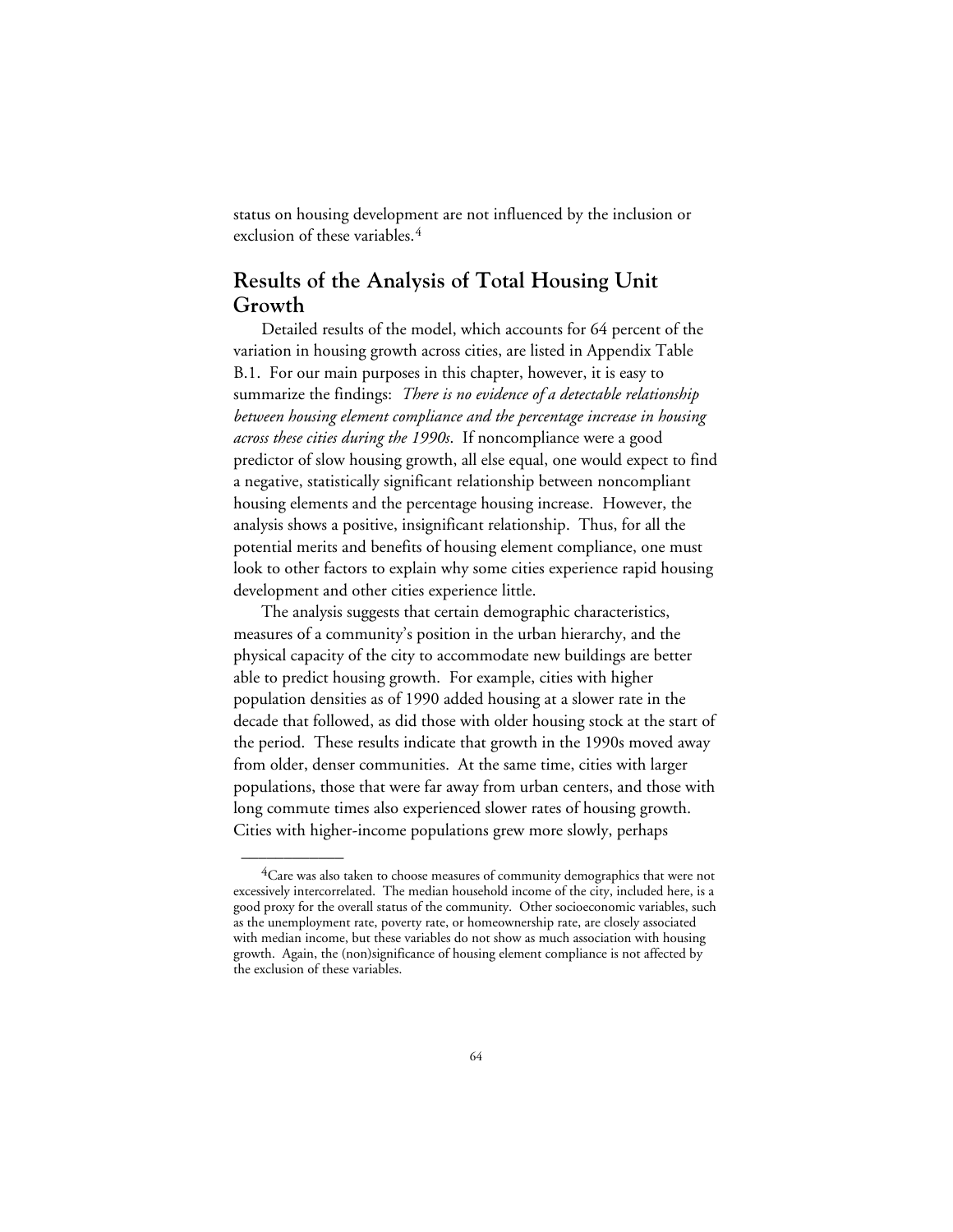because land was more costly or zoned for lower densities. Perhaps surprisingly, the percentage of technical workers among local resident workers was negatively related to the rate of housing increase, quite possibly a reflection of the severe declines that would occur in aerospace and related industries in the early 1990s.

The best predictor of housing growth, however, was the city's rate of housing increase in the previous decade. Within any given county, cities that grew quickly in the 1980s were the ones that tended to add to the housing stock quickly in the 1990s.<sup>5</sup> After accounting for these trends, housing element compliance as of 1991 provides no additional information about cities' rates of housing growth.

# **Analysis of Multifamily Development Using Construction Industry Data**

It is useful to consult other data sources as a check for the above analysis, which uses Census data on the number of housing units in each city. I therefore gathered data from the Construction Industry Research Board (CIRB) on the number of housing units constructed in each city in the period from 1991 through 2000. This data source has the additional benefit of being broken down by whether the units built were single-family or multifamily.

In most cities in the San Diego, Southern California, and Bay Area regions, single-family units clearly predominated. In fact, in an average city in these three regions, only 27 percent of the new units were multifamily.6 Not surprisingly, therefore, there is a very strong correlation  $(r = 0.90)$  between our Census measure of housing unit increase and the CIRB data on increases resulting from single-family construction.7 When I ran the same regression model as was used for the

<sup>&</sup>lt;sup>5</sup>The county-level fixed effects were also significantly related to housing growth rates, indicating the regional character of housing markets.

<sup>&</sup>lt;sup>6</sup>If data from all cities in these regions are aggregated, the share of units that were multifamily among all new units was somewhat higher, at 33 percent (28 percent in cities statewide). This is because cities that had the highest numerical increases in housing units tended also to have higher shares of multifamily development.

 $\sqrt{2}$ Specifically, the variable used was the ratio of newly constructed single-family units in the city to all housing units existing in that city as of 1990.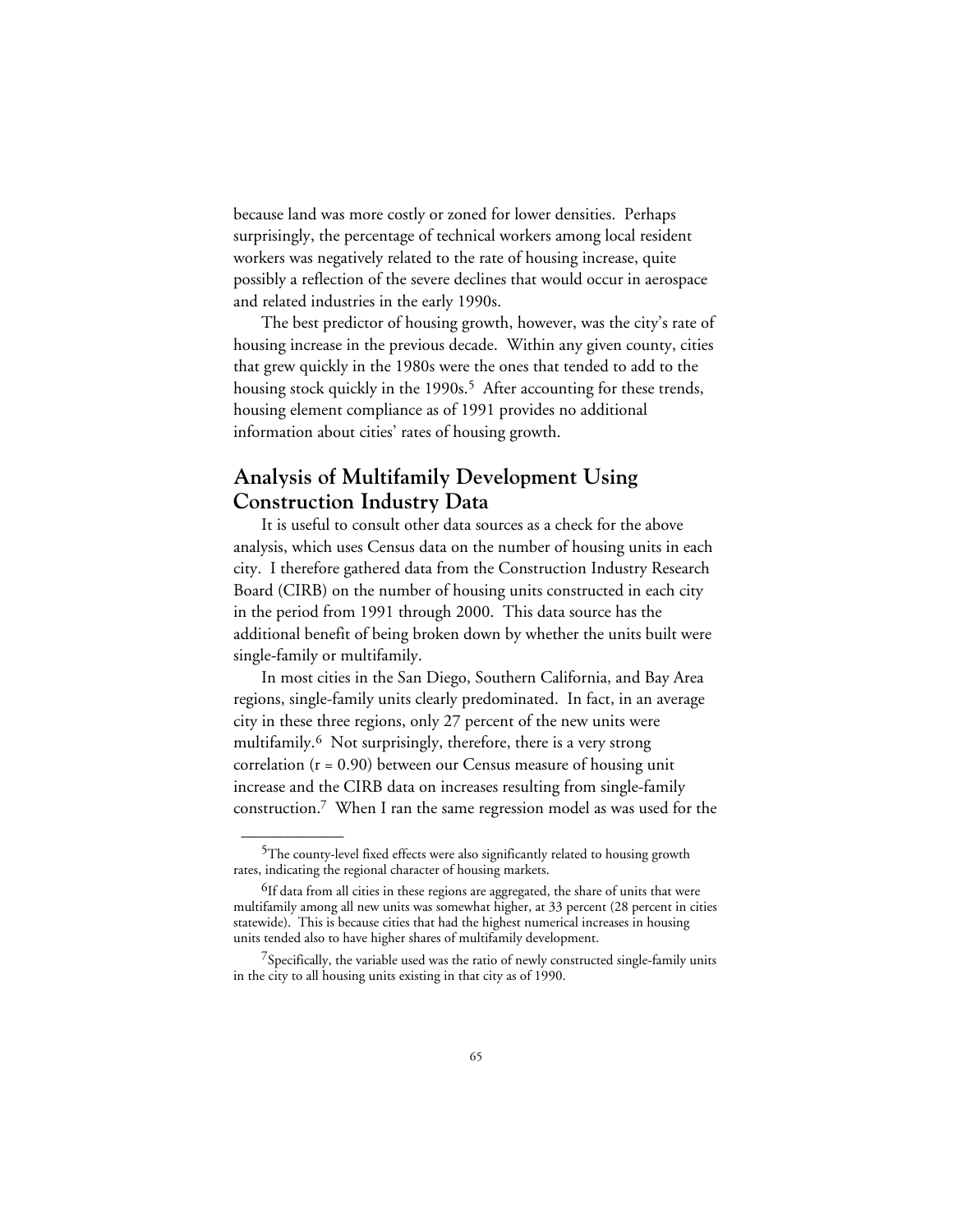Census measure in the CIRB single-family increase data, results were thus largely similar. Again, no relationship between housing element compliance and housing development was apparent.

As a fair-share approach to housing, the housing element statute is specifically concerned with increasing the production of affordable housing. Unfortunately, comparable information for all cities about the production of affordable units appears to be nonexistent. However, the CIRB data allow us to examine multifamily housing production. Multifamily housing includes apartments and condominiums, the types of housing generally most relevant for those at the lower to middle levels of the income distribution, particularly in the coastal metropolitan areas where housing is very expensive. Moreover, analysts have been particularly concerned that multifamily production has plummeted in California since the 1980s. "Whereas multifamily housing accounted for between 45 and 49 percent of total housing construction during the 1960s, 1970s, and 1980s, last decade it fell to 25 percent of the already depressed total" (Myers and Park, 2002, p. 2).

Thus, the second regression analysis featured in Appendix B examines the determinants of increases in multifamily housing. The dependent variable is the *ratio* of newly constructed multifamily units (from 1991 through 2000) to all units existing in the city in 1990.8 The results of this analysis again show that housing element noncompliance as of 1991 is not a significant predictor of multifamily development, once other relevant factors are held constant. Although at least the relationship is negative (indicating that noncompliance is linked to a smaller multifamily increase), it is near zero and not statistically significant. Rather, demographic and land-use characteristics of the community are better predictors of multifamily development. Cities

<sup>&</sup>lt;sup>8</sup>Some readers may wonder why the measure is based on the ratio of new multifamily units to *all* existing units, rather than existing *multifamily* units. The reason is straightforward. Cities with a very tiny number of existing multifamily units (say, two) could add a negligible number of new multifamily units over the decade (say, another two). If one uses the existing number of multifamily units as the denominator, then such cities are unfairly credited with a huge proportionate increase (in this example, 100 percent). The ratio used in the analysis better characterizes the role of multifamily development in augmenting each city's housing stock.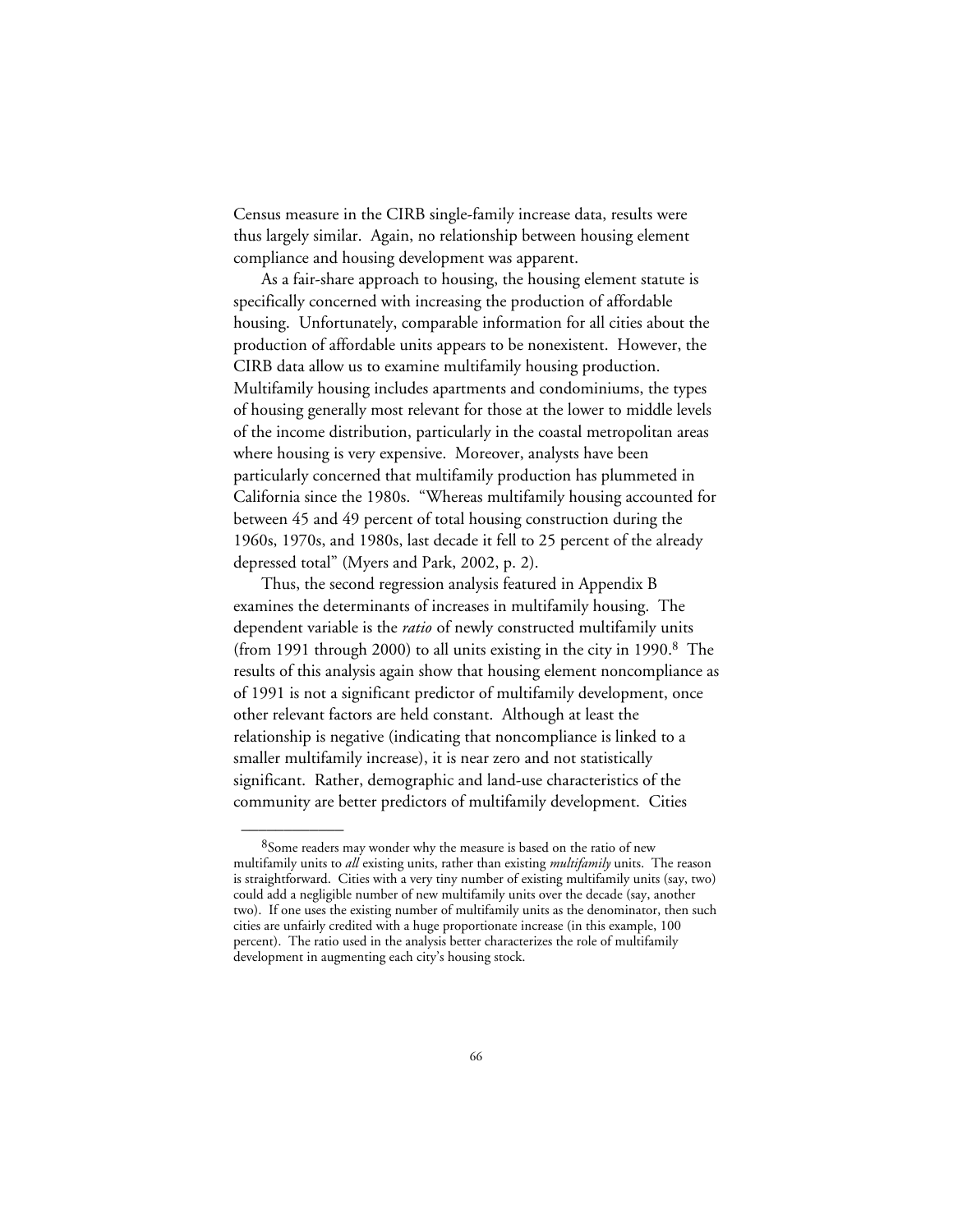with more senior citizens as of 1990 tended to experience slower rates of multifamily housing development. Cities with more jobs per worker saw more rapid multifamily development.

## **The Mix of New Housing Development**

Finally, it is possible that housing element compliance could affect the *mix* of housing developed—multifamily versus single-family—despite its lack of effects on the rate of increase. The third regression analysis shown in Appendix B examines this issue; the dependent variable in this case is simply the *percentage share of new housing units that were multifamily units*, according to the CIRB data.

Here there *is* a significant association of compliance with the outcome in question. The results show clearly that cities with noncompliant housing elements develop new housing that is weighted more toward single-family units. In fact, holding constant for all the other city characteristics treated in the model, a noncompliant housing element is linked to an 8 percentage point lower proportion of multifamily housing among the new units. This reduction is considerable, given that the average city saw multifamily units account for only 27 percent of new housing. The only other variables that are clearly related to this proportion are the median income of the city, its job-to-worker ratio, and its rate of housing growth in the prior decade. Cities with lower median incomes and more jobs per worker saw a higher percentage of multifamily development. Cities with slow growth rates in the 1980s also experienced a share of multifamily development that was higher than in those that grew quickly (although the relationship was substantively small).

Thus, cities with compliant housing elements in 1991 experienced a more balanced mix of new housing development in the 1990s. In a further test, I examined whether cities that had overdue or obsolete housing elements in 1991 performed as poorly in their housing mix as those judged noncompliant by HCD reviewers. The results indicated that it was the cities overtly deemed noncompliant, rather than the cities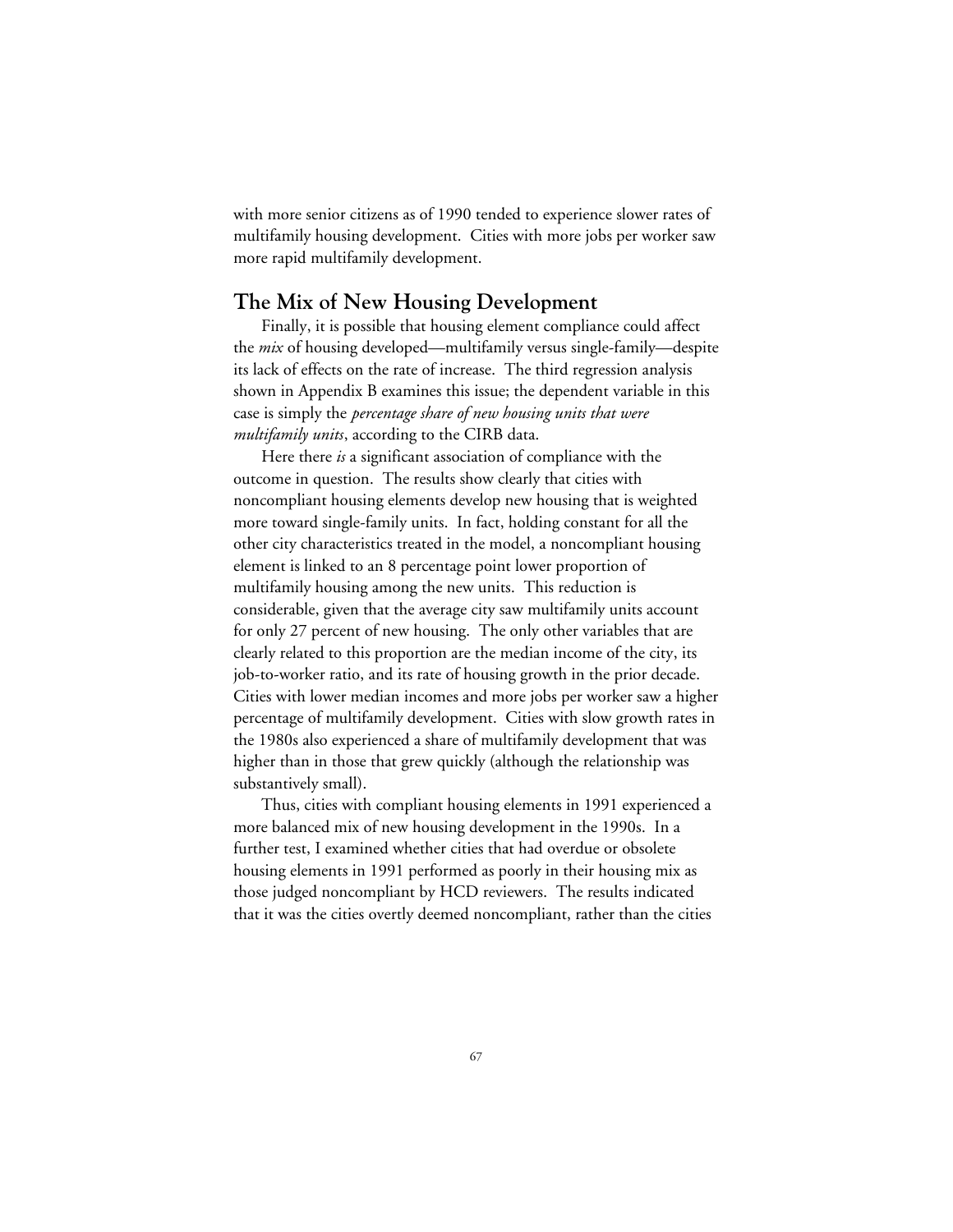with overdue or obsolete plans, that had the heavier proportion of singlefamily housing rather than multifamily.9

# **Reconciling These Findings**

What does it mean to say that housing element compliance is *not* linked to the rate of multifamily development but *is* linked to the proportion of housing developed that is multifamily? One interpretation, consistent with the fair-share approach of housing element policy, is that thorough housing planning diversifies the mix of new residential development in the community. Units that developers might have preferred to build as detached homes (or that neighborhood groups might have preferred to see become detached homes) are constructed as apartments or condos instead, quite possibly because of an emphasis in the housing element on finding sufficient sites for multifamily development. The results imply that cities with compliant housing elements, although they may not be willing or able to accommodate more total housing units, are willing to substitute multifamily (more affordable) units for a share of single-family (marketrate) units. The 8 percentage point estimate of that substitution effect in this analysis has a similar order of magnitude to the 10 or 15 percent affordable housing set-aside that many cities require of some new developments through local inclusionary housing policies.

## **Conclusion**

\_\_\_\_\_\_\_\_\_\_\_\_

Much attention and resources are given to housing elements, in part because there is an assumption that noncompliant cities are those that artificially slow the rate of increase to the housing stock. Compliance status from a decade ago, however, was not a good predictor of the rate of subsequent new housing development in cities in the San Diego, Southern California, and Bay Area regions. Rather, housing market and

 $9$ Specifically, the regression analysis included two indicator variables: one for cities found noncompliant and one for overdue or obsolete cities. Results showed that, all else equal, noncompliant cities experienced about an 8.7 percentage point lower share of multifamily development than compliant cities. Those with overdue or obsolete housing elements had a smaller negative (–2.5 percentage points) but statistically insignificant relationship with the percentage of new housing that was multifamily.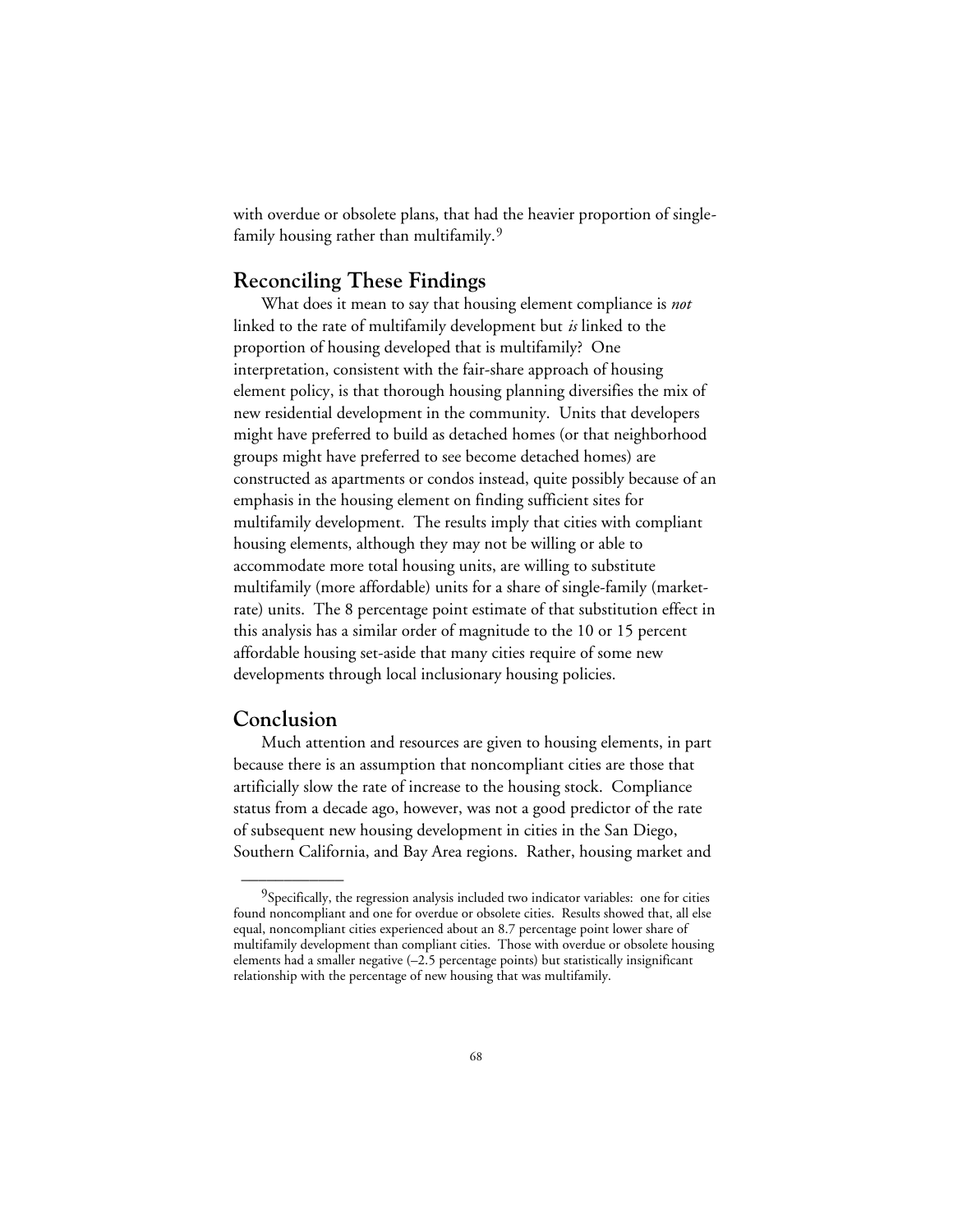demographic factors outweigh compliance status in contributing to variations in growth rates. The pace of neither single-family nor multifamily development is associated with compliance status.

Does this nonfinding imply that the resources devoted to the preparation of housing elements are a wasted effort? Not necessarily. It is probably a healthy exercise for local governments to plan for growth and to assess where various types of new housing may be accommodated in the community. It is possible that the very requirement that all local governments prepare housing elements means that more attention is paid to housing needs and more housing is built statewide, regardless of whether individual communities are found to be compliant or noncompliant. One cannot be sure, then, that there would not be deleterious effects on housing production if the requirement were eliminated.

Moreover, this analysis does not attempt to sort out the relationship of compliance status to production of *affordable* units, which receive particular emphasis in housing element law. Indeed, when examining the proportion of all units constructed from 1991 through 2000 that were in *multifamily* developments—most likely to be affordable—we do find that multifamily construction tends to displace a significant portion of single-family construction in cities with compliant housing elements.

Nevertheless, it is quite striking that one can detect no measurable relationship between compliance and overall housing production. Cities that made efforts to comply with the housing element statute may have played host to a wider mix of new housing but did not accommodate more units overall, at least in the 1990s.<sup>10</sup> California policymakers concerned about housing production, and local constraints on housing, may wish to think about other potential policy approaches. The next chapter describes some alternatives.

 $10A$  reader of an earlier draft of this report commented that compliance status at the *end* of the 1990s might better predict housing production rates in that decade. The idea is that many cities that were noncompliant in 1991 eventually gained compliance, and also that municipal policies measured by HCD in the 2000s were likely in effect and influencing housing development in the 1990s. However, when I substituted March 2001 housing element compliance status in these regressions for 1991 compliance status, it showed insignificant effects on all measures of housing development in the 1990s.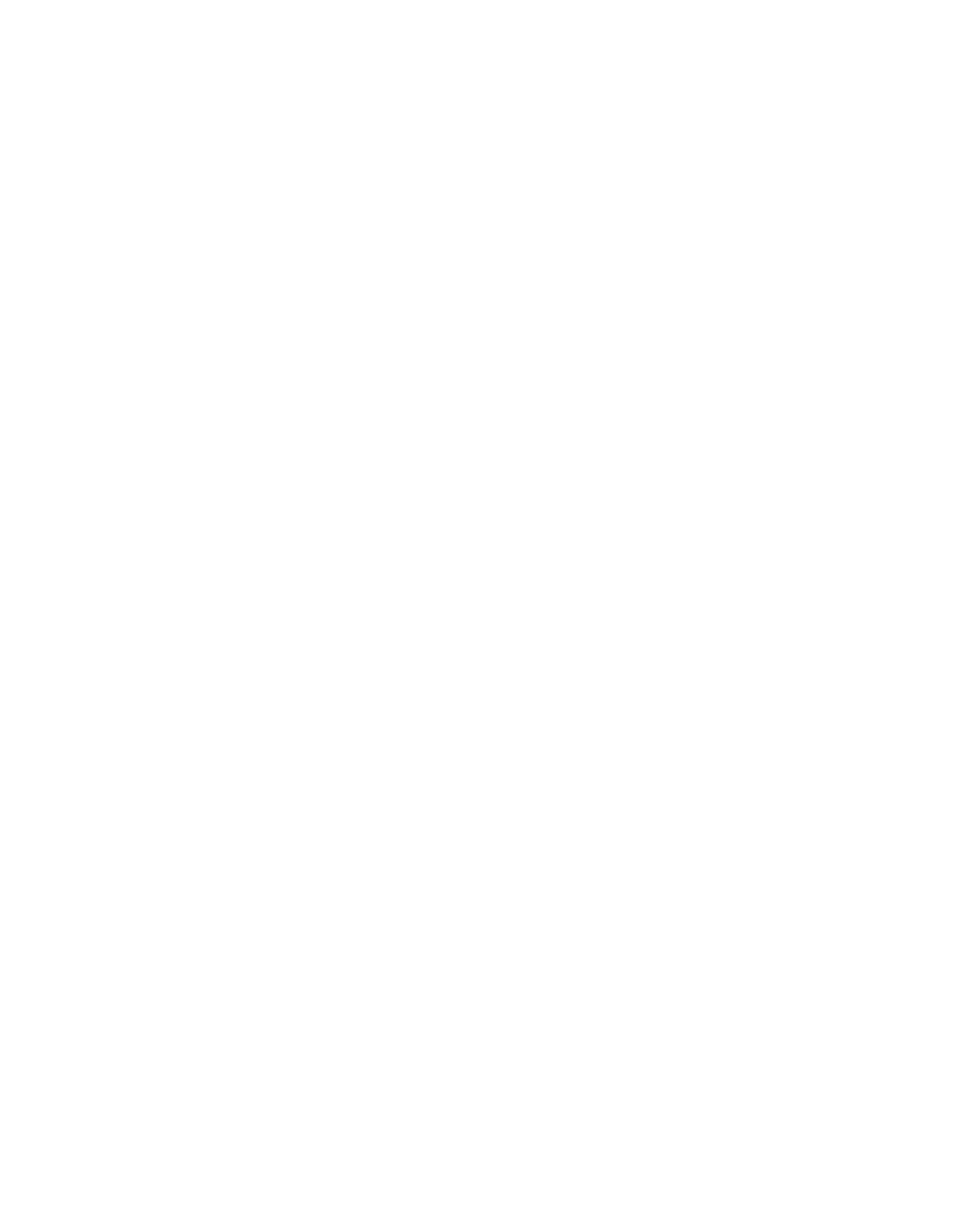# **5. Can States Ensure Adequate Local Provision for Housing Development?**

Given the turmoil over housing element law in California and its apparent lack of success in generating more housing, a discussion of alternative policy approaches seems warranted. This chapter does not recommend any single policy change but is intended to help illustrate the array of options available to state policymakers. It begins by discussing changes that have been suggested by groups in recent years. Sometimes, however, a broader perspective on a policy problem is useful, and therefore the second part of the chapter examines the experiences of three other states in crafting policies that attempt to shift local planning and land-use activities in a more housing-friendly direction. The successes and failures of these states hold potential lessons for California.

# **Alternative Approaches within the Context of the Current Housing Element Law**

Discussions of problems with the current housing element law among California policymakers and housing advocates have led to a number of proposals in recent years to change tactics. What most of these reform proposals have in common, however, is that they take the housing element approach—state review of local plans—more or less as a given.

### *More Penalties and Prescriptions for Local Governments*

One approach sees the problem as a lack of serious consequences for local governments that fail to meet the requirements of existing housing element law. Myers and Park (2002, p. 5) argue that "the state needs to place greater weight on localities' production of total housing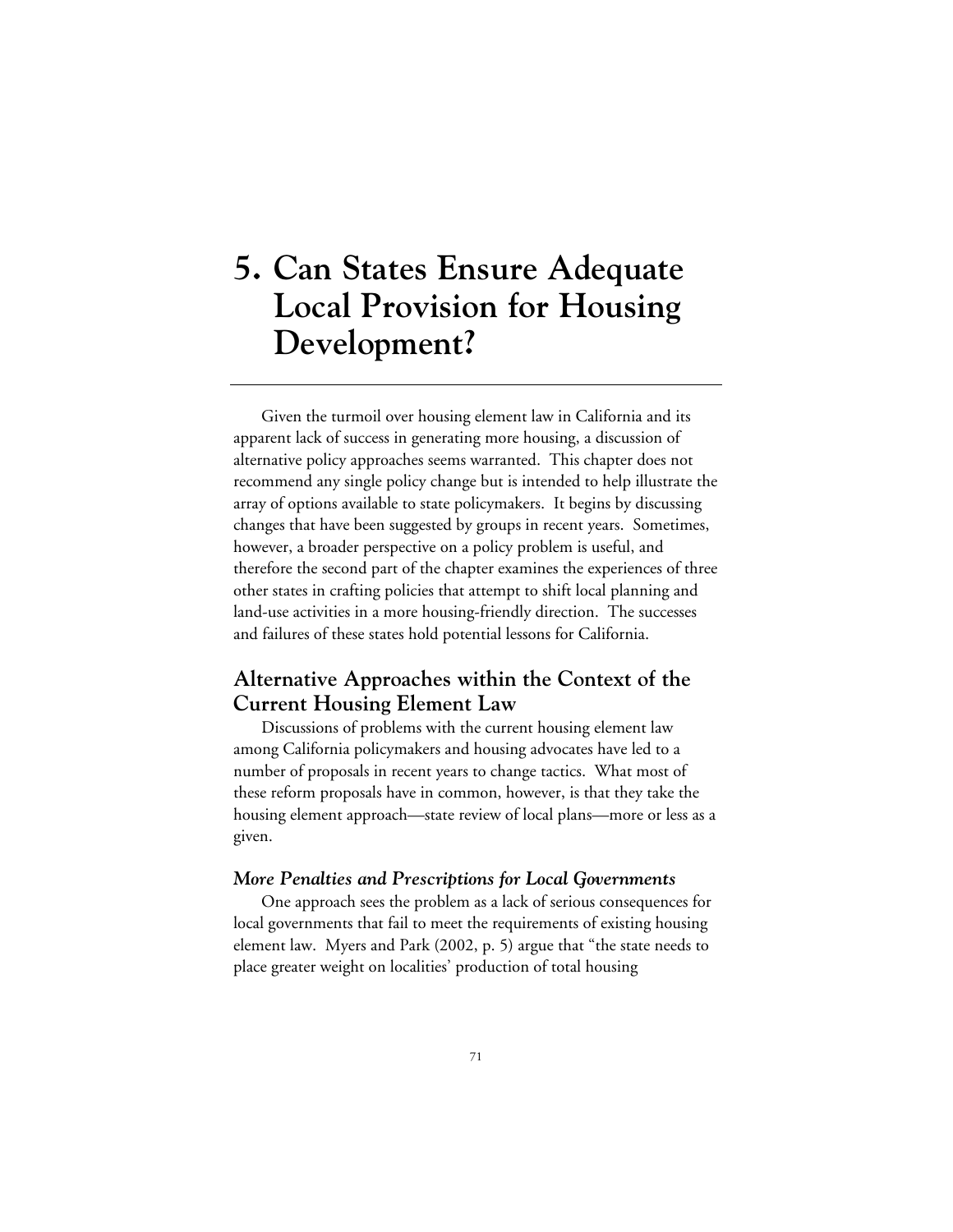construction, including a share of multifamily housing, and that emphasis needs to be backed with stronger teeth than at present." Thus, for example, it has been suggested (as in Senate Bill 910) that financial penalties be levied against noncompliant local governments, or that their eligibility for certain state or federal grants be rescinded. The attorney general could bring legal action against communities that persistently fail to comply.

Another approach of this type seeks to prescribe local land-use regulation, under the assumption that localities, left to their own devices, will fail to provide housing opportunity. Thus, the state could impose "inclusionary zoning" requirements on all communities, under which all housing developments of a certain size must reserve a share of units for low- or moderate-income households. Other suggestions have included requiring minimum zoning densities in certain areas (such as that near public transit), or a blanket exemption of affordable housing projects from local zoning or growth controls (Senate Committee on Local Government, 1993, p. 112).

Innovative approaches to promoting affordable housing need not be state-prescribed, however. Some cities, for example, have developed an "affordable housing overlay" as part of their zoning ordinance that allows a developer to claim a density bonus if his or her proposed project meets affordability standards.

## *Self-Certification Based on Performance*

Self-certification is the idea of granting authority to local governments to approve their own housing plans without state oversight if they meet certain criteria involving demonstrated housing production. This approach was popular among local government representatives in the mid-1990s (Senate Committee on Housing and Land Use, 1995). As Mark Pisano, longtime executive director of the Southern California Association of Governments, argued in 1993:

Local governments should be allowed to self-certify their housing element reforms. Self-certification should be linked to a performance review at the subregional or regional level. The right of a third party to request a review should be also allowed. Any conflicts arising from the review should be resolved through a subregional mediation process, thereby ensuring a timely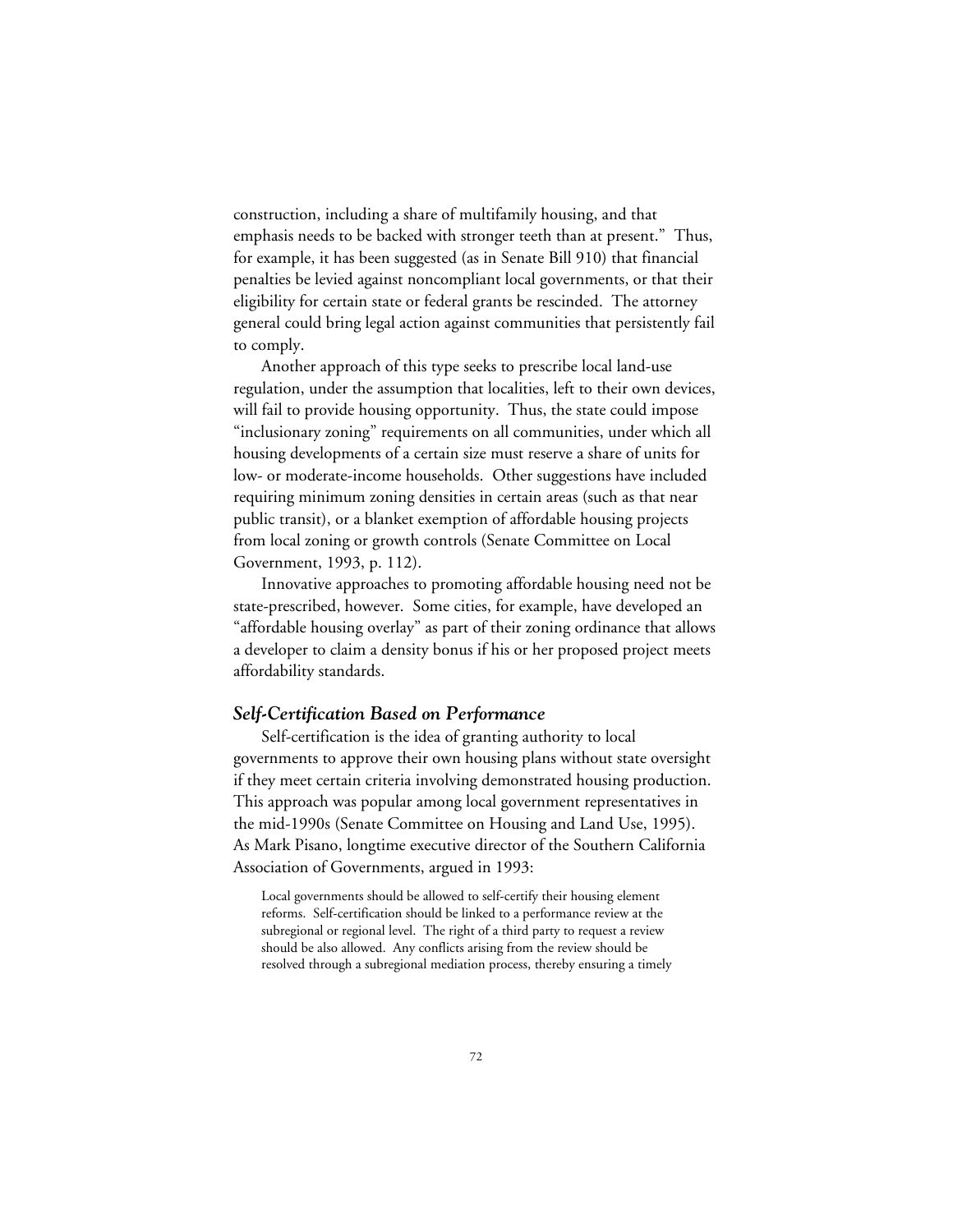resolution of disputes. If mediation is unsuccessful, [HCD] would review the housing element performance under question (Senate Committee on Local Government, 1993, p. 42).

Similarly, Janet McBride, a senior planner for ABAG, testified, "Communities which show a record of success in providing their 'fair share' of housing should be exempt from outside scrutiny of their housing element" (Senate Committee on Local Government, 1993, p. 49).

As a result of these discussions, the legislature passed a pilot program, AB 1714, in 1995. That law allowed communities in the San Diego region to self-certify their housing elements if they had met their fairshare housing needs in the period since the previous housing element revision. According to HCD's housing element status reports, only a few cities in San Diego have availed themselves of this option to date. The pilot program will sunset in 2009 unless the legislature acts to continue it.

Some have cautioned that basing self-certification on strict measures of prior performance may make such an approach somewhat inflexible. During an economic recession of the type the state experienced in the early 1990s, for example, housing production slumped because of the economy, and few jurisdictions would have been able to meet even 75 percent of their assigned housing goals. Alternative suggestions for measuring performance include assessing whether the jurisdiction has issued a share of permits above the regional average or has approved a certain share (say, 90 percent) of proposed housing projects that are consistent with the local general plan (Senate Committee on Housing and Land Use, 1995).

### *Subregional Allocations and Joint Housing Elements*

A number of commentators have suggested that jurisdictions in a *subregion* should decide collectively how to divide up that area's housing allocations. This approach has been advocated specifically for smaller counties in large metropolitan regions, and some have suggested setting up joint-powers authorities as an intergovernmental arrangement to adopt joint housing elements and suballocate fair shares. The aim would then be for jobs/housing balance within each subregion—probably a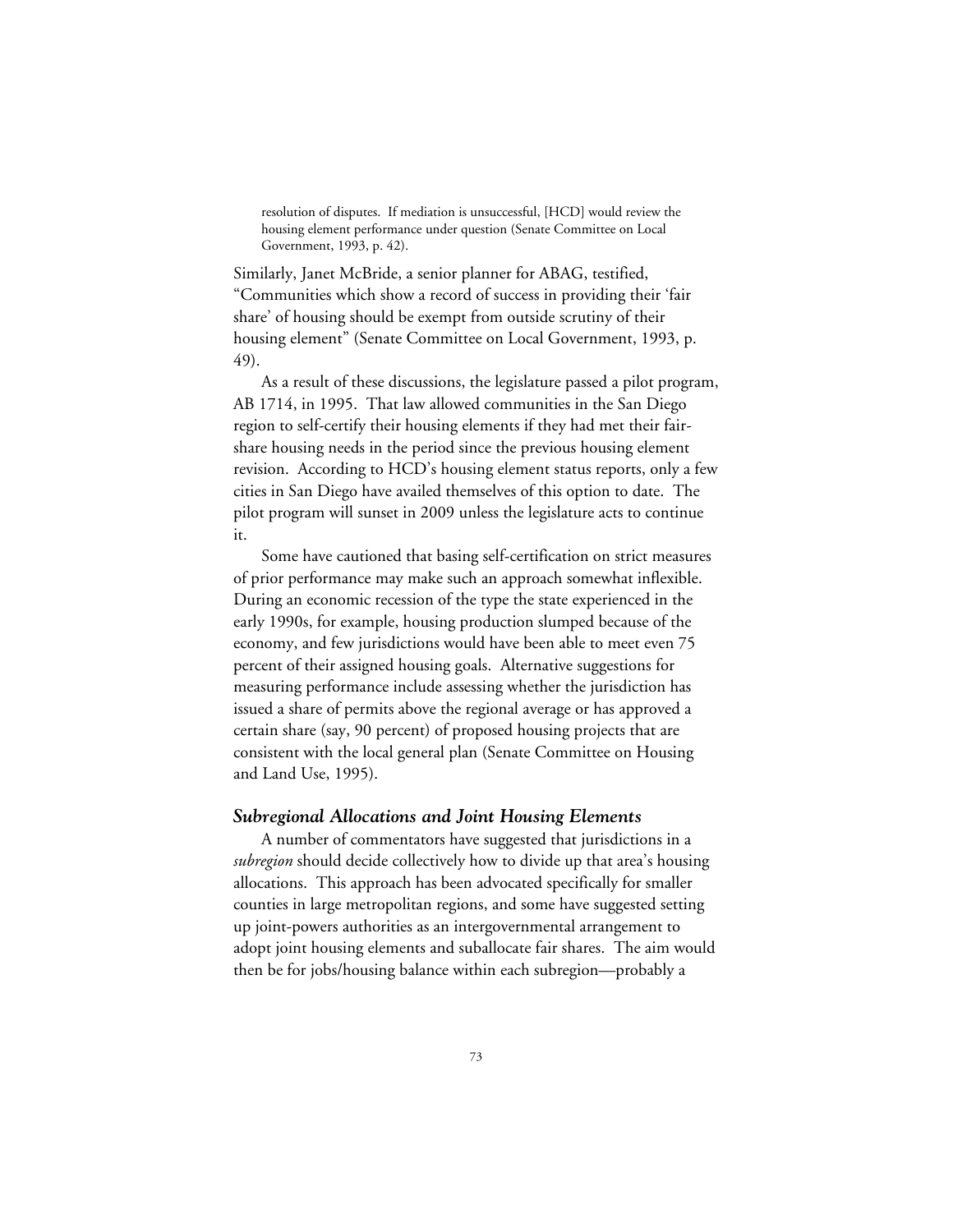more tractable approach than seeking balance within each jurisdiction (Senate Committee on Housing and Land Use, 1995, pp. 64–65, 79). Subregional allocation has already occurred in some cases; for example, in the decision by SCAG to allow Orange County governments to formulate allocations within that county.

It is quite possible, however, that making subregional allocation more widespread would not solve the political problem of how to divide an unwanted responsibility among jurisdictions. Rather, it may merely create a new political arena to haggle over the issue at a smaller geographic level. A provision allowing for greater allocation to subregions was inserted into SB 910, the housing element reform bill, in 2002.

## *Encouraging Transfers of Housing Allocations among Jurisdictions*

A number of local government representatives have sought the ability for localities to "trade" or transfer their allocations with each other, presumably in exchange for payments or other considerations. The argument is that housing may be accommodated more easily or economically in some jurisdictions than others, and allowing transfers would enable more flexibility for localities in meeting their housing obligations. For example, a small suburb with limited, expensive vacant land could transfer its allocation to a nearby community with more or cheaper vacant land or an active housing redevelopment policy, thereby possibly allowing a greater total number of units to be developed.

Section 65584.5 of the government code, passed in 1994, enables transfers among jurisdictions under certain circumstances. This legislation followed two years of debate over the topic, during which various stakeholder groups agreed on a compromise. Nevertheless, the provisions for transfer are quite strict and constrained. The entities engaged in the transfer must both have compliant housing elements, and the "donor" entity must have met at least 15 percent of its housing goals. The transfer agreement must include plans to construct the units within three years (or else the units revert to the donor community), and the COG must review it. The percentage of a community's housing goals to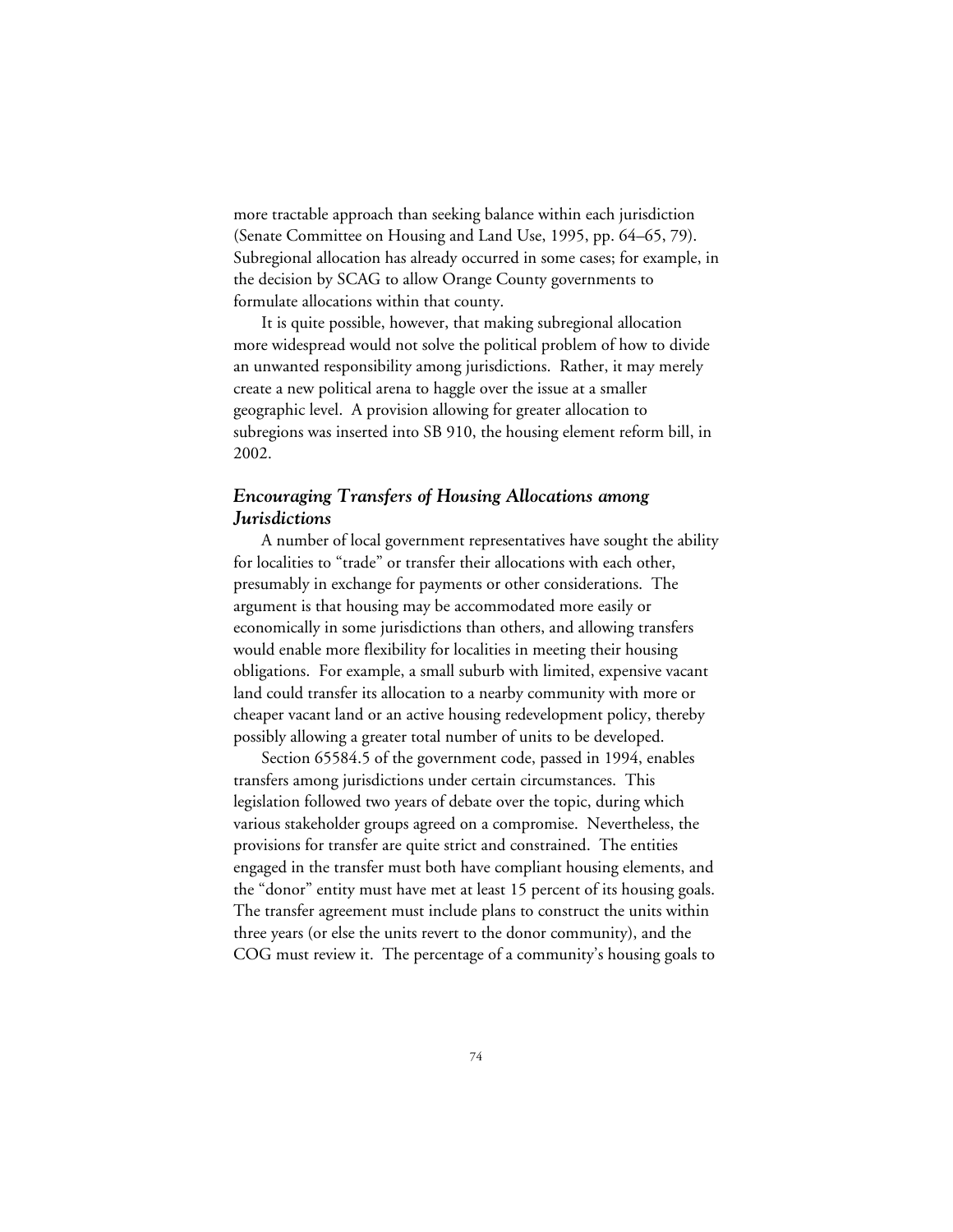be transferred may not exceed the percentage of its goal that the community has already satisfied (Curtin, 2000, p. 11).

At issue is whether transfers violate the spirit of fair-share housing policy, which aims at an equitable distribution of responsibilities across jurisdictions. Opponents, including some housing advocate groups, argue that wealthy communities that eschew low-cost housing will be allowed to buy their way out of their responsibilities to their region if widespread transfers are permitted.

## *Another Approach: Rewards for Performance*

Enticing communities to accommodate housing would not be such an uphill battle if they perceived that doing so would be in their financial self-interest. Thus, creating an element of the state fiscal system that rewards local governments for the addition of housing units, particularly affordable units, would be an approach likely to result in less conflict and more cooperation.

The existing Jobs/Housing Balance Incentive Program, passed in 2000, has elements of such a "rewards for performance" approach. Until it was defunded when the state budget went into deficit, the program authorized devoting \$100 million in grants to local governments that demonstrate increased issuance of building permits, if they have adopted housing elements that are in compliance with state law. The housing bond passed by voters in November 2002 earmarks \$100 million to continue funding this program. Senate Bill 423, enacted in late 2002, provides some specific instructions on how the funds are to be allocated.

To provide certainty for local governments, a continuing rather than one-time source of funds for such an approach may be necessary. For example, a regional fund could be established for such purposes as transportation improvements and open space protection, with funds awarded to cities and counties that clearly demonstrate that they are taking actions (beyond planning) to accommodate their fair share of units, particularly affordable units. The fund could be financed through a regional impact fee on commercial development in job-heavy, housingpoor areas (Lewis, 2002).

Others have suggested recalibrating the local fiscal system so that localities would be rewarded directly (i.e., by formula) for increases in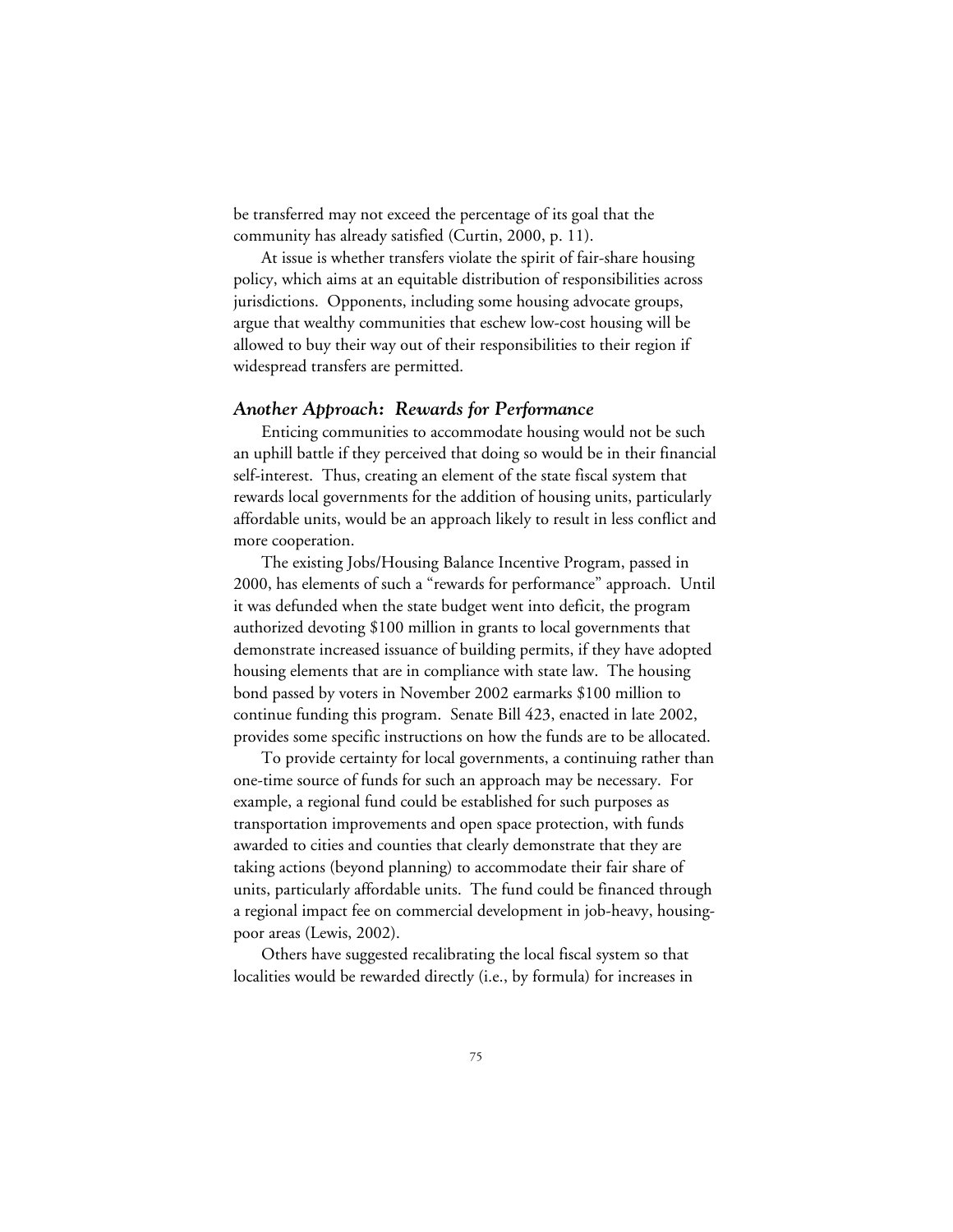population or housing units. For example, there have been discussions of distributing a portion of local sales tax revenues to cities and counties on the basis of local populations, rather than the "point of sale" of retail transactions. AB 680 (Steinberg), which failed to emerge from the state legislature in 2002, took such an approach. Of course, such a wideranging reform of local finance raises many concerns and conflicts unrelated to housing policy, and thus far such efforts have not succeeded.

It is worth noting that state subventions of Vehicle License Fee (VLF) revenues are awarded to localities through a population-based formula. Local officials have expressed worries that the state's current budget crisis may threaten the existence of the so-called VLF backfill, which attempts to ensure that cuts to the VLF in the late 1990s do not result in decreased allocations to localities. Loss of all or some VLF revenues would further reduce local incentives to provide new housing.

## **Relevant Experiences from Other States**

Other states, including some with equally strong traditions of home rule as California, have also wrestled with issues of inadequate housing production, mandated fair shares for jurisdictions, and state oversight of local planning. But the approaches taken differ widely from California's, and their experiences may be worth considering. This section briefly sketches the approaches taken in New Jersey, Massachusetts, and Oregon.1

## *New Jersey*

\_\_\_\_\_\_\_\_\_\_\_\_

Along with California, New Jersey likely has the most sustained experience with policies that involve state oversight of local housing policy.2 At first glance, New Jersey's policy posture toward fair-share

<sup>&</sup>lt;sup>1</sup>The focus here is only on contemporary policies that have some analogies to the California situation. A comprehensive examination would need to include the nowdefunct New York State Urban Development Corporation (UDC), a powerful state agency with the power to override local zoning to build subsidized housing projects in the late 1960s and early 1970s. Its zoning override power was later stripped by that state's legislature, and the UDC ultimately became insolvent in the mid-1970s.

 $2$ This discussion of the New Jersey experience is based upon Calavita et al. (1997), Haar (1996), Hughes and VanDoren (1990), Listokin (1976), and Weinstein (1993), as well as the website of the Council on Affordable Housing.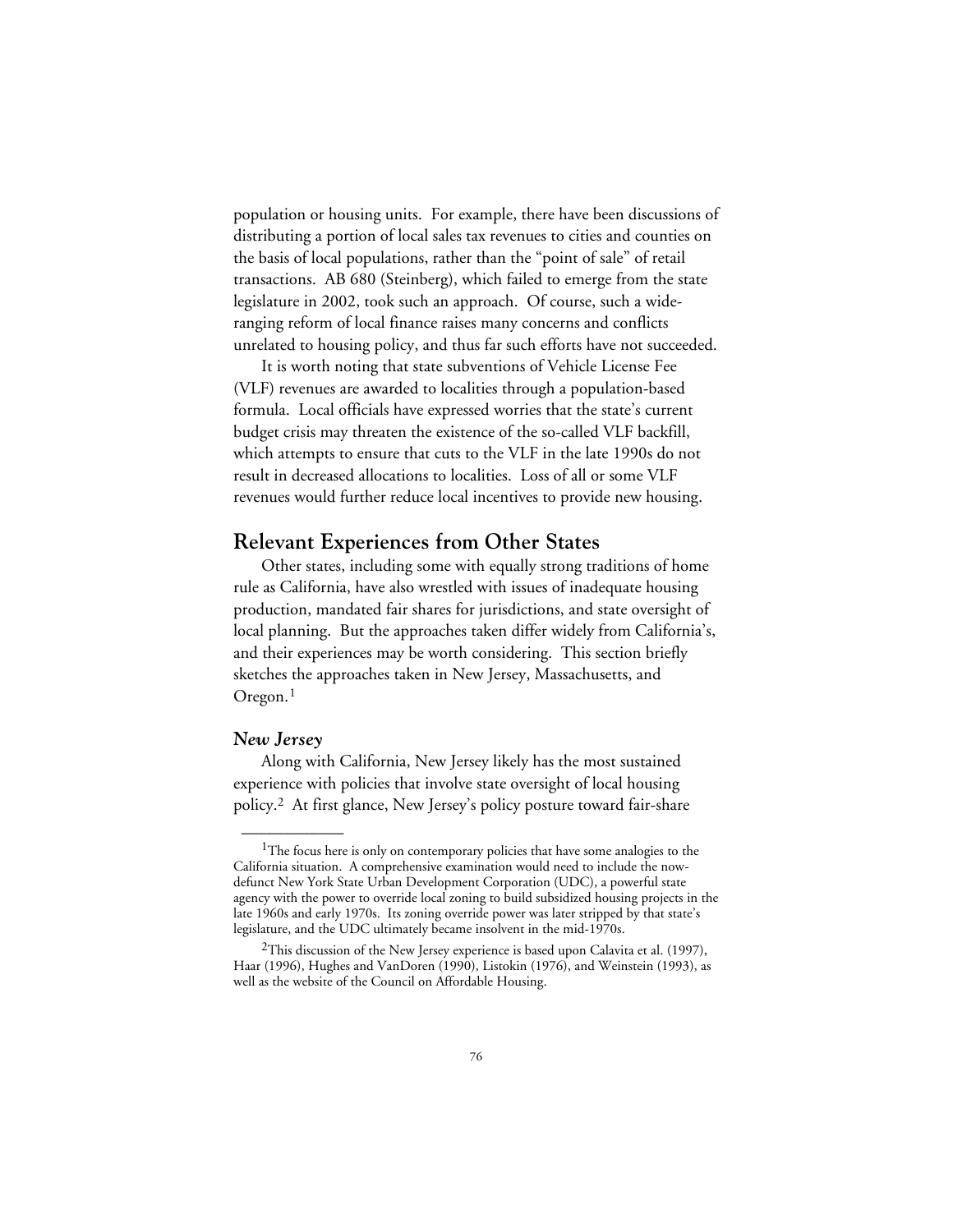housing production appears similar to California's. The state's 566 municipalities are required to prepare housing elements, are allocated an obligation of low- and moderate-income housing needs, and a state entity—in this case a Council on Affordable Housing (COAH), created by the legislature in 1985—reviews local plans. At a more basic level, however, there are serious differences between the two states' approaches.

Most important, New Jersey's requirement of a fair-share responsibility on localities to provide a reasonable amount of housing within their region was mandated by judicial action—the famous *Mount Laurel* decisions of 1975 and 1983. The state's supreme court justices drew upon state constitutional language to assert that municipalities had an obligation to admit affordable housing, thus providing more legal ammunition than California's statutory housing element requirement. The court's motivation was largely concern about racial and socioeconomic exclusion in the suburbs, given New Jersey's stark distinctions between older, largely African American central cities and more affluent suburbs. An initially reluctant state legislature followed up on the court's prodding by passing a Fair Housing Act in 1985 that created COAH to oversee the process, thereby removing most of the direct judicial supervision of contested municipal housing policies.

In terms of the law's actual implementation, the major salient differences between New Jersey's approach and California's include the following:

- 1. The fair-share allocation process is state-directed, with no COG involvement, and pertains only to low- and moderate-income housing needs, not "above moderate" needs. These affordability brackets have stricter definitions in New Jersey, however, with the low-income category basically equivalent to California's verylow-income bracket, and the moderate category equivalent to California's low-income grouping.
- 2. Municipalities are not obligated to have COAH review their housing elements. However, localities that choose to approach COAH and have their housing plans certified as adequate are shielded from lawsuits by builders for a six-year period.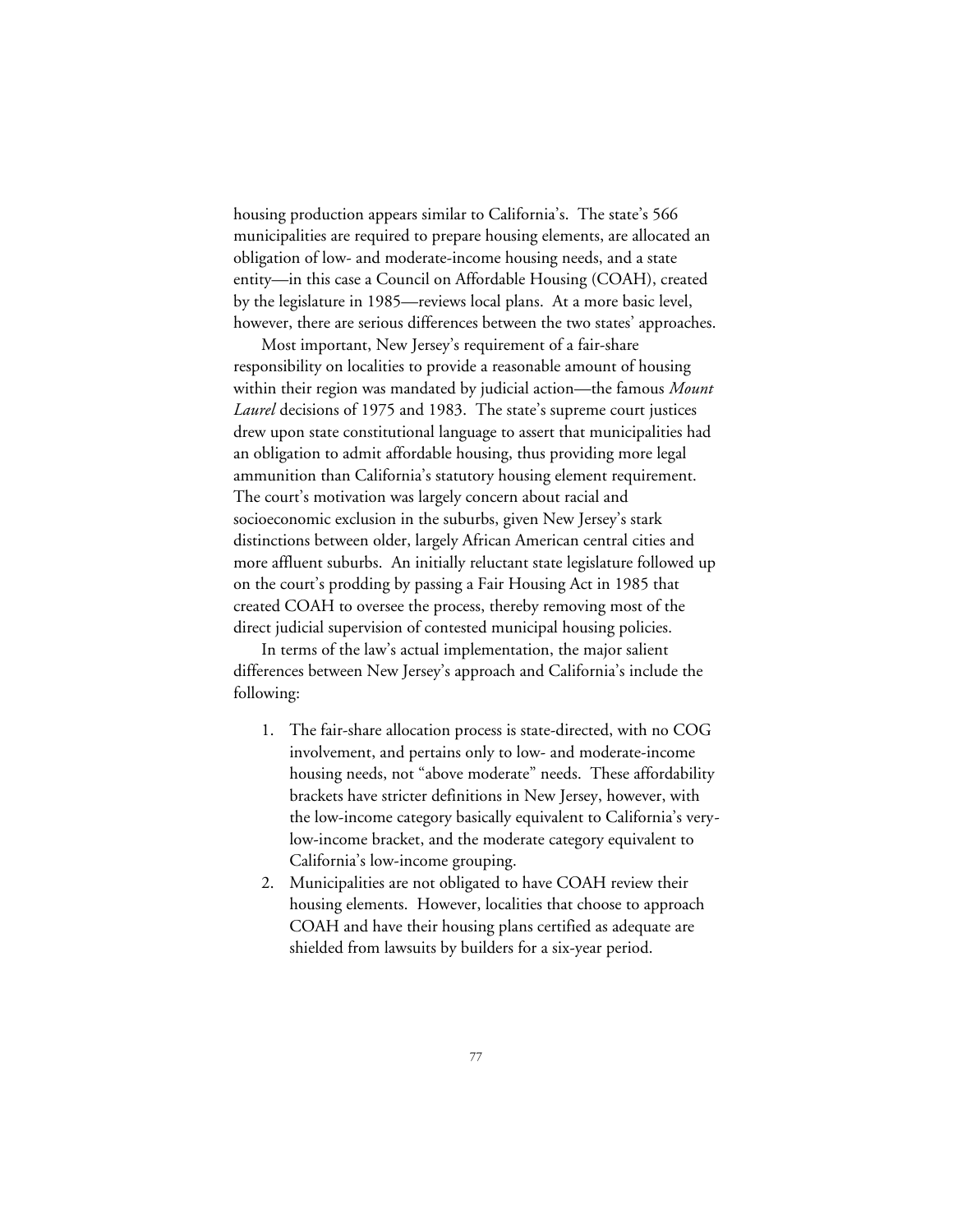- 3. Municipalities can meet part of their affordable housing obligations by rehabilitating existing units. Congregate housing facilities for the disabled can also be counted toward the obligation.
- 4. The major mechanism for the construction of affordable units is through the so-called "builder's remedy," under which a developer offers to construct affordable units that go some way toward meeting a community's obligations, in exchange for certain local concessions. These projects ordinarily are 80 percent market rate units and 20 percent low- and moderateincome units. The concession given to the developer is typically a density bonus allowing construction of more market-rate units than would otherwise be allowed under local zoning, and in some cases local government offsets of the cost of the affordable units. Communities that have not met their affordable housing obligations and have not had their housing elements certified by COAH are often approached by for-profit builders proposing such an arrangement, which can be ordered by a court or agreed to by the municipality in a settlement. To avoid such suits, many local governments adopt an "inclusionary housing" ordinance, providing for a routine affordability set-aside of 20 percent of units in any development of a threshold size. During a building boom in the late 1980s, an estimated 15 percent of all developments in New Jersey included such an affordability setaside (Calavita et al., 1997, p. 127).
- 5. As a quasijudicial agency, "COAH has adopted a massive body of regulations governing nearly every element or program . . . through which a New Jersey locality might seek to comply with the *Mount Laurel* mandate" (Calavita et al., 1997, p. 119).
- 6. Municipalities in New Jersey are allowed to "trade" up to half their obligated number of affordable units to another jurisdiction that agrees to build the units (or, more commonly, to renovate dilapidated units), under so-called Regional Contribution Agreements. The "sending" jurisdiction, generally a suburb, must pay the "receiving" jurisdiction, usually an older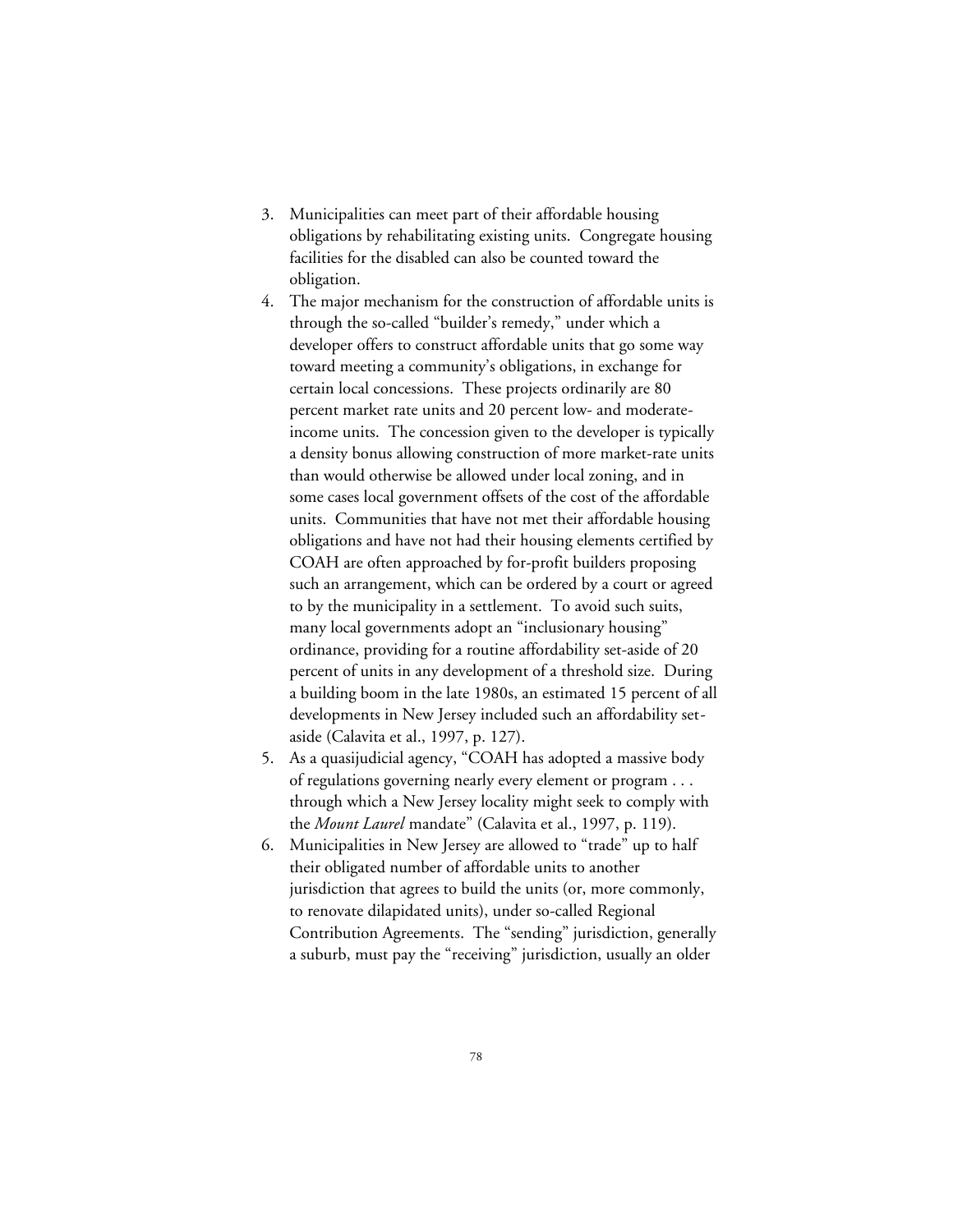central city, at least \$20,000 per unit, although higher amounts can be negotiated. Some view this aspect of the New Jersey system as a "sell-out" of the original aim of distributing housing opportunity widely. But other analysts note that the trading system has the merit of effectively serving as a tax on those communities that choose to avoid their affordable housing obligations (Hughes and VanDoren, 1990). Thus, the entire community that "benefits" from such exclusion must pay for it; contrast this to the mechanism of the builder's remedy, in which the costs of new affordable units may be cross-subsidized by the market-rate units in the same project, meaning that new entrants to a community effectively pay for the city's past exclusionary behavior. The trading system also has fiscal benefits for distressed central cities.

Although a large amount of subsidized housing has been produced under the *Mount Laurel* system in New Jersey, it has been faulted on a number of counts. Most notably, the emphasis in most builder's remedy developments has been on purchase housing, not rentals, meaning that the lowest-income households often cannot take advantage of the setasides because they cannot afford a down payment or do not have good credit. Thus, studies have indicated that a typical occupant of a subsidized suburban *Mount Laurel* unit is a young white family that already lived in suburbia and simply has not yet achieved its full earnings potential.

On the other hand, a major advantage of the New Jersey approach is its standardized procedure for meeting local fair-share housing goals—a process that after more than 15 years of operation is becoming routine. The builder's remedy approach uses the profit motive of developers to accelerate implementation and to develop far more housing units than would have otherwise been allowed under local zoning.

### *Massachusetts*

The first strong fair-share policy approach to housing development anywhere in the country was probably Massachusetts's Comprehensive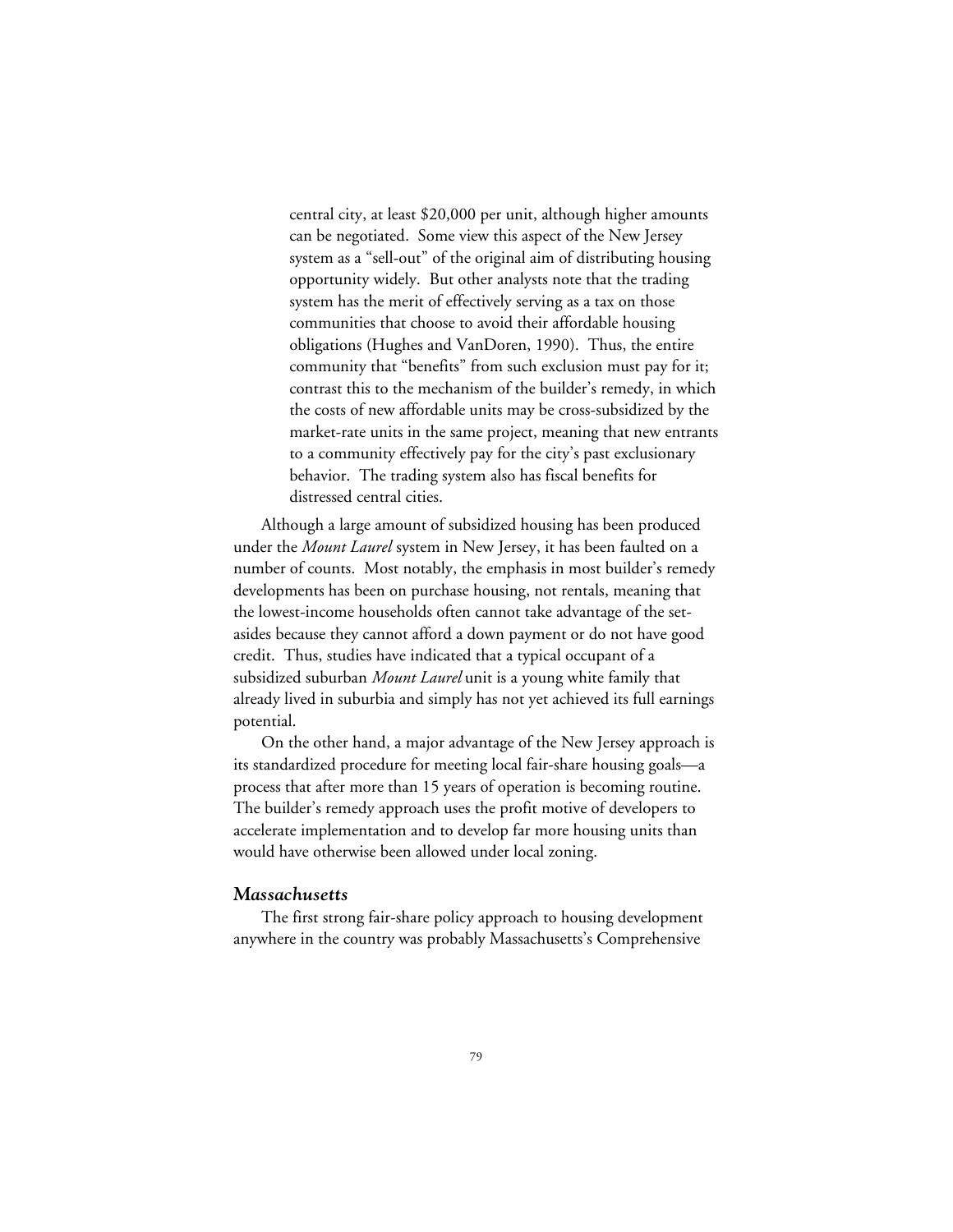Permit Law.3 The law was enacted in 1969 and aimed at opening up the suburbs to affordable housing. It has often been viewed as an attack upon "snob zoning." The Massachusetts law is typically referred to as "40B" in that state because of its chapter location in the state legal code.

Its main strategy is to radically simplify the review process for developers seeking to build residential projects in which at least 25 percent of the units have long-term affordability restrictions. Developers proposing such projects can apply to the municipality for "comprehensive" building permits, through a local Zoning Board of Appeals. If successful, the comprehensive permit issued by the zoning board cuts through local building restrictions and overrides land-use regulations that are inconsistent with providing affordable housing; the zoning board can effectively overturn local zoning in some cases. This enables the builder to use one relatively streamlined process to receive an entitlement to build the project. This local zoning board is charged with bringing to the table all the relevant municipal departments and agencies that have an interest in the housing development for comments and concerns (such as the planning board, fire department, etc.), and with conducting a series of public hearings to air community concerns. The hearings must begin within 30 days of receipt of the developer's application for a comprehensive permit, and the board must decide whether to award the permit within 40 days after the public hearings conclude.

Although state environmental and other statutes still apply, local authorities must use the principle of meeting local needs in any denial or conditions that they impose upon the project (such as density or height restrictions). The community is not allowed to impose conditions that render the proposed project uneconomical to the builder. Furthermore, developers whose projects are denied by this local process have the option of appealing to a statewide board, the Housing Appeals Committee (HAC), which can overturn the local decision and order that the project

 $3$ This discussion of the Massachusetts process draws upon numerous recent articles in the *Boston Globe* by housing reporter Anthony Flint, materials from the websites of the Massachusetts Department of Housing and Community Development and the Citizens Housing and Planning Association, as well as early perspectives on the law by Listokin (1976).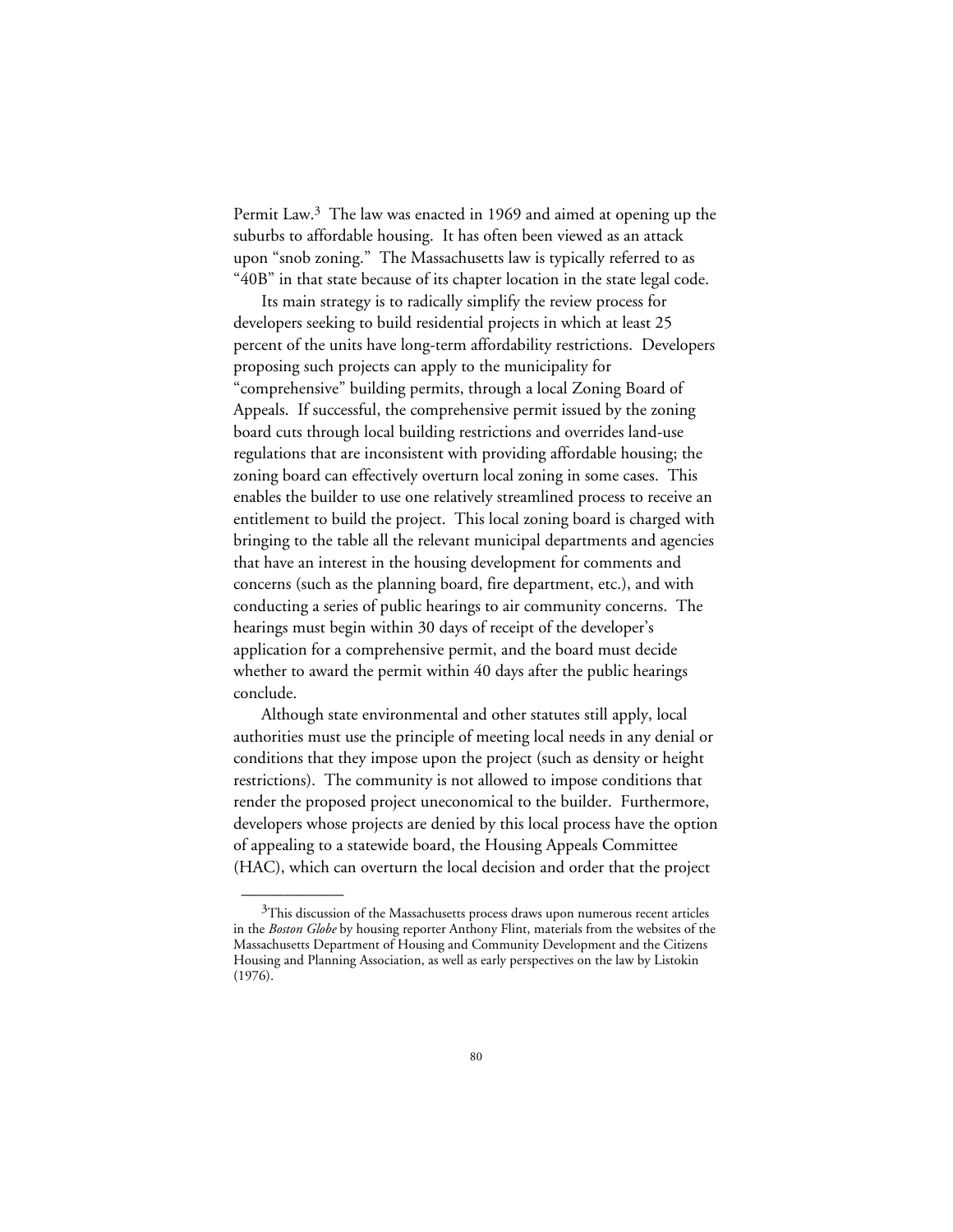be permitted. A developer can also appeal a local decision if conditions imposed upon the project threaten its economic feasibility. However, the developer may only appeal if the locality in which they wish to build has failed to meet certain housing affordability thresholds.<sup>4</sup> Ordinarily, the HAC first encourages the applicant and the municipality to engage in a mediation process to see if issues can be resolved without a HAC review.

In the initial period after passage of the 40B law, progress was very slow, as there were court challenges to the law and frequent proposals in the legislature to weaken it. By 1972, there had been only 35 applications to local authorities for comprehensive permits, and only a few appeals to the state HAC. After six years of operation, the law had resulted in the construction of only about 1,100 new housing units, although more than 3,000 others were planned or pending (Listokin 1976, pp. 100–103). More recently, there has been a pronounced increase in the number of projects proposed under the law, with about 5,000 units produced between 1990 and 1997. Between 1970 and 2001, about 25,000 units in 170 communities had been approved (Massachusetts DHCD, 2001). According to Flint (2002), "Because many towns have put the brakes on all growth and buildable land is scarce, developers say going the 40-B route—generally large, dense projects that are 25 percent affordable under state guidelines—is the only way to do business these days." However, a disproportionate number of the recent 40B applications have been projects for senior citizens only, which local officials often look upon more favorably.

The law is also limited in that it does not apply to many commercial developers. To have the right to seek a comprehensive permit, the developer must be either a nonprofit or a limited-dividend company, and the project must initially receive approval from a federal or state subsidized housing program. In recent years, the Federal Home Loan Bank of Boston has provided substantial subsidies to developers in the program, which has helped boost construction. Although 40B

 ${}^{4}$ The city is exempted from an appeal if at least 10 percent of its housing units are in projects subsidized for low- and moderate-income residents, or if such affordable units constitute at least 1.5 percent of the city's land area zoned for residential, industrial, and commercial uses. Few jurisdictions in Massachusetts meet these criteria.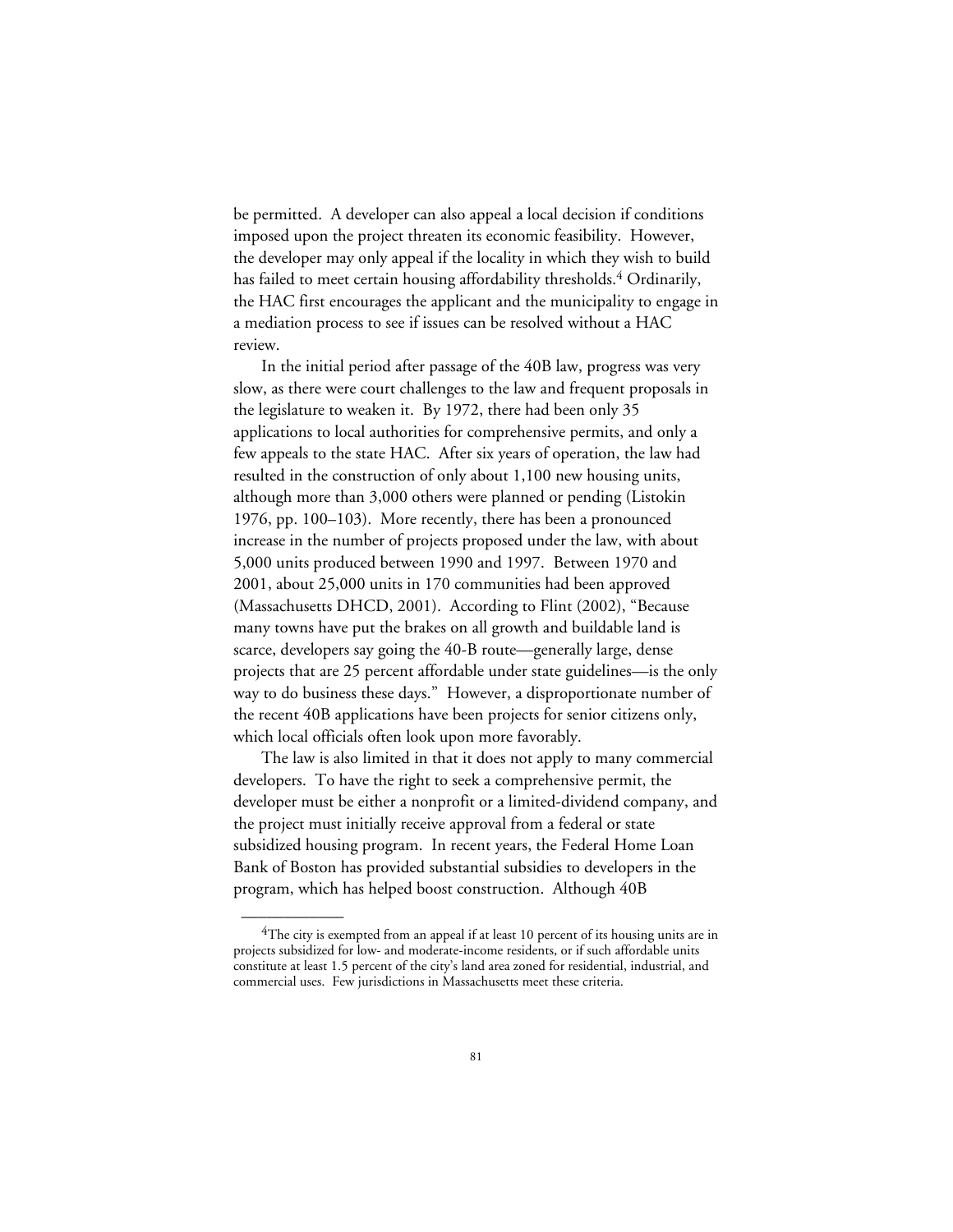applications have become more numerous lately, the law has not succeeded in easing that state's very serious housing shortage. The law has contributed to a much wider geographic distribution of subsidized housing, with the proportion of subsidized units outside large cities in Massachusetts rising from 31 percent in 1972 to 63 percent in 1997 (Citizens Housing and Planning Association, 2001). A state task force there recently proposed more radical state oversight of local planning, such as overturning local caps on growth (Flint, 2001).

Given the shortage of housing subsidies in contemporary California (Little Hoover Commission, 2002), adapting the current Massachusetts statutory provisions to California is unlikely to bear immediate results in terms of housing production. The 40B law reflects its origins as a civilrights-oriented provision rather than a measure to increase housing production across the board. However, if a California version were to relax the requirement that the affordable units be subsidized by a state or federal source, and perhaps reduce the required share of affordable units to 15 or 20 percent of the project total, it would open comprehensive permitting to a far wider array of projects. Many developers in urban and suburban California already have built projects in which 15 percent or so of the units are affordable and cross-subsidized, in effect, by the market-rate units. Such approaches are mandated by some cities' inclusionary housing requirements. In California, the right of appeal to a statewide board (or perhaps more appropriately, a regional board) could be allowed if the local government has a noncompliant housing element.

### *The Portland Region*

\_\_\_\_\_\_\_\_\_\_\_\_

Oregon is well-known for undertaking state-level review of local housing plans.<sup>5</sup> In 1973, at the governor's urging, the legislature passed a law requiring that local governments prepare comprehensive plans and establishing a state-level, quasijudicial Land Conservation and Development Commission (LCDC) to review them. One of the initial 14 statewide goals developed by LCDC concerned housing opportunity. The LCDC goal required that, as in California, localities inventory

<sup>5</sup>The Portland discussion draws upon Hammond (2002), Knaap and Nelson (1992, Chapter 3), Lewis (1996, pp. 179–182), and Toulan (1994).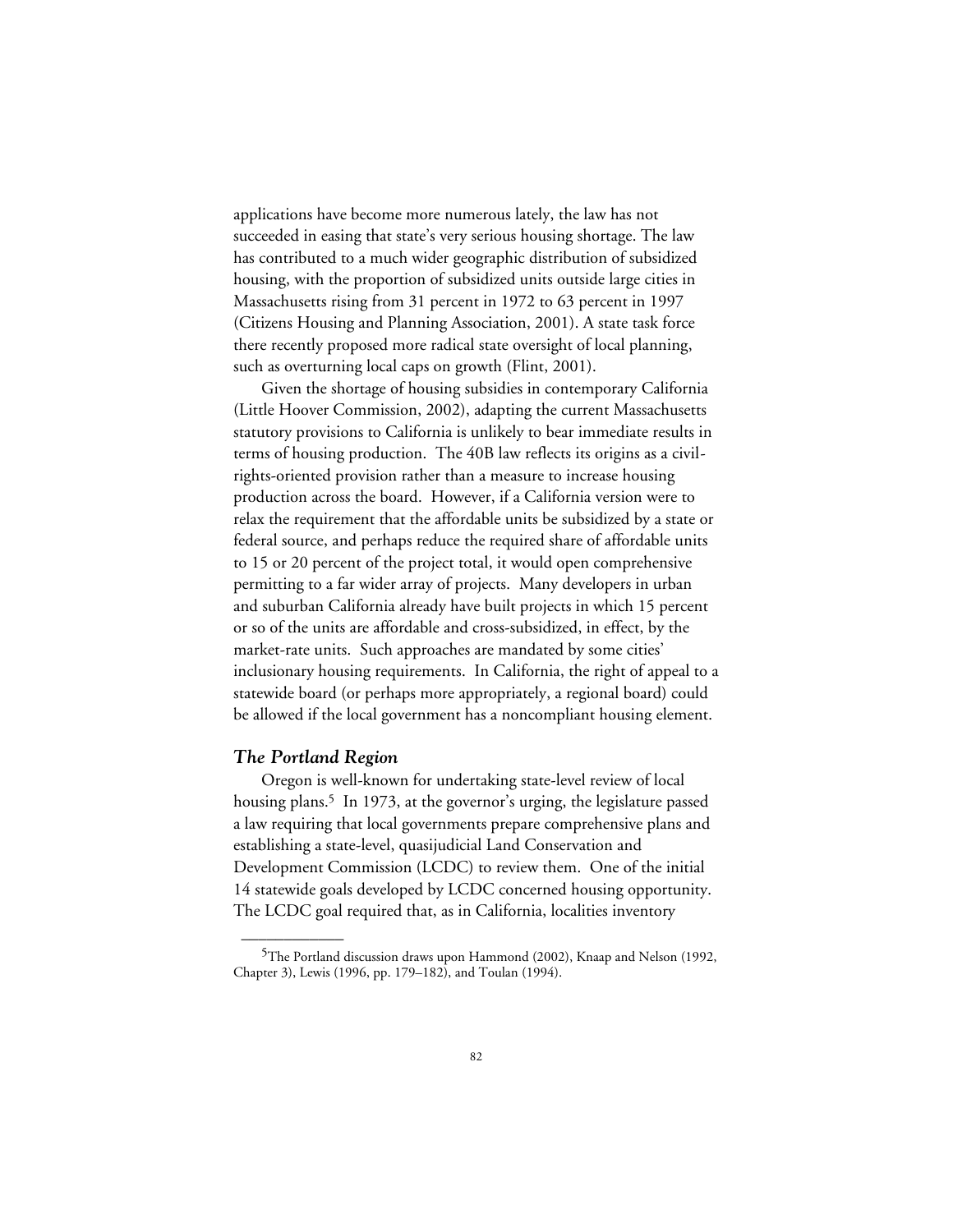residential land and develop plans to encourage the building of an adequate number and mix of housing units for households in various income brackets (Knaap and Nelson, 1992, p. 77).

In LCDC's initial reviews of local housing plans, every jurisdiction of more than 5,000 population in the Portland metropolitan area except the central city itself saw its housing elements rejected because they provided for an insufficient range of housing types and prices. The area's regional government, the Metropolitan Service District (since renamed Metro) attempted to resolve this state-local conflict by enacting an Areawide Housing Opportunity Plan—a fair-share allocation plan that distributed federal housing subsidies in relation to local needs. The plan withered when federal housing funds dried up in the early 1980s, but LCDC adopted the broad outlines of the Metro plan as its own regulation, later codified into state law by the legislature.

As adopted, the so-called Metropolitan Housing Rule applies only to the Portland region, which contains about half the state's population. The rule prescribes local land-use mixing, requiring that local government plans within Metro's boundaries allow for at least 50 percent of new residential units to be multifamily or attached housing units. It sets out a "10-8-6" formula, which requires that the largest municipalities in the region zone for an average of at least ten dwelling units per buildable acre, whereas almost all the remaining suburbs must zone for at least eight units per acre. Five very small cities were given a quota of six units per acre.

Despite local government objections to the new rule, strong support at the state and regional level along with support from an unusual alliance of environmentalists and homebuilders led to the implementation of the plan in virtually every Portland-area community. The authority of LCDC to fiscally sanction uncooperative localities no doubt helped speed up the process. The amount of land zoned for multifamily housing increased fourfold to more than one-quarter of net buildable acres. By 1991, vacant residential land in the Portland region allowed for the development of 54 percent multifamily units, and some rapidly growing suburbs, such as Beaverton, heavily exceeded the 50 percent minimum.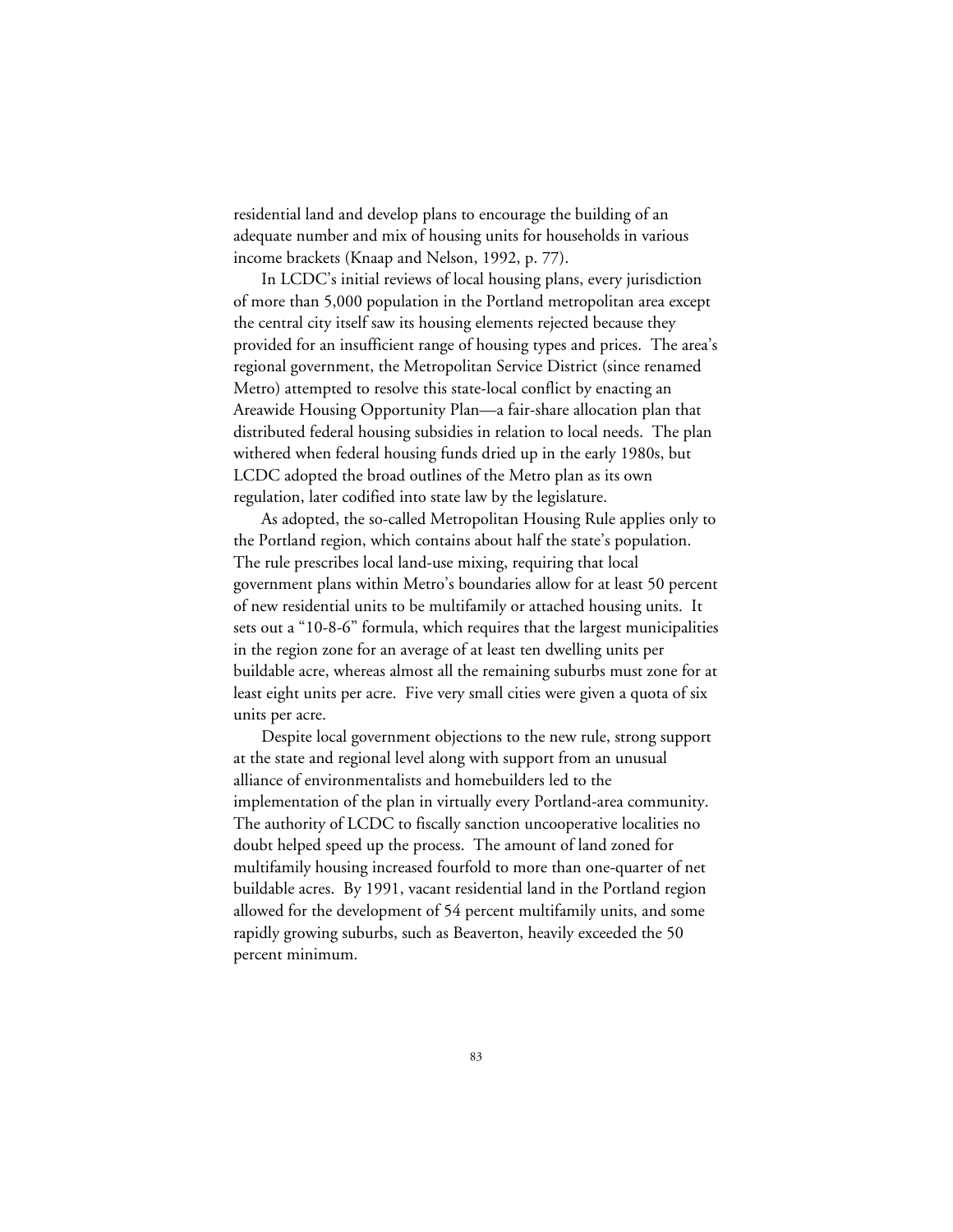During the boom of the 1990s, apartments proliferated in the suburbs of Portland, which helped lead to the recent finding that households below the poverty line in that metropolitan area became less concentrated in the central city and more likely to locate in suburbia by the time of the 2000 Census. Although neighborhood objections to multifamily housing continue in the Portland area, according to one homebuilder, "nobody has been able to keep [multifamily housing] totally out. The reason is because of the [metropolitan housing] rule. Without that, I am sure it would have followed the same pattern the rest of the country did" (quoted in Hammond, 2002).

However, no systematic study of the rule has attempted to determine the degree to which it assists in housing affordability or socioeconomic mixing. Another aspect of Oregon's statewide planning system, the requirement for urban growth boundaries around each metropolitan area, directs growth pressures inward and probably helps account for the sharp spikes in densities in the Portland region. After all, the increased zoning densities under the Metropolitan Housing Rule do not *require* that builders propose projects at such densities. In a different regulatory regime, developers might have found it more profitable to build lowerdensity housing in the existing suburbs while also rapidly expanding lowdensity housing beyond the urban fringe.

#### **Conclusion**

There have been numerous proposals to reform housing element law in California, involving penalties for noncompliance, more selfcertification, or transfers of allocations across communities. Most suggested reforms, however, would proceed within the current approach: state review of local housing plans. A more fundamental shift would be to directly reward effective performance by directing funds to localities on the basis of the number and mix of new units developed.

The experiences of Massachusetts, New Jersey, and Oregon all offer different experiences regarding fair-share planning and state review of local housing policy. Even if none of these approaches is completely appropriate to the California context, some combination of the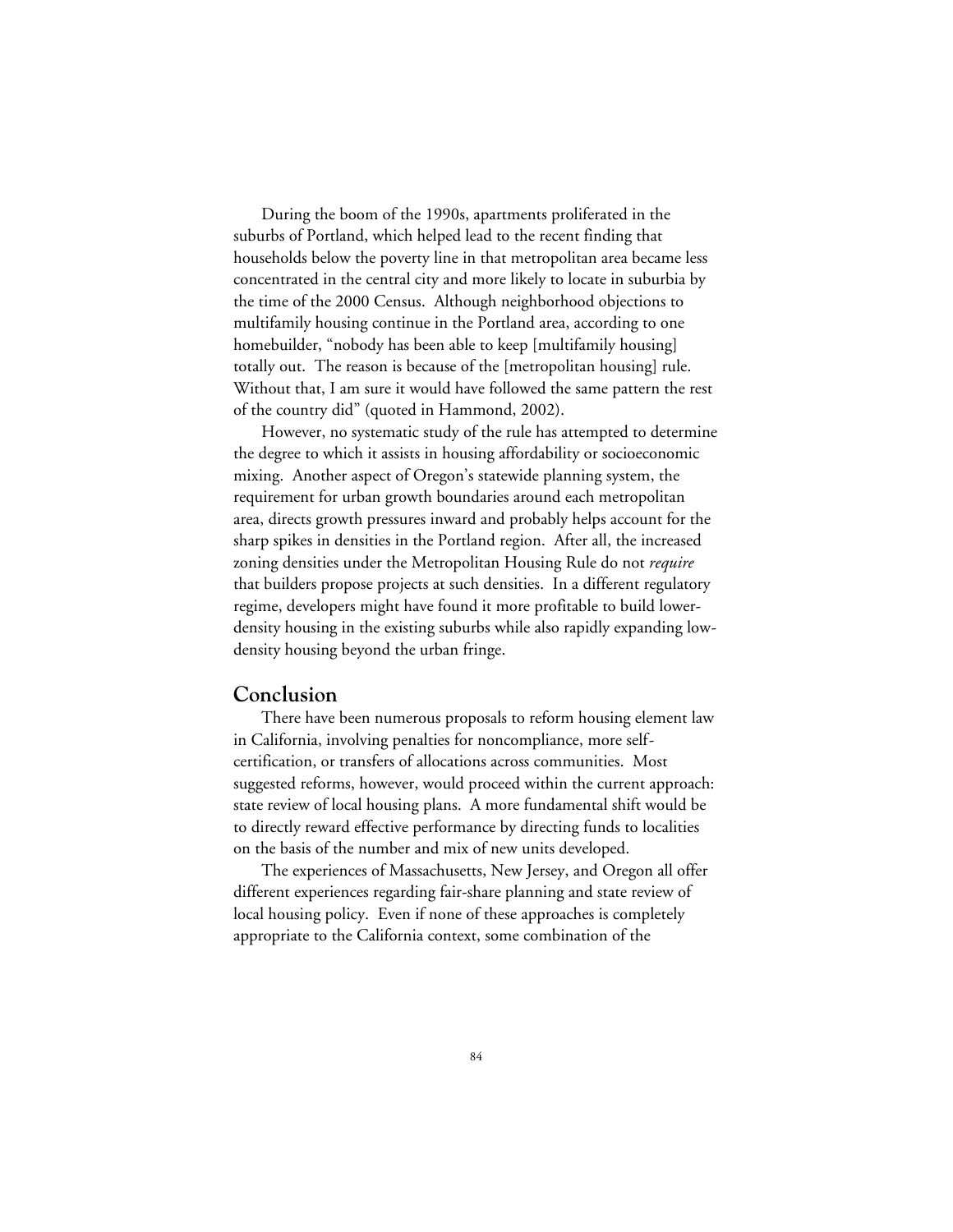innovations attempted elsewhere—comprehensive permitting, state or regional boards of review or appeals, minimum zoning densities, or the builder's remedy—may be worthy of consideration in California.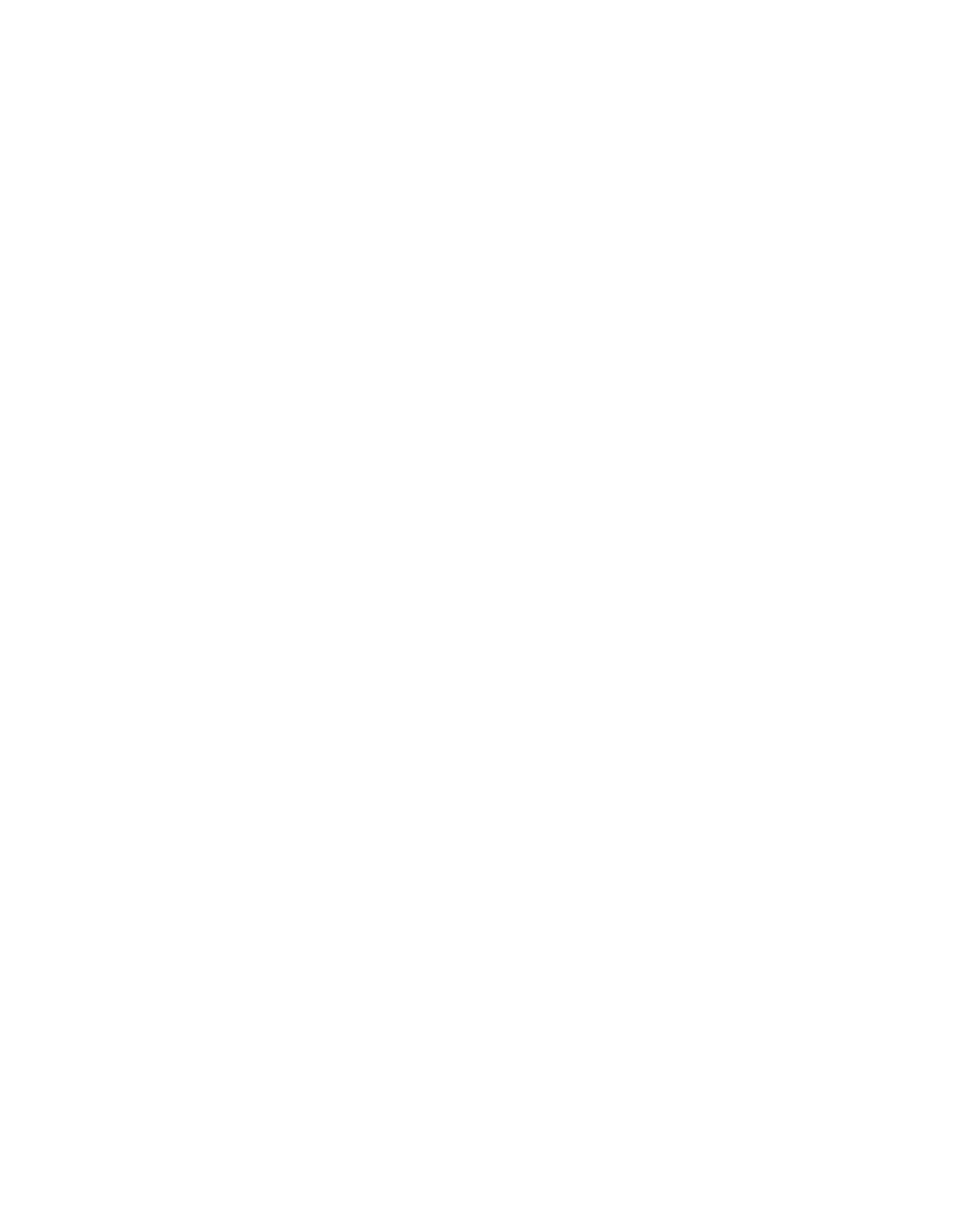## **6. Conclusion**

Many factors appear to complicate efforts by local governments to reach housing compliance. In some cases, local policies restricting growth or an older housing stock hinder compliance, although it also appears that communities that have remained persistently noncompliant tend to be high-status cities. When it comes to sorting out the *effects* of noncompliance, however, there is no solid evidence that noncompliant cities experience a slower rate of housing development than compliant cities, holding all else constant. Thus, given the substantial controversy over the existing housing element law, it is worth considering alternative policy approaches, some of which were discussed in Chapter 5.

An important question sitting astride the whole issue is whether the various fundamental values that California policymakers hold dear increased housing production, an equitable distribution of housing responsibility across communities, special attention to the housing needs of low-income families, local autonomy and home rule, environmental protection, and more—can all be accommodated within housing element law, or whether there are tensions among them. A secondary question is whether the current approach—state review of local planning for future housing needs—is the most effective use of resources to further these goals.

### **Goals in Conflict**

Although other states have experimented with different approaches to state review of local housing plans, California has continued with its own approach to housing elements. As in the other states, California's housing element requirement has often gone against the grain of local policymaking because of its regionalist orientation: It asks cities to plan for the needs of the wider region, not just the needs of current city residents. Indeed, the philosophy behind fair-share housing plans is that the local "police power" to regulate land use should be directed toward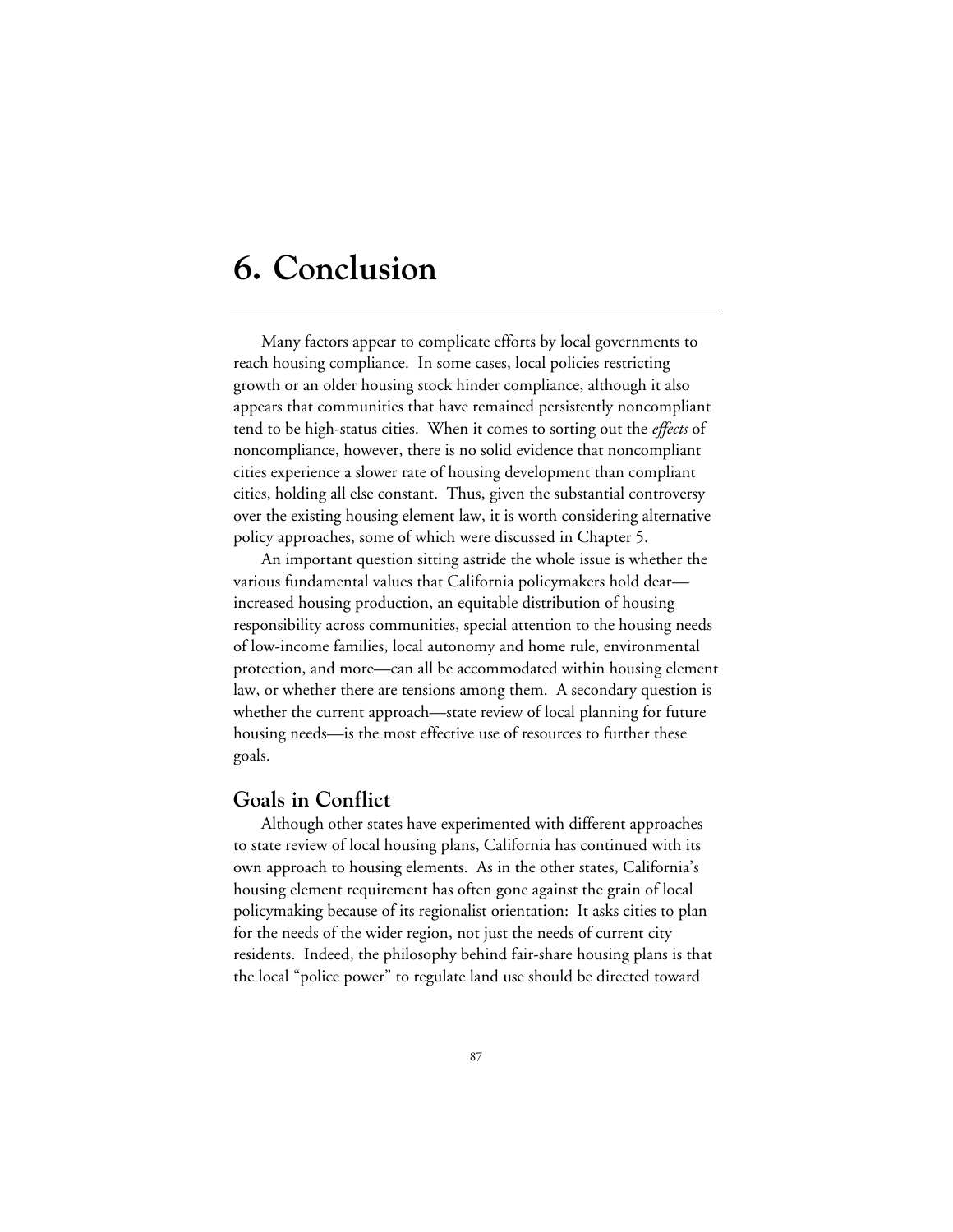the general welfare of the region and not just the general welfare of the specific locality (Listokin, 1976, p. 19).

#### *Equitable Distribution or Sheer Production?*

Beyond this conflict over the local role, there are more fundamental value conflicts in housing element policy in California. It took shape in the 1970s in an era in which there was increasing concern with civil rights and the ability of minorities and low-income families to have an opportunity to live in suburbia, not just in inner-city or rural enclaves. Most of the fair-share plans developed by regions or states in this time period had such equal-opportunity goals. Housing element policy was also concerned with improving the local planning process—a major policy goal for the state through much of the post-World War II era.

In more recent decades, California policymakers have also become very concerned with overall residential production and the need to increase housing supplies, particularly but not exclusively at the low- and moderate-income levels. Thus, policymakers have increasingly turned to the housing element process as a tool to ensure adequate housing production throughout the state. But it is not clear that a fair-share allocation and planning process is necessarily the best tool for this job. In the contemporary period, many of the most racially and socioeconomically diverse jurisdictions in California are suburbs (Sandoval, Johnson, and Tafoya, 2002), although there remain numerous pockets of privilege in which low-income and minority populations are largely absent. In many cases, a greater number of affordable units could feasibly be produced in areas where there are already sizeable low-income populations than in the wealthier jurisdictions, where land prices are likely to be much higher.

Thus, the goal of maximizing housing production can conflict with the goal of allocating a region's needs as fair shares to each municipality. A scheme to allow widespread trading of housing allocations to other jurisdictions, as in New Jersey, could reduce this conflict, but many housing advocates and policymakers have little sympathy for allowing high-status communities to escape what is seen as their responsibilities to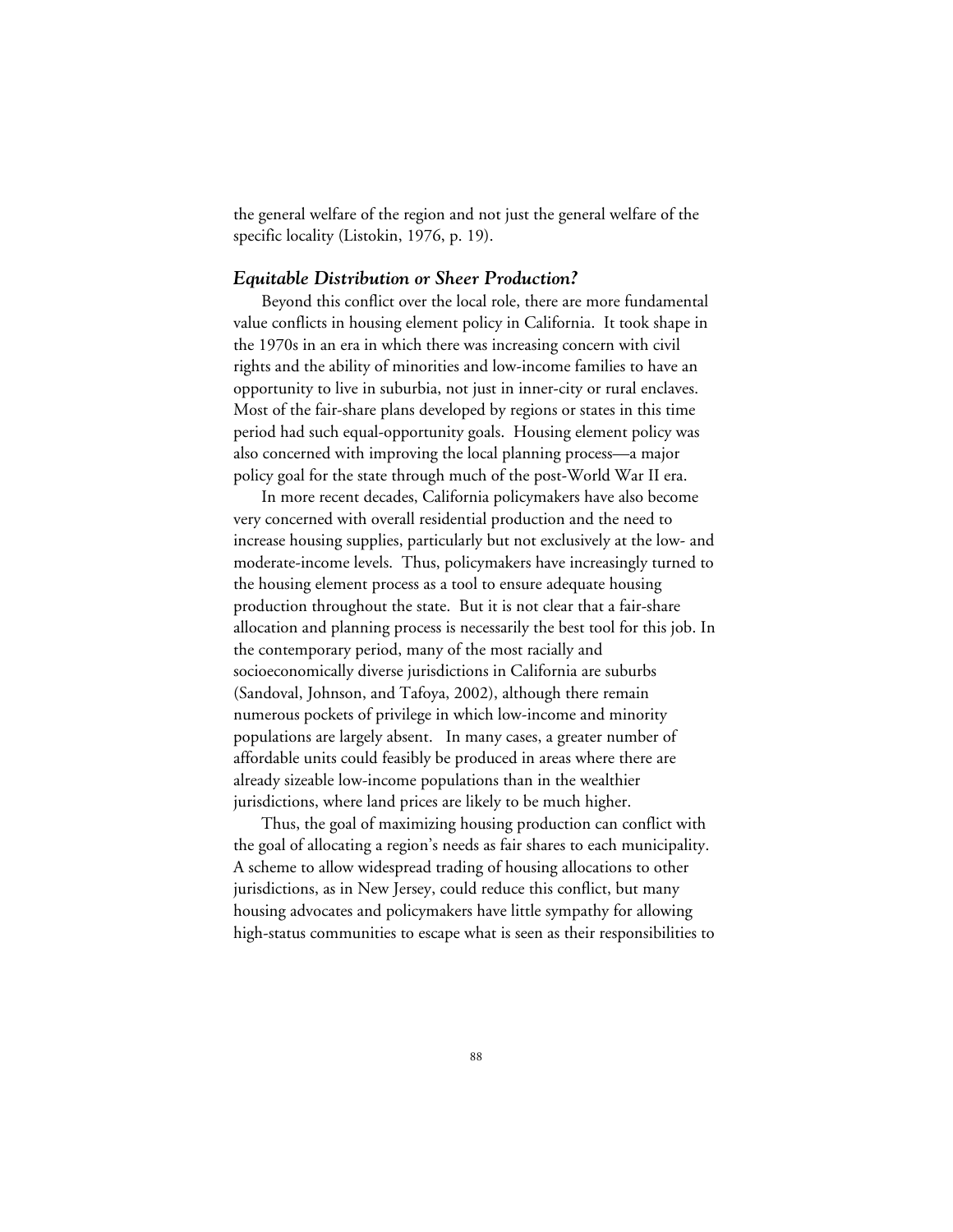the broader society.<sup>1</sup> What the conflict implies, perhaps, is that different tools are necessary to enhance overall production from the tools necessary to encourage equal housing opportunity across jurisdictions.

#### *A Mandate in a Vacuum?*

Then, too, there are the conflicts between the housing element law's single-minded pursuit of increased housing and other state laws that tend to raise barriers for housing production. As already noted, open-space and coastal protections, environmental impact review, congestion management, and farmland preservation are also all encouraged under California law and are not always easily reconciled with housing element provisions that seek to identify many land sites for future housing construction. The state's new law requiring that local governments identify a 20-year supply of water for new housing developments before approving them also sends a different signal from housing element policy. These potential conflicts with environmental or growthmanagement goals were recognized even by an early observer of fair-share housing policies:

Fair share basically accepts growth; it merely wants to direct it in a rational and equitable manner. The nongrowth or phased-growth philosophy questions whether growth, especially rapid growth, should be tolerated. This approach is therefore in contradiction with the regional allocation philosophy (Listokin, 1976, p. 137).

### **Devil in the Details**

\_\_\_\_\_\_\_\_\_\_\_\_

Those involved in the debate over housing policy often note how long and highly detailed the housing element statute is. Indeed, when the relevant legal code is downloaded from the Internet and printed, it stretches out over 27 pages. Highly detailed statutes are often evidence of widespread disagreement on a given policy, as waves of "reform" occur

<sup>&</sup>lt;sup>1</sup>New Jersey's Regional Contribution Agreements "shifted the rationale of the Mount Laurel doctrine away from the broad goal of ending geographic segregation surrounding inner-city minorities and toward the raw provision of low-income housing. . . . [Homeowners in the sending jurisdictions] are amenable, it turns out, to paying a form of ransom, through taxes, that preserves local control of new entrants while allowing lower-income housing to be built elsewhere" (Haar, 1996, p. 114).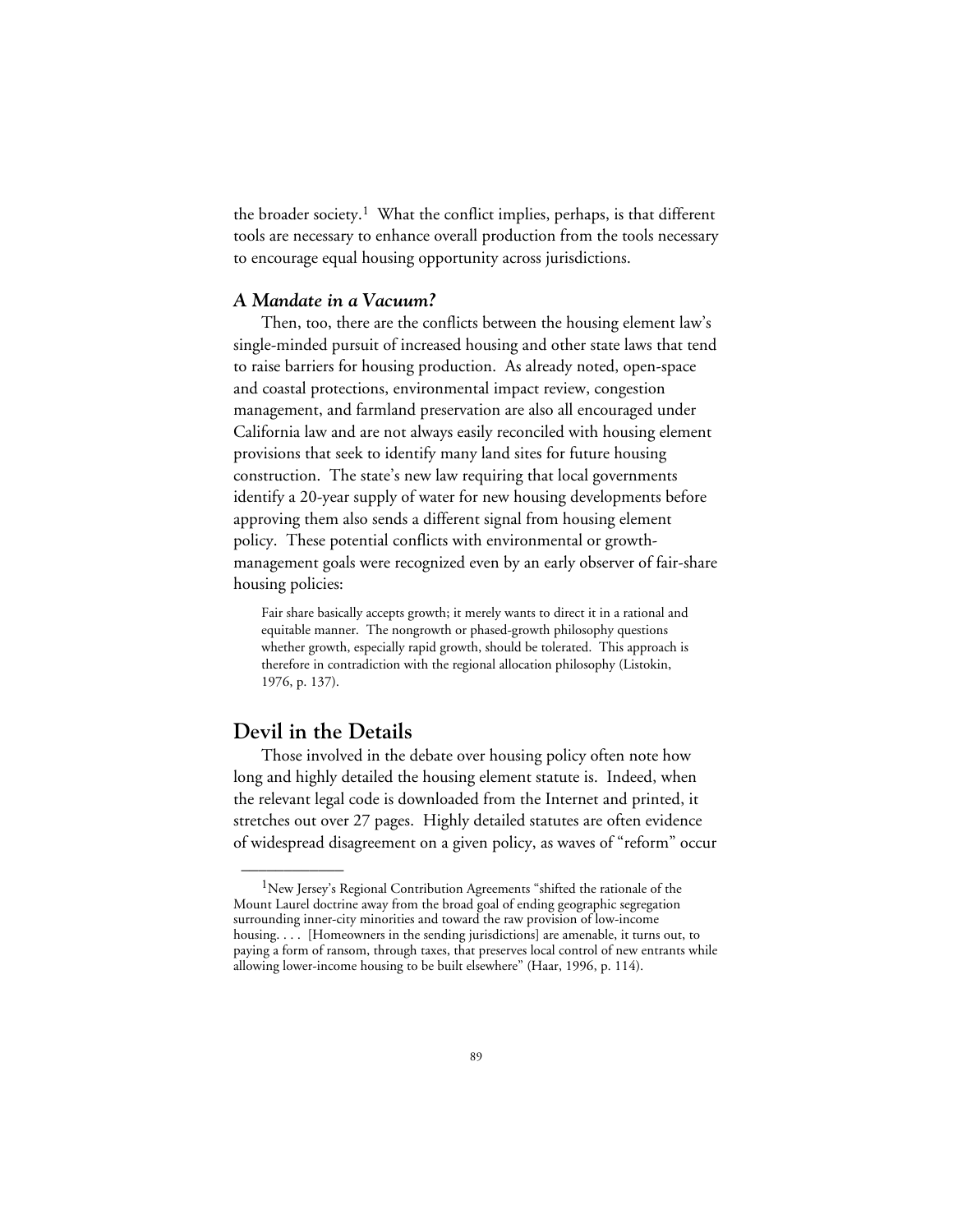in which opposing interests seek to have their concerns addressed and protections preserved in law. What has resulted, in the case of the housing element statute, is an unwieldy law that is often difficult for outside observers (including this researcher) to comprehend in its entirety or details.

In the 33 years since the housing element statute was enacted, the search for an adequate supply of housing in California has become only more elusive. It may be a ripe occasion for policymakers and affected interests to regroup and reconsider the goals and approaches of state housing law, seeking an approach that is more workable, transparent, and straightforward, with measurable barometers of success or failure. In so doing, policymakers will need to resolve whether the major goal of such a law is a sheer increase in residential construction or an equitable distribution of affordable housing. Using a fair-share planning approach as a tool to encourage overall housing production may place an unrealistic burden on a relatively fragile, process-oriented policy.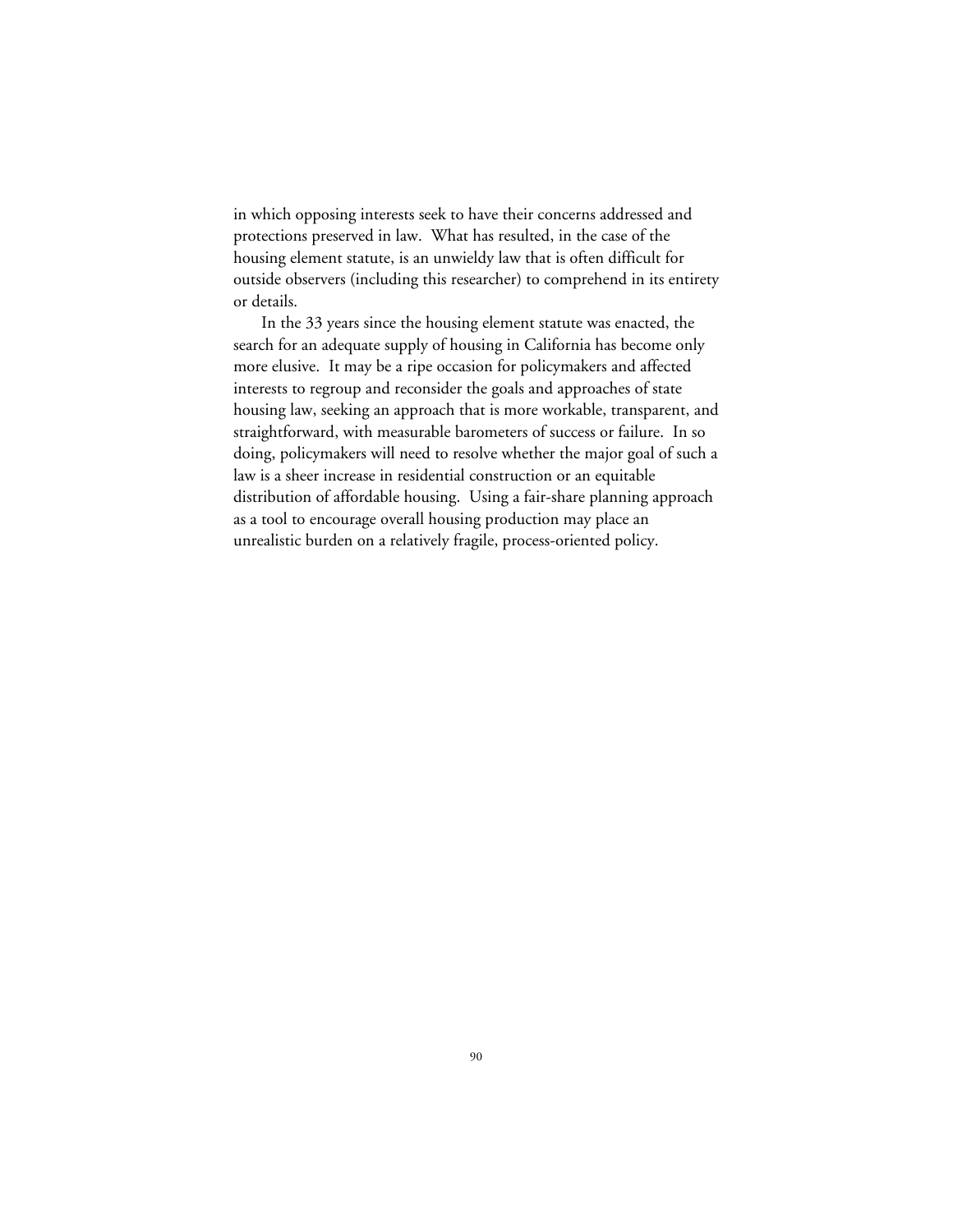## **Appendix A**

# **Multivariate Analyses of Housing Element Noncompliance**

This appendix reports the results of logistic regression analysis of city characteristics that might be expected to influence whether a city complies with housing element law. Chapter 3 discusses the general logic behind the analysis, and Table 3.3 describes the variables and data sources. The dependent variable is a dichotomous measure of noncompliance, equal to 1 if the city is noncompliant and 0 if compliant. If the city's housing element draft is overdue, it is legally noncompliant and is treated as such. Cities under review by HCD at the time of the September 25, 2002, compliance report are dropped from the analysis. The table reports "odds ratios," which represent the change in odds that an average city will be noncompliant, given a one-unit increase in the variable of interest. Odds ratios above 1.0 indicate an increased probability, and those below 1.0 a reduced probability, of noncompliance.

Table A.1 provides results of a main model and an alternative model. The only difference is that the alternative model includes a measure of the degree to which the city planning director feels that the policies affecting residential growth rates have resulted from popular pressure by neighborhoods or voter initiatives (using a four-point scale). However, quite a few planners responding to the survey answered "don't know" or skipped this question, which results in the loss of 41 cities from the analysis. Thus, I am more confident in the results of the main model. Table A.2 provides summary statistics for the variables in the models.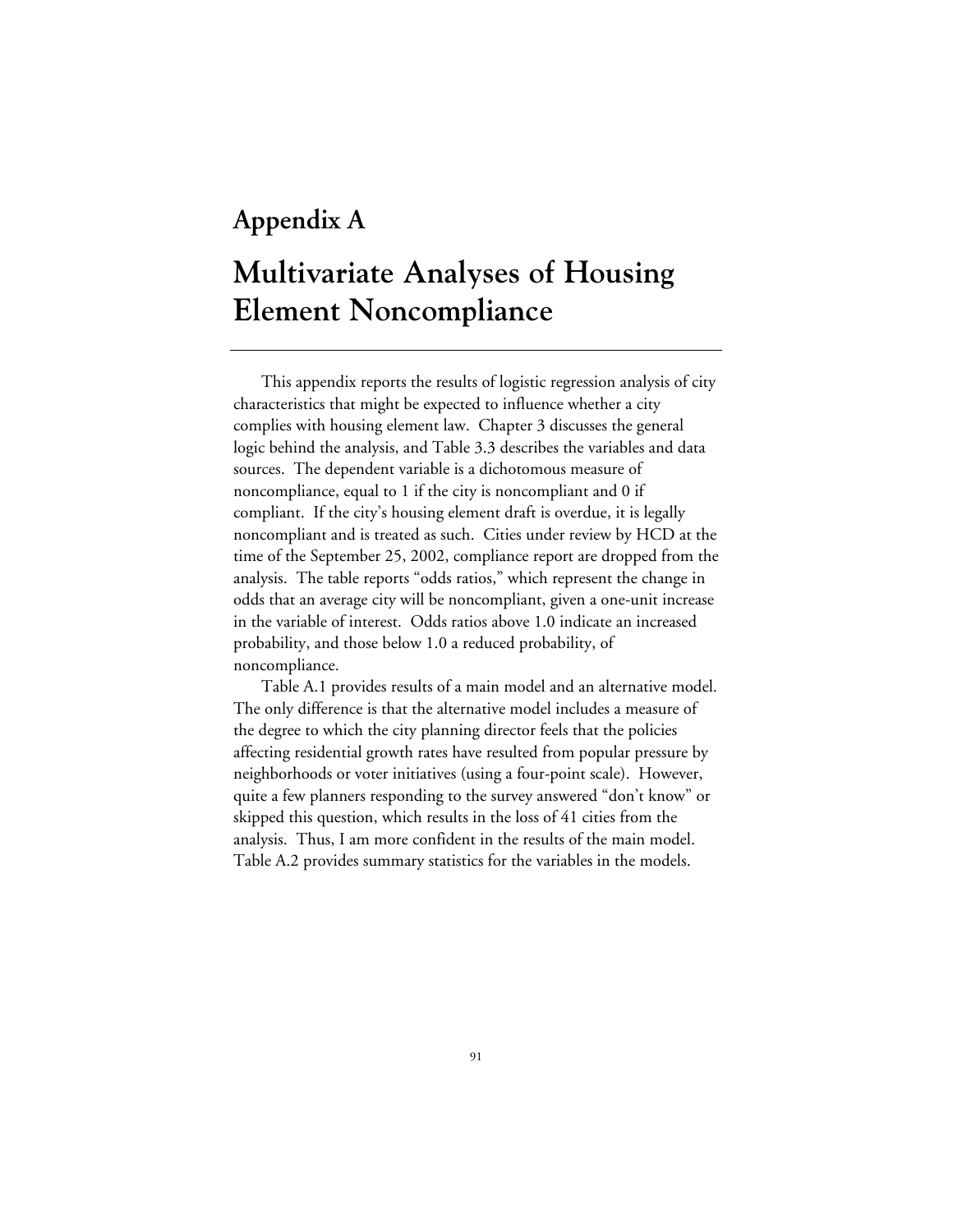| ï |
|---|
|   |
| ¢ |
|   |
|   |
|   |
|   |
|   |

Logistic Models of Housing Element Noncompliance as of September 2002 **Logistic Models of Housing Element Noncompliance as of September 2002**

|                                                                                                                              |                                   | Main Model                             |                                   |                              | Alternative Model    |                |
|------------------------------------------------------------------------------------------------------------------------------|-----------------------------------|----------------------------------------|-----------------------------------|------------------------------|----------------------|----------------|
| Independent Variable                                                                                                         | Odds Ratio z-Statistic            |                                        |                                   | P> z  Odds Ratio z-Statistic |                      | P >  z         |
| % of housing owner-occupied                                                                                                  | 1.023                             | 1.35                                   | 0.178                             | 1.015                        | 0.84                 | 0.402          |
| % of residents white, non-Hispanic                                                                                           | 0.998                             |                                        | 0.805                             | 002.                         | 0.22                 | 0.827          |
| % of recreational housing units                                                                                              | 1.023                             | $-0.25$                                | 0.725                             | <b>989</b>                   | 0.15                 | 0.877          |
| Population density (natural log)                                                                                             | 0.033                             | $0.10$<br>$2.60$<br>$-1.81$            | 0.917                             | 911                          |                      | 0.785          |
| Age of median housing unit (years)                                                                                           | 1.079                             |                                        |                                   | 1.093                        | 0.27<br>0.74<br>0.60 | 0.006          |
| Supply of land constrains growth (five-point scale)                                                                          | 0.910                             |                                        | 0.007<br>0.662                    | 1.897                        |                      | 0.546          |
| Population (natural log)                                                                                                     | 0.698                             |                                        | 0.070                             | 0.645                        | $-2.12$              | 0.034          |
| Per capita own-source revenues (natural log)                                                                                 | 1.087                             | 0.25                                   | 0.804                             | 1.082                        | 0.21                 | 0.832          |
| City's % share of local property tax revenues                                                                                | 1.037                             |                                        | 0.304<br>0.416                    | 1.013                        | 0.35                 | 0.724          |
| Lack of planning staff constrains growth (five-point scale)                                                                  | 1.173                             |                                        |                                   | 1.079                        | 0.35                 |                |
| Review of residential proposals getting longer (four-point scale)                                                            | 2.082                             | $1.03$<br>$0.81$<br>$0.33$<br>$4.39$   | 0.009                             | 1.978                        | 1.98                 | 0.729<br>0.048 |
| No. of overt growth restrictions (of possible seven)                                                                         | 2.373                             |                                        | 0.000                             | 2.443                        | 4.11                 | 0.000          |
| City requires affordable units in new developments (dichotomous)                                                             | 0.558                             | $-1.44$                                | 0.150                             | 0.395                        | $-1.84$              | 0.066          |
| Slow-growth policies resulting from initiatives, neighborhoods (four-point scale)                                            | $\overleftrightarrow{\mathsf{z}}$ | $\overline{z}$                         | $\overleftrightarrow{\mathbf{z}}$ | 1.570                        | 1.63                 | 0.103          |
| City is in Inland Empire (dichotomous)                                                                                       | 3.952                             | 1.88                                   | 0.060                             | 3.792                        | $1.67\,$             | 0.095          |
| City is in San Francisco Bay Area (dichotomous)                                                                              | 3.056<br>31.121                   | $2.\overline{33}$<br>$2.\overline{68}$ | 0.020                             | 2.679                        | 1.78                 | 0.075          |
| City is in Central Valley (dichotomous)                                                                                      |                                   |                                        | 0.007                             | 32.510                       | 2.47                 | 0.014          |
| No. of months since housing element revision due                                                                             | 0.946                             | $-4.40$                                | 0.000                             | 0.946                        | $-3.96$              | 0.000          |
| No. of cities                                                                                                                | 224                               |                                        |                                   | 183                          |                      |                |
| Log likelihood                                                                                                               | $-98.41$                          |                                        |                                   | $-77.53$                     |                      |                |
| Pseudo R-squared                                                                                                             | 0.36                              |                                        |                                   | 0.38                         |                      |                |
| % correctly predicted                                                                                                        | 79.0                              |                                        |                                   | 82.5                         |                      |                |
| NOTES: Dependent variable is dichotomous (1 = noncompliant, 0 = compliant). N/I indicates variable not included in the model |                                   |                                        |                                   |                              |                      |                |

NOTES: Dependent variable is dichotomous (1 = noncompliant, 0 = compliant). N/I indicates variable not included in the model. ļ. ļ. Significance calculated using robust standard errors. Significance calculated using robust standard errors.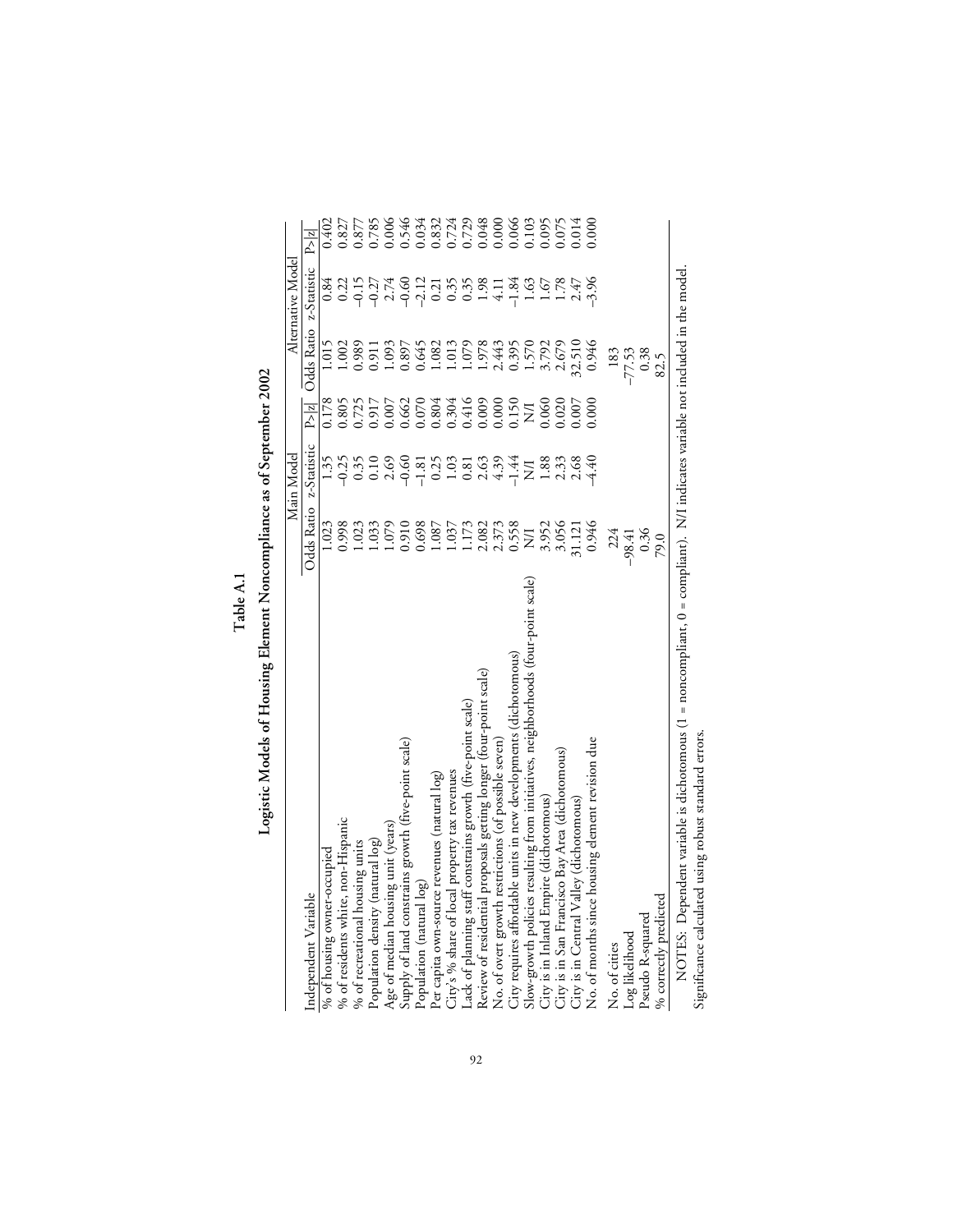### **Table A.2**

### **Summary Statistics for Continuous Variables in the Preceding Models**

|                                               |      | Standard  | Minimum  | Maximum |
|-----------------------------------------------|------|-----------|----------|---------|
| Variable                                      | Mean | Deviation | Value    | Value   |
| % of housing owner-occupied                   | 60.3 | 13.1      | 23.8     | 97.1    |
| % of residents white, non-Hispanic            | 49.5 | 23.8      | 1.0      | 91.2    |
| % recreational housing units                  | 1.4  | 4.1       | $\Omega$ | 34.9    |
| Population density (natural log)              | 8.1  | 0.9       | 3.7      | 10.1    |
| Age of median housing unit (years to 1990)    | 30.2 | 8.7       | 11       | 59      |
| Supply of land constrains growth (five-       |      |           |          |         |
| point scale)                                  | 3.5  | 1.4       | 1        | 5       |
| Population (natural log)                      | 10.4 | 1.2       | 6.1      | 14.0    |
| Per capita own-source revenues (natural       |      |           |          |         |
| log)                                          | 6.1  | 0.6       | 4.7      | 8.4     |
| City's % share of local property tax          |      |           |          |         |
| revenues                                      | 13.2 | 7.4       | $\Omega$ | 47.6    |
| Lack of planning staff constrains growth      |      |           |          |         |
| (five-point scale)                            | 2.2  | 1.1       | 1        | 5       |
| Review of residential proposals getting       |      |           |          |         |
| longer (four-point scale)                     | 1.9  | 0.7       | 1        | 4       |
| No. of overt growth restrictions (of possible |      |           |          |         |
| seven)                                        | 0.7  | 1.0       | $\Omega$ | 5       |
| Slow-growth policies resulting from           |      |           |          |         |
| initiatives, neighborhoods (four-point        |      |           |          |         |
| scale)                                        | 1.6  | 0.8       | 1        | 4       |
| No. of months since housing element           |      |           |          |         |
| revision due                                  | 35.7 | 40.3      | 3        | 117     |

NOTE: Values are only for cities included in model in Table A.1.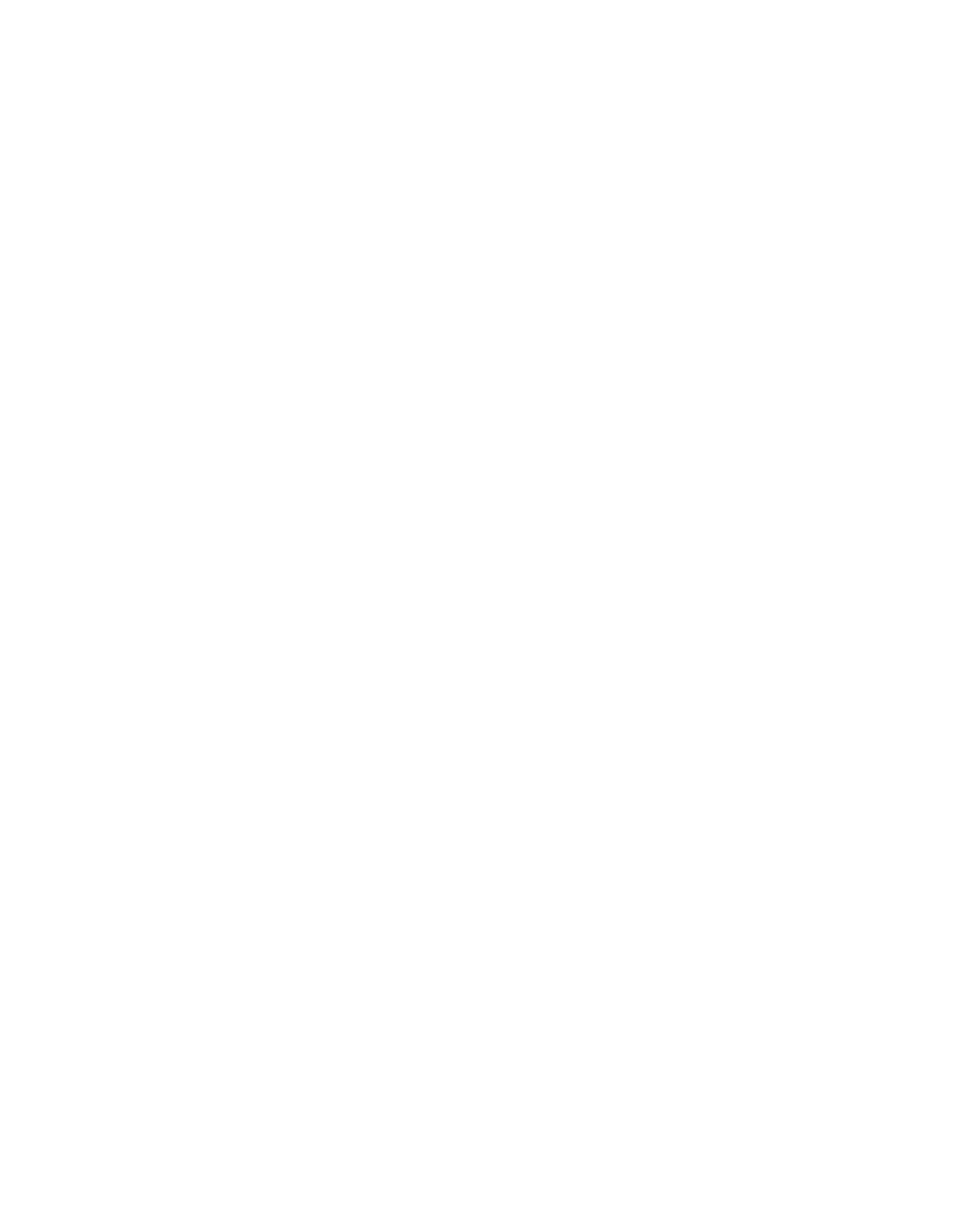### **Appendix B**

# **Multivariate Analyses of the Rate and Mix of New Housing Production in the 1990s**

This appendix reports the results of ordinary least-squares regression analyses of city characteristics that might influence the rate of growth in housing units between 1990 and 2000 and the mix between single-family and multifamily units. The general logic behind the analysis is discussed in Chapter 4, where the section entitled "Controlling for Other Factors" describes the independent variables employed, virtually all of which are derived from Census sources. An exception is the measure of housing element noncompliance, derived from an HCD compliance status report dated December 31, 1991. The dependent variable in the first regression (Table B.1) is the percentage change in the number of housing units in the city between the 1990 and 2000 Censuses. The dependent variable in the second regression (Table B.2) is the ratio of newly constructed multifamily units (1991–2000) to total existing units (in 1990). The dependent variable in the third regression (Table B.3) is the percentage share of newly built units that are multifamily units. The source of the data on new construction of housing units is the Construction Industry Research Board.

The analysis is limited to cities in the regions covered by the San Diego Association of Governments, the Southern California Association of Governments, and the Association of Bay Area Governments. These regions had completed their second round of housing element revisions by 1991. Finally, Table B.4 provides summary statistics for the variables in the models.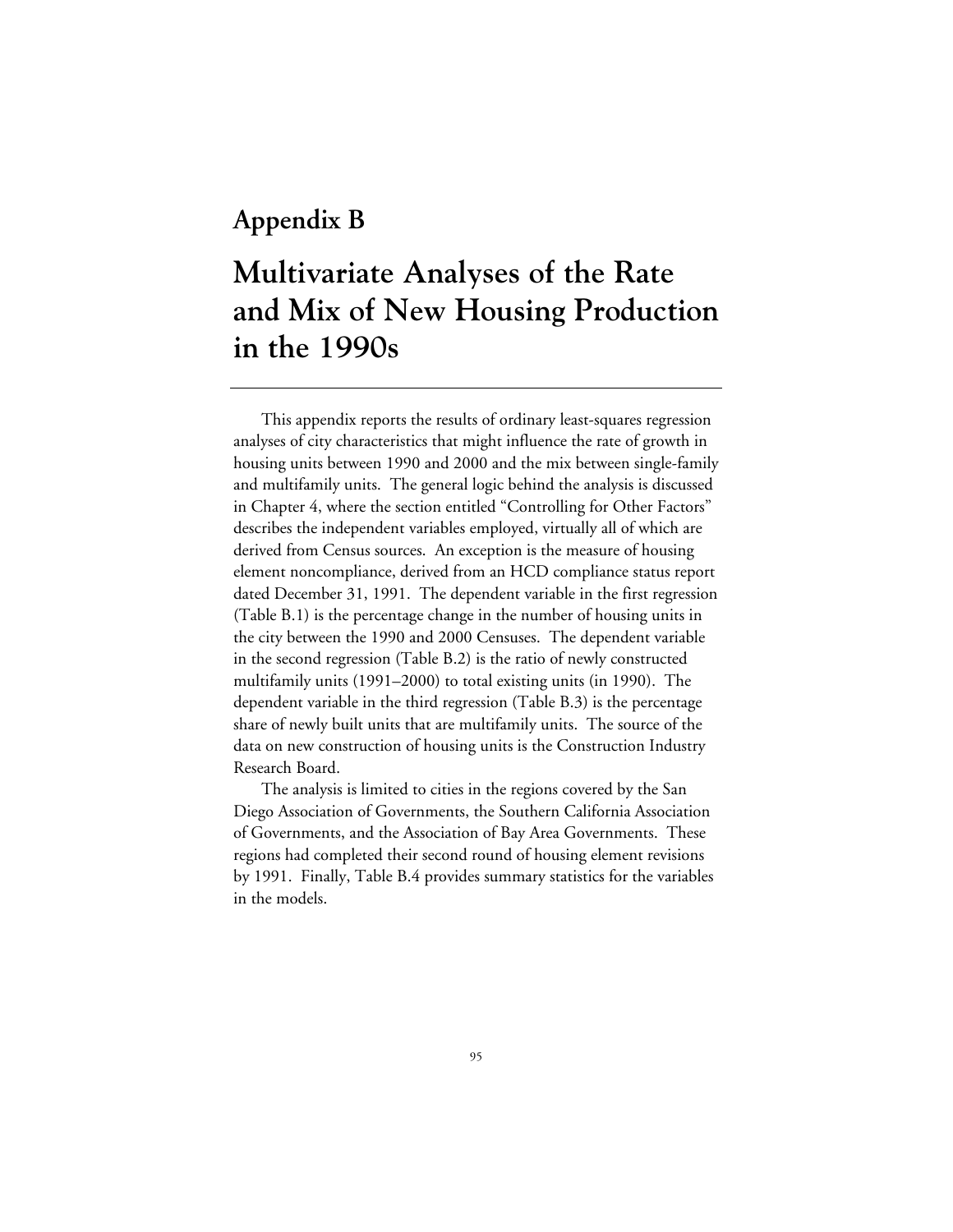#### **Regression Model of Housing Unit Growth in the 1990s, with County Fixed Effects**

|                                       |          | % Growth in Housing Units |       |  |
|---------------------------------------|----------|---------------------------|-------|--|
| Independent Variable                  | Coef.    | t-Value                   | P> t  |  |
| Housing growth in prior decade        | 0.174    | 5.64                      | 0.000 |  |
| Population size (log)                 | $-1.412$ | $-1.73$                   | 0.085 |  |
| Population density (log)              | $-3.216$ | $-1.68$                   | 0.096 |  |
| Urbanized                             | $-0.943$ | $-0.28$                   | 0.779 |  |
| Age of housing stock                  | $-0.214$ | $-2.16$                   | 0.032 |  |
| Median household income               | $-0.000$ | $-1.88$                   | 0.062 |  |
| % of residents age 65+                | $-0.243$ | $-1.07$                   | 0.285 |  |
| % of workers in technical occupations | $-1.079$ | $-1.85$                   | 0.065 |  |
| Job/worker ratio (log)                | 0.561    | 0.42                      | 0.678 |  |
| Average commute time                  | $-0.618$ | $-2.08$                   | 0.039 |  |
| Distance from urban center            | –8.927   | $-2.97$                   | 0.003 |  |
| Noncompliant housing element          | 1.473    | 1.03                      | 0.303 |  |
| $B_0$                                 | 83.958   | 3.24                      | 0.001 |  |
| No. of cities                         | 202      |                           |       |  |
| Prob. > F                             | 0.000    |                           |       |  |
| Adjusted R-squared                    | 0.64     |                           |       |  |

NOTES: Dependent variable is the percentage increase in total housing units (1990–2000). Analysis is of cities in the San Diego Association of Governments, Southern California Association of Governments, and Association of Bay Area Governments and is limited to cities that were incorporated and had a population of at least 2,500 in 1990. Robust standard errors are calculated. County fixed effects are used for all counties except San Francisco and are statistically significant  $(F = 4.421, p = .000).$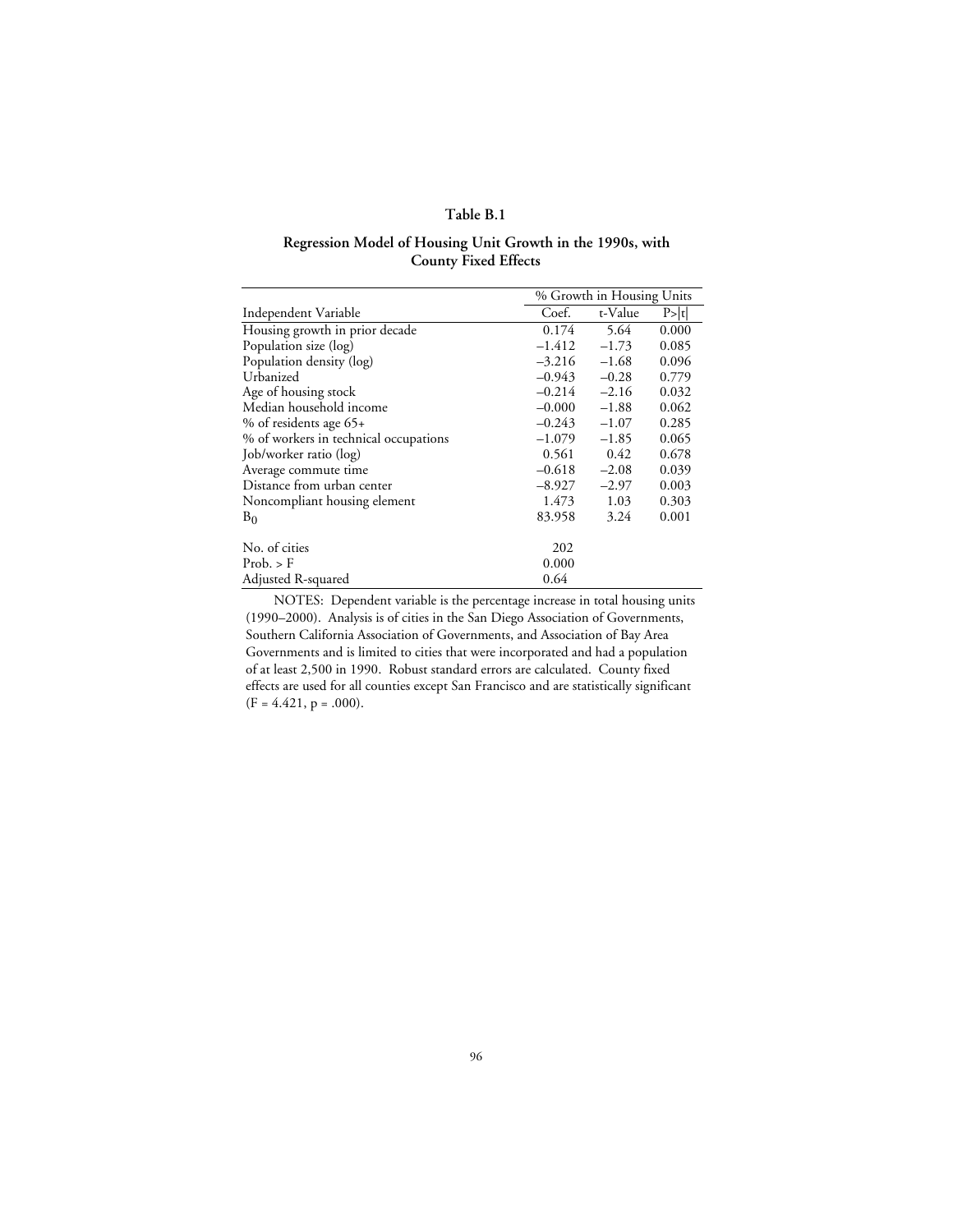#### **Regression Model of Multifamily Development Growth in the 1990s, with County Fixed Effects**

|                                       |          | Ratio of New Multifamily |       |  |
|---------------------------------------|----------|--------------------------|-------|--|
|                                       |          | Units to Existing Units  |       |  |
| Independent Variable                  | Coef.    | t–Value                  | P> t  |  |
| Housing growth in prior decade        | $-0.000$ | $-0.17$                  | 0.868 |  |
| Population size (log)                 | $-0.005$ | $-0.89$                  | 0.374 |  |
| Population density (log)              | $-0.008$ | $-0.78$                  | 0.435 |  |
| Urbanized                             | 0.009    | 0.59                     | 0.558 |  |
| Age of housing stock                  | $-0.001$ | $-1.26$                  | 0.210 |  |
| Median household income               | $-0.000$ | $-1.25$                  | 0.213 |  |
| % of residents age 65+                | $-0.001$ | $-2.09$                  | 0.038 |  |
| % of workers in technical occupations | $-0.001$ | $-0.69$                  | 0.494 |  |
| Job/worker ratio (log)                | 0.021    | 2.45                     | 0.015 |  |
| Average commute time                  | $-0.000$ | $-0.11$                  | 0.911 |  |
| Distance from urban center            | $-0.010$ | $-0.70$                  | 0.485 |  |
| Noncompliant housing element          | $-0.006$ | $-1.44$                  | 0.151 |  |
| $B_0$                                 | 0.211    | 1.62                     | 0.106 |  |
| No. of cities                         | 200      |                          |       |  |
| Prob. > F                             | 0.005    |                          |       |  |
| Adjusted R-squared                    | 0.23     |                          |       |  |

NOTES: Dependent variable is the ratio of newly constructed multifamily units (1991–2000) to the total number of housing units in 1990. Analysis is of cities in the San Diego Association of Governments, Southern California Association of Governments, and Association of Bay Area Governments and is limited to cities that were incorporated and had a population of at least 2,500 in 1990. Robust standard errors are calculated. County fixed effects are used for all counties except San Francisco and are statistically significant (F = 1.779, p = .041).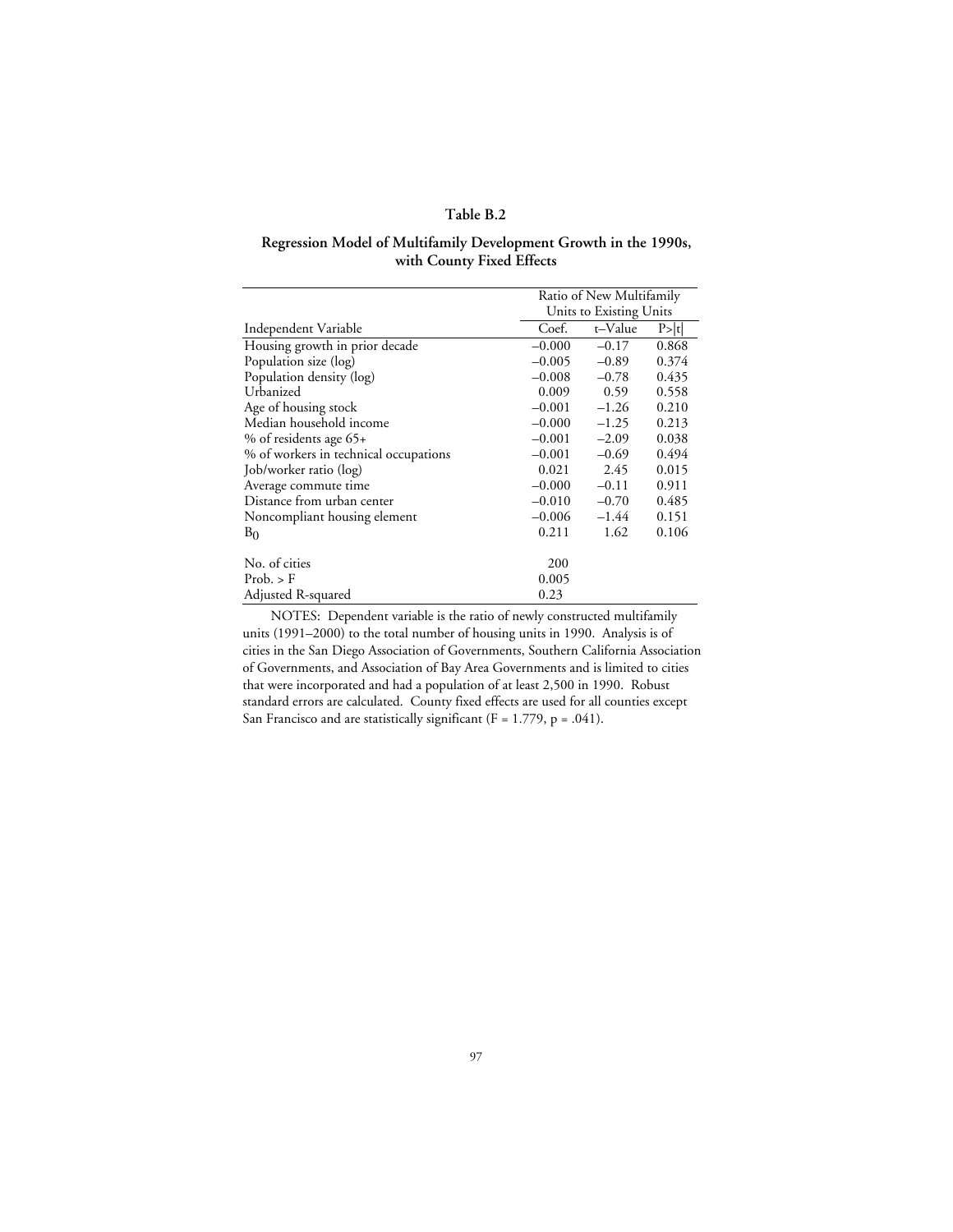#### **Regression Model of Share of Housing Development That Is Multifamily, with County Fixed Effects**

|                                       |          | % of New Housing Units |       |  |
|---------------------------------------|----------|------------------------|-------|--|
|                                       |          | That Are Multifamily   |       |  |
| Independent Variable                  | Coef.    | t-Value                | P> t  |  |
| Housing growth in prior decade        | $-0.083$ | $-2.30$                | 0.023 |  |
| Population size (log)                 | 1.650    | 0.70                   | 0.484 |  |
| Population density (log)              | 4.804    | 1.26                   | 0.210 |  |
| Urbanized                             | $-4.259$ | $-0.62$                | 0.535 |  |
| Age of housing stock                  | $-0.085$ | $-0.30$                | 0.766 |  |
| Median household income               | $-0.000$ | $-2.96$                | 0.004 |  |
| % of residents age 65+                | $-0.229$ | $-0.72$                | 0.474 |  |
| % of workers in technical occupations | 0.288    | 0.17                   | 0.868 |  |
| Job/worker ratio (log)                | 12.379   | 3.09                   | 0.002 |  |
| Average commute time                  | $-0.545$ | $-1.19$                | 0.235 |  |
| Distance from urban center            | 0.658    | 0.07                   | 0.946 |  |
| Noncompliant housing element          | $-8.106$ | $-2.18$                | 0.031 |  |
| $B_0$                                 | 19.049   | 0.44                   | 0.660 |  |
| No. of cities                         | 200      |                        |       |  |
| Prob. > F                             | 0.000    |                        |       |  |
| Adjusted R-squared                    | 0.36     |                        |       |  |

NOTES: Dependent variable is the percentage share of housing units developed (1991–2000) that are multifamily units. Analysis is of cities in the San Diego Association of Governments, Southern California Association of Governments, and Association of Bay Area Governments and is limited to cities that were incorporated and had a population of at least 2,500 in 1990. Robust standard errors are calculated. County fixed effects are used for all counties except San Francisco and are statistically significant (F = 1.759, p = .044).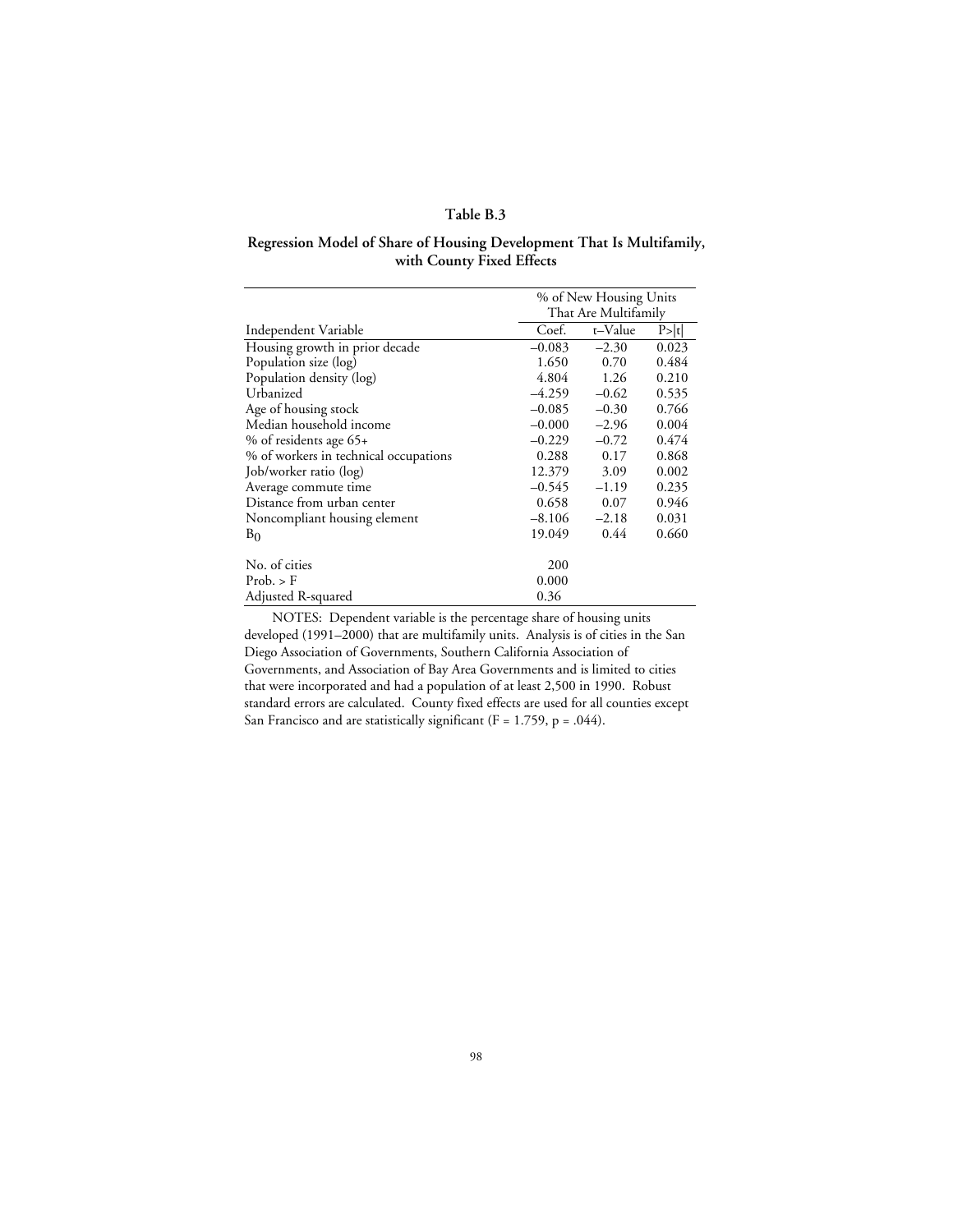### **Summary Statistics for Continuous Variables in the Preceding Models**

|                                                       |        | Standard  |          | Minimum Maximum |
|-------------------------------------------------------|--------|-----------|----------|-----------------|
|                                                       | Mean   | Deviation | Value    | Value           |
| <b>Dependent Variables</b>                            |        |           |          |                 |
| % housing growth in 1990s                             | 9.6    | 13.7      | $-9.7$   | 73.8            |
| Ratio of new multifamily units to total<br>1990 units | 0.02   | 0.03      | $\Omega$ | 0.28            |
| % of new housing units that are<br>multifamily        | 29.0   | 24.7      | $\Omega$ | 98.4            |
| <b>Independent Variables</b>                          |        |           |          |                 |
| % housing growth in prior decade                      | 25.3   | 39.7      | $-7.0$   | 389.8           |
| Population size (log)                                 | 10.4   | 1.1       | 7.9      | 13.6            |
| Population density (log)                              | 8.3    | 0.8       | 5.2      | 10.1            |
| Age of housing stock (to 1990)                        | 24.7   | 0.7       | 4        | 51              |
| Median household income                               | 43,900 | 18,489    | 18,635   | 130,734         |
| % of residents age 65+                                | 11.6   | 6.2       | 3.5      | 47.9            |
| % of workers in technical occupations                 | 3.7    | 1.3       | $\theta$ | 7.9             |
| Job/worker ratio (log)                                | $-0.1$ | 0.5       | $-1.8$   | 1.8             |
| Average commute time                                  | 24.8   | 4.1       | 14.1     | 40.5            |
| Distance from urban center                            | 0.4    | 0.4       | $\Omega$ | 3.2             |

NOTES: Values are only for cities included in the model in Tables B.1, B.2, and B.3. Commute time is measured in minutes, distance from urban center is measured in mapping units.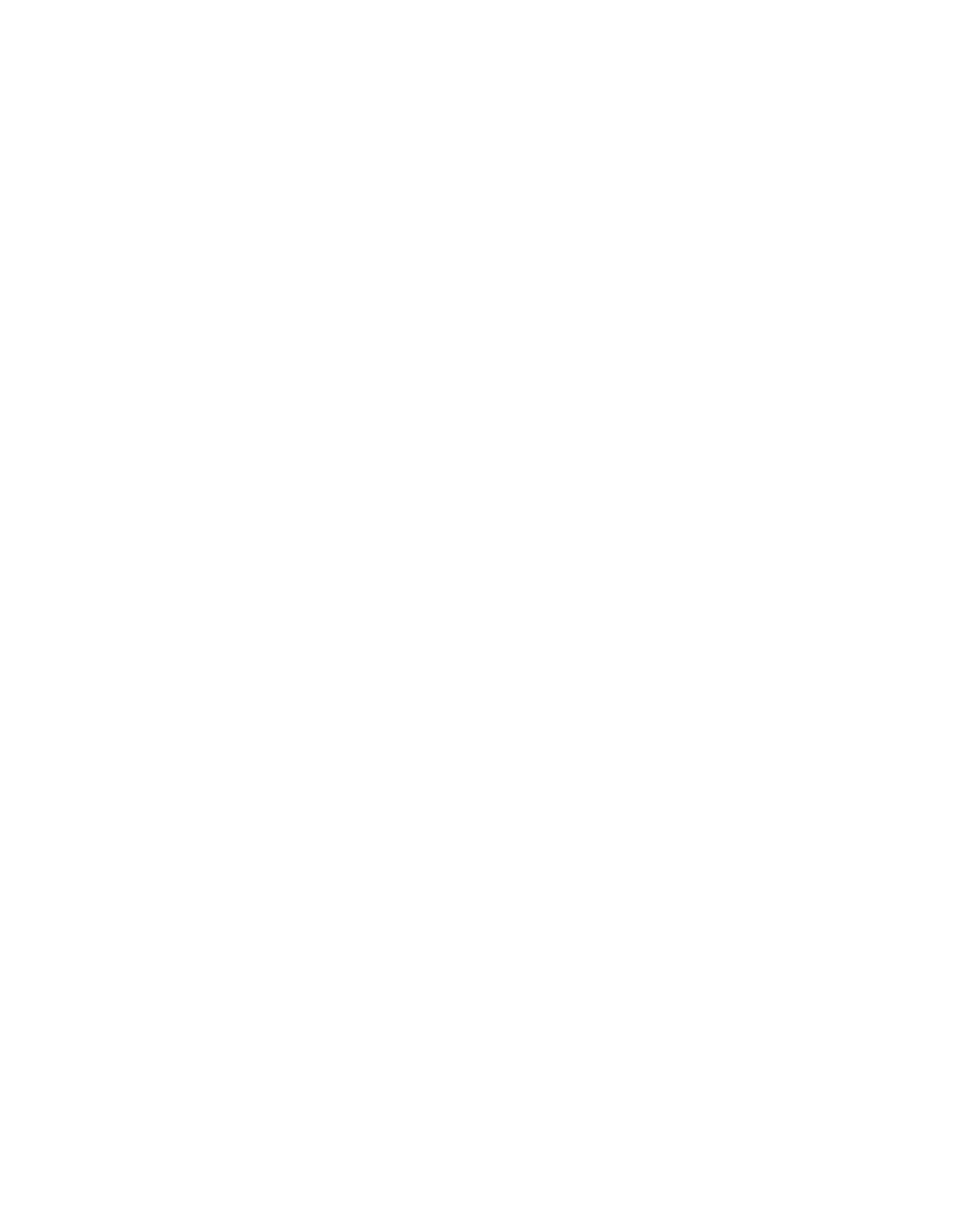# **Bibliography**

- Barbour, Elisa, *Metropolitan Growth Planning in California, 1900–2000*, Public Policy Institute of California, San Francisco, California, 2002.
- Barbour, Elisa, and Paul Lewis, *Development Priorities in California Cities: Results from a PPIC Survey,* Occasional Paper, Public Policy Institute of California, San Francisco, California, 1998.
- Bay Area Council, "ABAG Underestimates Regional Housing Needs," *Housing and Development Report*, Vol. 1, No. 4, September 1988(a), p. 1.
- Bay Area Council, "Fair Share Housing Production: How Has the Bay Area Performed?" *Housing and Development Report*, Vol. 1, No. 4, September 1988(b), p. 3.
- Bishop, Amanda, and Jessica Materna, "Housing Bill Pressures Cities," *San Francisco Business Times*, October 15, 2001.
- Brownlow, Judith, *Fair Share Housing: A Partially Annotated Bibliography*, Council of Planning Librarians, 1991.
- Brueckner, Jan, "Strategic Control of Growth in a System of Cities," *Journal of Political Economy*, Vol. 57, 1995, pp. 393–416.
- Calavita, Nico, Kenneth Grimes, and Alan Mallach, "Inclusionary Housing in California and New Jersey: A Comparative Analysis," *Housing Policy Debate*, Vol. 8, No. 1, 1997, pp. 109–142.
- Carrigg, Dan, "Balancing Housing and Growth Pressures with Limited Resources: It's Time for Leadership," *Western City*, Vol. 78, No. 4, April 2002, pp. 13, 15–16, 18–22.
- Citizens Housing and Planning Association, *Recommendations to Improve Chapter 40B, the Massachusetts Comprehensive Permit Law,* Boston, Massachusetts, 2001.
- Curtin, Daniel J., Jr., *California Land Use and Planning Law*, 20th ed., Solano Press Books, Point Arena, California, 2000.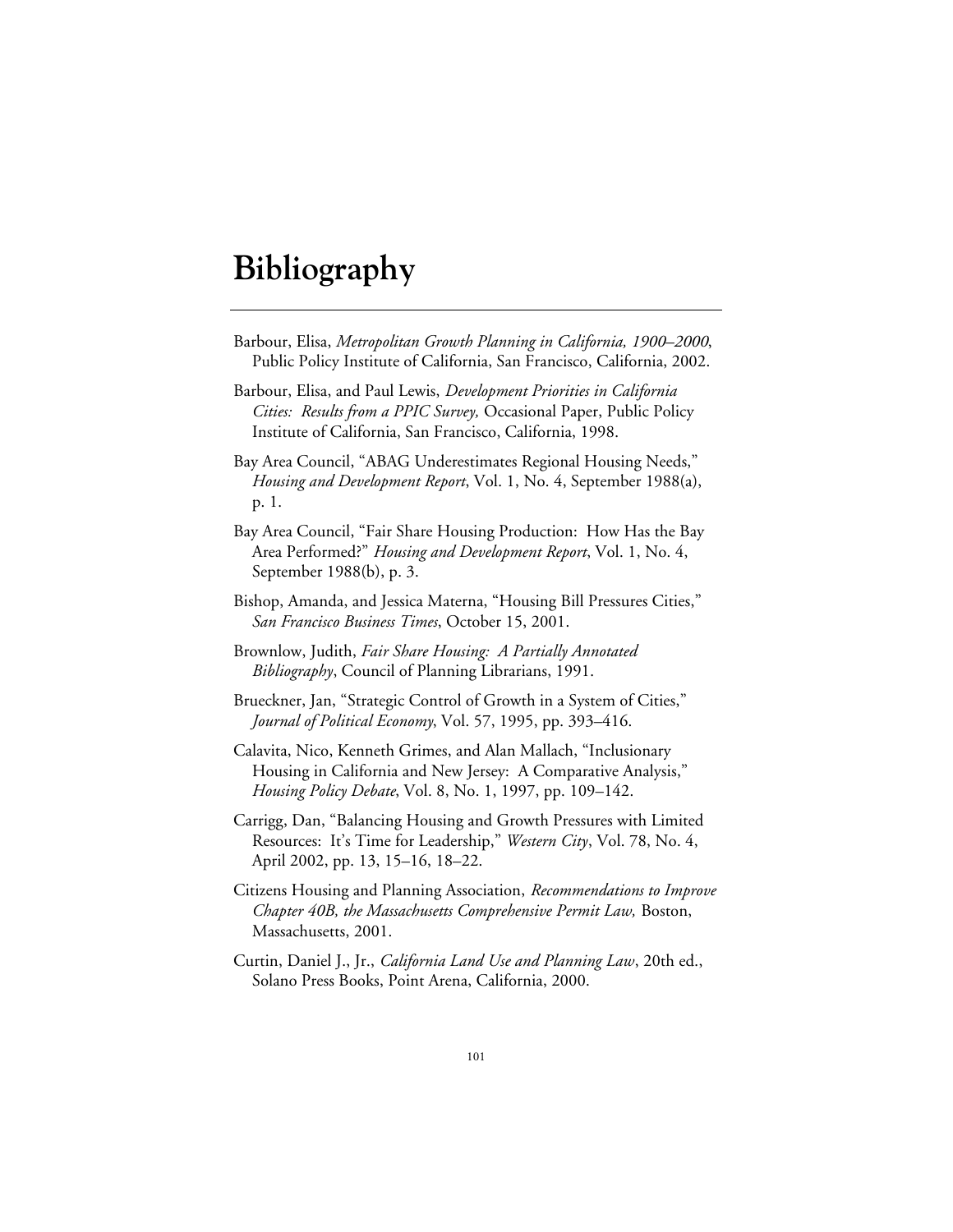- Department of Housing and Community Development (HCD), *Developing a Regional Housing Needs Plan*, State of California, Business, Transportation, and Housing Agency, Sacramento, California, 1988.
- Department of Housing and Community Development (HCD), *Status of Local Housing Elements (Period of October 1, 1990 through December 31, 1990),* State of California, Business, Transportation, and Housing Agency, Sacramento, California, February 1991.
- Department of Housing and Community Development (HCD), *Raising the Roof: California Housing Development Projections and Constraints, 1997–2020*, State of California, Business, Transportation, and Housing Agency, Sacramento, California, May 2000.
- Department of Housing and Community Development (HCD), *Pay To Play: Residential Development Fees in California Cities and Counties*, State of California, Business, Transportation, and Housing Agency, Sacramento, California, 2001.
- Department of Housing and Community Development (HCD), "Housing Element Review Worksheet," State of California, Business, Transportation, and Housing Agency, Sacramento, California, n. d.
- Dodge, Shannon, *San Francisco Bay Area Housing Crisis Report Card*, Greenbelt Alliance and Nonprofit Housing Association of Northern California, San Francisco, California, June 2002.
- Farley, Reynolds, "Suburban Persistence," *American Sociological Review*, Vol. 29, February 1964, pp. 38–47.
- Fischel, William A., *The Homevoter Hypothesis: How Home Values Influence Local Government Taxation, School Finance, and Land-Use Policies*, Harvard University Press, Cambridge, Massachusetts, 2001.
- Flint, Anthony, "Report: Housing Inhibited by Rules," *Boston Globe*, December 16, 2001, p. B1.
- Flint, Anthony, "Worries Develop as Town Expands: Affordable Housing Projects Piling Up," *Boston Globe*, February 10, 2002, p. B1.
- Fulton, William, *Guide to California Planning*, 2nd ed., Solano Press Books, Point Arena, California, 1999.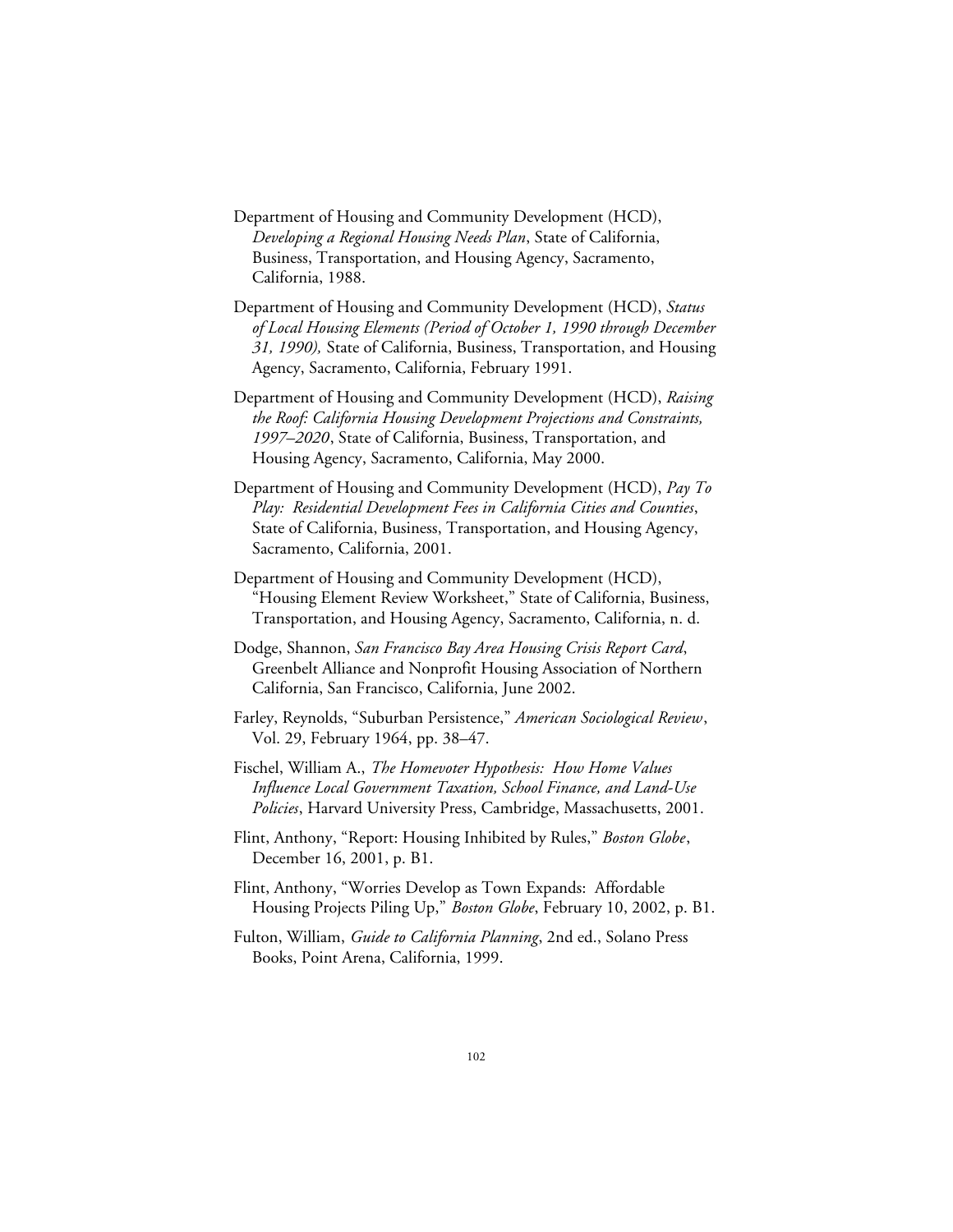- Haar, Charles M., *Suburbs under Siege: Race, Space, and Audacious Judges*, Princeton University Press, Princeton, New Jersey, 1996.
- Hammond, Betsy, "Income Groups Intermingle," *The Oregonian*, May 15, 2002, p. A1.
- Hecht, Peter, "Emotional Hearing on Folsom Housing," *Sacramento Bee*, May 14, 2002.
- Hill, Laura E., and Hans P. Johnson, *Understanding the Future of Californians' Fertility: The Role of Immigrants*, Public Policy Institute of California, San Francisco, California, 2002.
- Hughes, Mark Alan, and Peter M. VanDoren, "Social Policy Through Land Reform: New Jersey's Mount Laurel Controversy," *Political Science Quarterly*, Vol. 105, No. 1, 1990, pp. 97–111.
- Jackson, Carlos, "Realistic Housing Element Law Needed," *California County*, September/October 1994, pp. 23–34.
- Knaap, Gerrit, and Arthur C. Nelson, *The Regulated Landscape: Lessons on State Land Use Planning from Oregon*, Lincoln Institute of Land Policy, Cambridge, Massachusetts, 1992.
- Lewis, Paul G., *Shaping Suburbia: How Political Institutions Organize Urban Development*, University of Pittsburgh Press, Pittsburgh, Pennsylvania, 1996.
- Lewis, Paul G., "Creating a 'Home' for Good Housing Policy," *Western City*, Vol. 78, No. 8, August 2002, pp. 16–17, 22, 52.
- Lewis, Paul G., and Max Neiman, *Residential Development and Growth Control Policies: Survey Results from Cities in Three California Regions,* Occasional Paper, Public Policy Institute of California, San Francisco, California, 2000.
- Lewis, Paul G., and Max Neiman, *Cities Under Pressure: Local Growth Controls and Residential Development Policy*, Public Policy Institute of California, San Francisco, California, 2002.
- Listokin, David, *Fair Share Housing Allocation*, Center for Urban Policy Research, Rutgers University, New Brunswick, New Jersey, 1976.
- Little Hoover Commission, *Rebuilding the Dream: Solving California's Affordable Housing Crisis*, Milton Marks "Little Hoover" Commission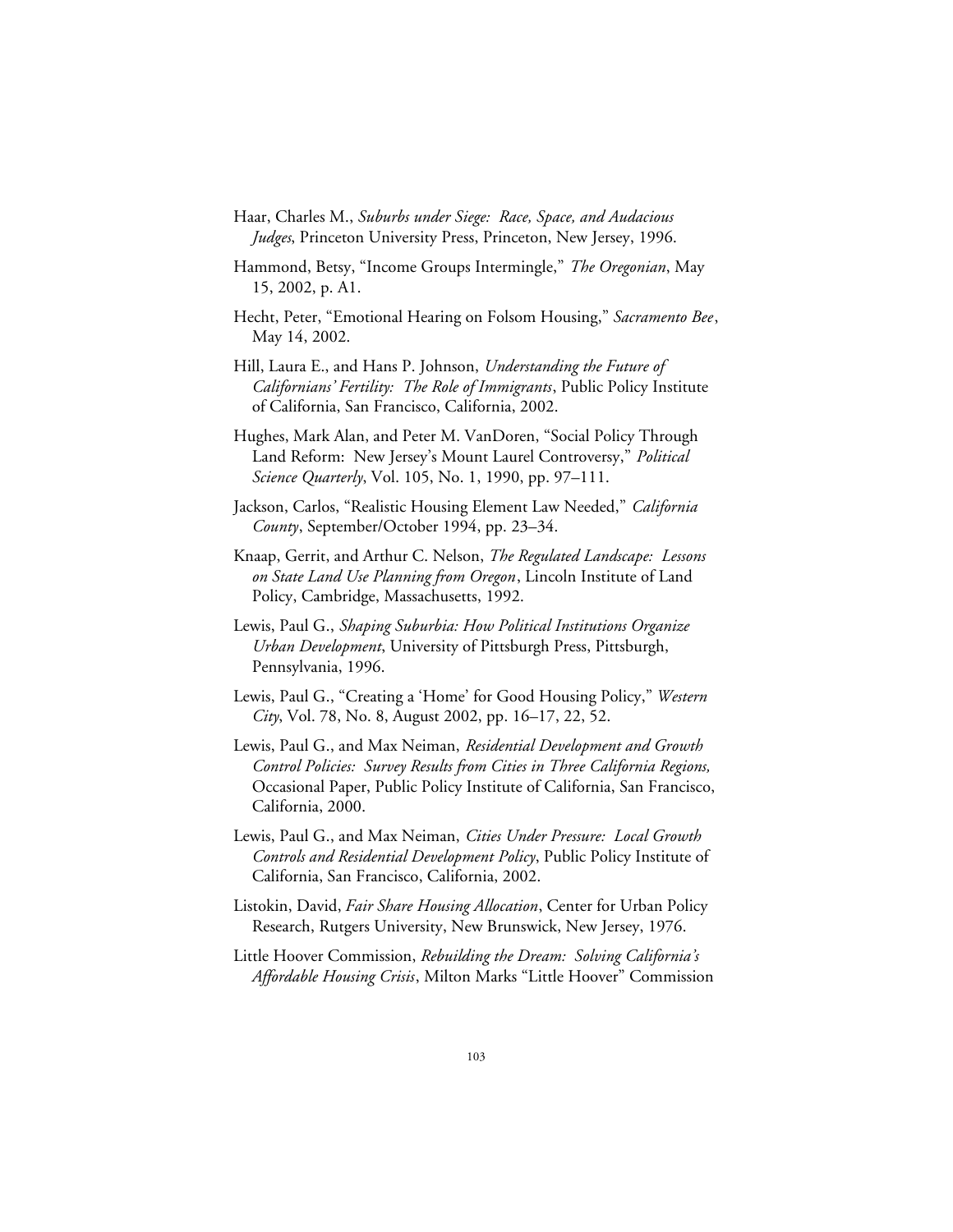on California State Organization and Economy, Sacramento, California, 2002.

- Lyons, Silas, "County Leaders Oppose State's Housing Mandate," *San Luis Obispo Tribune*, January 10, 2002a, p. A1.
- Lyons, Silas, "Raising the Roof in SLO County: Communities Struggle with Agency's Housing Demands," *San Luis Obispo Tribune*, January 27, 2002b, p. A1.
- Massachusetts Department of Housing and Community Development (Massachusetts DHCD), "Chapter 40B: Frequently Asked Questions," February 2001, available at www.state.ma.us/dhcd/ Ch40B/FAQ.htm (downloaded March 28, 2002).
- Moller, Rosa Maria, Hans Johnson, and Michael Dardia, *What Explains Crowding in California?* California Research Bureau, Sacramento, California, February 2002.
- "Motel Conversion," archives of an online discussion among municipal planners, posted by the League of California Cities, downloaded April 23, 2002, available at http://www.cacities.org/doc.asp?id=3896.
- Myers, Dowell, "Demographic Futures as a Guide to Planning: California's Latinos and the Compact City," *Journal of the American Planning Association*, Vol. 67, No. 4, 2001, pp. 383–397.
- Myers, Dowell, and Julie Park, *The Great Housing Collapse in California*, Fannie Mae Foundation, Washington, D.C., May 2002.
- Neiman, Max, "Zoning Policy, Income Clustering, and Suburban Change," *Social Science Quarterly*, Vol. 61, 1980, pp. 666–675.
- Nguyen, Hang, "Cities Dismayed by Affordable Housing Measure," *Los Angeles Times*, April 20, 2001, p. A3.
- Padmanabhan, Sekhar, "Judge Affirms Folsom Housing Pact," *Sacramento Bee*, April 9, 2002, p. B1.
- Perkes, Courtney, "O.C. Homes Among Most Crowded in the Nation," *Orange County Register*, June 16, 2002.
- Rawson, Mike, "Housing Element Law," California Housing Law Project, Sacramento, 2000, available at http://www.housingadvocates. org/pdf/site/facts/HousingElementLaw.pdf.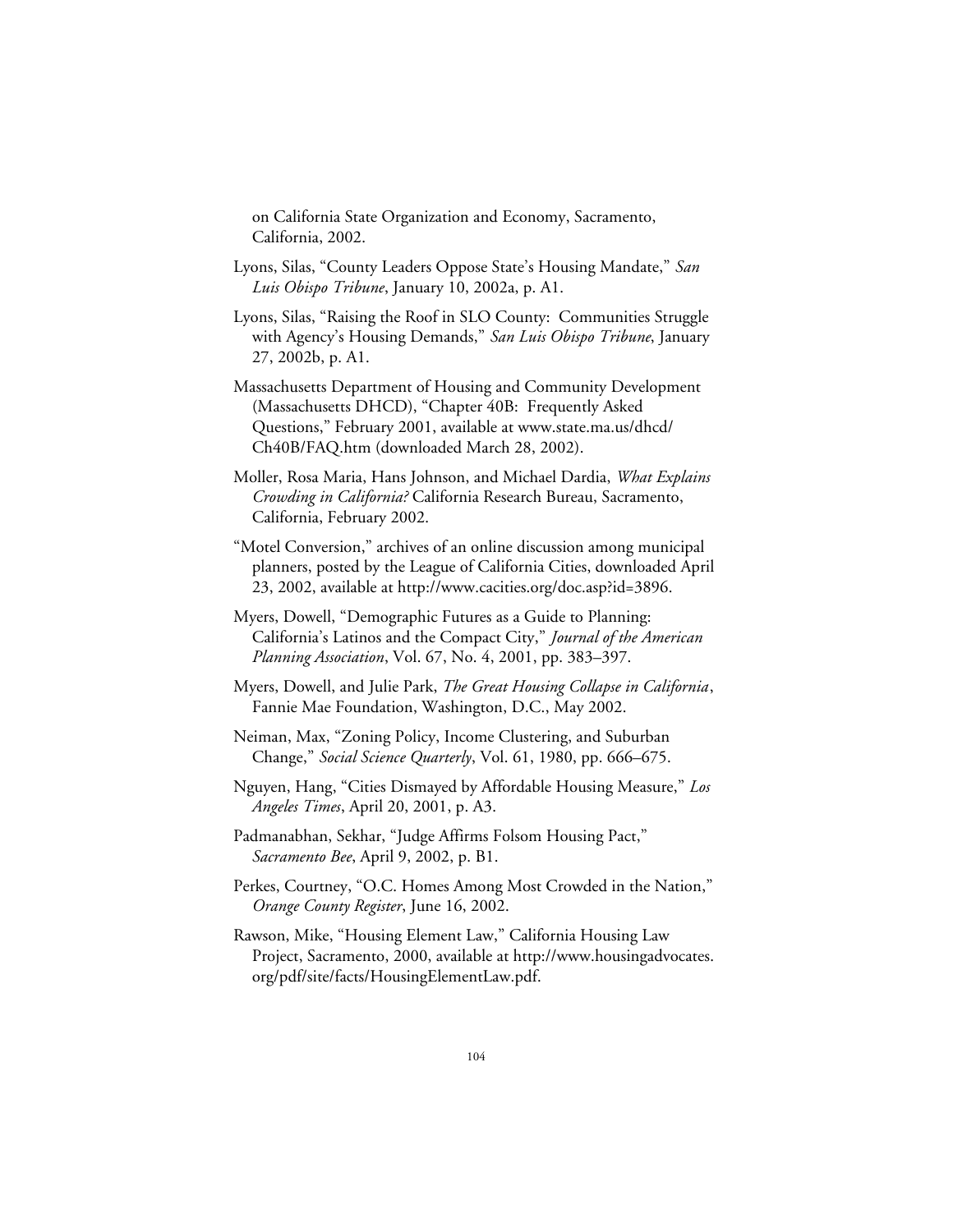- Richards, Watson & Gershon, "The Housing Element Statute: A Status Report," Los Angeles, California, March 1998, available at http:// www.rwglaw.com/Articles/Articles312.
- Richards, Watson & Gershon, "New Housing Element Legislation: The End of Mandate Suspension," Los Angeles, California, January 1999, available at http://www.rwglaw.com/Articles/Articles414.
- Sandoval, Juan Onésimo, Hans P. Johnson, and Sonya M. Tafoya, "Who's Your Neighbor? Residential Segregation and Diversity in California," *California Counts*, Vol. 4, No. 1, August 2002.
- Select Committee on Housing and Urban Affairs, California Senate, *Department of Housing and Community Development v. Housing Needs of the People of the State of California*, Senate Publications, Sacramento, California, 1974.
- Senate Committee on Housing and Land Use, California Senate, *Housing Element Law: A Summary Report from the Special Hearing*, Senate Publications, Sacramento, California, March 27, 1995.
- Senate Committee on Local Government, California Senate, *Housing Element Law: A Summary Report from the Interim Hearing*, Senate Publications, Sacramento, California, December 8, 1993.
- Shigley, Paul, "Rural Counties Question Housing Policy," *California Planning & Development Report*, Vol. 17, No. 2, February 2002, pp. 1, 14–15.
- Toulan, Nohad, "Housing as a State Planning Goal," in Carl Abbott, Deborah Howe, and Sy Adler, eds., *Planning the Oregon Way* (Chapter 5), Oregon State University Press, Corvallis, Oregon, 1994.
- Warner, Karen, J. Alfred Dichoso, Maureen Markham, Michael McLaughlin, and Candace Stowell, "New Approaches to the Housing Element: Case Studies from California, Nevada, and Washington State," Conference Proceedings, American Planning Association Conference, San Diego, 1997, available at http://www.asu.edu/caed/ proceedings97/warner.html.
- Weinstein, Alan C., "Exclusionary Zoning in the Suburbs: The Road from *Mount Laurel* to *Chester*," *Zoning and Planning Law Report*, Vol. 16, No. 3, 1993, pp. 105–112.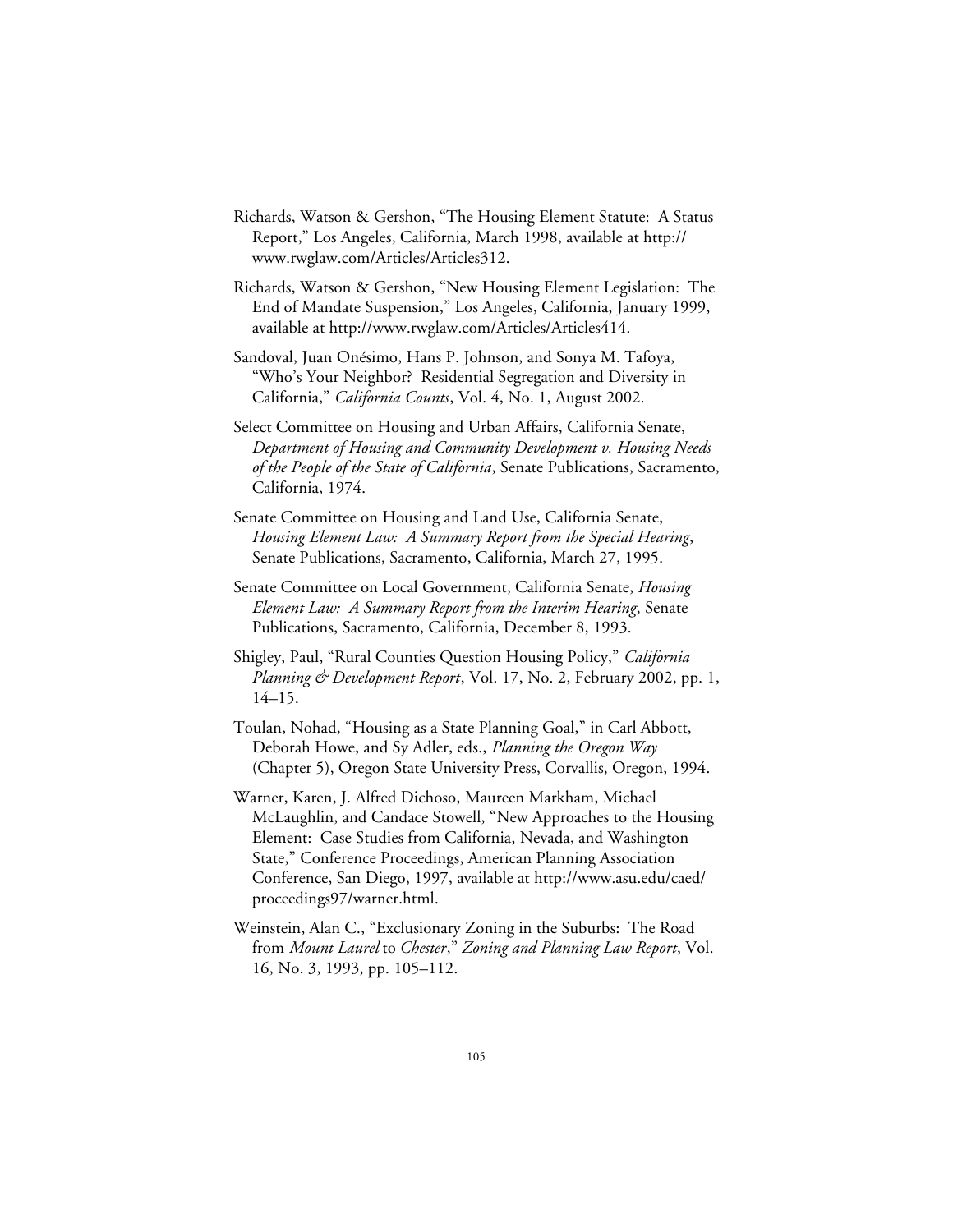Wisckol, Martin, "Affordable Housing Lacking: 12 O.C. Cities Don't Have Required Plans," *Orange County Register*, April 18, 2002.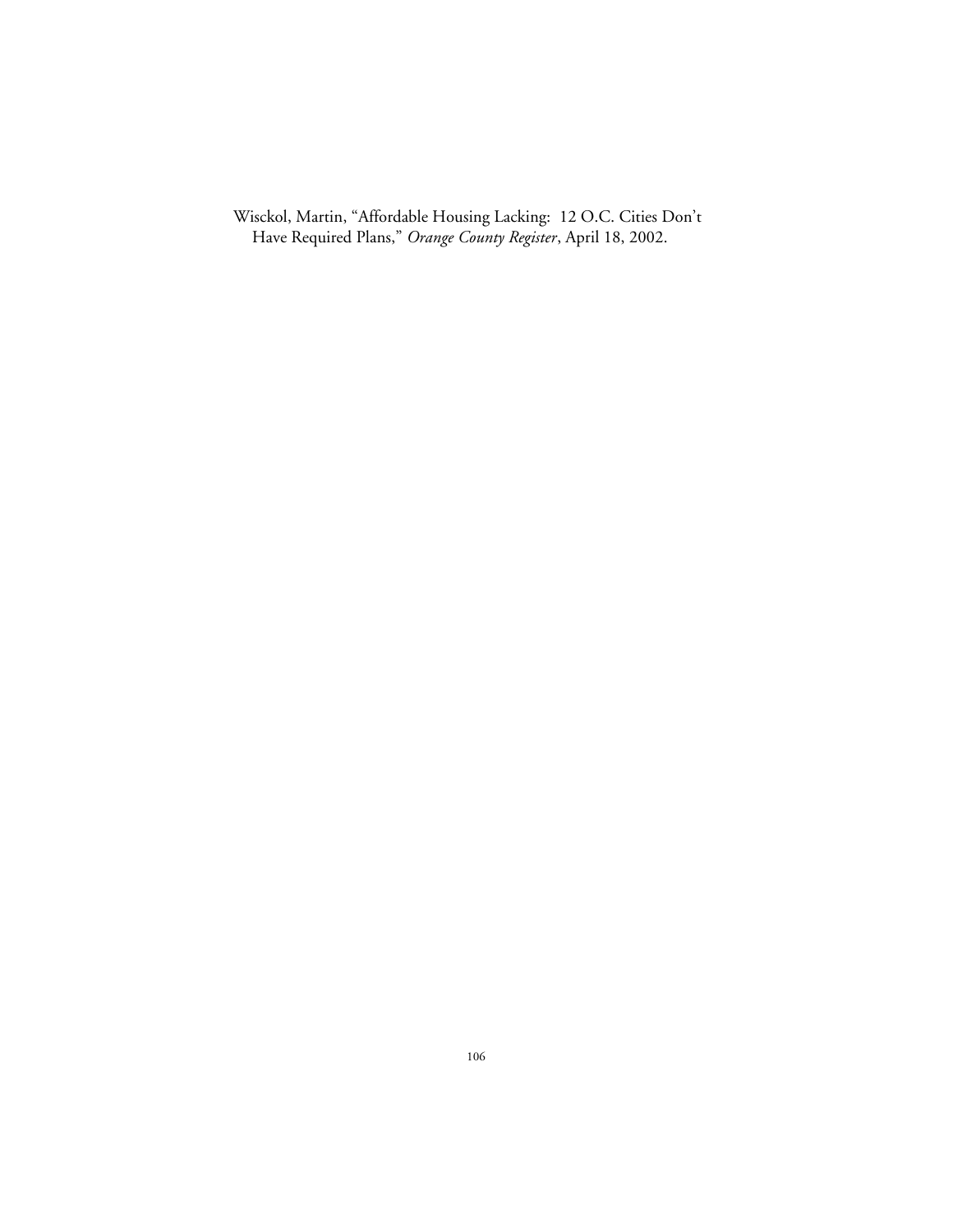# **About the Author**

#### **PAUL G. LEWIS**

Paul G. Lewis is a research fellow and director of the Governance and Public Finance program at the Public Policy Institute of California. He has authored or co-authored numerous reports, journal articles, and other publications on local government structure, local sales taxes, urban development, transportation policy, regional governance, and local voter turnout. He has also presented his findings on these topics to a variety of governmental bodies and civic organizations. He holds an A.B. in political science from Indiana University and an M.A. and Ph.D. in politics from Princeton